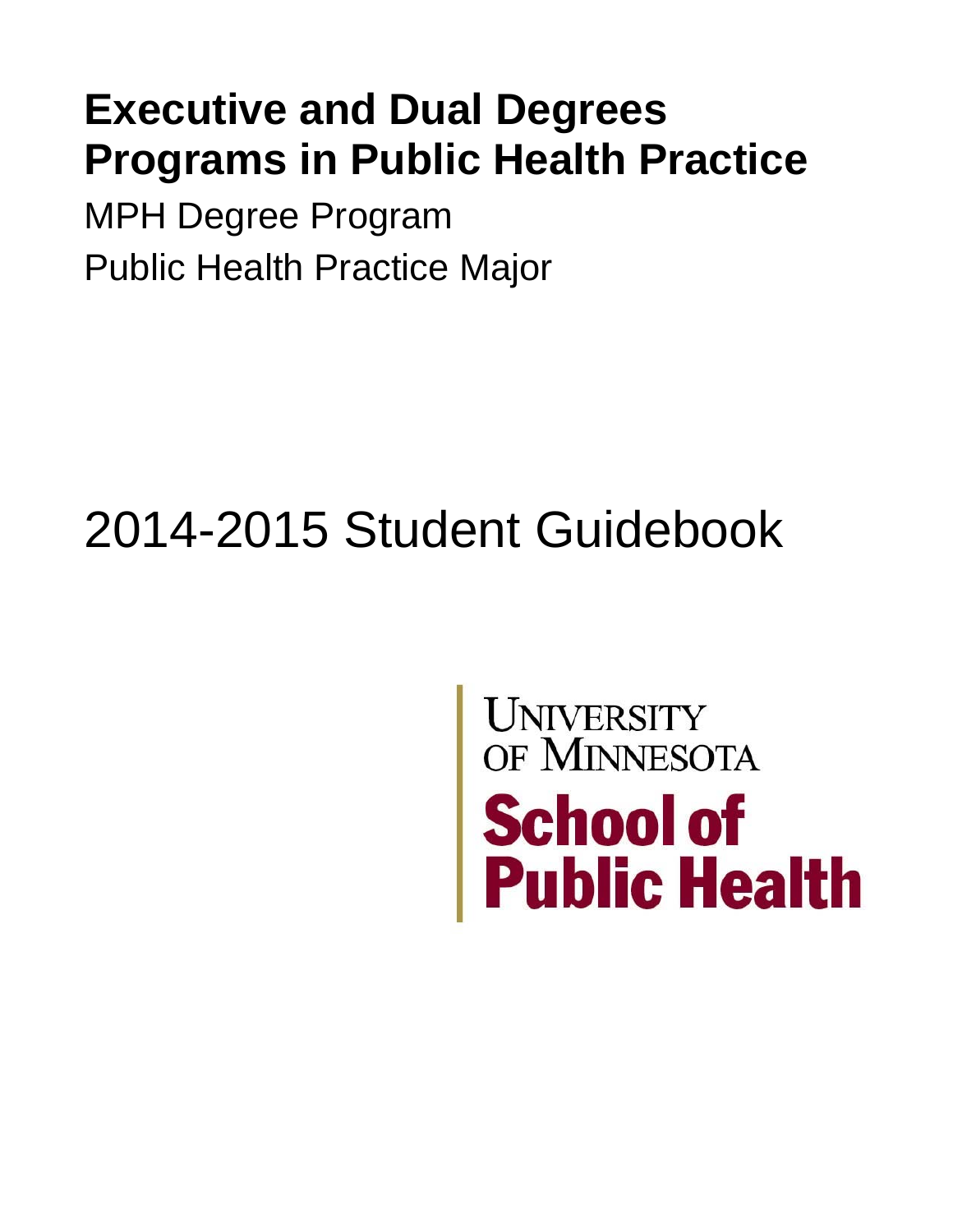### **Welcome to the University of Minnesota School of Public Health!**

All students are responsible for knowing the rules and policies that govern their academic program. To this end, we are providing you with this guidebook which covers your specific academic program requirements. Please refer to it often.

Many Graduate School processes are in transition. Please stay in touch with your Program Coordinator as some paper processes will convert to electronic processes.

In addition, you are responsible for knowing University of Minnesota and School of Public Health policies and procedures that pertain to all students. Links to these policies and procedures can be found by clicking on the "Current Students" link at http://www.sph.umn.edu/current/resources/.

The University of Minnesota is committed to the policy that all persons shall have equal access to its programs, facilities, and employment without regard to race, color, creed, religion, national origin, sex, age, marital status, disability, public assistance *status, veteran status, or sexual orientation.*

This publication can be made available in alternative formats for people with disabilities. Direct requests to the Office of Admissions and Student Resources, School of Public Health, MMC 819 Mayo, 420 Delaware Street SE, Minneapolis, MN 55455; 612.626‐3500 or 800.774.8636.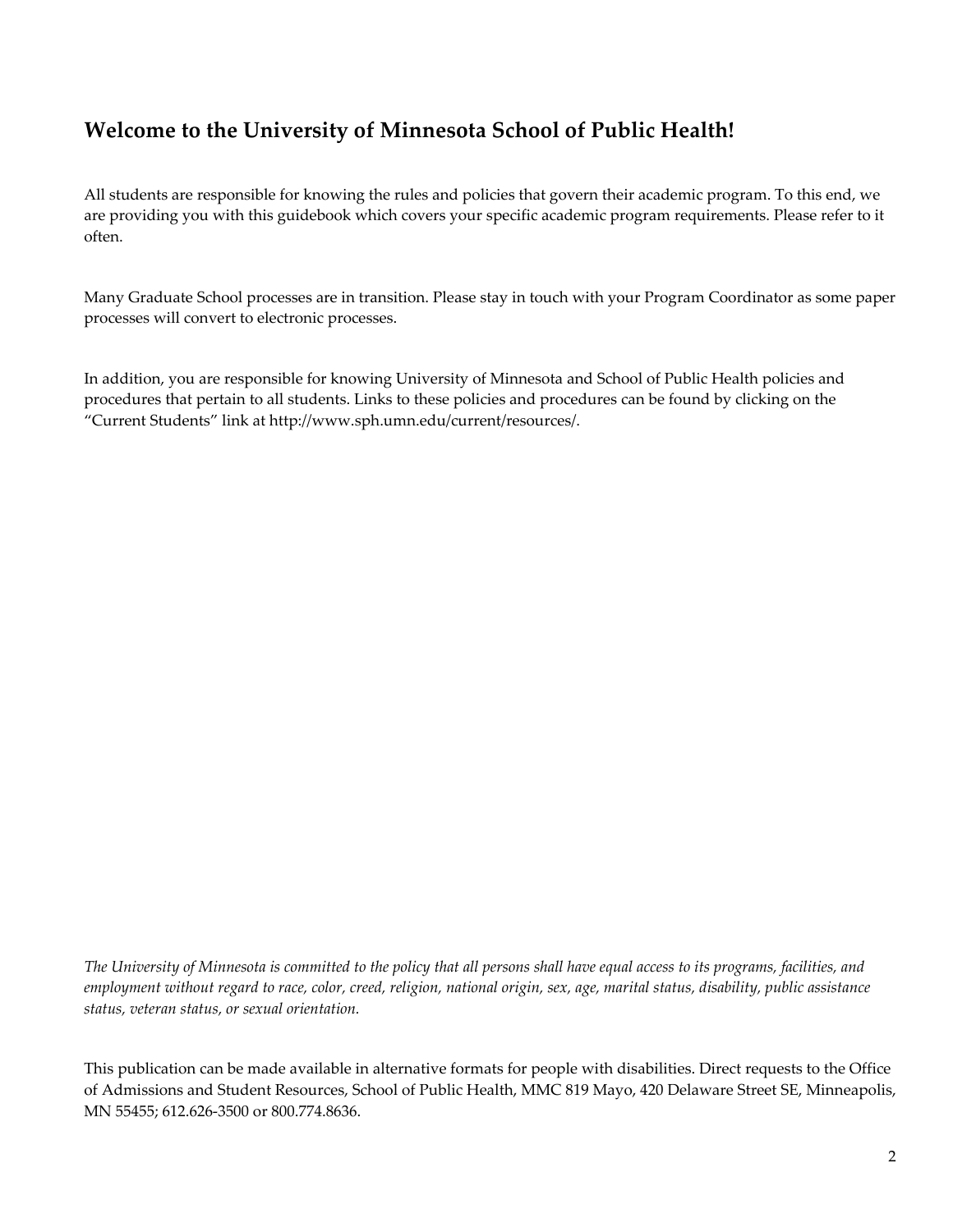### **Table of Contents**

| <b>Section 1</b> | <b>The School of Public Health</b>                                                          | 6  |
|------------------|---------------------------------------------------------------------------------------------|----|
| 1.1              |                                                                                             |    |
| 1.2              |                                                                                             |    |
| 1.3              |                                                                                             |    |
| 1.4              |                                                                                             |    |
| 1.5              |                                                                                             |    |
| 1.6              |                                                                                             |    |
| 1.7              |                                                                                             |    |
| 1.8              |                                                                                             |    |
| 1.9              |                                                                                             |    |
| 1.10             |                                                                                             |    |
| 1.11             |                                                                                             |    |
| 1.12             |                                                                                             |    |
| <b>Section 2</b> | The University of Minnesota                                                                 | 12 |
| 2.1              |                                                                                             |    |
| 2.2              |                                                                                             |    |
| 2.3              |                                                                                             |    |
| <b>Section 3</b> | <b>Registration</b>                                                                         | 21 |
| 3.1              |                                                                                             |    |
| 3.2              |                                                                                             |    |
| 3.3              | Grade Option Changes, Course Additions, Withdrawals, Evaluations, and Equivalency Exams  22 |    |
| <b>Section 4</b> | <b>Tuition, Fees, Billing, and Finances</b>                                                 | 26 |
| 4.1              |                                                                                             |    |
| 4.2              |                                                                                             |    |
| 4.3              |                                                                                             |    |
| 4.4              |                                                                                             |    |
| <b>Section 5</b> | <b>University Guidelines and Policies</b>                                                   | 28 |
| 5.1              |                                                                                             |    |
| 5.2              |                                                                                             |    |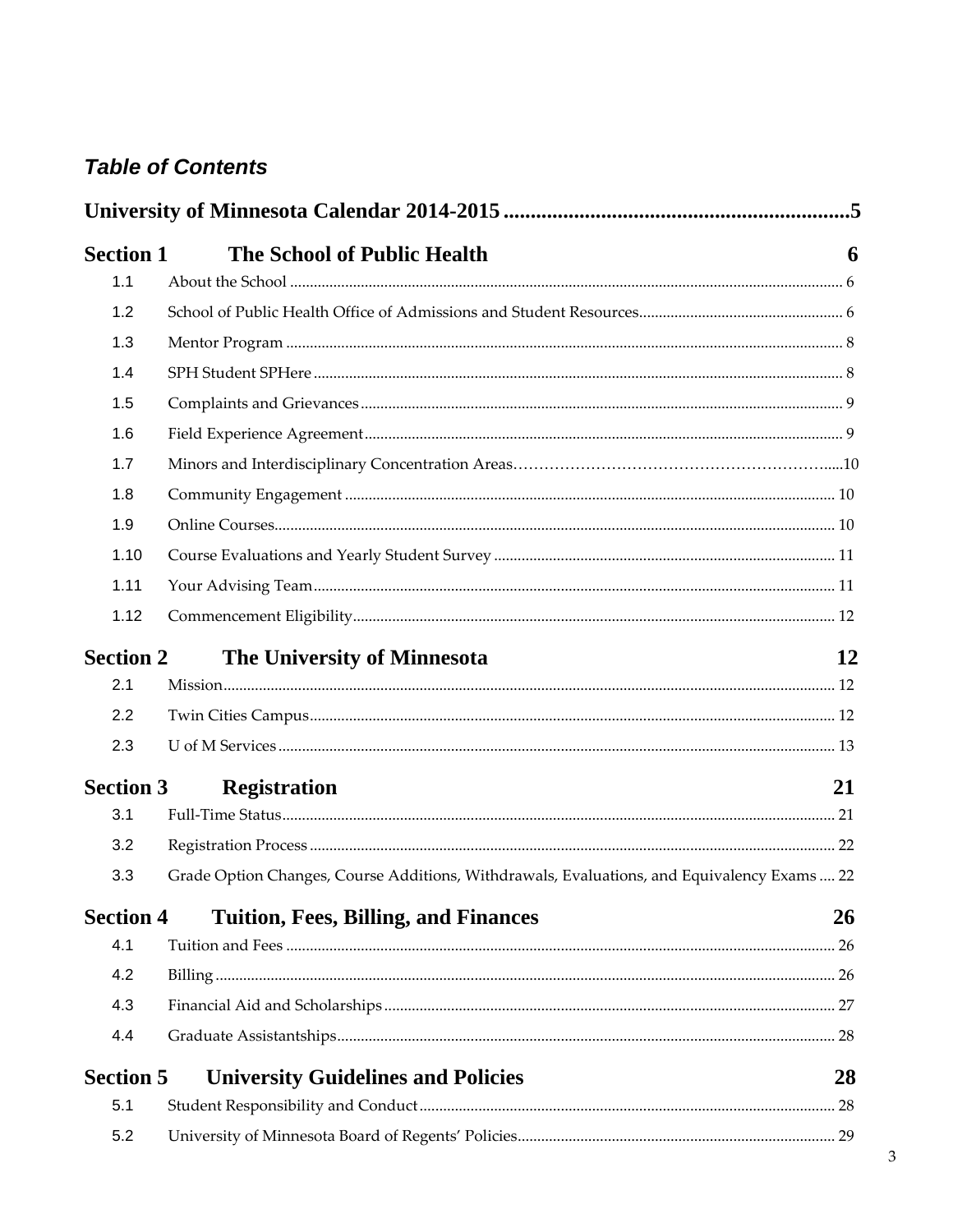| 5.3              |                                                            |    |
|------------------|------------------------------------------------------------|----|
| 5.4              |                                                            |    |
| 5.5              |                                                            |    |
| 5.6              |                                                            |    |
| 5.7              |                                                            |    |
| 5.8              |                                                            |    |
| 5.9              |                                                            |    |
| 5.10             |                                                            |    |
| 5.11             |                                                            |    |
| <b>Section 6</b> | <b>Groups, Associations, and Societies</b>                 | 45 |
| 6.1              |                                                            |    |
| 6.2              |                                                            |    |
| 6.3              |                                                            |    |
| <b>Section 7</b> | <b>Executive Program in PubH Practice and Dual Degrees</b> | 60 |
| 7.1              | Welcome                                                    | 60 |
| 7.2              |                                                            | 61 |
| 7.3              | Program Requirements                                       | 66 |
| 7.4              | <b>Online Resources</b>                                    | 70 |
| 7.5              |                                                            |    |
| 7.6              |                                                            |    |
| 7.7              |                                                            |    |
| 7.8              | Field Experience                                           | 75 |
| 7.9              |                                                            |    |
| 7.10             |                                                            |    |
| 7.11             |                                                            |    |
| 7.12             |                                                            |    |
| 7.13             | Written and oral demonstration of the MPH Culminating      | 84 |
| 7.14             |                                                            |    |
| 7.15             |                                                            |    |
| 7.16             |                                                            |    |
|                  |                                                            |    |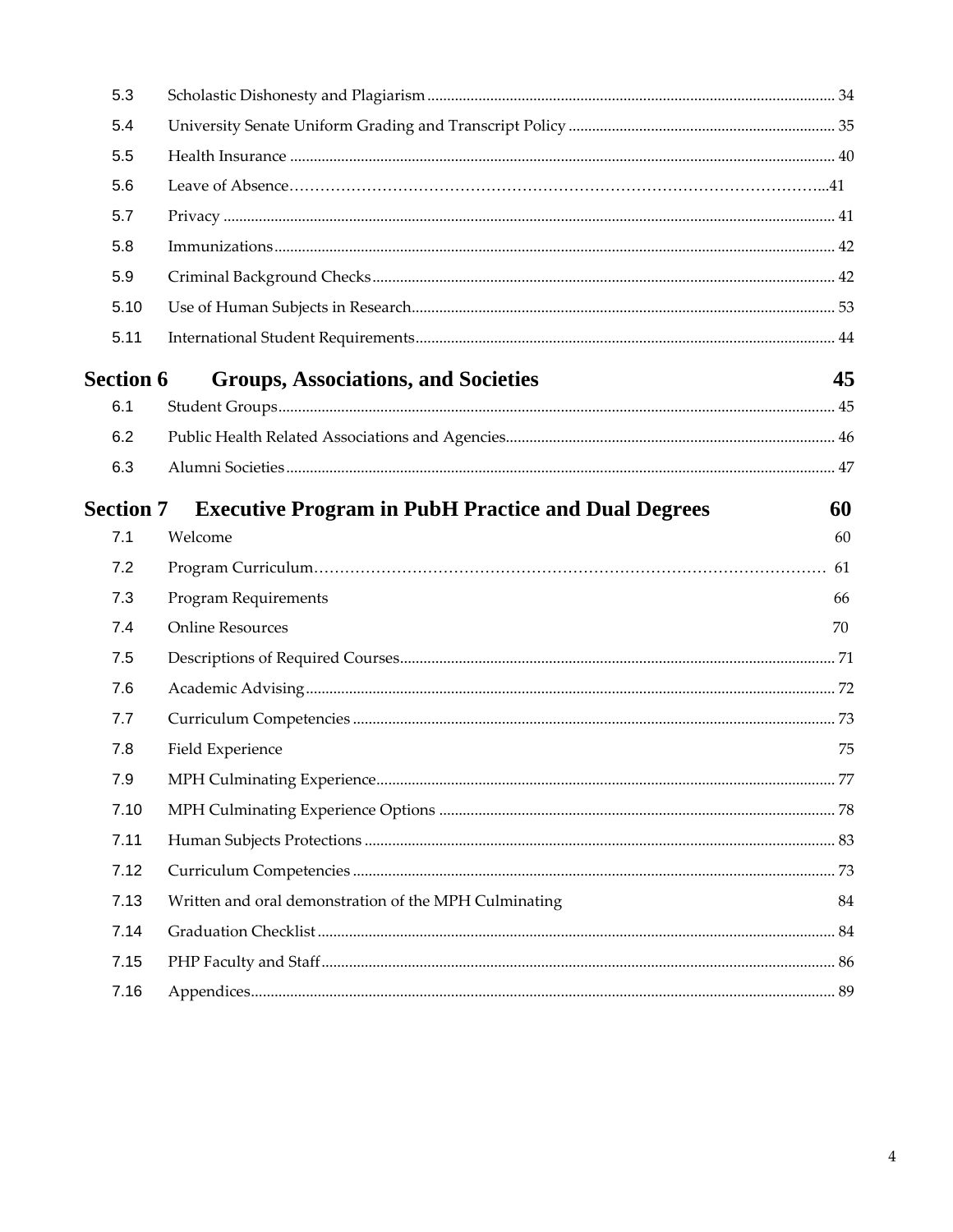### *University of Minnesota Calendar 2014-2015*

The official University Calendar can be found at onestop.umn.edu.

### **FALL SEMESTER 2014**

| August    | $20 - 22$    | <b>Equivalency Exams</b>                     |  |
|-----------|--------------|----------------------------------------------|--|
|           | 28           | SPH New Student Orientation                  |  |
|           | 29           | New PhD Student Reception                    |  |
| September |              | Labor Day holiday - University closed        |  |
|           | 2            | Classes begin                                |  |
| November  | 11           | Registration for Spring Semester 2015 begins |  |
|           | $27 - 28$    | Thanksgiving holiday - University closed     |  |
| December  | 10           | Last day of instruction                      |  |
|           | 12-13, 15-18 | Final examinations                           |  |
|           | 18           | End of Fall semester                         |  |
|           | $25 - 26$    | <b>University Closed</b>                     |  |
|           | 21           | Grades due                                   |  |

### **SPRING SEMESTER 2015**

| January | 14-16     | <b>Equivalency Exams</b>                       |
|---------|-----------|------------------------------------------------|
|         | 19        | Martin Luther King holiday - University closed |
|         | 20        | Classes begin                                  |
| March   | $16 - 20$ | Spring break - no classes                      |
| May     | 8         | Last day of instruction                        |
|         | $11-16$   | Final examinations                             |
|         | 16        | <b>End of Spring Semester</b>                  |
|         | 19        | Grades due                                     |
|         | 26        | May Intersession begins                        |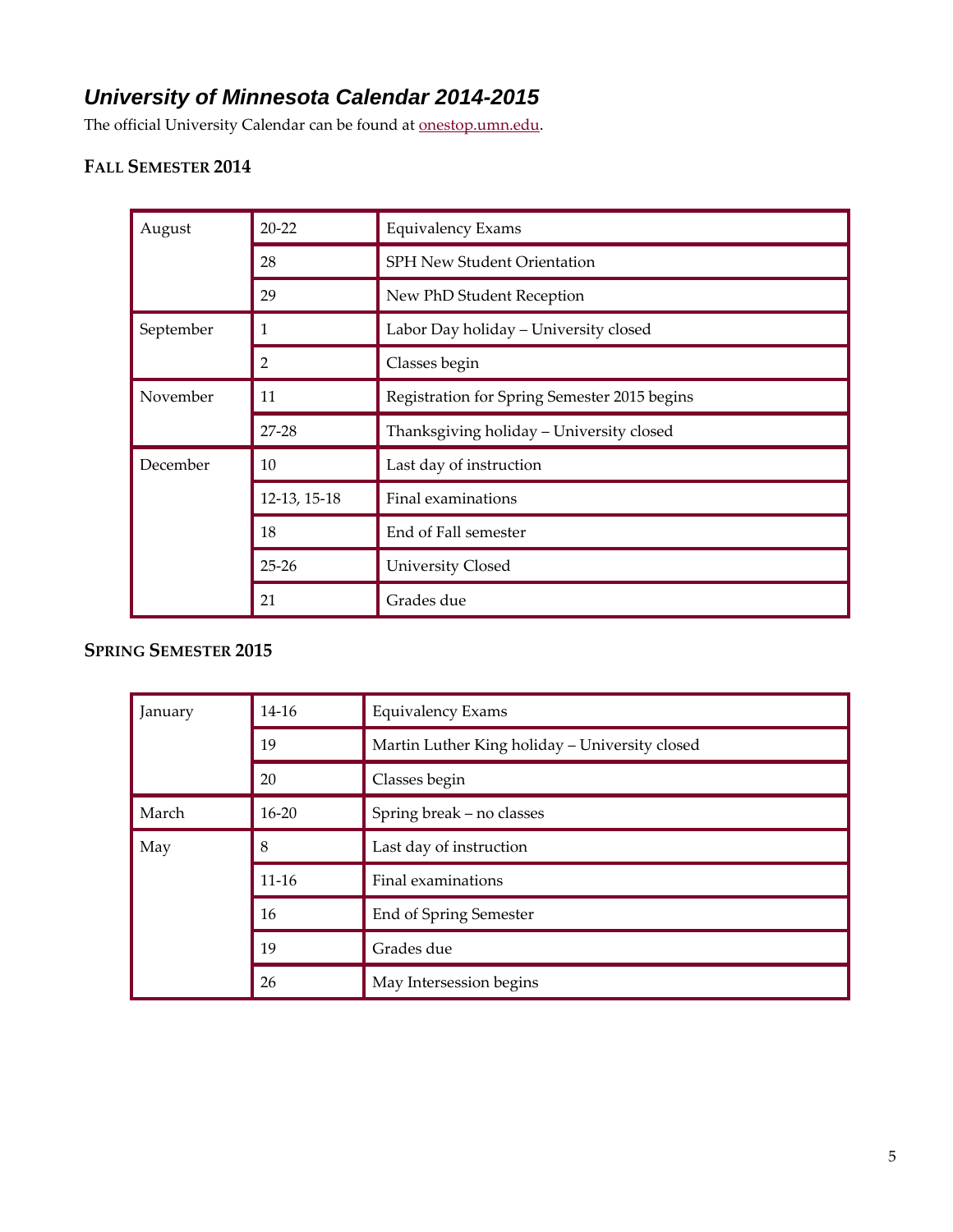### **1. THE SCHOOL OF PUBLIC HEALTH**

### *1.1 About the School*

The mission of the School of Public Health is to preserve and enhance the health of the public through education, research, and service programs designed to discover and transmit new knowledge aimed at the prevention of disease and disability, the improvement of health, and the planning, analysis, management, evaluation, and improvement of systems for the delivery of health services.

Our school was founded in 1944, although public health courses have been offered at the University of Minnesota since its inception. We consistently rank among the top schools of public health in the country.

Through our education, research, and community outreach, we focus on improving the health of populations. We emphasize prevention of illness and injury, and we look at health through a multi-faceted prism that includes physiology, the environment, communities, economics, and public policy.

This interdisciplinary approach allows us to collaborate with many other schools throughout the University, including the College of Veterinary Medicine, the School of Dentistry, the College of Pharmacy, the Medical School, the H. Humphrey School of Public Affairs, the Carlson School of Management, School of Social Work, and Law School. By combining our expertise, we can explore innovative, far-reaching ways of maintaining and improving the health of the people in Minnesota and throughout the country and world.

### **NOTABLE ACCOMPLISHMENTS:**

- **Invented K Rations.**
- **IMPROVED THE RECOVER 1944** IN SURVIVOR THE MINDED MEAN STAR STAR STAR STAR (1944).
- **Established the connection between diet and heart disease in the Seven Countries Study (1967).**
- Established the first U.S. Ph.D. program in epidemiology (1958).
- Conducts one of the largest HIV/AIDS studies in the world, involving 120 countries.
- **Trains the majority of the public health workforce in the Upper Midwest.**
- Was the first school of public health in the country to require a course in ethics.

### **ACADEMIC HEALTH CENTER (AHC)**

The School of Public Health is one of the six schools and colleges that make up the Academic Health Center at the University of Minnesota. The others include the disciplines of medicine, dentistry, nursing, pharmacy, and veterinary medicine. Strong interdisciplinary centers and programs in bioethics, cancer, genomics, infectious disease, drug design, food safety, and spirituality and healing augment the broad range of professional health education and research efforts.

### *1.2 School of Public Health Office of Admissions and Student Resources*

### **Office Hours (Fall and Spring Terms)**

Monday – Friday, 7:45 AM ‐ 4:30 PM

### **Office Hours (Summer)**

Monday – Friday, 7:45 AM – 4:30 PM Closed every day from 12:00 PM – 1:00 PM **Location**  Mayo Memorial Building, Room A395

**Telephone**  612.626.3500 or 800.774.8636

**Fax**  612.624.4498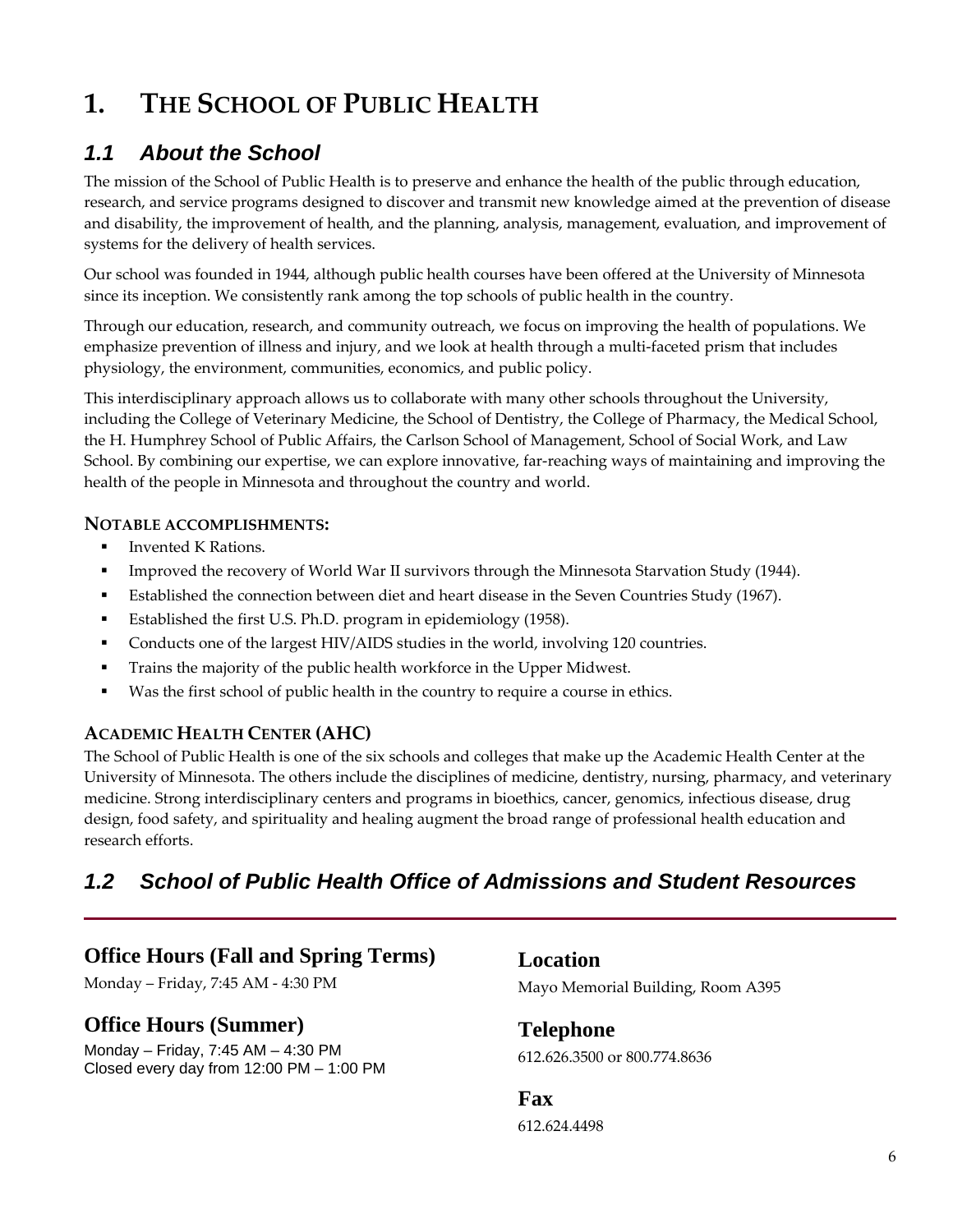### **Email**

sph‐oasr@umn.edu

### **Mailing Address**

Office of Admissions and Student Resources

School of Public Health Mayo Mail Code 819 420 Delaware Street SE Minneapolis, MN 55455‐0381

### **OFFICE OF ADMISSIONS AND STUDENT RESOURCES (OASR)**

THE OFFICE OF ADMISSIONS AND STUDENT RESOURCES IS A SCHOOL‐WIDE OFFICE THAT ASSISTS STUDENTS WITH ALL PHASES OF THEIR ACADEMIC JOURNEY. THE OASR STAFF WORKS CLOSELY WITH THE PROGRAM COORDINATORS TO CREATE A SET OF SCHOOL‐WIDE AND PROGRAM‐SPECIFIC SERVICES THAT WE HOPE MEETS YOUR NEEDS FOR HIGH‐TECH AND HIGH‐TOUCH DELIVERY. YOU WILL BE INTERACTING WITH US DIRECTLY OR INDIRECTLY THROUGHOUT YOUR EDUCATION HERE.

We coordinate many functions including:

- Applications
- Orientation
- CoursEval
- Class Scheduling
- Student Tracking
- SPH Scholarships
- Registration
- Graduation Clearance
- Commencement

### **Career Services**

Career Services offers a variety of resources to assist you in your efforts to locate and apply for professional positions – from field experiences (internships) to fellowships to full‐time career positions. Our mission is to provide professional, comprehensive, lifelong career services and resources to SPH students, post‐docs, and alumni. Our goal is to facilitate the career development process to ensure confidence in conducting a competitive job search and helping to maximize each individual's career potential. As a student and later as an alumnus/alumna, you are able to take advantage of the following resources to help you achieve your career goals.

### **Career Services Website**

The Career Services Website at www.sph.umn.edu/careers has many links to help you start your new career, including:

- **Jobs / Internships**: Our online job posting system listing internships, graduate assistantships and fellowships, and full-time career opportunities (www.ahc.umn.edu/sphjobs/).
- **Field Experiences**: This module, which is password-protected, is where students can start a new field experience learning agreement, complete a field experience scholarship application, search the database of past field experience sites, and access additional resources (sph.umn.edu/students/current/fe/).
- **Alumni Networking Database**: A searchable *Alumni Networking Directory*, to help you connect with SPH alumnae all over the world (sphalumni.umn.edu).
- **Career Tips**: General career-related links and tip sheets on a variety of job-search related topics (www.sph.umn.edu/careers/tipsheets/)**.**
- **Blog**: Our Career Services Blog hosts several career-related posts for students and alumni (sph.umn.edu/category/careers/).

### **Individual Appointments**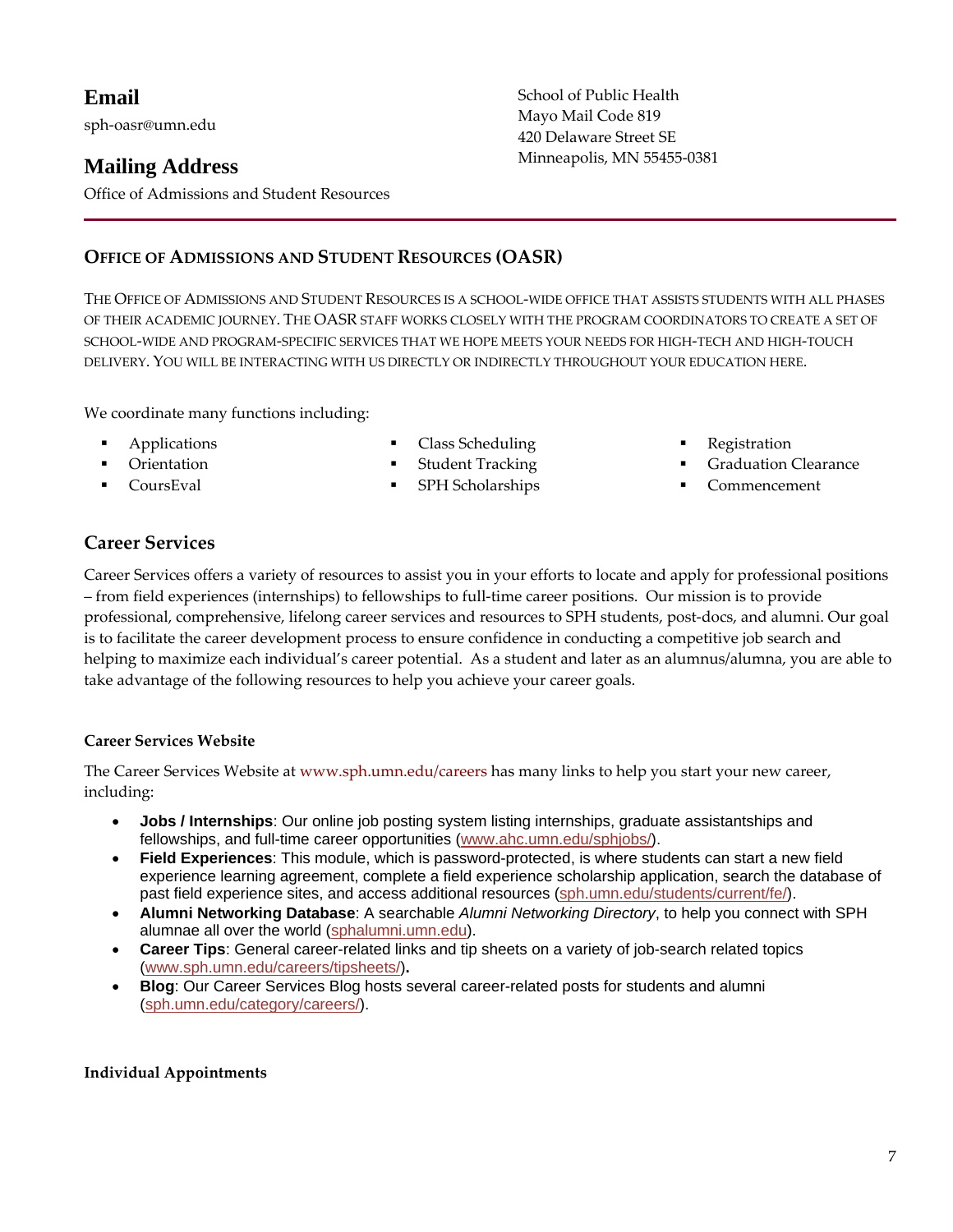You may schedule individual appointments with Vic Massaglia and Darren Kaltved to discuss any career‐related issues, from creating a top‐notch resume to ideas for field experiences, interviewing, and negotiating job offers. To schedule an appointment, please email sphjobs@umn.edu.

### **Other Resources**

Throughout the year, you will have the opportunity to take advantage of career-related events. In the fall, you may choose to attend the Etiquette Dinner, participate in the Mentor Program, and attend the Field Experience Fair. Other activities will be announced via the SPHere News, and may include employer visits, alumnae panel discussions, and campus‐wide career fairs.

You are on your way to an exciting and fulfilling career! We look forward to helping you get started!

### **RECRUITMENT SERVICES**

Recruitment Services seeks to make the School of Public Health a welcoming place to all prospective students and is the center for recruitment activities at the School of Public Health. Recruitment staff ‐ which includes Maggie Aftahi, Director of Admissions and Student Leadership Development and Sherlonda Clarke, Coordinator for Diversity Initiatives and Programs ‐ meets with prospective students to learn about their interests and goals, and discusses the School of Public Health's learning opportunities. Recruitment Services also coordinates preview days, information sessions, diversity events and other special events, as well as attends career fairs and recruitment venues to meet with prospective students.

### **OASR STAFF**

### **Career Services**

| Darren Kaltved              | <b>Assistant Director, Career Services</b>                                  | 612-626-<br>4448      | dkaltved@umn.edu |
|-----------------------------|-----------------------------------------------------------------------------|-----------------------|------------------|
| <b>Vic Massaglia</b>        | <b>Director of Career Services</b>                                          | $612 - 626 -$<br>5443 | victorm@umn.edu  |
| <b>Recruitment Services</b> |                                                                             |                       |                  |
| Maggie Aftahi               | Director of Admissions and Student Leadership<br>Dev.                       | $612 - 624 -$<br>0601 | med@umn.edu      |
| Sherlonda Clarke            | <b>Coordinator for Diversity Initiatives and Programs</b>                   | 612-624-<br>9970      | sdclarke@umn.edu |
| <b>Guy Piotrowski</b>       | <b>Coordinator for Applications and Admissions</b>                          | 612-624-<br>1991      | piotr005@umn.edu |
| <b>Student Services</b>     |                                                                             |                       |                  |
| <b>Richard Archer</b>       | <b>Student Data Coordinator</b>                                             | 612-624-<br>6915      | arche071@umn.edu |
| <b>Carol Francis</b>        | Registrar and Associate Director of Academic and<br><b>Student Services</b> | 612-624-<br>6952      | franc004@umn.edu |
| <b>Katie Keyser</b>         | <b>Executive Operations/Student Support Specialist</b>                      | 612-624-<br>7660      | loas0001@umn.edu |
| <b>Mary Ellen</b>           | <b>Assistant Dean of Educational Operations</b>                             | 612-626-              | nerne002@umn.edu |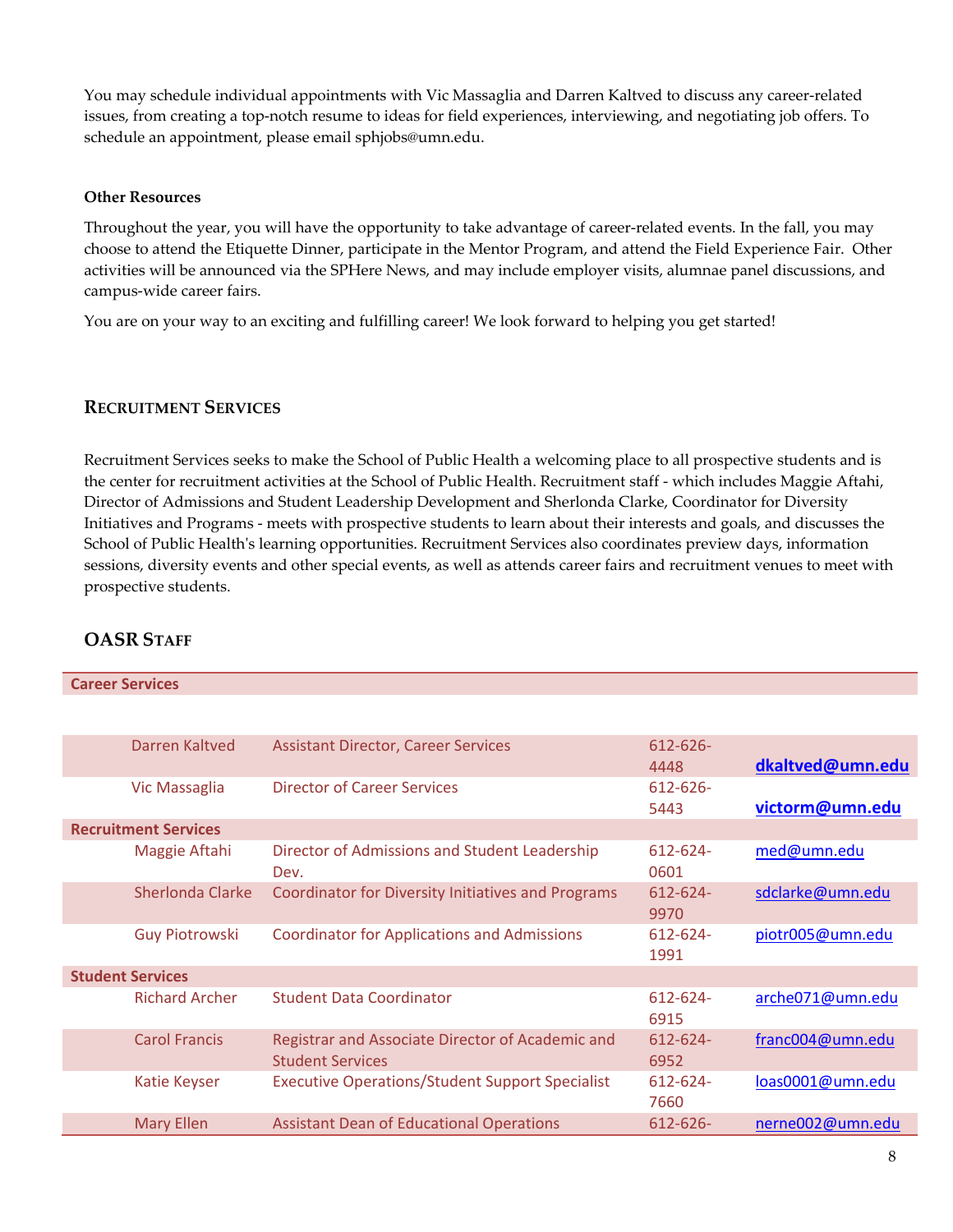### *1.3 Mentor Program*

Preparing for a career in public health extends well beyond the classroom. A vital part of that preparation can be learning from the experiences of others.

The School of Public Health boasts the largest mentor program of any public health school. Each fall we match about 200 students with alumni and other professionals who share their interests.

Students learn from the professional experiences of their mentors, and mentors play a role in training future public health leaders. These matches often prove to be enriching relationships for students and professionals alike.

For more information, go to sphalumni.umn.edu/mentorprogram.

### *1.4 SPH Student SPHere*

Make use of the SPH Student SPHere (Commons) to relax or study with your student colleagues. All students actively registered in an SPH degree program have access to the SPH Student SPHere (Mayo A150) via their U‐Card. The Student Commons has the following amenities:

- Locker room Free lockers are assigned in the Office of Admissions and Student Resources (Mayo A395). Students need to renew their locker each year and provide their own lock.
- Kitchen area with tables, chairs, microwaves, refrigerators, sink, and a telephone for free local calls.
- Lounge area with couches, chairs, and wireless internet.
- Study room with tables, chairs, computers (with internet connectivity, Microsoft Office, SAS and STATA software) and a printer.

Please work together to ensure that the SPHere is a comfortable and safe place.

- Keep all areas of the SPHere clean in consideration of others.
- Please protect the security of access. Do not allow anyone to enter behind you that you do not know to be a SPH student. Never prop the door open for any reason. The student commons is for SPH students only.
- If you are aware of a breach of security or if you see something in the commons that needs repair, please report it to the OASR (A395 Mayo) as soon as possible.
- Avoid being alone in the commons during the evening or early morning.
- If you believe you are in danger or see improper activity in progress, call 9-1-1.

### Printing in the SPHere

The School of Public Health (SPH) provides \$100 worth of printing (1,000 pages) for the Fall and Spring semesters on your U Card. This value can ONLY to be used in the SPHere computer lab (Mayo A‐151) and is not valid in any other campus computer lab, including libraries.

When you swipe your card at a print release station, UniPrint will show a balance on the screen. This balance is a combination of the print value given to you by SPH and your Gopher GOLD balance. In order to determine how much print value you have left, you need to subtract your Gopher GOLD balance from the balance shown on screen. Once the \$100 SPH Print Value is exhausted, printing costs will be deducted from your Gopher GOLD account. To view your current balance and transaction history or to add value to your Gopher GOLD account online, please visit www.gophergold.umn.edu. If you experience any printing issues or need to request a refund, please contact the lab attendant or call the SPH Office of Admissions and Student Resources at (612) 626‐3500.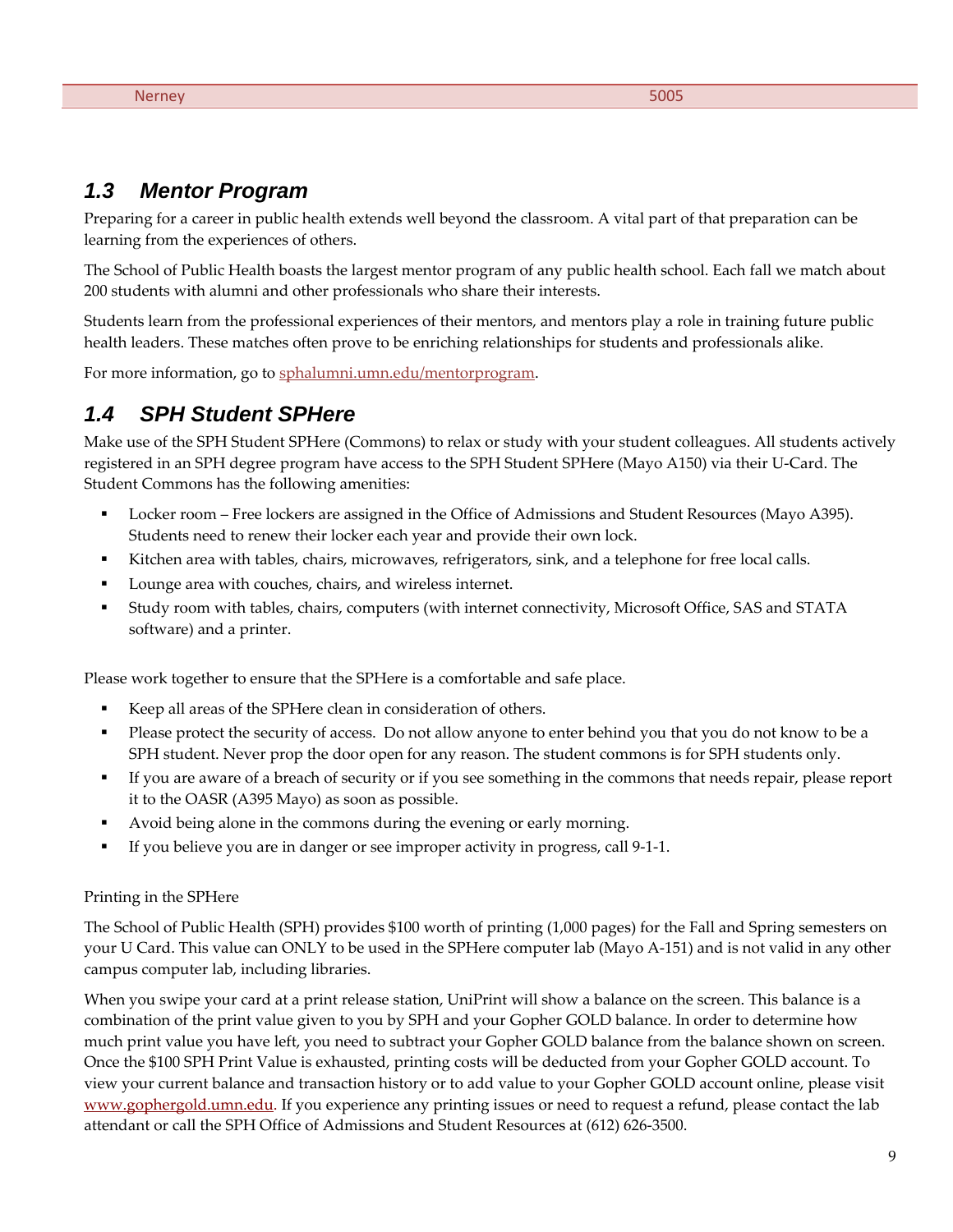### *1.5 Complaints and Grievances*

The SPH seeks to be aware of and responsive to student issues and complaints. There are numerous ways for you to channel your academic and student life concerns:

- **Provide comments on the yearly student survey (in March).**
- Meet with your advisor and/or program coordinator.
- Raise the issue with your program director or director of graduate studies, either individually or in a meeting set up for this kind of feedback.

The SPH takes all student concerns seriously and we welcome your input in any of these ways. If the matter is not handled satisfactorily by any of these methods, or if the issue is particularly widespread or serious, please make an appointment with Dr. Kristin Anderson, Associate Dean for Learning Systems and Student Affairs, at ander116@umn.edu.

The University provides resources as well. Report incidents of bias, discrimination, or harassment to the University Office of Equal Opportunity and Affirmative Action at www.eoaffact.umn.edu. For student issues that are not resolved through SPH channels or for which you seek external support, the Student Conflict Resolution Center will assist in resolving campus‐based problems or concerns www.sos.umn.edu.

### *1.6 Field Experience Learning Agreement*

All students pursuing a required field experience or summer residency must complete an online learning agreement prior to beginning the experience. The online form provides a streamlined process that is comprehensive for you, your preceptors, your faculty advisor and your program coordinator. Please refer to the current student website for this and other resources related to the field experience, www.sph.umn.edu/current/fe/index.asp. Students exploring international field experience opportunities need to begin the process six to eight weeks before departure, and need to be aware of requirements specific to international travel.

### *1.7 Minors and Interdisciplinary Concentration Areas*

### **Minors**

SPH students pursuing an MHA, MPH, MS, PhD are eligible to declare a minor in other areas. For a listing of graduate level minors click on www.catalogs.umn.edu/gradmajorsalpha.html.

### **Interdisciplinary Concentration Areas**

SPH Master of Public Health students have the option to add an interdisciplinary concentration area to their program of study. The concentrations are Global Health (GHIC), Public Health Policy (PHPIC), and Health Disparities (HDIC). For more information and link to the required forms go to www.sph.umn.edu/programs/ic/.

### *1.8 Community Engagement Agreement*

Many students in the School of Public Health volunteer in the community. Liability insurance is available through the University provided that the student registers for PUBH 0020 (a zero credit class), and has the approval of their academic faculty advisor. Registration for PubH 0020 will be officially documented on the student's transcript; however, the zero credit course has no tuition, no fees, no credits, and no grades. It is important to understand that a zero credit registration for a community engagement activity is not a substitute for a required course or field experience.

Prior to registration, students are required to provide information about the experience by completing the Community Engagement Agreement available at www.ahc.umn.edu/sphcommunity. The agreement is complete once it has been approved by the student's advisor and the Student Data Coordinator.

To complete the Student Engagement Agreement a student must provide the following information: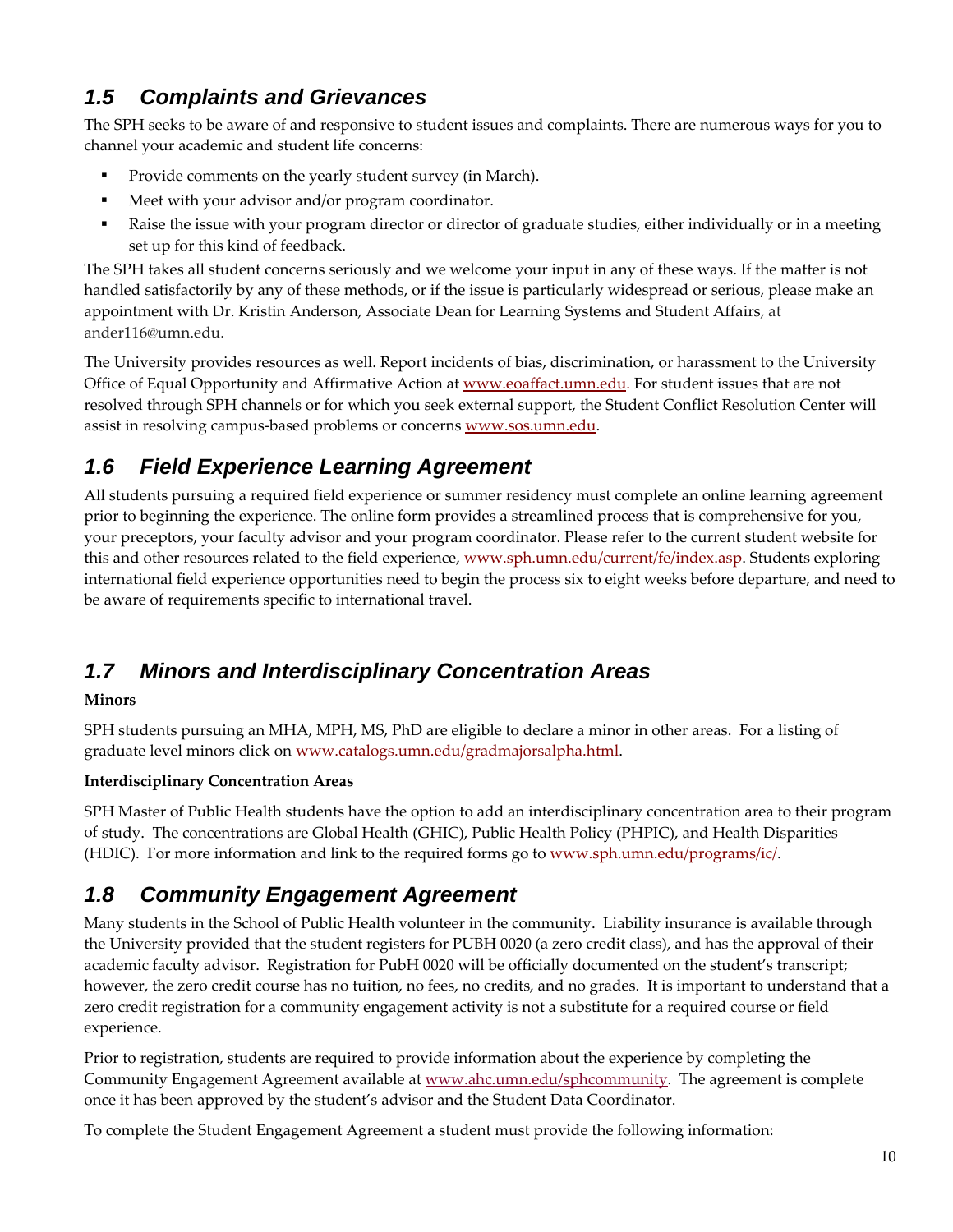Name of the organization

Address

Organization phone number

Supervisor within the organization

Description of the activity

Description of how this activity relates to their development as a public health professional

Semester and date of experience

Electronic signature of academic advisor

When the agreement is approved, the student will be contacted by email and provided with a registration permission number.

### *1.9 Online Courses*

Moodle is the course management software system used by the University of Minnesota that enables instructors to create and manage Web‐based learning materials and activities. Students use Moodle to access these materials and participate in learning activities via the web.

Once you register for online classes, you will be sent a welcome email. Generally, you will not have access to course sites until the first day of class. A general Moodle tutorial is available uttc.umn.edu/training/tutorials/moodle/orientation/moodle‐introduction/index.htm. This tutorial is not mandatory but may prove helpful to those with little or no experience with online courses.

### *1.10 Course Evaluations and Yearly Student Survey*

### **COURSE EVALUATIONS**

Students provide very important input into the continued development of the School of Public Health's teaching program. Students will be asked to complete evaluations for all SPH courses. Evaluations are done online at the end of each term.

### **SPH YEARLY STUDENT SURVEY**

Students also are strongly encouraged to evaluate and comment on the school and its programs through our annual end of year SPH Student Survey. The survey covers many aspects of student experiences including field placements, career services, financing, and overall School service.

### **Career Survey**

Recent graduates are encouraged to complete the Career Survey. The survey captures important employment information, compensation norms and contact information.

### *1.11 The Roles of Your Advising team*

The School of Public Health provides advising that promotes collaboration among students, staff and faculty to enhance students' academic and professional development in the field of public health. The School's goal is to provide educational and experiential excellence that prepares students for successful careers improving the health of populations.

### **DEFINING ADVISING**

The School of Public Health is committed to creating and sustaining high quality advising in the following four areas: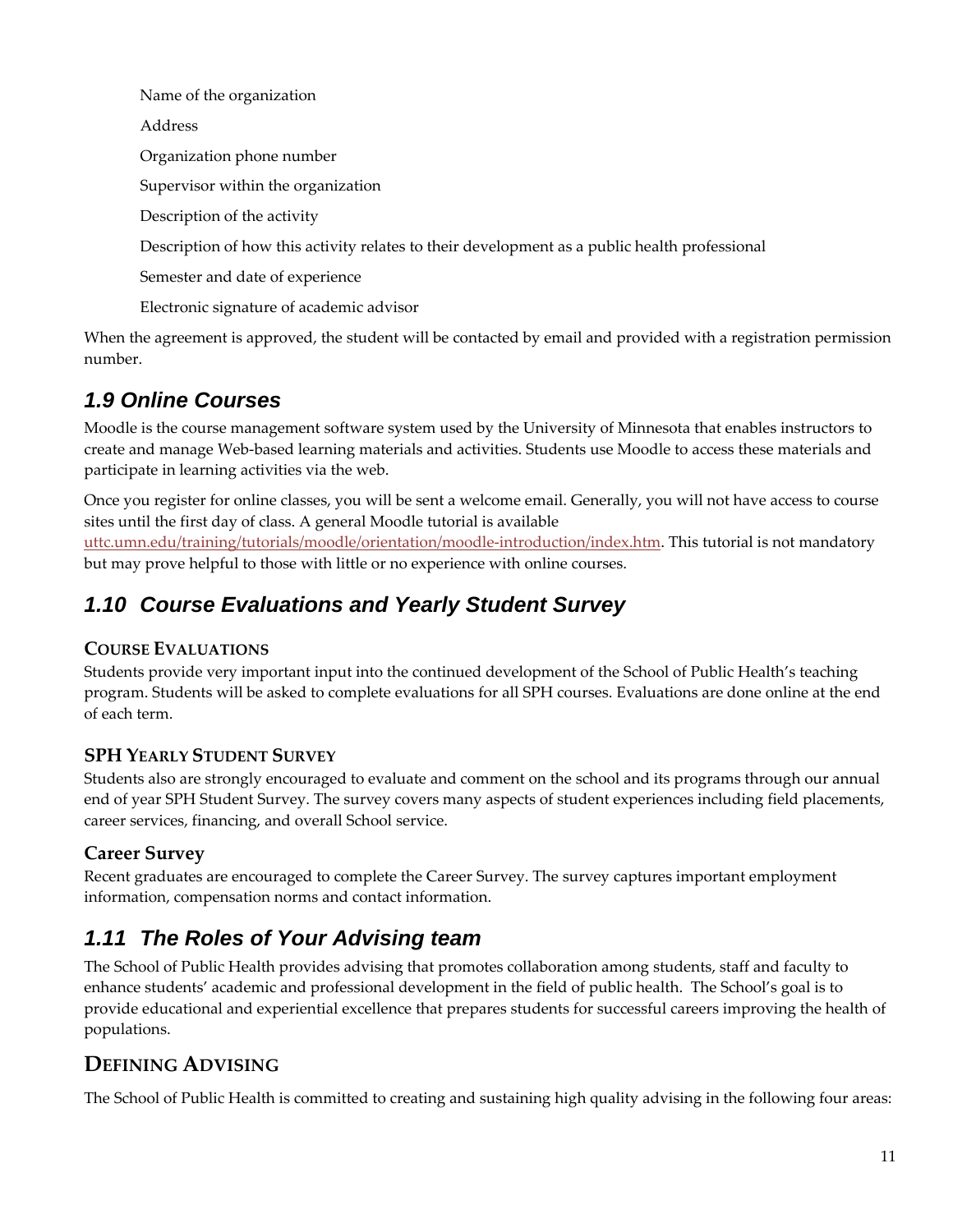- 1. **Administrative Advising**: advising on course planning and scheduling, policies, procedures and benchmarks of the degree program/major, SPH, and the University. Your program coordinator is your first point of contact for these questions.
- 2. **Academic Advising**: general guidance on topics related to program/major including, but not limited to, program focus (may include identifying appropriate course work options), project selection and career planning. Students find their faculty advisors, coordinators and career services staff helpful in answering these questions.
- 3. **Field Experience/Internship/Practicum Advising**: specific and targeted advising for field experience/internship/practicum development, placement and completion. Your faculty advisor can assist you as you select the type of field experience that would best match your goals. Career Services staff can help you to learn how to network with other students and alums to explore possible field experiences sites.
- 4. **Masters Project/Thesis/Plan A&B/Dissertation Advising**: specific and targeted direction on a master's project or a PhD dissertation including, but not limited to development, completion and in some cases publication. Your faculty advisor will assist you in developing a direction for your project or dissertation.

### **ADVISING EXPECTATIONS FOR STUDENTS**

SPH students are expected to:

Regularly read and respond to University email (ideally once per day); email is the official mode of communication at the University of Minnesota.

- Review program objectives and educational documents at least once per semester, (i.e. Student Guidebook, etc.), or when directed by program coordinator or program director/DGS; students are responsible for knowing the requirements of the degree program.
- Actively contribute to a welcoming and supportive SPH climate.
- Initiate meetings with advisor(s) at least once per semester; regularly communicate with faculty advisor(s) and/or program coordinator about program progress.
- Respond to inquiries from faculty or staff in a timely manner (ideally within  $5 7$  business days).
- Behave in a professional and courteous manner; fulfill educational and advising commitments, such as appointments, project deadlines, etc.

### *1.12 Commencement Eligibility*

Students enrolled in MPH, MHA or MS programs are eligible to participate in the May Commencement ceremony if they are on-track to complete course credit requirements and the culminating experience by the end of the spring or summer semester, or have completed the necessary course credit requirements and culminating experience the previous summer or fall semester.

Exceptions may be granted on an individual basis per review by the program coordinator and program director. To seek an exception, contact your program coordinator.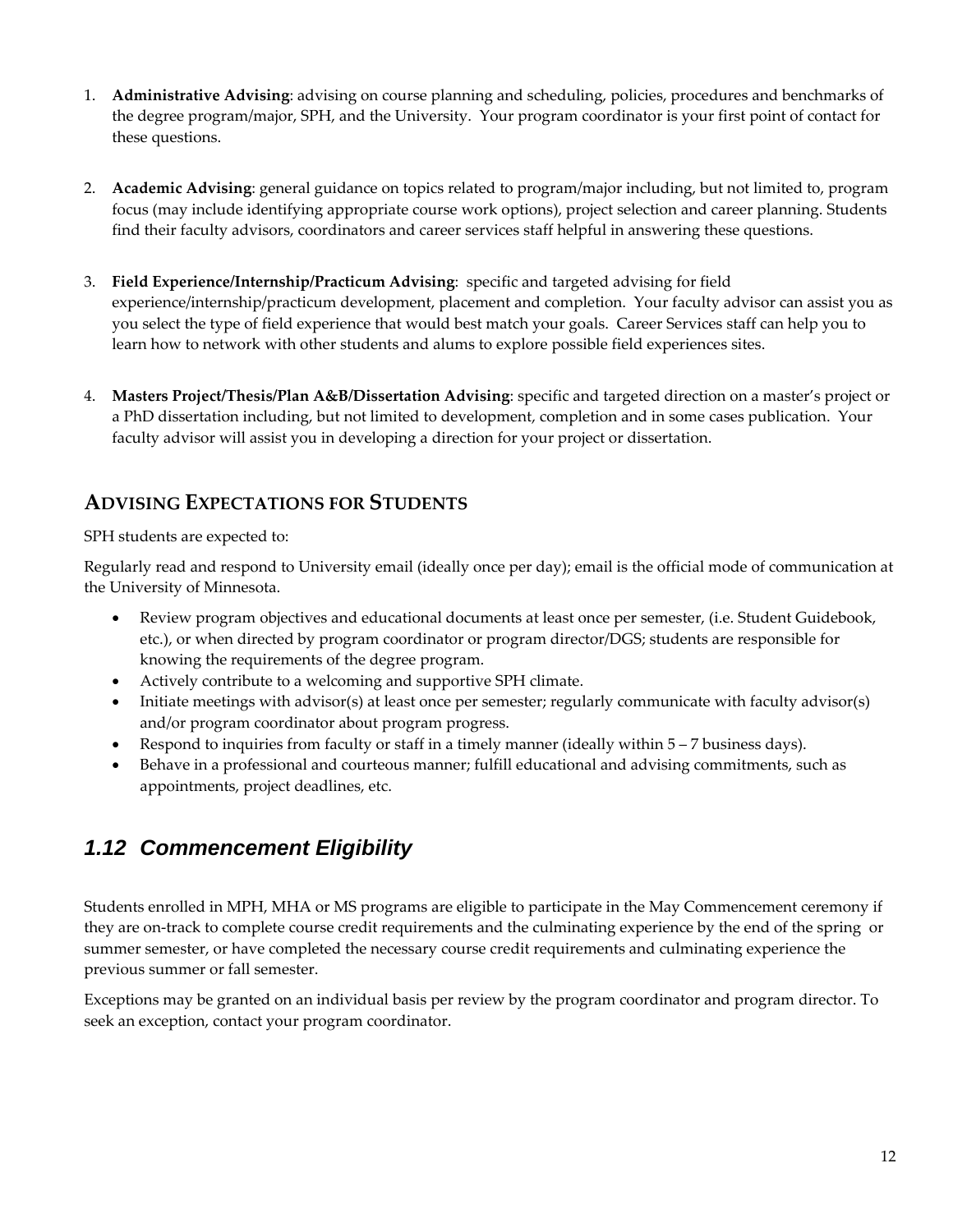### **2. THE UNIVERSITY OF MINNESOTA**

### *2.1 Mission*

The University of Minnesota, founded in the belief that all people are enriched by understanding, is dedicated to the advancement of learning and the search for truth; to the sharing of this knowledge through education for a diverse community; and to the application of this knowledge to benefit the people of the state, the nation, and the world. The University's mission, carried out on multiple campuses and throughout the state, is threefold:

### 1. **Research and Discovery**

Generate and preserve knowledge, understanding, and creativity by conducting high-quality research, scholarship, and artistic activity that benefit students, scholars, and communities across the state, the nation, and the world.

### 2. **Teaching and Learning**

Share that knowledge, understanding, and creativity by providing a broad range of educational programs in a strong and diverse community of learners and teachers, and prepare graduate, professional, and undergraduate students, as well as non‐degree‐seeking students interested in continuing education and lifelong learning, for active roles in a multiracial and multicultural world.

### 3. **Outreach and Public Service**

Extend, apply, and exchange knowledge between the University and society by applying scholarly expertise to community problems, by helping organizations and individuals respond to their changing environments, and by making the knowledge and resources created and preserved at the University accessible to the citizens of the state, the nation, and the world.

In all of its activities, the University strives to sustain an open exchange of ideas in an environment that embodies the values of academic freedom, responsibility, integrity, and cooperation; that provides an atmosphere of mutual respect, free from racism, sexism, and other forms of prejudice and intolerance; that assists individuals, institutions, and communities in responding to a continuously changing world; that is conscious of and responsive to the needs of the many communities it is committed to serving; that creates and supports partnerships within the University, with other educational systems and institutions, and with communities to achieve common goals; and that inspires, sets high expectations for, and empowers individuals within its community.

### *2.2 Twin Cities Campus*

The University of Minnesota is a world‐class university, known globally as a leader in teaching, research, and public service. It is both a land-grant university, with a strong tradition of education and public service, and a major research institution, with scholars of national and international reputation. UMNTC consistently ranks among the top 20 public universities in the United States. The classic Big 10 campus, located in the heart of the Minneapolis‐St. Paul metropolitan area, provides an exceptional setting for lifelong learning.

The University community is a broad mix of ethnic backgrounds, interests, and cultures. Students come from all 50 states and from more than 100 foreign countries. Many small communities of students, faculty, and staff help to create a welcoming atmosphere on campus.

UMNTC is also a thriving center for culture and the arts, featuring outstanding galleries, museums, concerts, theatre productions, and public lectures. For sports fans, the Golden Gophers offer all the spirit and excitement of Division I college athletics.

The campus in Minneapolis is located just a few minutes east of downtown. Nestled along the bluffs of the Mississippi River, buildings in Minneapolis range from the ultramodern Weisman Art Museum to the classic and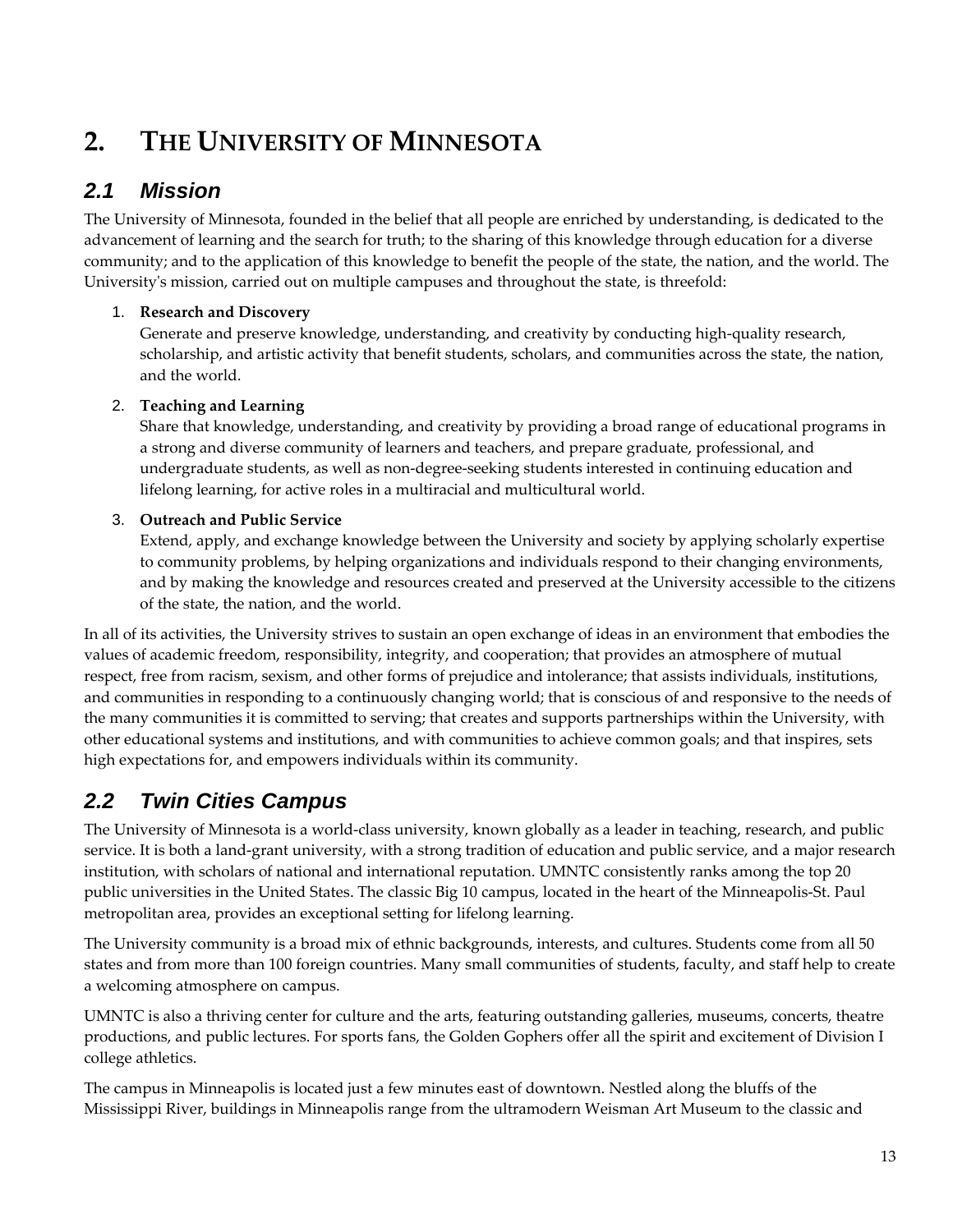stately Northrop Memorial Auditorium. A few miles to the east in St. Paul, rolling hills and quiet lawns create a more rural setting. The Minneapolis and St. Paul parts of the campus are connected by a convenient campus shuttle system.

UMNTC also provides a life beyond the campus like few other Big 10 universities can. The dynamic communities of Minneapolis and St. Paul offer something for everyone ‐ a nationally recognized art and theatre community, a thriving entertainment industry, a host of Fortune 500 companies, four glorious seasons of outdoor recreation, exciting professional sports, shopping, and restaurants for every taste--all located close to campus.

### *2.3 U of M Services*

### **2.3.1 First Steps**

### **One Stop** onestop.umn.edu

The first resource for students having a question about the University is **onestop.umn.edu.** Please bookmark this site. One Stop offers links to a variety of online services and information about the University including course information, grades, registration, finances, transcripts, and general services.

### **Email Accounts** www.umn.edu/initiate

Each student attending the University of Minnesota must set‐up a student internet/email account by going to www.umn.edu/initiate or by calling the Technology Help Line at 612.301.4357 (1‐HELP).

**All SPH students are required to use their University of Minnesota email account.** Course lists, immunizations, billing statements, financial aid updates, and other important information will be sent via the U of M student email address. It is strongly recommended that students use their U of M email account and do not transfer it to a personal email account.

The School of Public Health relies heavily on email notices to students, staff, and faculty. To keep current on upcoming events, job announcements, new course announcements, scholarships, internships, the SPH newsletter, or good opportunities, etc., students should check their email regularly.

Students can retrieve email messages in many locations including the SPH student commons, SPH Career Resource Center, and SPH division computer facilities. Other computer facilities are located in numerous locations on campus; see www.oit.umn.edu/computer-labs/ for a list.

**Note:** Students who choose to forward their University email account to another email account are still responsible for all the information, including all attachments, sent to their University email account.

The U has expanded technological capacity to allow free lifetime access to University email. This allows students to use the U of M email address for personal or professional purposes even after graduation. (Imagine never having to subscribe to an email service or memorize another address! In addition, imagine being able to stay in touch with your student colleagues wherever you and they may journey.)

The account must be accessed at least once every three months through the Web Interface to keep the email account active. If the account remains suspended for 90 days, it is then deleted. All data associated with the account will be deleted and cannot be recovered. If the user contacts the Service Desk [help@umn.edu] after the account is deleted, the account can be recreated without any content.

### **U Card** www.umn.edu/ucard

The U Card identifies you as a student on the Twin Cities campus. Your first U Card is free and can be obtained at the U Card Office. Bring your driver's license, state ID, or passport and be prepared to have your picture taken.

**U Card Main Office** G22 Coffman Memorial Union 300 Washington Avenue SE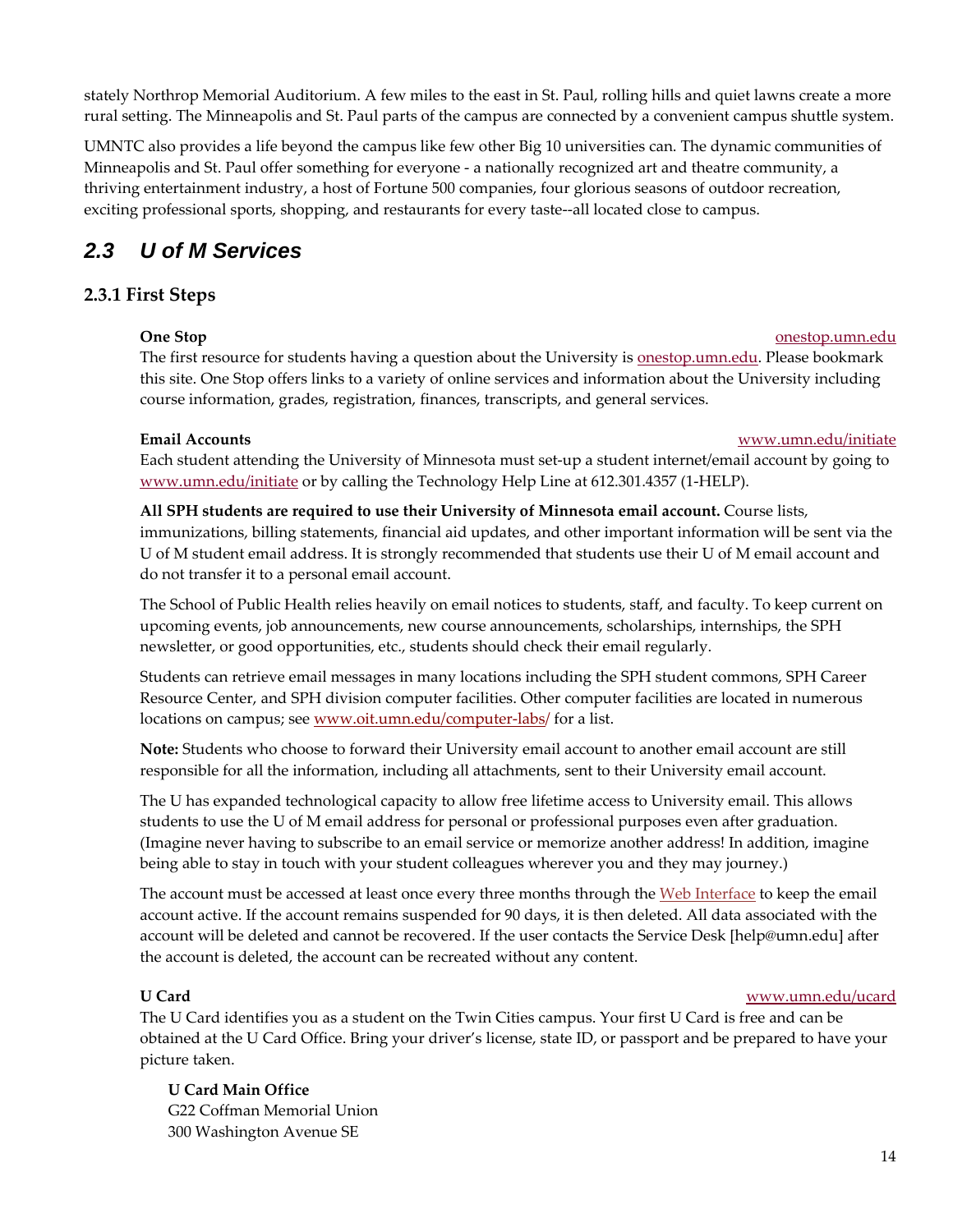Phone 612.626.9900 Weekdays: 8:30 to 4:00pm

The U Card is your key to all sorts of campus services and facilities. Your U Card can also be used as your ATM card through TCF Bank.

Since the U Card never expires, you should hold on to it even after you leave the University. If you ever return as a student, staff or faculty member, your card will still be valid.

Use your U Card for:

Access to the SPHere and lockers

Campus ID purposes

All your checking needs

Making Gopher GOLD purchases

Charging textbook purchases at the U of M Bookstores to your student account

Checking out library materials

Entering the recreation center, golf course, computer labs, buildings, and residence hall dining rooms Art and athletic ticket discounts (available at place of purchase)

Accessing art materials, student employment, business school services, and more

Report lost or stolen U Cards immediately. There is a \$25.00 replacement fee for lost, stolen, or damaged U Cards. The fee can be paid by cash or check at all U Card Office locations. Debit, check or credit cards are not accepted.

### **LinkedIn**

LinkedIn (www.linkedin.com), the world's largest professional network on the Internet, helps you make better use of your professional network through the exchange of knowledge, ideas, and opportunities with a broader network of professionals. Your professional network of trusted contacts gives you an advantage in your career, and is one of your most valuable assets in any job search. According to the National Association of Colleges and Employers over 85% of recruiters use LinkedIn or Google to search candidates, and 46% use LinkedIn to research new hires. LinkedIn includes executives and employees from all Fortune 500 companies, all Fortune 100 companies (including 82 of the 100 who use it for hiring purposes), and over 200 million total companies.

The School of Public Health encourages ALL students to use LinkedIn as an invaluable career and networking resource. Not only will this benefit and enhance your experience now, but will serve as a life‐long resource in advancing your career. To help you get started, check out our LinkedIn Guide (http://www.sph.umn.edu/careers/tipsheets/linkedin/). To learn more about connecting with the School of Public Health through LinkedIn and social media, please visit: http://www.sph.umn.edu/socialmedia.

### **Parking and Transportation** www.umn.edu/pts/

The University's Parking and Transportation website has a wealth of information concerning getting to and around campus. Parking is extremely limited on campus and we encourage students to bus, bike, or walk if possible.

### **Campus Shuttle Buses**

Campus shuttle buses run at no charge between the East and West Bank and St. Paul campuses with varying routes and times. Current schedule information is posted on the above listed website as well as various locations throughout the Twin Cities campus.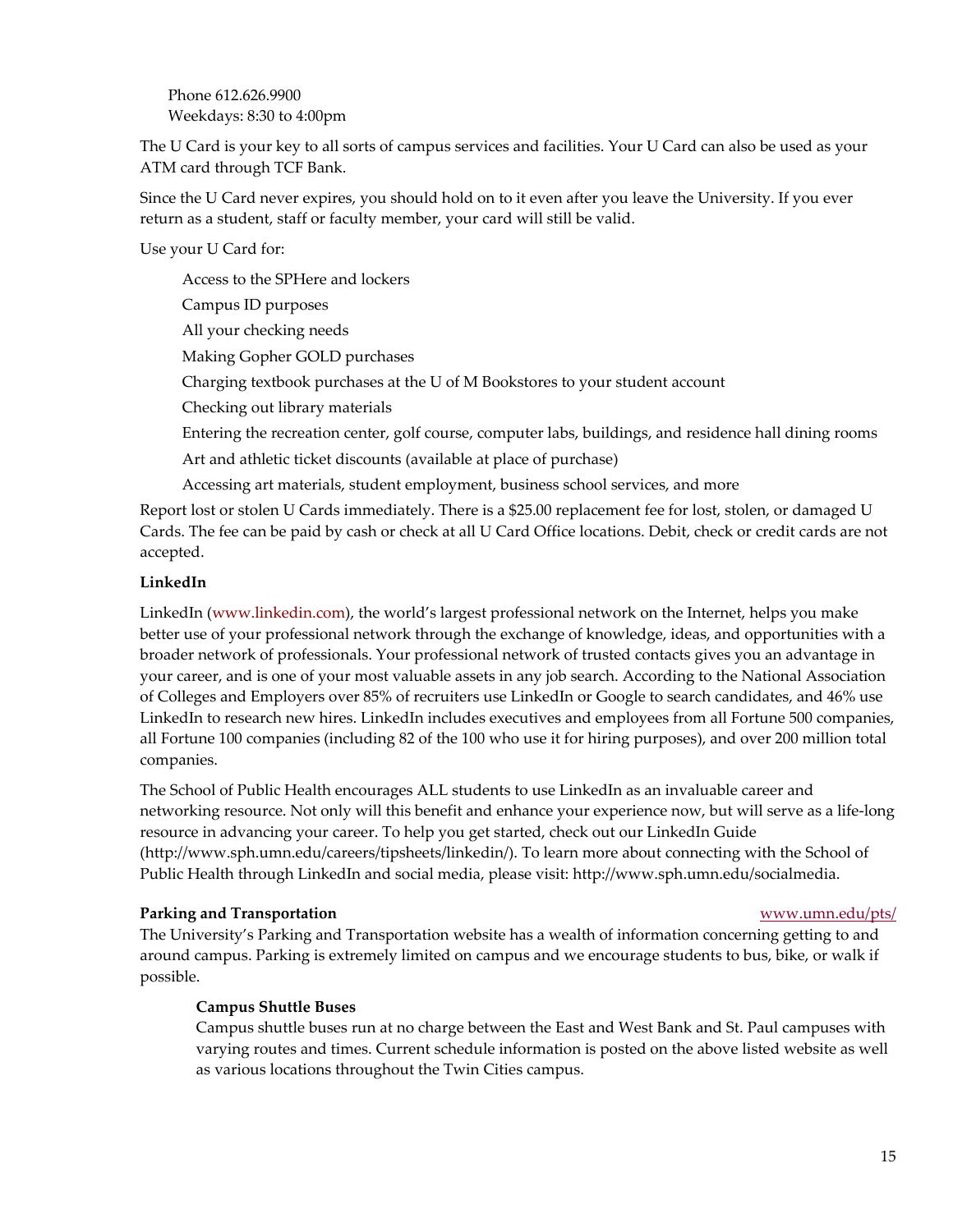### **Metro Transit and the U Pass**

Take advantage of the deeply discounted Metro Transit bus pass. U‐Pass is the ultimate transit pass that provides unlimited rides 24 hours a day. It is valid on all regular bus and light‐rail train routes, as well as express, local, limited‐stop, or Downtown Zone routes. It may not, however, be used on some special event services. Information can be found at www1.umn.edu/pts/index.html.

### **Parking**

Contract parking for students is sold through a lottery system each semester. Locations may vary but include spaces on the East Bank, West Bank, and St. Paul campuses. Hourly parking is available in several University public facilities. Parking rates vary depending on proximity to campus and the facility type. Visit the Parking and Transportation website, www1.umn.edu/pts/, or call 612.626.PARK (7275) for more information.

The Motorist Assistance Program offers free services (unlocking vehicles, jump-starts, changing flat tires, and referral to a service station) to all customers parked in U parking facilities. Hours are Monday through Thursday from 7 a.m. to midnight, Friday from 7 a.m. to 10 p.m. (Service is not available on weekends or official University holidays). Call 612.626.PARK for motorist assistance or any other questions.

Disability parking is available in many parking facilities and metered areas. Use of these designated spaces requires a state‐issued permit or license plate. For additional information, call the State of Minnesota at 651.296.6911 or Disability Services at 612.624.4037.

### **Bookstore** www.bookstore.umn.edu

The University of Minnesota Bookstore, located in Coffman Union, sells texts for all Public Health courses. Course materials can also be ordered online.

### **Housing** www.housing.umn.edu

The University's Office of Housing & Residential Life is the best resource for finding housing on or near campus.

Find the way to any University building.

### **Digital Signage**

The School of Public Health had three different digital sign's that provide information specific to the School of Public Health students. These can be found on the 3rd floor of the Mayo building – right near the Dean's office Mayo A302, the student SPHere Mayo A150, and the 3rd floor (Lobby level) of the WBOB building.

### **2.3.2 Health and Well Being**

### **Boynton Health Services** www.bhs.umn.edu

Boynton Health Services offers comprehensive medical services for students, faculty, and staff.

### **Clinics**

Dental Clinic Eye Clinic Intʹl Travel Clinic Mental Health Clinic Sports Medicine Clinic Womenʹs Clinic

### **Services**

Contraceptive Services Immunization Services Massage Therapy Services Nutrition Services

- Pediatric Services Immunizations
- Nursing Mothers Room

### **Testing Services**

- HIV Testing and Counseling
- **Pregnancy Testing**
- **STI Testing**

### **Maps** campusmaps.umn.edu/tc/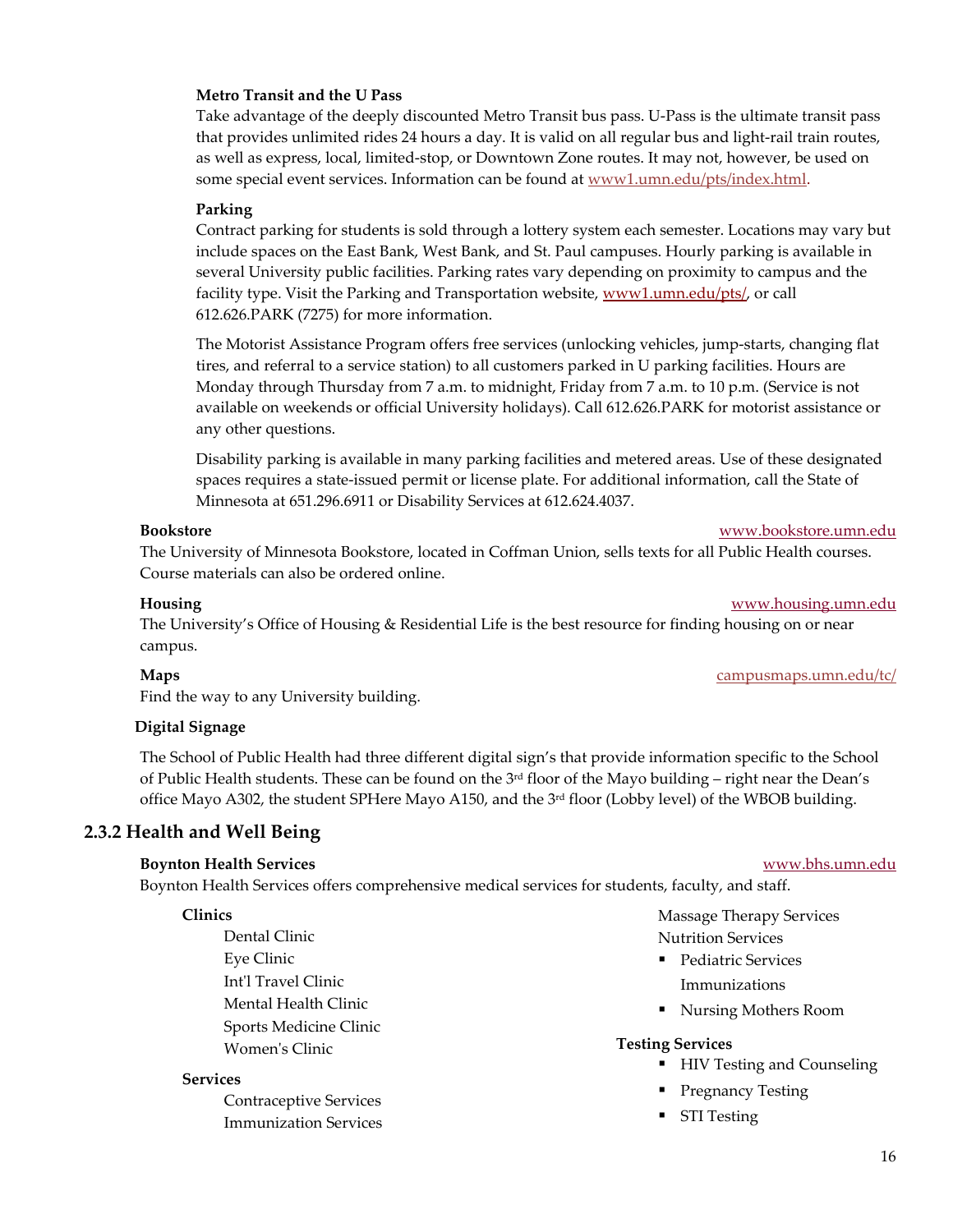### **General Care**

- Pharmacy
- $\textcolor{red}{\blacksquare}$  Physical Exams
- Primary Care/Urgent Care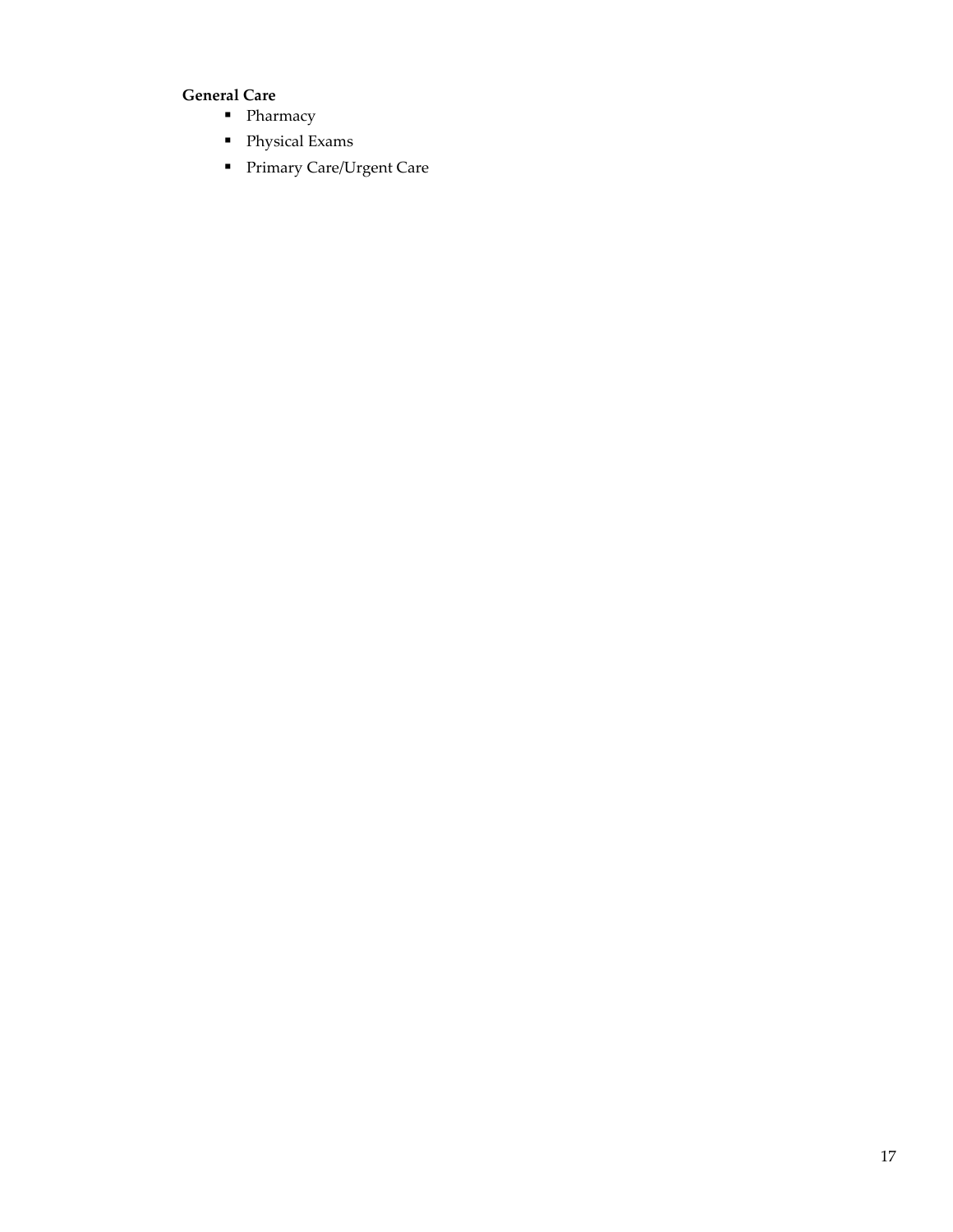### **Boynton also offers a variety of programs and classes including:**

- Alcohol & Other Drugs Presentations
- Birth Control Classes
- CPR/First Aid Classes
- Eating-Disorders Program
- HIV Testing and Counseling
- Smoking Cessation
- Stress Management

### **Mental Health Resources**

Financial challenges, isolation, cultural changes, academic stress, and other pressures on graduate students can create health issues. Please seek assistance before you feel overwhelmed. Resources include:

Boynton Health Service Mental Health Clinic, www.bhs.umn.edu/services/mentalhealth.htm. International Student and Scholar Services counseling. www.isss.umn.edu/office/advising/personal.html Your advisor or program coordinator can also help lead you to appropriate resources.

### **Smoke‐free University**

The University of Minnesota, Crookston, Duluth, Rochester, and Twin Cities are smoke‐ and tobacco‐free campuses. All students, staff, faculty, and visitors are prohibited from smoking and using, selling, free distributing, and advertising tobacco products and electronic cigarettes in all facilities and on all University property.

The success of this policy will depend upon the thoughtfulness, consideration, and cooperation of everyone on campus, including tobacco‐users and non‐users. All members of the University community are responsible for enforcing this policy. Students, faculty, staff, and visitors who violate this policy should be reminded of the policy and asked to comply. Repeated violation of this policy may be cause for disciplinary action in accordance with applicable student or employee codes of conduct. Visitors who refuse to comply with this policy may be asked to vacate campus property.

### **The Aurora Center Center Center Center Center Center Center Center Center Center Center Center Center Center Center Center Center Center Center Center Center Center Center Cen**

The Aurora Center for Advocacy and Education provides crisis intervention and advocacy services to victim/survivors of sexual and relationship violence, harassment and stalking. The staff and volunteers are also available to provide prevention training and education on a variety of issues.

**Nursing Mothers' Room** www.bhs.umn.edu/east‐bank‐clinic/nursing‐mothers‐room.htm

Spaces are available on campus offering private and comfortable rooms that are designed specifically for nursing mothers to be able pump and store breast milk. This service, offered through Boynton Health Services, requires a brief orientation for users to familiarize themselves with the rooms. For addition information or questions please email Barry Standorf at bstandorf@bhs.umn.edu

### **Recreation & Wellness Center** recwell.umn.edu/

The University Recreation and Wellness Center opened its doors in 1993, and is commonly referred to by students as the Rec Center. An expansion to the original building opened in 2013. Located on the University of Minnesota's East Bank Campus, the facility serves between 3,000 and 5,000 patrons on an average weekday during the academic year. The Department of Recreational Sports also offers opportunities for the following: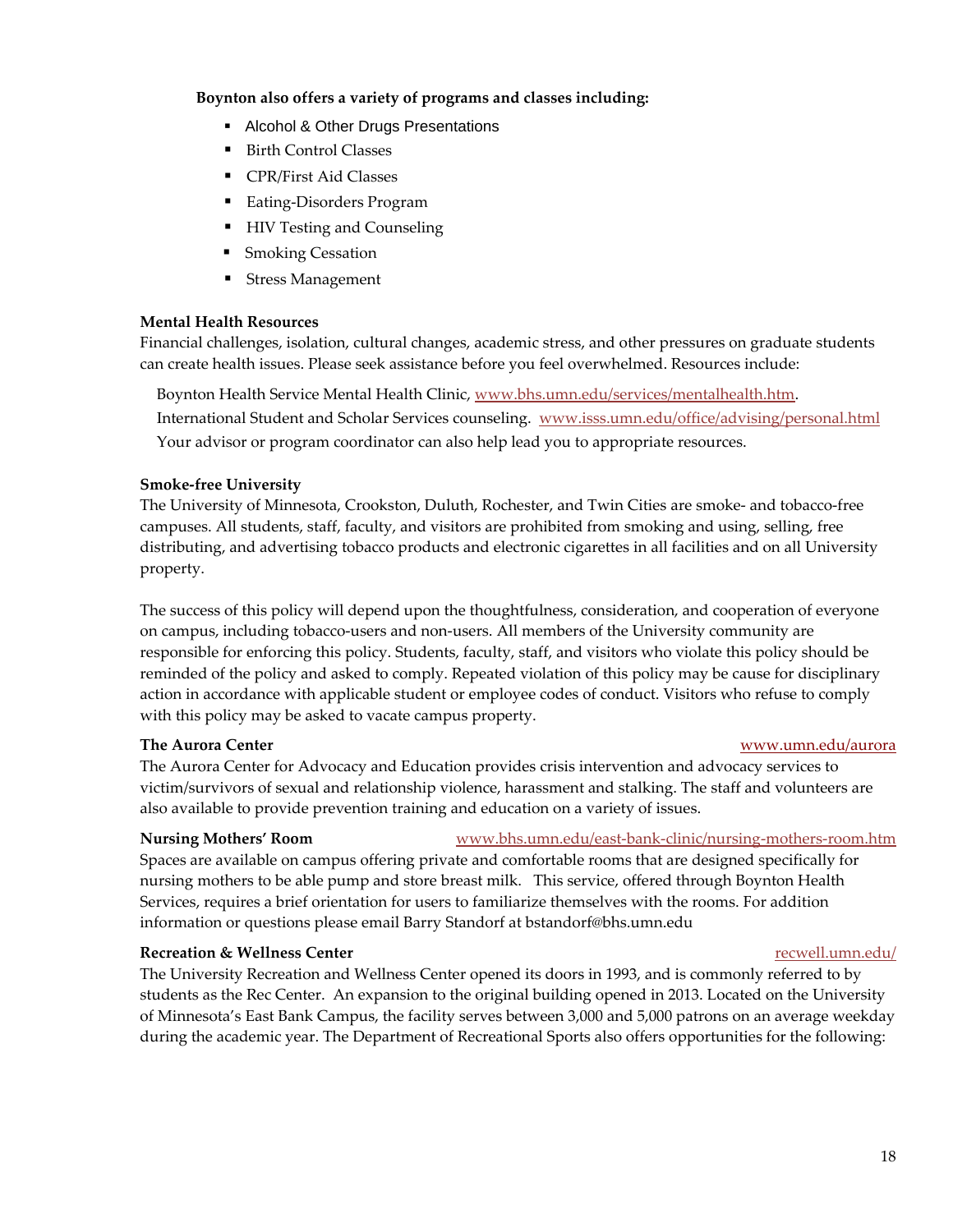- Aquatics
- Fitness
- Golf
- Intramurals
- **•** Outdoor Recreation
- **Sport Clubs**
- Wellness
- **•** Youth Programs

University Dining Services offers a wide variety of dining experiences throughout the Twin Cities campus. The East Bank Campus offers several University Dining Service locations.

### **2.3.3 Diversity**

### **Diversity and Inclusiveness**

The University of Minnesota (University) is committed to the principles to achieve excellence through equity and diversity. It is believed that a diverse student body enhances the academic and social environment for all students and prepares students to thrive in an increasingly diverse workforce and society. Equal education access is critical to preparing students for the responsibilities of citizenship and civic leadership in a heterogeneous society. The University will provide equal access to and opportunity in its programs, facilities, and employment without regard to race, color, creed, religion, national origin, gender, age, marital status, disability, public assistance status, veteran status, sexual orientation, gender identity, or gender expression. The University will also establish and nurture an environment for faculty, staff, students, and visitors that actively acknowledges and values equity and diversity and is free from racism, sexism, ageism, homophobia, and other forms of prejudice, intolerance, or harassment.

The global, population‐based nature of public health demands that the School of Public Health (SPH) seek and train students of all racial, ethnic, economic and educational backgrounds. We believe such diversity enriches the learning experience and helps build excellence in public health leadership. The SPH is dedicated to providing our students with a supportive and welcoming academic experience in and out of the classroom. Our Diversity Matters series and Taste Diversity (sph.umn.edu/taste-diversity-2014-menu-april-7/) programs are designed to highlight diverse issues that impact public health professionals.

We also strive to create a community that is actively engaging in the areas of diversity and inclusiveness of its students, faculty, staff and programs to create an excellent educational environment. The SPH defines inclusiveness as all‐embracing of the fullness of humanity. Our goal is to celebrate the differences and to help foster unity within the SPH community. This sense of inclusiveness recognizes that diversity is not limited to a select number of categorical elements of a person but encompasses all attributes.

The U of MN SPH Coordinator for Diversity Initiatives and Programs, Sherlonda Clarke, works with students, staff, faculty, and community members to enhance diversity within the SPH. Her office is located in A395-3 Mayo Memorial Building or you can contact her at sdclarke@umn.edu or at 612-624-9970.

For more information please visit:

- University policy library regents.umn.edu/sites/default/files/policies/Equity\_Diversity\_EO\_AA.pdf
- Office for Equity and Diversity diversity.umn.edu/eoaa/home
- SPH website on Diversity in Minnesota www.sph.umn.edu/prospective/diversity/

In addition, the University has several offices across campus whose purpose is to support underrepresented students and promote diversity. The following is a list of some of those offices.

### **Dining** www.dining.umn.edu/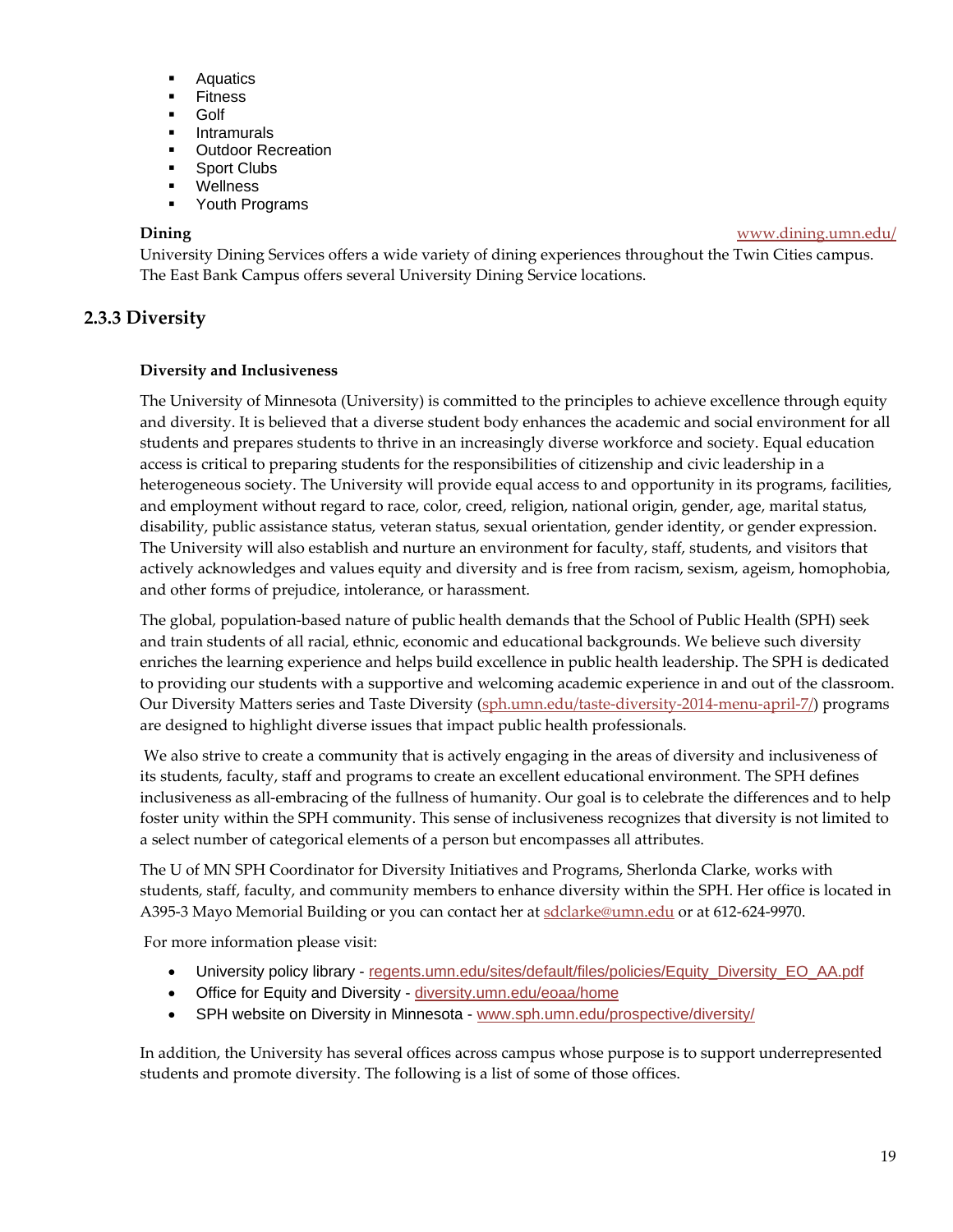Location: 108 McNamara Alumni Center, 200 Oak Street SE (East Bank) Phone: (612) 626‐1333 (Voice/TTY)

The Disability Resource Center promotes access and equity for students with disabilities (e.g., physical, learning, psychiatric, sensory or systemic) They exist to ensure that students, faculty and staff have access to all the University has to offer and equal opportunities to participate in the many interesting activities on campus. Their goal is to ensure that you have access to all the learning opportunities you choose, whether in class or at work, or participating in the wide range of social and cultural experiences the University offers. Students are responsible for contacting the Disability Resource Center for more information or to arrange accommodations.

Location: 333 Johnston Hall, 101 Pleasant Street SE (East Bank) Phone: (612) 625‐6858

The Office for Diversity in Graduate Education (ODGE) coordinates and leads the University's initiatives in the recruitment, funding, retention and graduation of a diverse graduate and professional student body. Additionally, ODGE works closely with The Graduate School and other units connected to diversity and multiculturalism.

Location: 46 Appleby Hall, 128 Pleasant Street SE (East Bank) Phone: (612) 625‐0537

Through its various services, the Gay, Lesbian, Bisexual, Transgender, Ally (GLBTA) Programs Office is dedicated to improving campus climate for all University constituents by developing and supporting more inclusive understandings of gender and sexuality. GLBTA Programs Office seeks to build and bridge communities that welcome and affirm people to be their whole selves, honoring their multiple identities and life experiences.

### **International Student and Scholar Services** www.isss.umn.edu/

Location: 109 Hubert H. Humphrey School, 301 19th Avenue S (West Bank) Phone: (612) 626‐7100

International Student and Scholar Services (ISSS) is the office dedicated to serving the University international community. Its primary mission is to assist international students and scholars in successfully accomplishing the goals that brought them to the University, by using all available resources. Services include:

- Counseling and advising
- Immigration and visa regulation advising
- Newsletters
- Career services
- Academic opportunities for university students
- Tax return information

**Diversity** in Graduate Education diversity.umn.edu/gradeducation/

**GLBTA Programs Office**  $\frac{diversity.umm.edu/glbta}{dx}$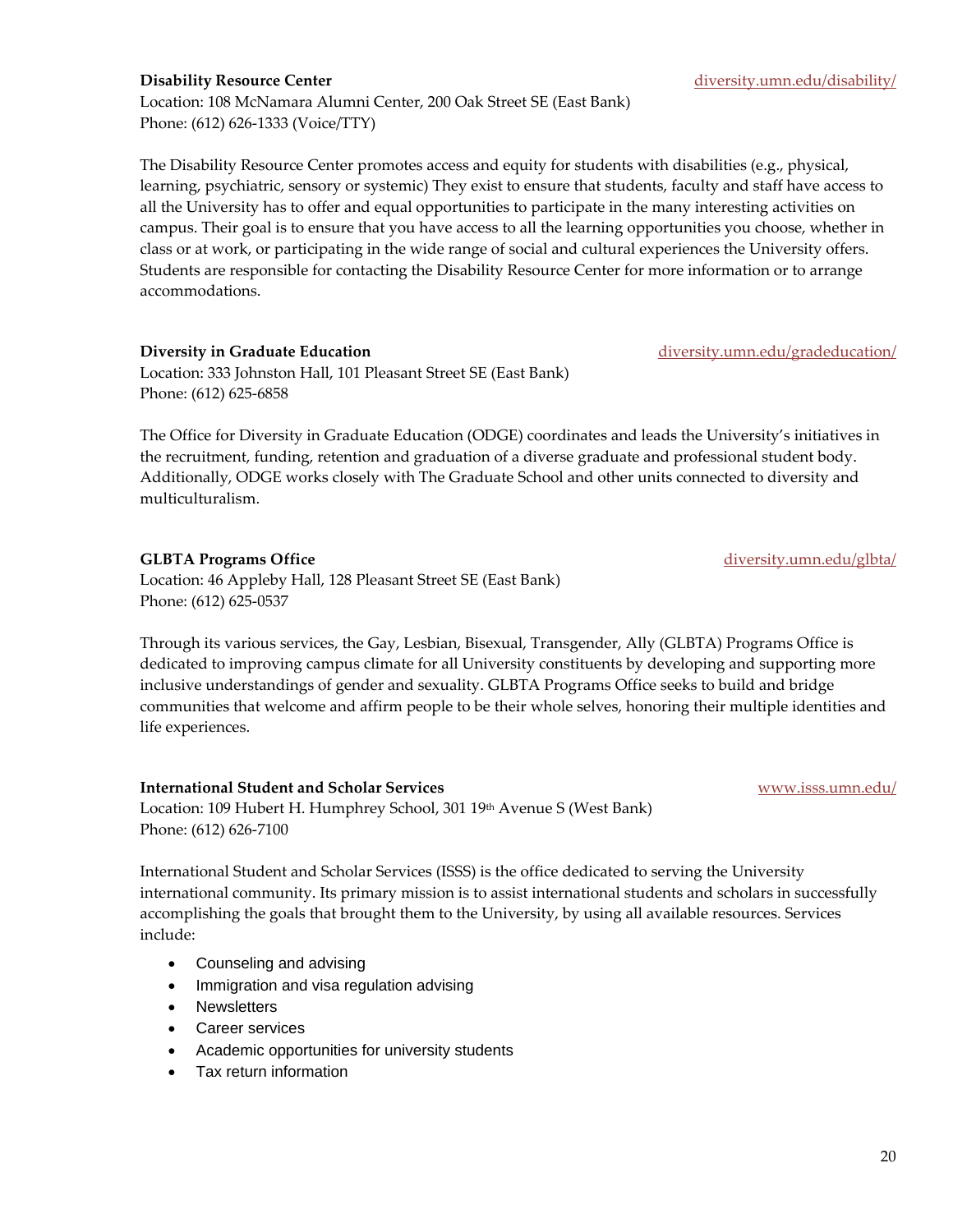**Multicultural Center for Academic Excellence** diversity.umn.edu/multicultural/ Location: 140 Appleby Hall, 128 Pleasant Street SE (East Bank) Phone: (612) 624‐6386

The Multicultural Center for Academic Excellence (MCAE) is a campus-wide resource that promotes an inclusive atmosphere to foster and enrich multicultural understanding among all members of the University community. MCAEʹs commitment to creating such a climate is driven by a student‐first culture in which students are the highest priority.

### **Office of Equity and Diversity** diversity diversity.umn.edu/

Location: 432 Morrill Hall, 100 Church Street SE (East Bank) Phone: (612) 624‐0594

The mission of the Office of Equity and Diversity (OED) is to leverage the transformative power of equity and diversity to advance excellence in teaching, research and community engagement at the University of Minnesota. OED envisions a University where equity and diversity are:

- 1. Integrated into the work and lives of every student, faculty and staff member.
- 2. Recognized as core institutional values, and will inform thinking, policies and practices throughout the University.
- 3. Inherently intertwined with academic excellence and the development of leaders for a globally inclusive society.

### **Office of Equal Opportunity and Affirmative Action**  diversity.umn.edu/eoaa/

Location: 274 McNamara Alumni Center, 200 Oak Street SE (East Bank) Phone: (612) 624‐9547

The Office of Equal Opportunity and Affirmative Action (EOAA) was founded in 1972 to ensure that all University community members uphold federal and state civil rights laws and regulations, as well as University equal opportunity policies. The EOAA Office envisions a University community that is equitable‐ one that values the diversity of its workforce and student body and is free from discrimination and harassment.

### **Student Conflict Resolution Center**  www.sos.umn.edu/

Location: 254 Appleby Hall, 128 Pleasant St. SE (East Bank) Phone: (612) 624‐7272

The Student Conflict Resolution Center (SCRC) offers informal and formal conflict resolution services to resolve studentsʹ University‐based problems and concerns. An ombudsman provides confidential, neutral and informal options. An advocate is available to assist students in formal grievance or disciplinary proceedings.

**Women's Center** diversity.umn.edu/women/ Location: 64 Appleby Hall, 128 Pleasant Street SE (East Bank) Phone: (612) 625‐9837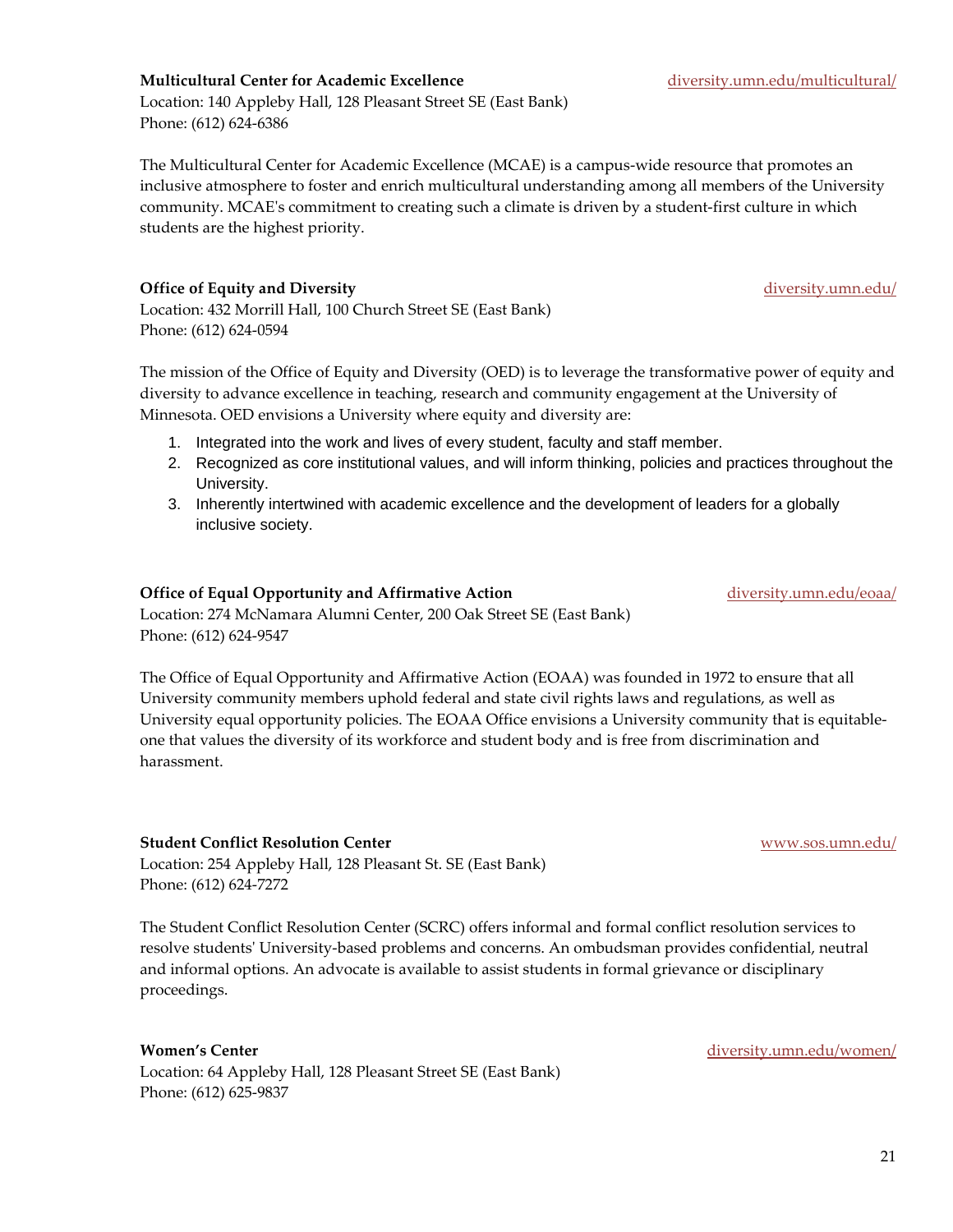The Women's Center advances equity for women students, staff, faculty and alumnae across identities. The Women's Center increases connections for women's success, cultivates socially responsible leaders and advocates for organizational culture change toward excellence for all.

### **2.3.4 Academic**

### **University Libraries** hsl.lib.umn.edu/biomed

The Bio‐Medical Library, located in Diehl Hall, contains materials in the areas of allied health, medicine, mortuary science, nursing, pharmacy, public health, and the basic life sciences. In addition the library provides numerous resources and services such as library instructional classes, research workshops, reference consultations, library mediated searches, and citation clarification. The Mathematics library (https://www.lib.umn.edu/math), located in Vincent Hall, contains materials in the area of mathematics and statistics.

Information on other University libraries and collections can be found at www.lib.umn.edu.

The Outreach Librarian for the School of Public Health is Anne Beschnett, her office hours are between Monday and Friday, 8‐4:30. Please email her or call to set up an appointment: besch015@umn.edu or 612‐625‐ 9603.

### **Center for Teaching and Learning Services** www1.umn.edu/ohr/teachlearn/

The Center for Teaching and Learning Services works to enhance the culture of teaching and learning through campus‐wide workshops, courses, and facilitated discussions about teaching and learning.

### **Center for Writing** writing.umn.edu/

The Center for Writing provides free writing instruction for all University of Minnesota students at all stages of the writing process. In collaborative consultations, we help students develop productive writing habits and revision strategies. This may be through appointments or online.

The Online Writing Center offers online tutoring to students taking Writing‐Intensive courses at the University of Minnesota. Online tutoring is conducted via the Web, and consists of comments and feedback offered by our experienced writing tutors.

Tutors are trained in fields such as composition, speech communication, scientific and technical communication, and rhetoric, and many of them are instructors at the university. Tutors review the writing you submit by offering comments and suggestions for improvement; however, they will comment mainly on the areas students specify.

### **Computing Services** it.umn.edu/services/

The University's Academic and Distributed Computing Services (ADCS) website provides a wealth of information and services available to students including:

Computer Lab Locations Computer Rental Internet Services and Email Accounts Computers and Software for Purchase

The myU web portal permits you to:

Sign-in once to access all major applications.

Receive personalized information.

Create a custom news page from over 200 news channels.

Training Support and Help Services Resources and Useful Links Security

**myU Portal** myu.umn.edu

### 22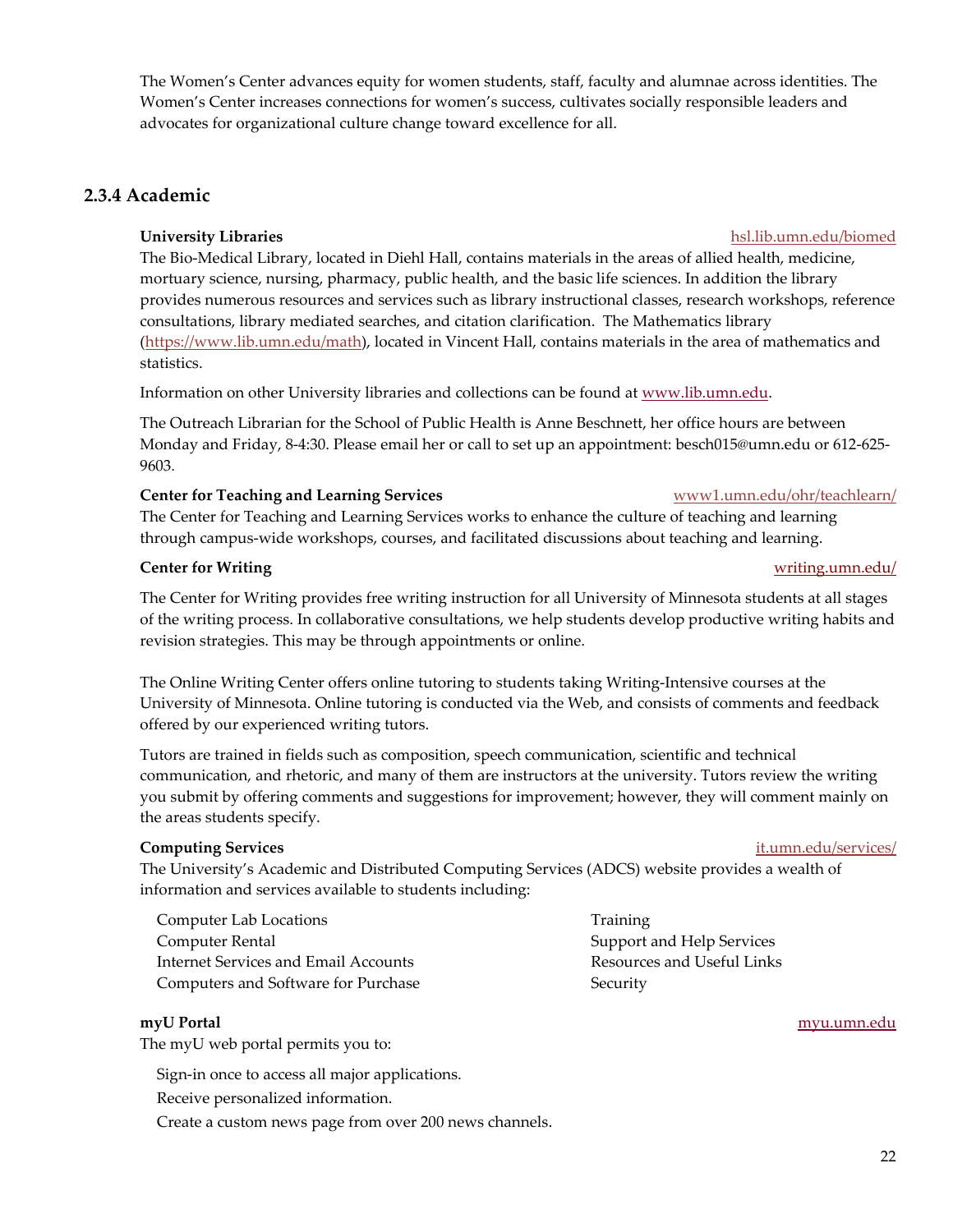Set-up secure areas to discuss, share, and collaborate.

myU can be personalized based on your role as a student in the School of Public Health and Academic Health Center (AHC). The myU portal view currently serves students, faculty, and staff in AHC collegiate units. It provides information to students in AHC affiliated colleges that is personalized to the level of specific academic program and, in some cases, to their year in the program. The School of Public Health and AHC are using myU as a method of communicating with students.

### **University Counseling and Consulting Services** www.uccs.umn.edu/

Provides the following services to the University community:

Career Development Center Consultation, Outreach, and Diversity Program Counseling Program Groups and Workshops Learning and Academic Skills Center Academic Support Group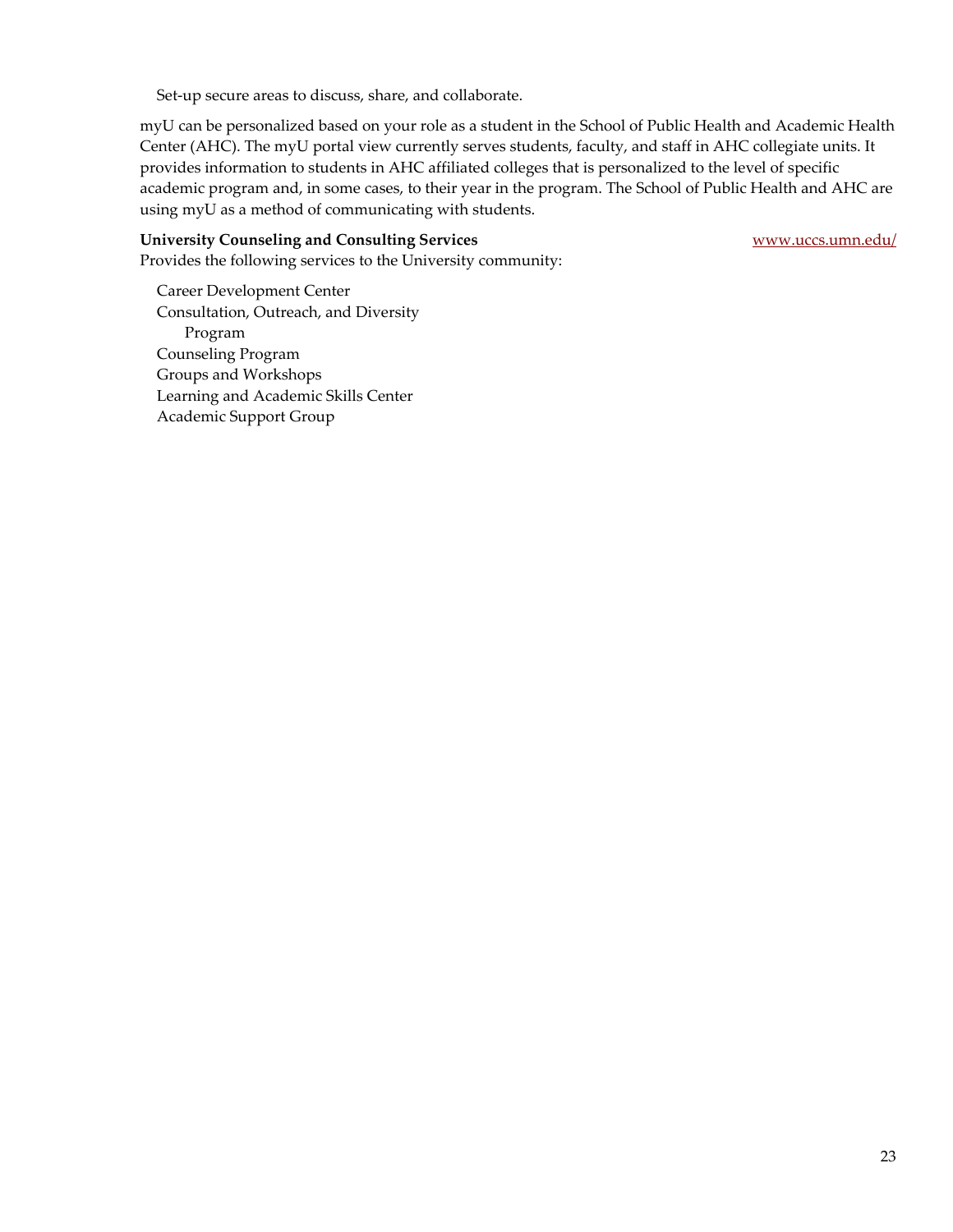### **2.3.5 Campus Safety**

### **Police** www.umn.edu/umpolice/

The University of Minnesota has a full service police department in the event of an emergency dial 911.

### **Security Monitor Program** www1.umn.edu/police/escort.html

The Security Monitor Program offers a walking/biking escort service to and from campus locations and nearby adjacent neighborhoods. This service is available at no charge to students, staff, faculty, and visitors to the University of Minnesota – Twin Cities campus. To request an escort by a trained student security monitor, please call 612.624.WALK (9255) shortly before the desired departure time and walk safe.

### **TXT‐U Emergency Notification**

### www1.umn.edu/prepared/txtu/

TXT-U is the University of Minnesota's emergency notification text messaging system. Students, faculty, and staff can stay informed about critical campus safety information by registering to receive TXT‐U messages.

TXT-U will be used infrequently and specifically for real emergency situations.

### **Campus Wide Emergency Alert System**

The Campus Wide Emergency Alert System includes 21 outdoor loudspeakers mounted on poles and rooftops on the West Bank and East Bank and in St. Paul. The system will allow for an alert tone and vocal instructions in the event of a campus emergency.

### **2.3.6 Social**

### **Student Unions and Activities Office** www.sua.umn.edu

The Student Unions and Activities Office is the University of Minnesotaʹs center for campus‐wide programs and activities, leadership opportunities, skill development, and student organization training, advising and registration.

More than 400 student groups on campus are registered with the Student Unions and Activities Office, including academic societies, cultural centers, sports clubs, political action groups and fraternities and sororities. These organizations provide students with endless involvement opportunities and the chance to interact with others who share a similar interest.

### **Campus Events**

Website for events hosted by the University of Minnesota.

### **School of Public Health Events** Website for events specific to the School of Public Health.

**Academic Health Center Events**

News and events specific to the Academic Health Center.

### events.umn.edu/

### www.sph.umn.edu/news/

hub.ahc.umn.edu/news‐capsules

### 24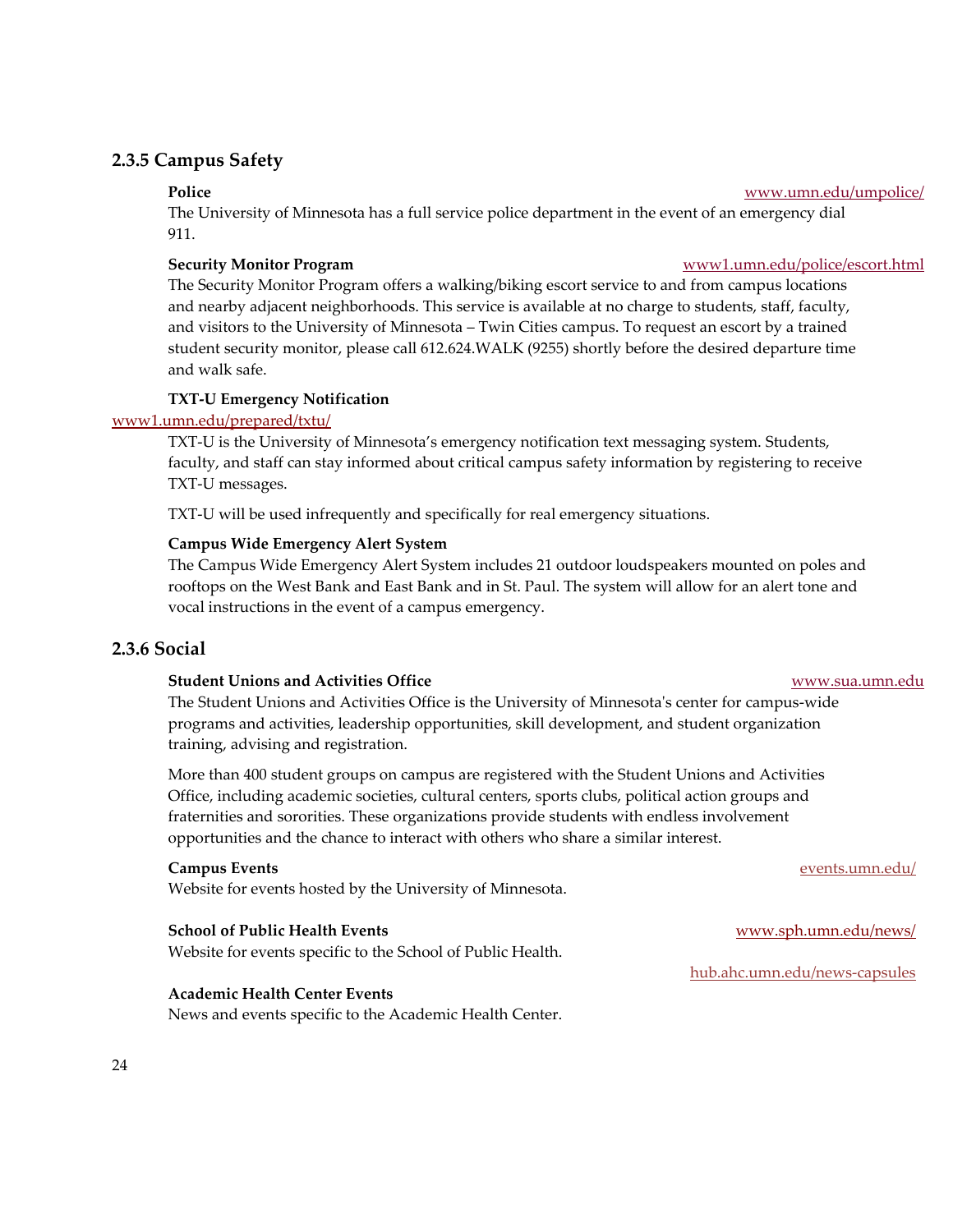### **2.3.6 Additional Resources**

### **Post Office**  sua.umn.edu/services/postal‐stations/

A full‐service U.S. Post Office is located on the ground floor of Coffman Union.

### **Copies/Fax Machines** www.printing.umn.edu

A University Copy Center is located in Mayo D104 as well as other locations throughout the University.

### **Student Conflict Resolution Center** www.sos.umn.edu

The Student Conflict Resolution Center assists students in resolving campus‐based problems and concerns through coaching, intervention and mediation by Ombudsman and Advocacy staff.

### **Student Legal Service** www.umn.edu/usls/

University Student Legal Service (USLS) functions to provide legal representation and legal advice to eligible students on the Twin Cities campus.

### **3. REGISTRATION**

### *3.1 Full-Time Status*

All SPH students need to register for at least six (6) credits in fall and spring semester to be considered fulltime. In summer MHA and MPH students must be registered for 6 credits to be considered fulltime and 3 credits to be considered halftime.

**Note:** The Office of Financial Aid or external agencies may require students to be registered for more than three or six credits to be considered full-time; check with these agencies to verify their requirements.

### *3.2 Registration Process*

### **STEP ONE**

View the Class Schedule for each term on the web at onestop.umn.edu. Select courses for the term with your advisor before registering (make an appointment at the earliest convenient time). Check for holds e.g. immunizations, transcript, etc.

**Note:** 5000 through 8000‐level courses are considered graduate‐level. 1000 and 3000‐level courses are for undergraduates and will not receive approval for graduate credit. Under some circumstances – with approval of the student's major field – 4000 – level courses may also be applied toward a MPH degree as long as they are taught by a member of the graduate faculty.

### **STEP TWO**

After selecting your courses, run through the checklist below before registering. Frustrating delays can be avoided by following these hints:

25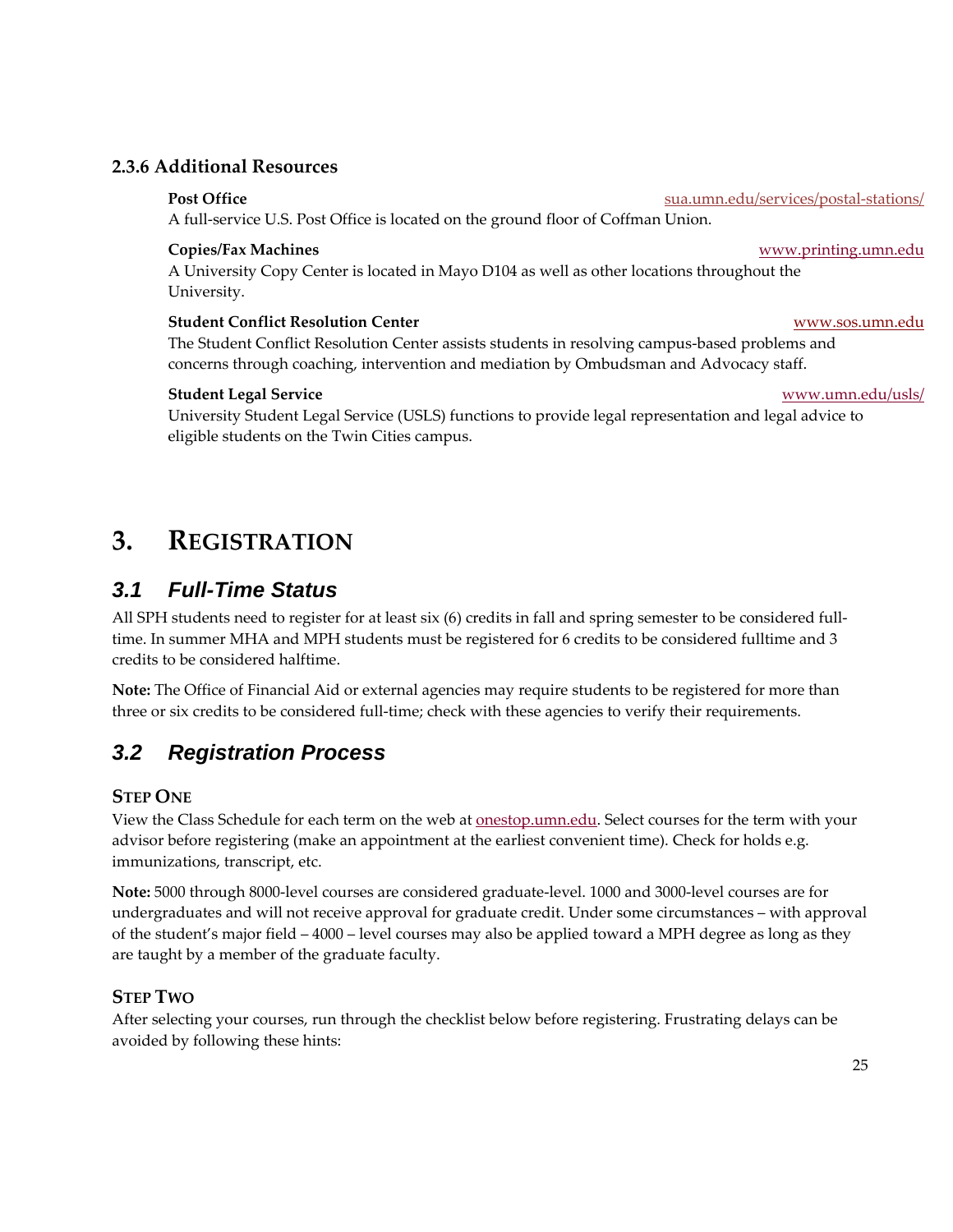- If instructor consent is necessary for any of your selected course(s), get a permission number from the course instructor or his/her designee before registering. This number permits registration for the course through the second week of the semester; after the second week, it expires. Note that the number is specific to the student it is given to and the course requiring instructor consent. Once a number is used to register, it becomes invalid and cannot be used for another course or by another student.
- You will not be able to register if you have any holds on your University record. Notice of any hold, including the name of the department or office where it may be cleared, is available at onestop.umn.edu.
- You can find your registration queue date and time on the web at <u>onestop.umn.edu</u>.
- You will need your x.500 login and password to register. If you have forgotten your password, call 612.301.4357 to have your password reset. You can also call this number if you have problems logging in to register.

### **STEP THREE**

Register via the web at onestop.umn.edu or go to the University's One Stop Student Services Center in 200 Fraser Hall on the East Bank Campus to register in person. Students having difficulty with self‐registration should contact the registration help-line at 612.624.1111 (M-F 8:00-4:00) or email helpingu@umn.edu. You may also contact your Program Coordinator or the School of Public Health Office of Admissions and Student Resources at 612.626.3500. Please note the following when registering:

- Most courses give the option of either an A/F or S/N (pass/fail) grading option. Be sure to select the grade option desired for the course. Note that there may be a limit to the number of credits a student can take S/N (pass/fail); see the major section of this guidebook for more information. Stricter policies may be enforced by individual majors/programs. There is a strict and early deadline for when grading options can be changed.
- Some courses have variable credits. Before selecting the number of credits, students should make sure they are in agreement with the instructor as to the number of credits appropriate for the work proposed.

### *3.3 Grade Option Changes, Course Additions, Withdrawal and Evaluations*

### **Change of Grade Option**

For full-semester courses, students may change their grade option, if applicable, through the second week of the semester. After that, grading options cannot be changed. Grade option change deadlines for other terms (i.e. summer and half-semester) can be found at <u>onestop.umn.edu</u>. For more information about grading policies, see section 5.4 University Senate Uniform Grading and Transcript Policy.

### **Adding a Course**

No approval is required to add a course during the first week of classes. Instructor approval is required during week two. After the second week of classes, instructor and college scholastic committee approval is required. Deadlines for adding a course for other terms (i.e. summer and half‐semester) can be found at onestop.umn.edu.

### **Registration Exception Form**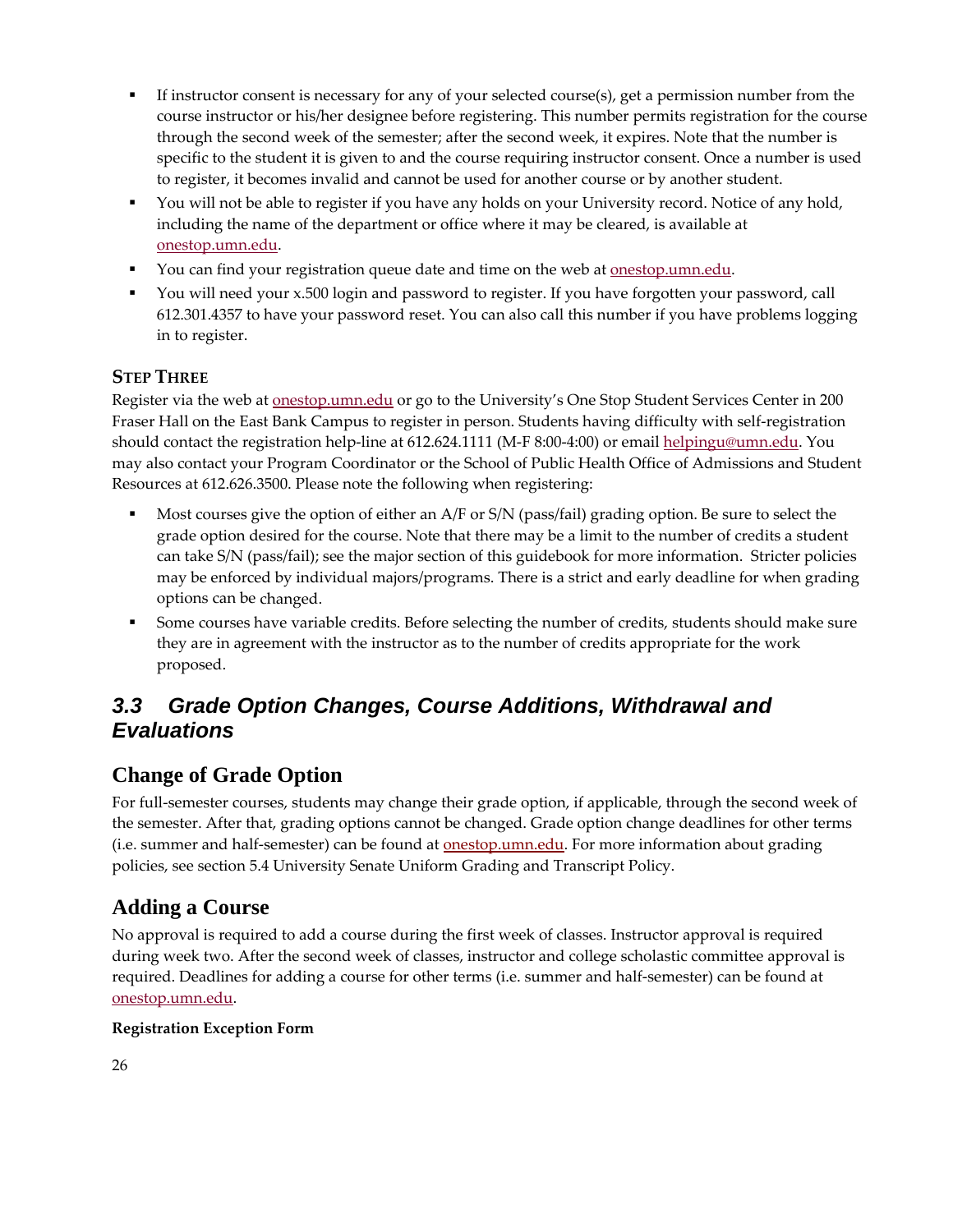Students must consult with their program coordinator prior to submitting any paper or electronic forms. After this consultation, students must complete a formal request to change their registration (e.g., add, drop, change your grade basis) after a deadline or to register for more than 18 credits. Please ask your program coordinator for the appropriate form. Approval is not automatic.

### **Course Cancellation and Withdrawal**

Students should refer to the Refund and Drop/Add Deadlines for the particular term at onestop.umn.edu for information and deadlines for withdrawing from a course. As a courtesy, students should notify their instructor and, if applicable, advisor of their intent to withdraw.

Students wishing to withdraw from a course after the noted final deadline for a particular term must contact the School of Public Health Office of Admissions and Student Resources at sph-oasr@umn.edu for further information.

### **Repeat and Bracket Course Policy**

An officially admitted SPH student (MHA, MPH, MS, PhD, and Certificate Programs) may repeat a public health course only **once**.

MHA, MPH, and Certificate students have the option to bracket a particular course (with the same course number) **one time**. Bracketing is a practice where one grade is omitted from GPA calculations, while continuing to appear on the transcript.

Only courses with the same catalog number may be bracketed.

A University of Minnesota course may not be bracketed with a course taken at another institution.

How bracketing works: When an SPH student repeats an SPH course, both grades for the course will appear on the official transcript and will be counted towards the GPA calculation. The student is responsible for submitting a written request that a repeated course be "bracketed" (only once per course). If a student registers for a course a third or greater number of times (either in violation of this policy or by approved exception), all non-bracketed grades will be factored into GPA calculations. It is important to note that student school loans may not cover the tuition cost of repeating a course.

Exceptions: Exceptions to this policy must be submitted to the student's academic advising team and discussed with the course instructor. *Example:* Requesting to repeat a course (more than two times) is at the discretion of the academic advising team and may be approved due to extraordinary circumstances such as documented illness or hospitalization, death in family, etc..

Higher standards of achievement and stricter repeat policies may be enforced by individual majors/programs. This may include restrictions on repeating core courses that are also core to a major, and/or requiring that students earn better than a B‐ in particular courses in order to meet major/program requirements. Documentation of such policies can be found in the program portion of student guidebooks.

*Students can consult with their advising team for alternative core course options.*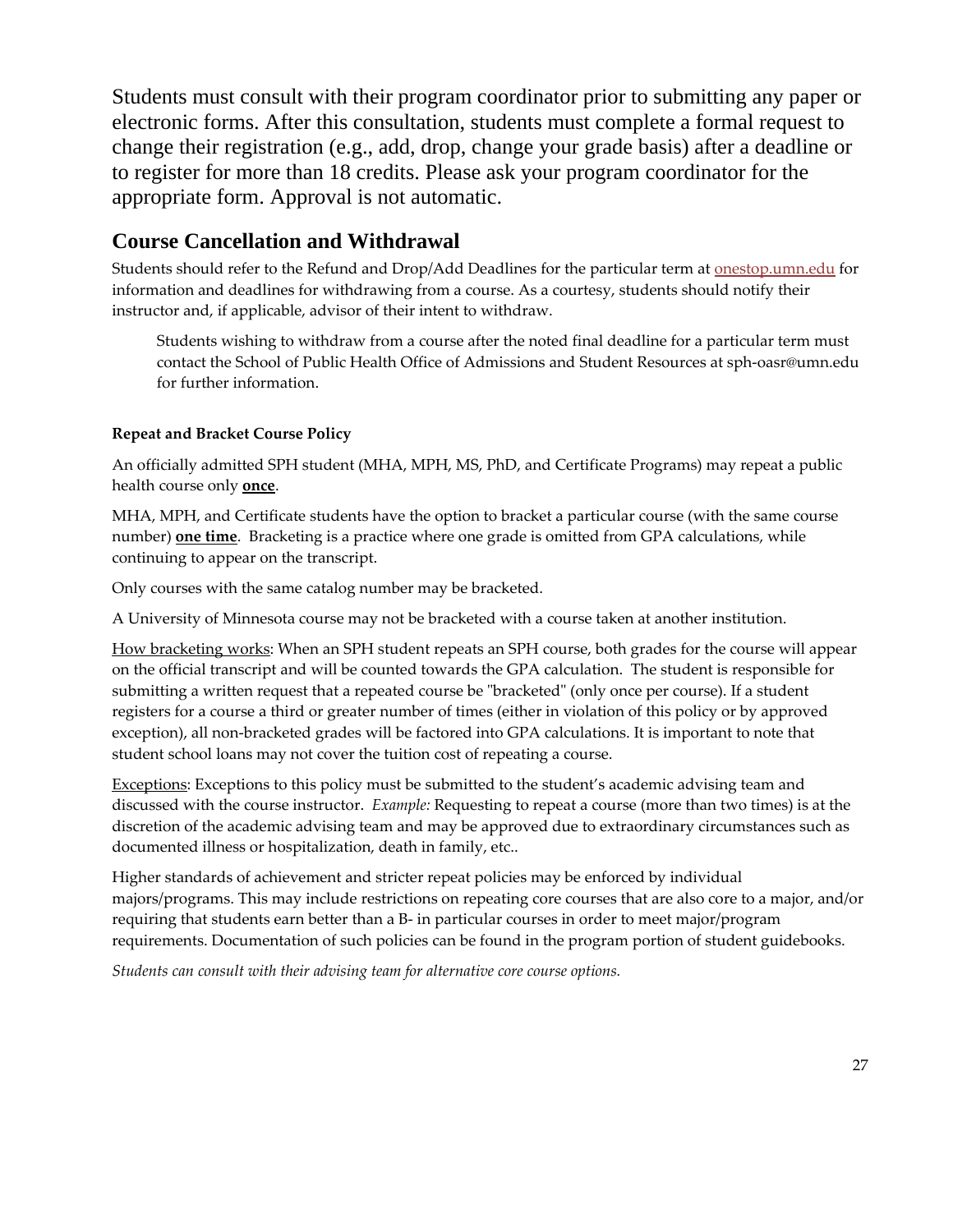### **OTHER TRANSCRIPT SYMBOLS**

### **Incomplete [I]**

There shall be a temporary symbol I, **incomplete**, awarded to indicate that the work of the course has not been completed. The I shall be assigned at the discretion of the instructor when, due to extraordinary circumstances, the student was prevented from completing the work of the course on time. The assignment of an I requires a written contract between the instructor and student specifying the time and manner in which the student will complete the course requirements. In no event may any such written agreement allow a period of longer than one year to complete the course requirements. The Incomplete contract can be found at http://secure.ahc.umn.edu/publichealth/sphgrades/

For graduate/professional students, an I is to remain on the transcript until changed by the instructor or department.

When an I is changed to another symbol, the I is removed from the record.

A student does not need to be registered at the University in order to complete the work necessary to convert an I to a grade with credit in the time and manner previously agreed upon between the student and the instructor.The instructor is expected to turn in the new grade within four weeks of the date the work was submitted by the student.

### **Interpretation of Policy on Incompletes for Students Called to Active Military Duty**

When appropriate, instructors may prefer to arrange for the student to take an incomplete. Senate policy requires that an incomplete be made up within one calendar year of the end of the term in which the incomplete is given. When students are called to active military duty, and reach agreement with their instructor(s) to take an incomplete, they will have up to one calendar year following their discharge from active duty to complete their incomplete(s). Complete policies and procedures are available in the SPH Office of Admissions and Student Resources.

### **Transfer [T]**

There shall be a symbol T, **transfer**, posted as a prefix to the original grade, to indicate credits transferred from another institution or from one college or campus to another within the University when reevaluation is required.

### **Withdrawal [W]**

If a student officially withdraws from a course during the first two weeks of classes, there shall be no record of that course registration entered on the studentʹs transcript. There shall be a symbol W, **withdrawal**, entered upon a studentʹs record when the student officially withdraws from a course in accordance with procedures established by the studentʹs college or campus\*. The W will be entered on the transcript irrespective of the studentʹs academic standing in that course if the student withdraws from the course during the third through eighth week of class (second or third weeks of summer sessions). Withdrawal in the ninth or later week of classes (fourth or later in summer sessions) shall require approval of the college and may not be granted solely because a student is failing the course; there must be extenuating non-academic circumstances justifying late withdrawal.

\*See *section 3.3* for the School of Public Health withdrawal process.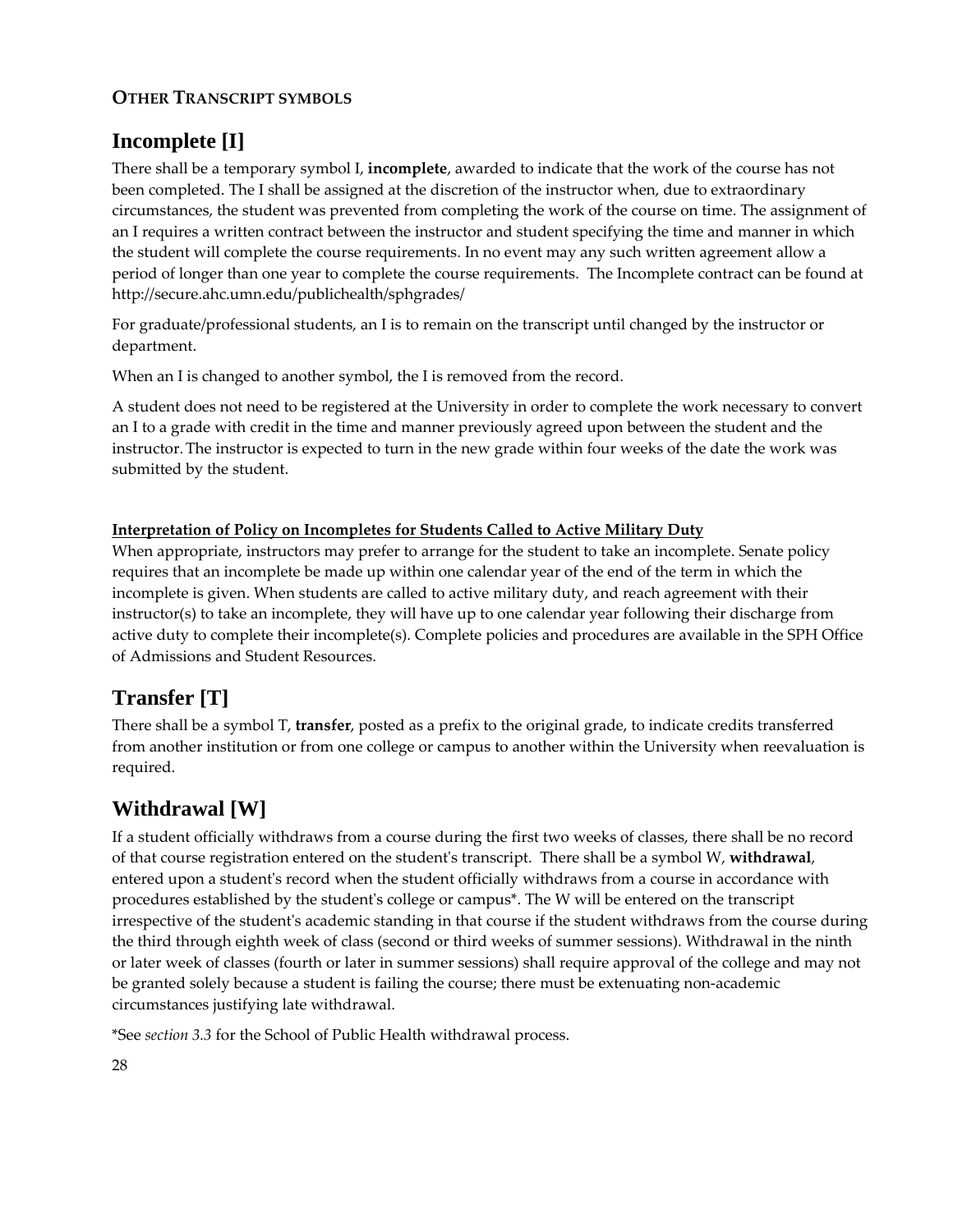### **Continuation [X]**

There shall be a symbol X, indicating a student may continue in a continuation course in which a grade cannot be determined until the full sequence of courses is completed. The instructor shall submit a grade for each X when the student has completed the sequence.

### **In Progress [K]**

There shall be a symbol K, assigned by an instructor to indicate the course is still in progress and that a grade cannot be assigned at the present time.

### **OTHER PROVISIONS**

### **Course Credit Transfer Policy**

A student may seek transfer of no more than 40% of their total graduate or professional program credits taken at the University of Minnesota or at another college or university prior to the SPH program matriculation. Course credits may be used to satisfy public health core or other program requirements as jointly approved by the Program Director and the Senior Associate Dean for Academic Affairs. No course credits older than 5 years from the date of the student's matriculation will be accepted for transfer. A grade of "B-" or better is required for each course requested for transfer credit.

SPH students who have completed graduate-level coursework at the University of Minnesota or another college or university may petition to transfer those courses toward their SPH degree. To be considered for transfer, graduate level coursework must have been taken at an accredited graduate institution.

Higher standards of achievement and stricter policies may be enforced by individual majors/programs.

Students must:

1. Meet with their academic advisor to discuss the petitioning process. If the petition is acceptable to the advisor, the student will complete and sign the Academic Policy Petition form, and attach an official transcript on which the final grade has been posted.

2. Submit the Academic Policy Petition form to the Program Coordinator for processing. The Academic Policy Petition form can be found at

http://www.sph.umn.edu/current/resources/.The Program Coordinator will forward the petition to the Program Director for approval and signature and then to the Office of Admissions and Student Resources for the Associate Dean for Learning Systems and Student Affairs for final evaluation and/or approval.

The Academic Policy Petition forms may be used for other academic reasons. Students are encouraged to discuss petition issues with their academic advisor or Program Coordinator to determine the appropriate process and procedure.

### **Equivalency Exams**

Equivalency examinations are given at least twice each year (January and August). Students have the option of taking the equivalency exams in any of the following core areas; however, **students can only take the exam one time in each core area**. Students who pass the exam(s) are waived from taking the required course and must make up the credits per their area of study and degree requirements. A notation on the student's transcript will be documented if the student passes an equivalency exam. Students who do not pass the exam(s) are required to take the appropriate core course area to satisfy the competency requirements. Equivalency exams satisfy competency requirements for the following core courses only: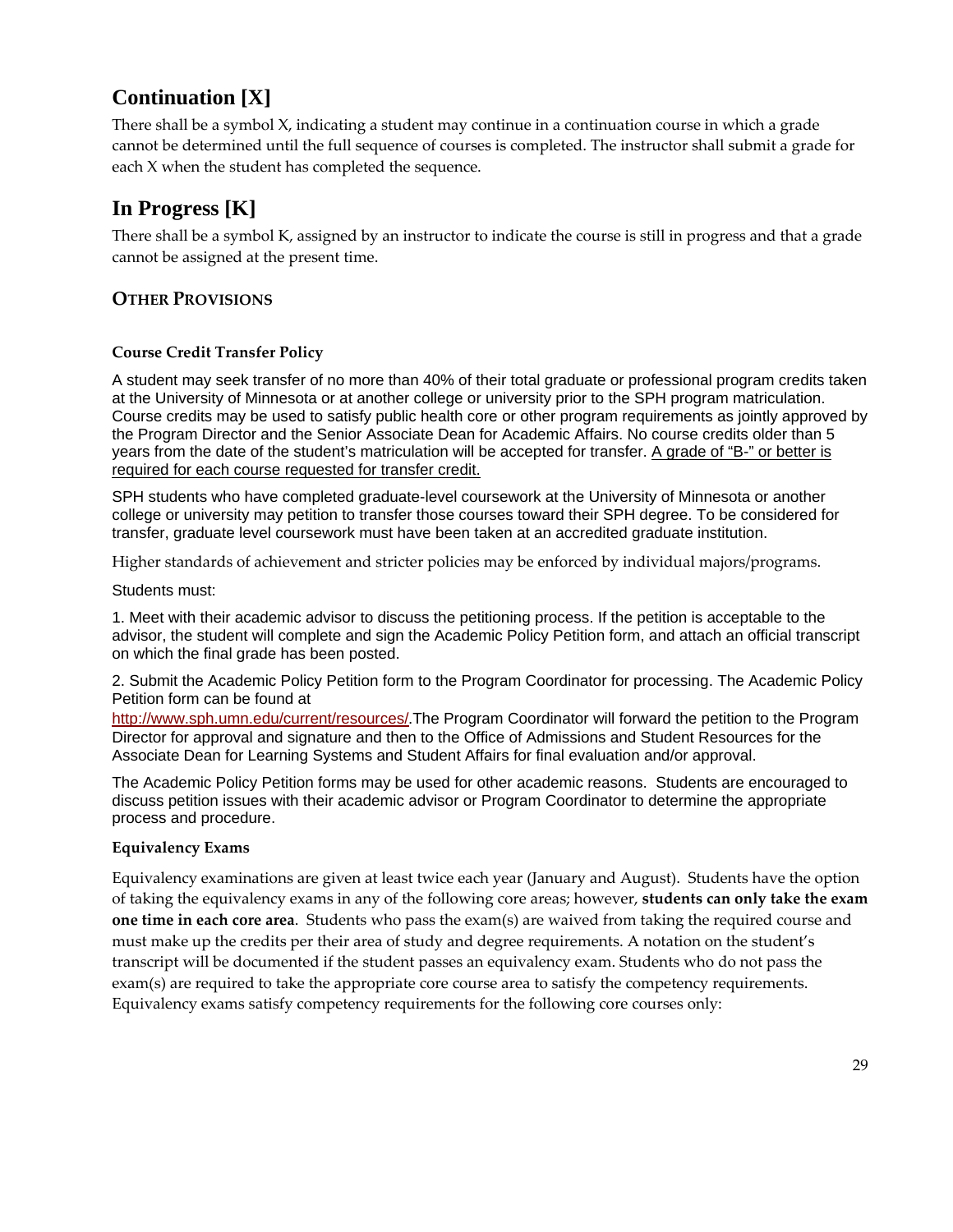### **PubH 6020 Fundamentals of Social and Behavioral Science**

*Contact: Toben Nelson tfnelson@umn.edu* 

| Number of questions on exam | $\overline{4}$ |
|-----------------------------|----------------|
| Type of questions           | Essay          |
| Open or closed book         |                |

### **PubH 6751 Principles of Management in Health Services Organizations**

*Contact: Jim Begun begun001@umn.edu* 

| Number of questions on exam | 32                                                            |
|-----------------------------|---------------------------------------------------------------|
| Type of questions           | 25 multiple choice, 3 essay, 1 case analysis with 4 questions |
| Open or closed book         | <b>Closed</b>                                                 |

### **PubH 6102 Issues in Environmental and Occupational Health**

*Contact: Bill Toscano tosca001@umn.edu* 

| Number of questions on exam | <b>200</b>      |
|-----------------------------|-----------------|
| Type of questions           | Multiple choice |
| Open or closed book         | Closed          |

### **PubH 6320 Fundamentals of Epidemiology**

*Contact: Rachel Widome widom001@umn.edu*

| Number of questions on exam | 31                                       |
|-----------------------------|------------------------------------------|
| Type of questions           | Multiple choice, show-your-work problems |
| Open or closed book         | Open                                     |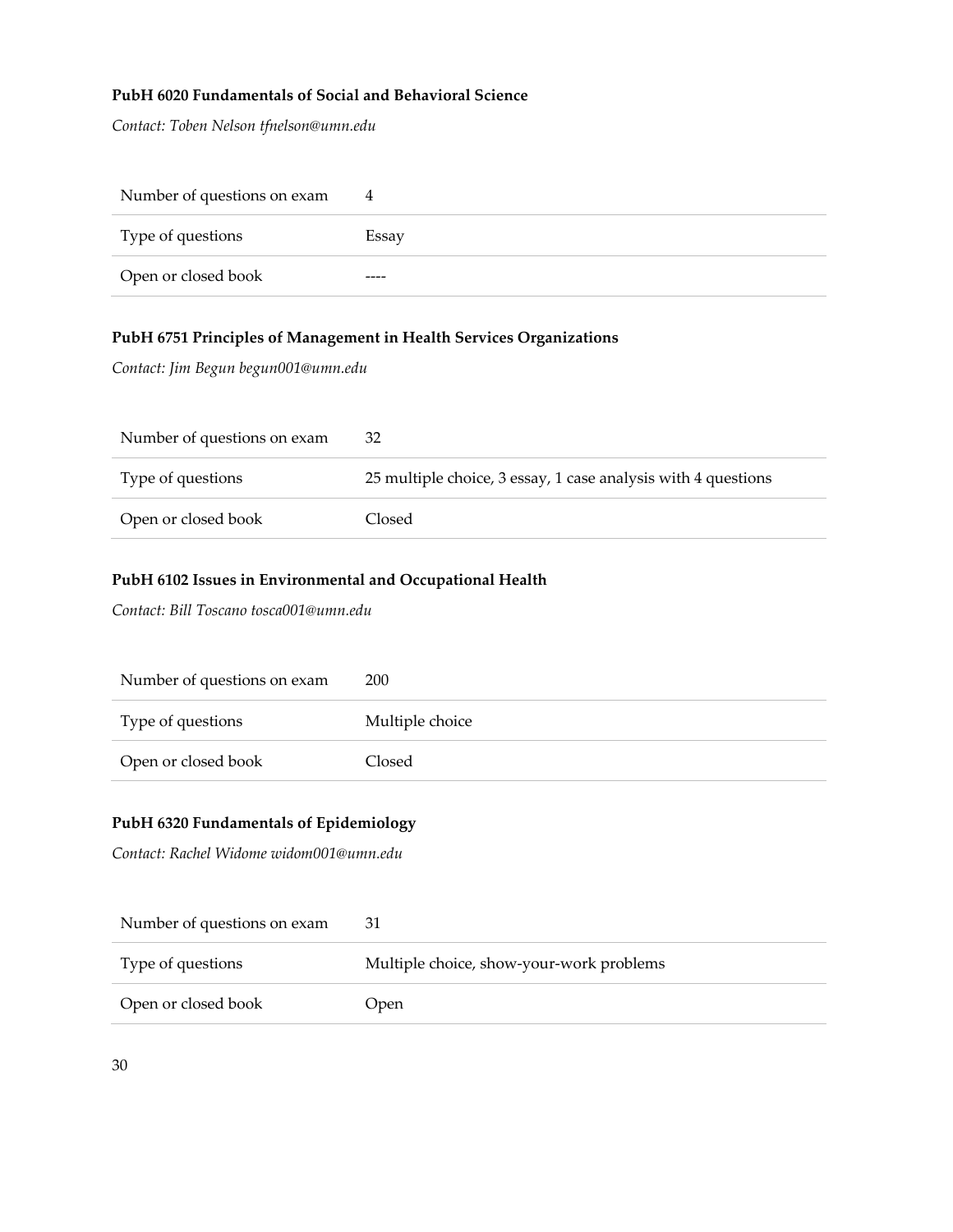### **PubH 6414 Biostatistical Literacy**

*Contact: Sally Olander brown198@umn.edu* 

| Number of questions on exam | $60 - 75$                                                  |
|-----------------------------|------------------------------------------------------------|
| Type of questions           | Multiple choice, short answer, and show-your-work problems |
| Open or closed book         | Open                                                       |

### **PubH 6741 Ethics in Public Health: Professional Practice and Policy**

*Contact: Sarah Gollust sgollust@umn.edu* 

| Number of questions on exam | 10                        |
|-----------------------------|---------------------------|
| Type of questions           | Short answer              |
| Open or closed book         | Open (no internet access) |

### **Course Prerequisites**

Any college or campus may set special scholastic or other standards for registration in a particular course, for scholastic probation, admission, honors, continued residence, degrees, and other purposes they deem appropriate.

### **Grade Submission**

All grades for all courses each term shall be submitted to the Office of the Registrar no later than 72 hours after the last final examination for that term. Students can view their grades online at **onestop**.umn.edu 24 hours after they are posted by the course instructor.

### **Course Evaluations**

Student feedback on course content and faculty teaching skills are an important means for improving our work. Please take the time to complete a course evaluation for each of the courses for which you are registered. The SPH collects student course evaluations electronically using a software system called CoursEval: http://sph.umn.edu/students/current/course-eval-grades/. The system will send email notifications to students when they can access and complete their course evaluations. Students who complete their course evaluations promptly will be able to access their final grade as soon as the faculty member renders the grade in

SPHGrades: www.sph.umn.edu/grades. All students will have access to their final grades through OneStop two weeks after the last day of the semester regardless of whether they completed their course evaluation or not.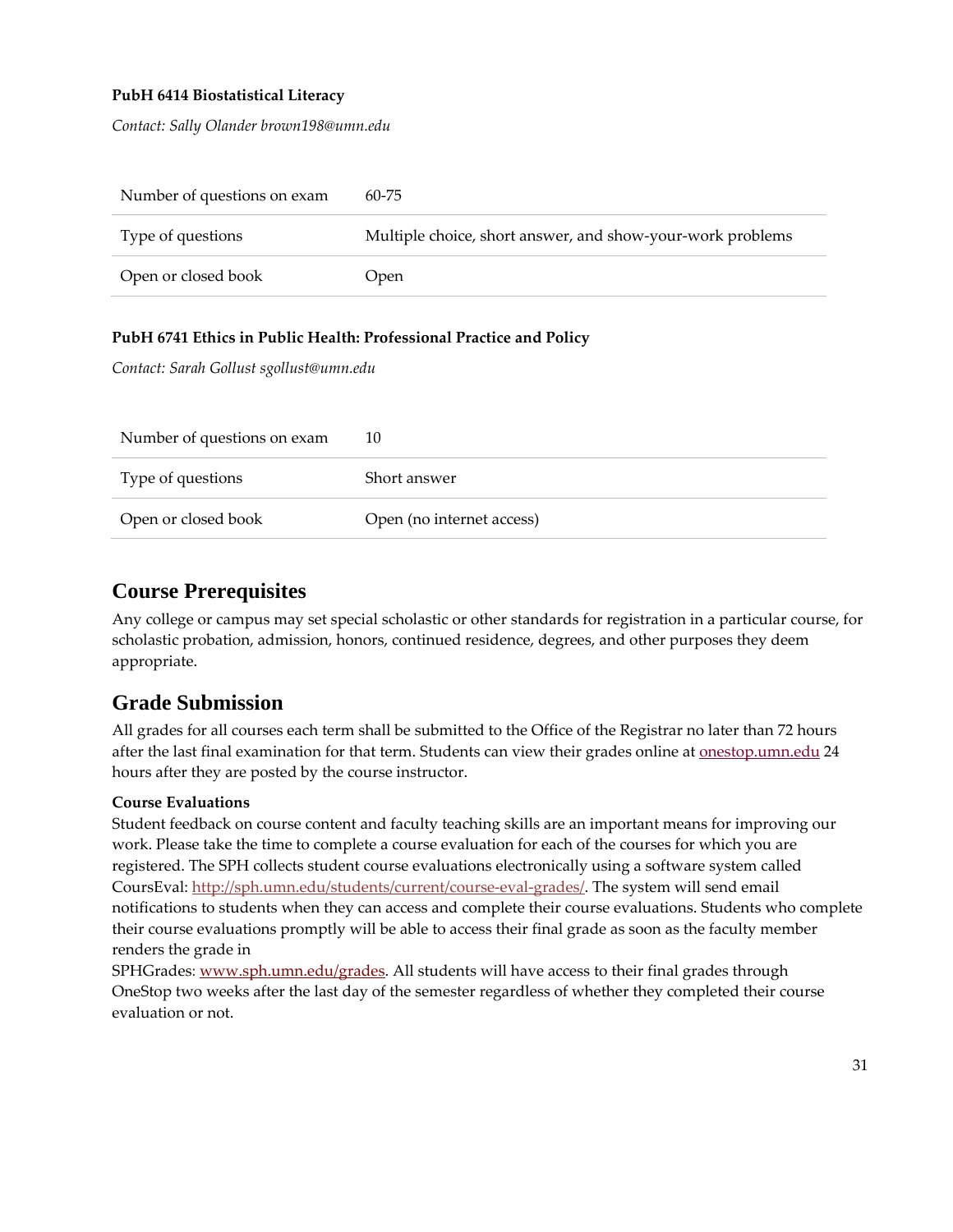Note: Responses will remain anonymous and will not be released to the course instructor until after final grades have been submitted. This is School of Public Health procedure - not a University-wide policy and therefore applies to Public Health courses only.

### **4. TUITION, FEES, BILLING, AND FINANCES**

## *Fees*

### *4.1 Tuition and*

Please go to http://onestop.umn.edu/ for complete tuition and fee information.

### *4.2 Billing*

Students will receive a billing statement approximately 4 weeks after a semester begins (May/Summer Session billing statements are sent mid‐June. Students may view their fee statement online at onestop.umn.edu).

Students will receive electronic bills and have the option of paying their bill online with an electronic check from their checking or savings account. Students can also allow access to authorized users, such as parents, to view and pay tuition bills on their behalf. For more information on electronic billing and payment, visit onestop.umn.edu. Questions on billing and fee statements can be referred to helpingu@umn.edu.

### **Third Party Billing**

onestop.umn.edu/finances/pay/third\_party\_billing/index.html

When an organization, not owned by you or a family member, makes a commitment to pay your educational expenses, they are considered a third party sponsor by the University of Minnesota. When payment is due on your student account, the sponsor is billed by the University. This payment process is termed "third party billing."

Sponsor's payments are subject to the same federal reporting requirements as other financial aid. Some sponsorships don't require a billing invoice and are administered by the University through One Stop Student Services.

Whether you are a student or a sponsor, you will find answers in the frequently asked questions (FAQ ) about how the third party billing processes these payments at the links on the left. In addition, you can view current tuition and fee information.

If you have more questions or need further information, please contact the third party billing office at tpbill@umn.edu or 612-625-8559.

### *4.3 Financial Aid and Scholarships*

A variety of resources to assist students in financing their education as well as estimations of living expenses can be found at sph.umn.edu/students/prospective/finances/. Information specific to SPH Divisions and/or Programs may be found in the Division and/or degree program sections of this guidebook.

Information on financial aid can be found at <u>onestop.umn.edu</u> or by -mailing helpingu@umn.edu.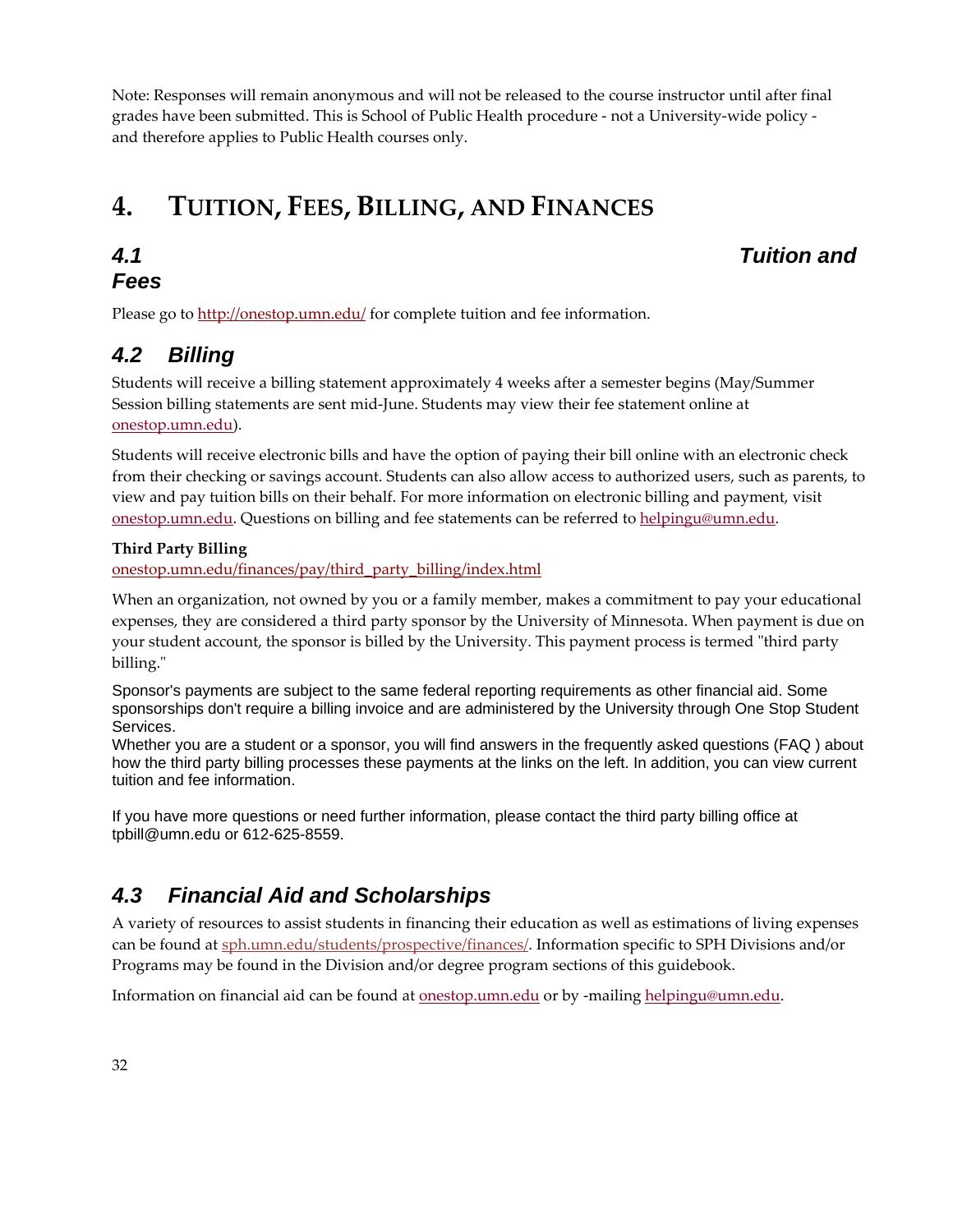Students having questions about the status of their financial aid should refer to the appropriate contact below:

| Aid Type                                                                          | Contact                     | Email address    |
|-----------------------------------------------------------------------------------|-----------------------------|------------------|
| Division/Major Specific Awards and<br>Traineeships, the Dean's Scholarship        | Your Program<br>Coordinator |                  |
| Medica Scholarships, and scholarships<br>that support specific US minority groups | <b>SPH Student Services</b> | sph-oasr@umn.edu |
| Federal Loans, Financial Aid Package                                              | Liz Holm                    | holmx029@umn.edu |

### **Loan Deferment**

A temporary postponement of loan payments available only under certain conditions; some loans do not accrue interest in deferment, such as subsidized loans policy.umn.edu/forms/fa/fa830.pdf.

Students requesting a loan deferment can get their form signed by One Stop Student Services onestop.umn.edu/contact\_us/index.html.

### **Financial Aid Exit Counseling**

Exit counseling sessions are required of all borrowers of federal and University‐administered student loan programs. Exit counseling provides you information regarding the rights and responsibilities of a borrower and a lender/servicer. You learn about repayment, deferment, and cancellation of your loan. These sessions prepare you to be responsible and effective in repayment of your educational loans.

### **You are required to complete exit counseling when you:**

- **are about to graduate.**
- leave the University (even if it is just temporary).
- drop your registration below half-time enrollment.
- **transfer to another school.**
- **-** leave for a National Student Exchange (NSE) experience.

Once you have been selected for the exit process, you will receive an email with instructions to complete your exit counseling online. Make sure you respond by completing your exit counseling in a timely manner! A hold will remain on your student record until your exit counseling is complete, delaying your diploma, preventing registration, and preventing access to your transcripts.

For more information about student loan exit counseling, contact Student Account Assistance : onestop.umn.edu/contact\_us/student\_account\_assistance.html

### *4.4 Graduate Assistantships*

Many SPH students use graduate assistantships to help finance their education. These are campus working/learning positions that take the form of research, teaching, or administrative appointments. Degreeseeking students in the SPH registered for six or more credits, including international students, are eligible to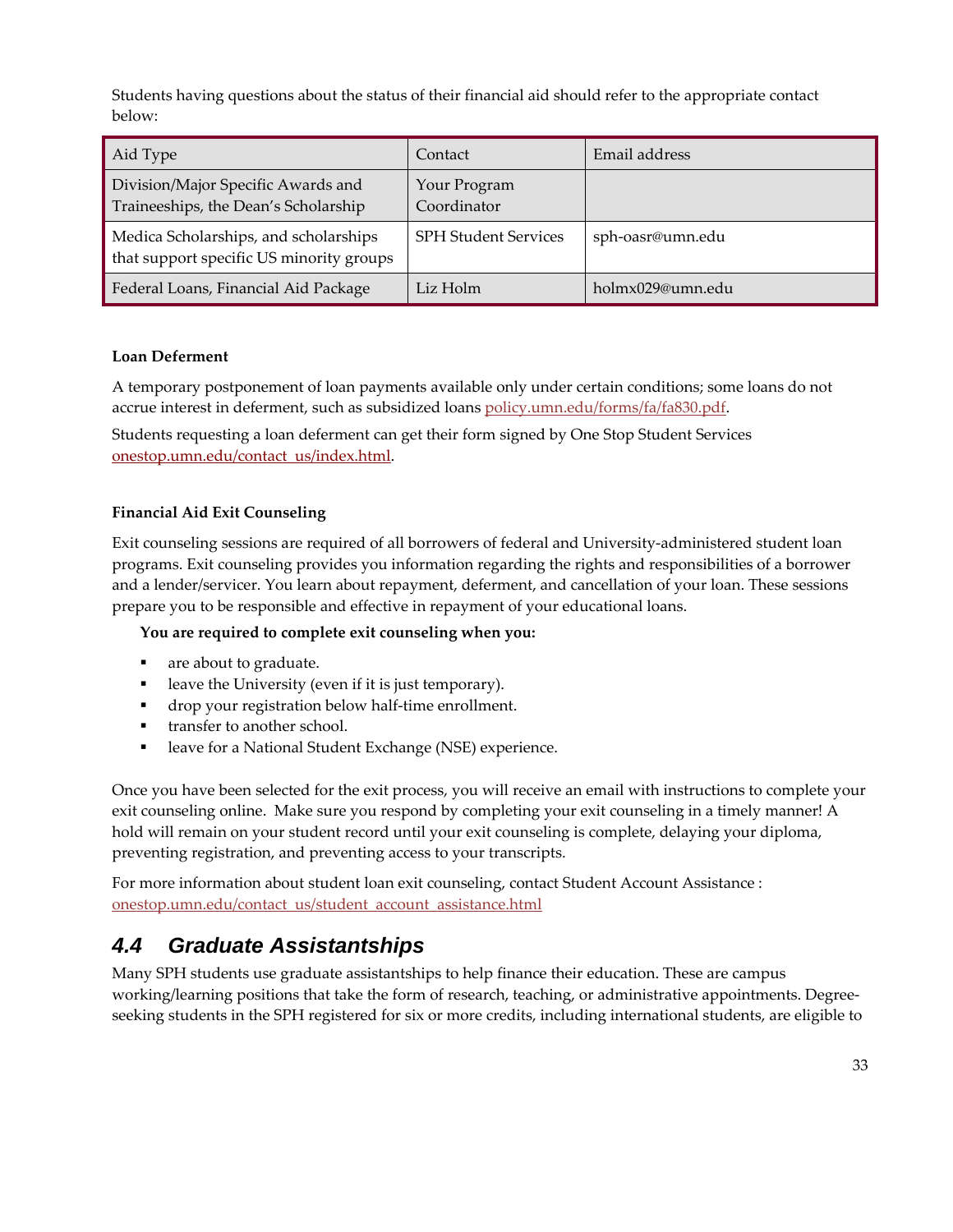apply for any assistantship on campus. Because many assistantships are funded by grants, the vigorous research activity of SPH faculty makes available numerous opportunities in the school.

Graduate assistantships include an hourly wage, tuition benefits, subsidized insurance coverage, and may include resident tuition rates for student and dependents.

For graduate assistant policies and benefits, go to www1.umn.edu/ohr/gae.

The tuition benefits are particularly attractive to students. Graduate assistants who work at least 25% time from the beginning to the end of the official semester appointment dates are eligible to receive tuition benefits (tuition remission and resident rates) during that semester.

### **5. UNIVERSITY GUIDELINES AND POLICIES**

### *5.1 Student Responsibility and Conduct*

Students are ultimately responsible for the level of success that they achieve in their program of study and for the time it takes to complete that program. Students should:

- Attend fall orientation and understand the information distributed.
- Understand and follow University, School of Public Health, Division, and Program rules and procedures for completion of degree requirements.
- Read email messages frequently for announcements from the Program Coordinators, Program Directors and Director of Graduate Studies, Office of Admissions and Student Resources, and Career Center. These announcements may involve changes in the University, School or Division rules and procedures for completion of degree requirements; students are responsible for reading and understanding these announcements.
- Check their student mailbox often for printed informational materials.
- Contact a Program Coordinator, Program Directors or Director of Graduate Studies if they are not getting reasonable assistance from their academic and/or master's project/thesis advisor.
- Initiate and maintain contact each semester with their academic advisor to review progress toward the completion of their degree.
- Complete the degree in a timely fashion.

The School of Public Health emphasizes three principles of student conduct in all of its degree programs:

### 1. **Respect others**

Students are expected to behave in a respectful and professional manner with other students, faculty, and staff in the classroom and on campus.

### 2. **Honor privacy**

Every student's course grades are private and are not to be shown to anyone else. This also applies to the grades of students in courses for which you are a Teaching Assistant.

### 3. **Present your work honestly**

Plagiarism is defined as the presentation of anotherʹs writing or ideas as your own. For a helpful discussion of preventing plagiarism, please consult University policies and procedures regarding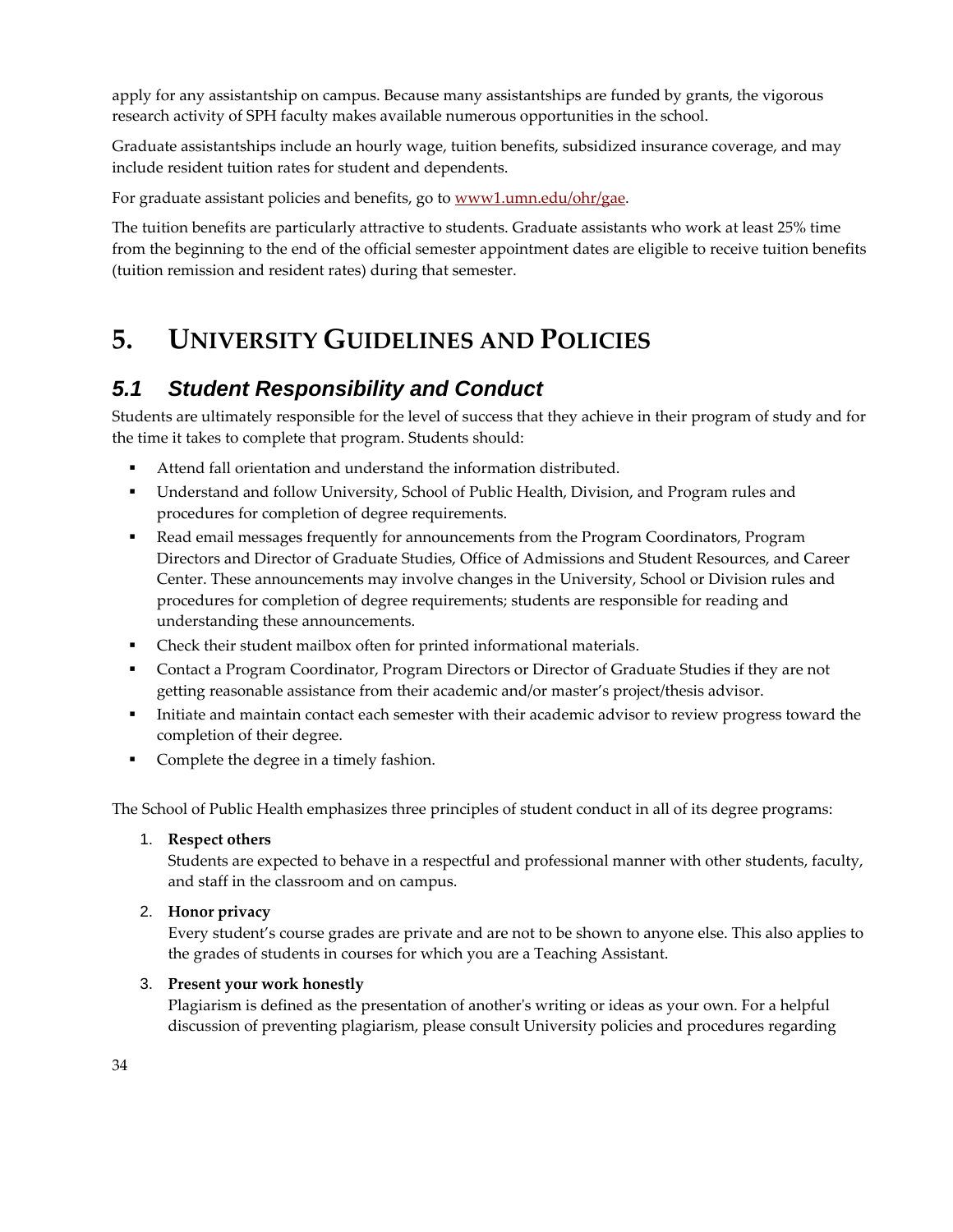academic integrity: http://writing.umn.edu/tww/preventing/definitions.html. Students should be careful to properly attribute and cite othersʹ work in their writing. For guidelines for correctly citing sources, go to **tutorial.lib.umn.edu.** 

**The Associate Dean for Learning Systems and Student Affairs is responsible for managing all School of Public Health issues and investigations of academic misconduct.** 

### *5.2 University of Minnesota Board of Regents' Policies*

The policies of the Board of Regents are umbrella policies that provide the framework under which the administration is responsible for implementation of and compliance with the intent of the board policy. Students are responsible for abiding by the Board of Regents policies. The Board of Regents policies can be found at www.umn.edu/regents/policies.html.

We encourage students to read the policies and ask that they particularly become aware of the following policies reprinted here in a slightly different format:



### **UNIVERSITY OF MINNESOTA BOARD OF REGENTS POLICY STUDENT CONDUCT CODE**

**Adopted:** July 10, 1970 **Amended:** December 13, 1974; March 11, 1994; June 13, 2003; December 8, 2006; October 11, 2012

**Supersedes:** (see end of policy)

### **SECTION I. GUIDING PRINCIPLES.**

(a) The University seeks an environment that promotes academic achievement and integrity, that is protective of free inquiry, and that serves the educational mission of the University.

(b) The University seeks a community that is free from violence, threats, and intimidation; that is respectful of the rights, opportunities, and welfare of students, faculty, staff, and guests of the University; and that does not threaten the physical or mental health or safety of members of the University community.

(c) The University is dedicated to responsible stewardship of its resources and to protecting its property and resources from theft, damage, destruction, or misuse.

(d) The University supports and is guided by state and federal law while also setting its own standards of conduct for its academic community.

(e) The University is dedicated to the rational and orderly resolution of conflict.

### **SECTION II. SCOPE.**

This policy applies to all students and student organizations at the University of Minnesota (University), whether or not the University is in session.

### **SECTION III. DEFINITIONS.**

**Subd. 1. Academic Environment.** Academic environment shall mean any setting where a student is engaged in work toward academic credit, satisfaction of program‐based requirements, or related activities including but not limited to on line courses, learning abroad, and field trips.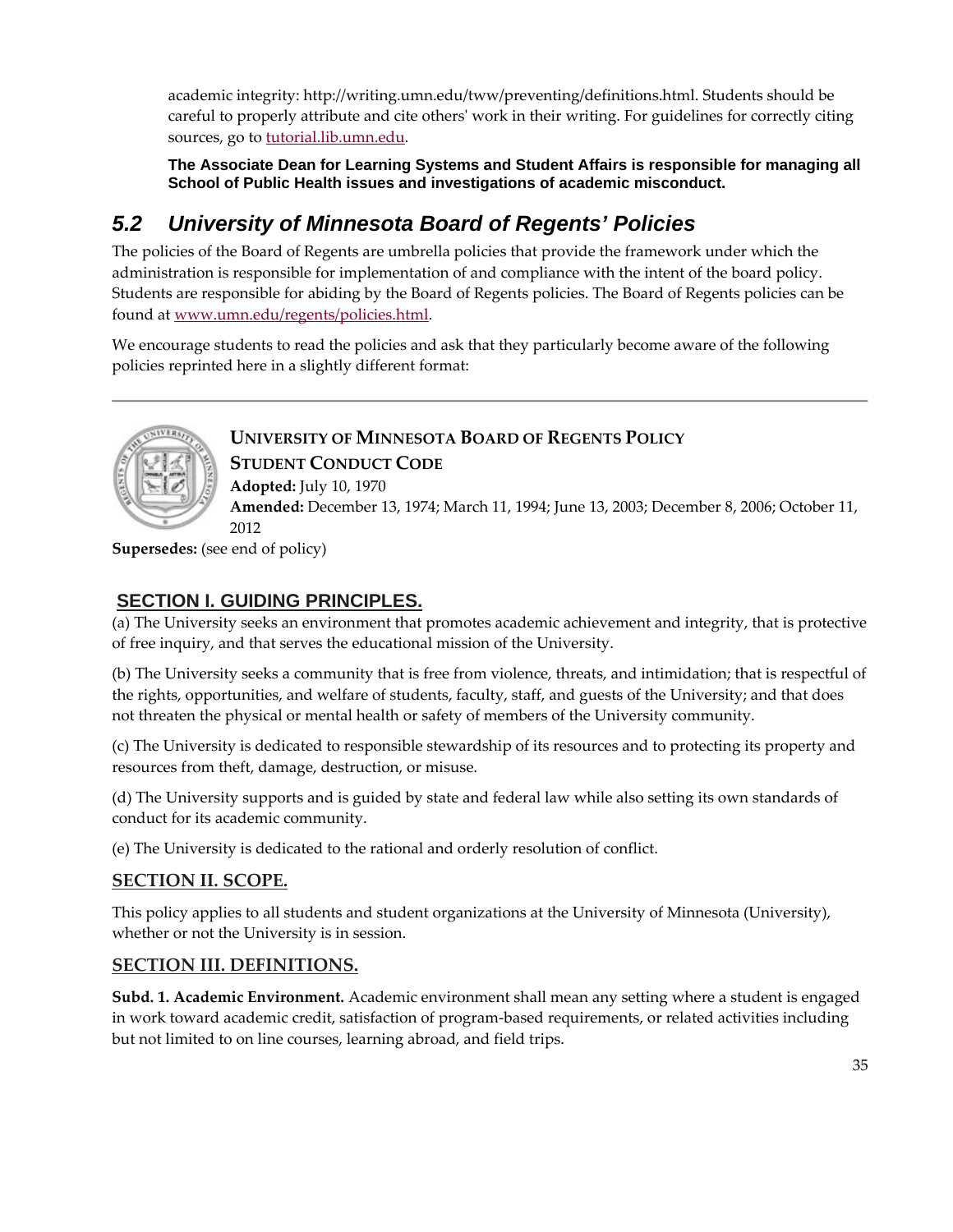**Subd. 2. Campus.** Campus shall mean all University premises, including all land, buildings, facilities, and other property owned, possessed, leased, used, or controlled by the University, and adjacent streets and sidewalks.

**Subd. 3. Plagiarism.** Plagiarism shall mean representing the words, creative work, or ideas of another person as one's own without providing proper documentation of source. Examples include, but are not limited to:

• Copying information word for word from a source without using quotation marks and giving proper acknowledgement by way of footnote, endnote, or in‐text citation;

• Representing the words, ideas, or data of another person as one's own without providing proper attribution to the author through quotation, reference, in‐text citation, or footnote;

• Producing, without proper attribution, any form of work originated by another person such as a musical phrase, a proof, a speech, an image, experimental data, laboratory report, graphic design, or computer code;

• Paraphrasing, without sufficient acknowledgment, ideas taken from another person that the reader might reasonably mistake as the author's; and

• Borrowing various words, ideas, phrases, or data from original sources and blending them with one's own without acknowledging the sources.

It is the responsibility of all students to understand the standards and methods of proper attribution and to clarify with each instructor the standards, expectations, and reference techniques appropriate to the subject area and class requirements, including group work and internet use. Students are encouraged to seek out information about these methods from instructors and other resources and to apply this information in all submissions of academic work.<sup>1</sup>

**Subd. 4. Student.** Student shall mean any person taking courses at the University or enrolled in a University program; any person participating as a student in University activities prior to the start of classes; any student who is not enrolled or registered for a particular term but has a continuing relationship with the University; any student who withdraws, transfers, or graduates after an alleged violation of the Student Conduct Code; and any already graduated student when the conduct at issue implicates the student's University degree.

**Subd. 5. Student Organization.** Student organization shall mean any organization of students that is or has been registered as a University student organization under applicable University policies or procedures.

**Subd. 6. University‐Sponsored Activities.** University‐sponsored activities shall mean any program or event sponsored by the University, including but not limited to those sponsored by student organizations, or athletics.

### **SECTION IV. JURISDICTION.**

**Subd. 1.** The Student Conduct Code shall apply to student conduct that occurs on campus or at University‐ sponsored activities.

**Subd. 2.** The Student Conduct Code shall apply to student conduct that directly relates to the University's education, services, programs, or rules, including but not limited to scholastic dishonesty, hazing, violation of University rules, and falsification, whether the conduct occurs on campus or off campus.

**Subd. 3.** At the discretion of the president or delegate, the Student Conduct Code also shall apply to off‐ campus student conduct when the conduct, as alleged, adversely affects a substantial University interest and either: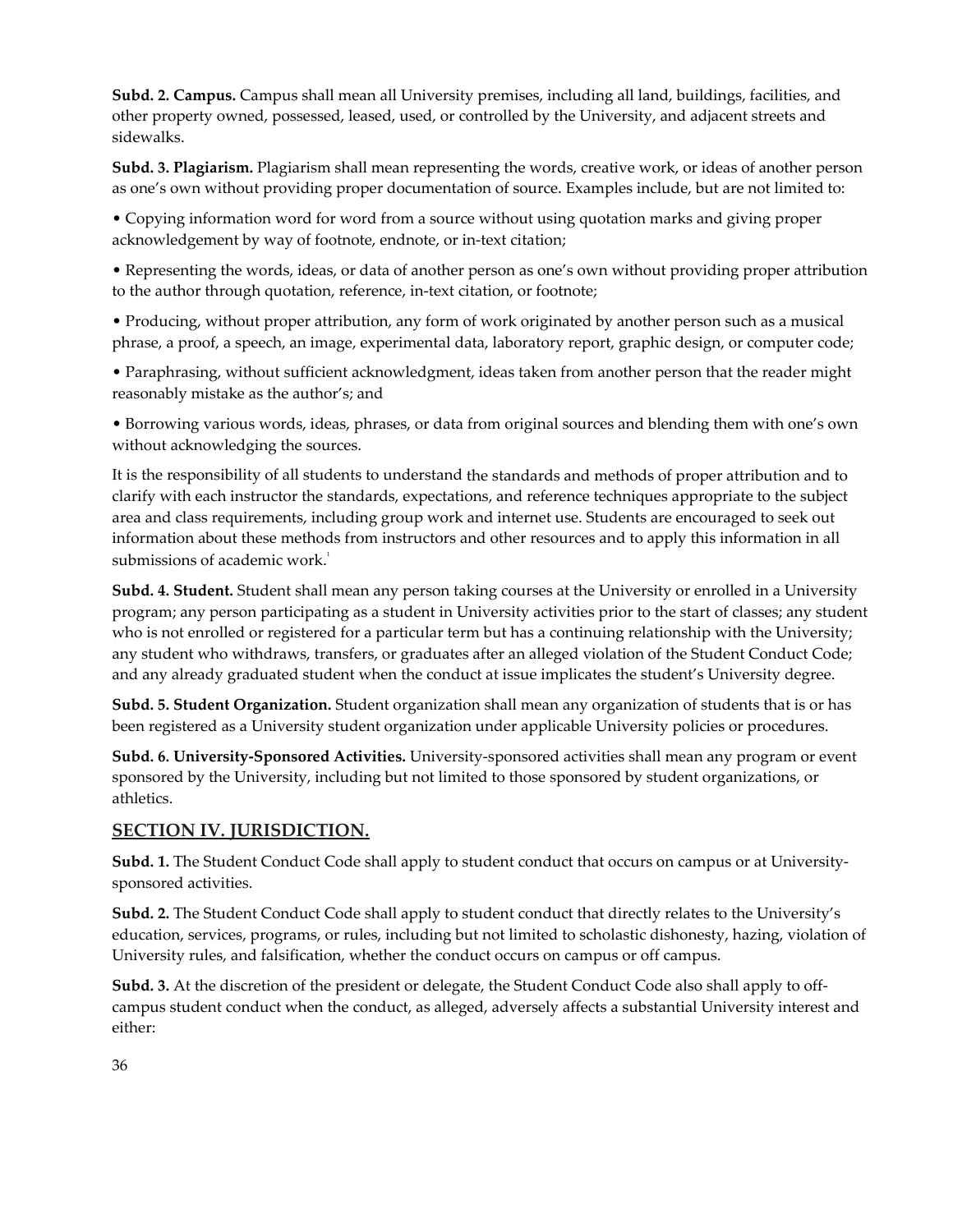(a) constitutes a criminal offense as defined by local, state, or federal law or ordinance, regardless of the existence or outcome of any criminal proceeding; or

(b) indicates that the student may present a danger or threat to the health or safety of the student or others.

## **SECTION V. THE RESPONSIBILITIES OF DUAL MEMBERSHIP.**

Students are both members of the University community and of the state. Students are responsible to the community of which they are a part, and they are responsible to the academic community of the University. By enforcing its Code, the University neither substitutes for nor interferes with other civil or criminal legal processes. When a student is charged in both jurisdictions, the University will decide on the basis of its interests, the interests of affected students, and the interests of the community whether to proceed with its disciplinary process or to defer action. Determinations made or sanctions imposed under the Code will not be subject to change because criminal charges arising out of the same facts were dismissed, reduced, or resolved in favor of the criminal law defendant.

### **SECTION VI. DISCIPLINARY OFFENSES**.

Any student or student organization found to have committed, attempted to commit, assisted or abetted another person or group to commit the following misconduct is subject to appropriate disciplinary action under this policy:

**Subd. 1. Scholastic Dishonesty.** Scholastic dishonesty means plagiarism; cheating on assignments or examinations; engaging in unauthorized collaboration on academic work; taking, acquiring, or using test materials without faculty permission; submitting false or incomplete records of academic achievement; acting alone or in cooperation with another to falsify records or to obtain dishonestly grades, honors, awards, or professional endorsement; altering, forging, misrepresenting, or misusing a University academic record; or fabricating or falsifying data, research procedures, or data analysis.

**Subd. 2. Disruption of the Academic Environment.** Disruption of the academic environment means engaging in behavior that substantially or repeatedly interrupts either the instructor's ability to teach and/or a student's ability to learn.

**Subd. 3. Falsification.** Falsification means willfully providing University offices or officials with false, misleading, or incomplete information; forging or altering without proper authorization official University records or documents or conspiring with or inducing others to forge or alter without proper authorization University records or documents; misusing, altering, forging, falsifying, or transferring to another person University‐issued identification; or intentionally making a false report of a bomb, fire, natural disaster, or other emergency to a University official or an emergency service agency.

**Subd. 4. Refusal to Identify and Comply.** Refusal to identify and comply means willfully refusing to or falsely identifying one's self or willfully failing to comply with a proper order or summons when requested by an authorized University official, by law enforcement personnel, or by emergency medical staff responding to an emergency.

**Subd. 5. Attempt to Injure or Defraud.** Attempt to injure or defraud means making, forging, printing, reproducing, copying, or altering any record, document, writing, or identification used or maintained by the University when done with intent to injure, defraud, or misinform.

**Subd. 6. Harm to Person.** Harm to person means engaging in conduct that endangers or threatens to endanger the physical and/or mental health, safety, or welfare of another person, including, but not limited to, threatening, stalking, harassing, intimidating, or assaulting behavior.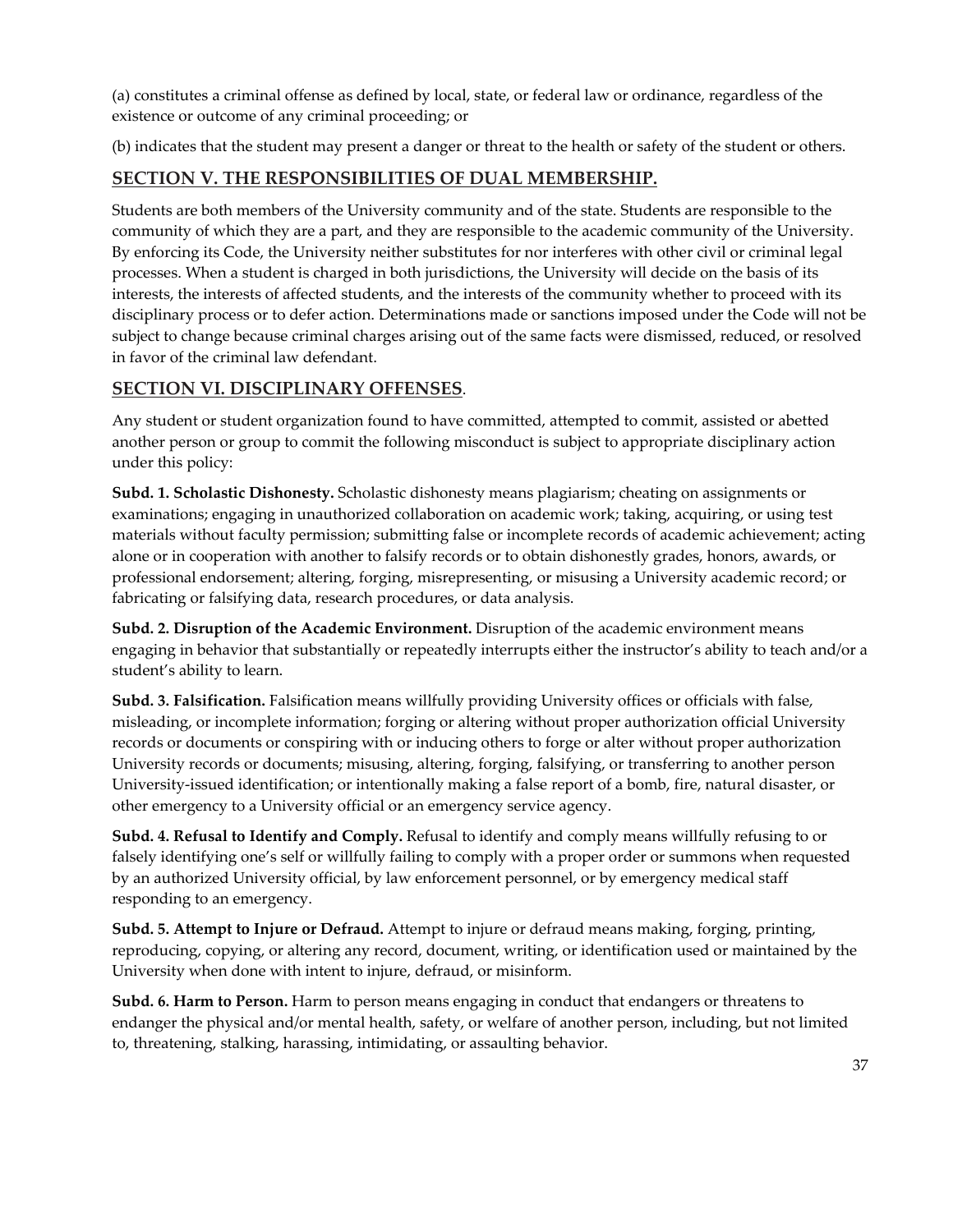**Subd. 7. Bullying.** Bullying means aggressive behavior directed at another person, either in person or through electronic means, that causes stress or harm and that is repeated over time, including but not limited to assaulting, defaming, terrorizing, making obscene gestures, or invading privacy.

**Subd. 8. Sexual Assault.** Sexual assault means actual, attempted or threatened sexual contact with another person without that person's consent. Sexual assault is a criminal act that can be prosecuted under Minnesota state law, as well as under the Student Conduct Code and employee discipline procedures.

**Subd. 9. Disorderly Conduct.** Disorderly conduct means engaging in conduct that incites or threatens to incite an assault or breach of the peace; breaching the peace; obstructing or disrupting teaching, research, administrative, or public service functions; or obstructing or disrupting disciplinary procedures or authorized University activities.

**Subd. 10. Illegal or Unauthorized Possession or Use of Weapons.** Illegal or unauthorized possession or use of weapons means possessing or using weapons or articles or substances usable as weapons, including, but not limited to, firearms, incendiary devices, explosives, and dangerous biological or chemical agents, except in those instances when authorized by law and, where applicable, by proper University authority.

**Subd. 11. Illegal or Unauthorized Possession or Use of Drugs or Alcohol.** Illegal or unauthorized possession or use of drugs or alcohol means possessing or using drugs or alcohol illegally or, where applicable, without proper University authorization.

**Subd. 12. Providing Alcohol to Minors.** Providing alcohol to minors means directly or indirectly providing alcohol to anyone under the legal drinking age.

**Subd. 13. Unauthorized Use of University Facilities or Services.** Unauthorized use of University facilities or services means wrongfully using University properties or facilities; misusing, altering, or damaging firefighting equipment, safety devices, or other emergency equipment or interfering with the performance of those specifically charged to carry out emergency services; or acting to obtain fraudulently—through deceit, unauthorized procedures, bad checks, or misrepresentation—goods, quarters, services, or funds from University departments or student organizations or individuals acting on their behalf.

**Subd. 14. Theft, Property Damage, or Vandalism.** Theft, property damage, or vandalism means theft or embezzlement of, damage to, destruction of, unauthorized possession of, or wrongful sale or gift of property.

**Subd. 15. Unauthorized Access.** Unauthorized access means accessing without authorization University property, facilities, services, or information systems, or obtaining or providing to another person the means of such unauthorized access, including, but not limited to, using or providing without authorization keys, access cards, or access codes.

**Subd. 16. Disruptive Behavior.** Disruptive behavior means willfully disrupting University events; participating in a campus demonstration that disrupts the normal operations of the University and infringes on the rights of other individuals; leading or inciting others to disrupt scheduled or normal activities of the University; engaging in intentional obstruction that interferes with freedom of movement, either pedestrian or vehicular, on campus; using sound amplification equipment on campus without authorization; or making or causing noise, regardless of the means, that disturbs authorized University activities or functions.

**Subd. 17. Hazing.** Hazing means any act taken on University property or in connection with any University‐ related group or activity that endangers the physical and/or mental health or safety of an individual (including, without limitation, an act intended to cause personal degradation or humiliation), or that destroys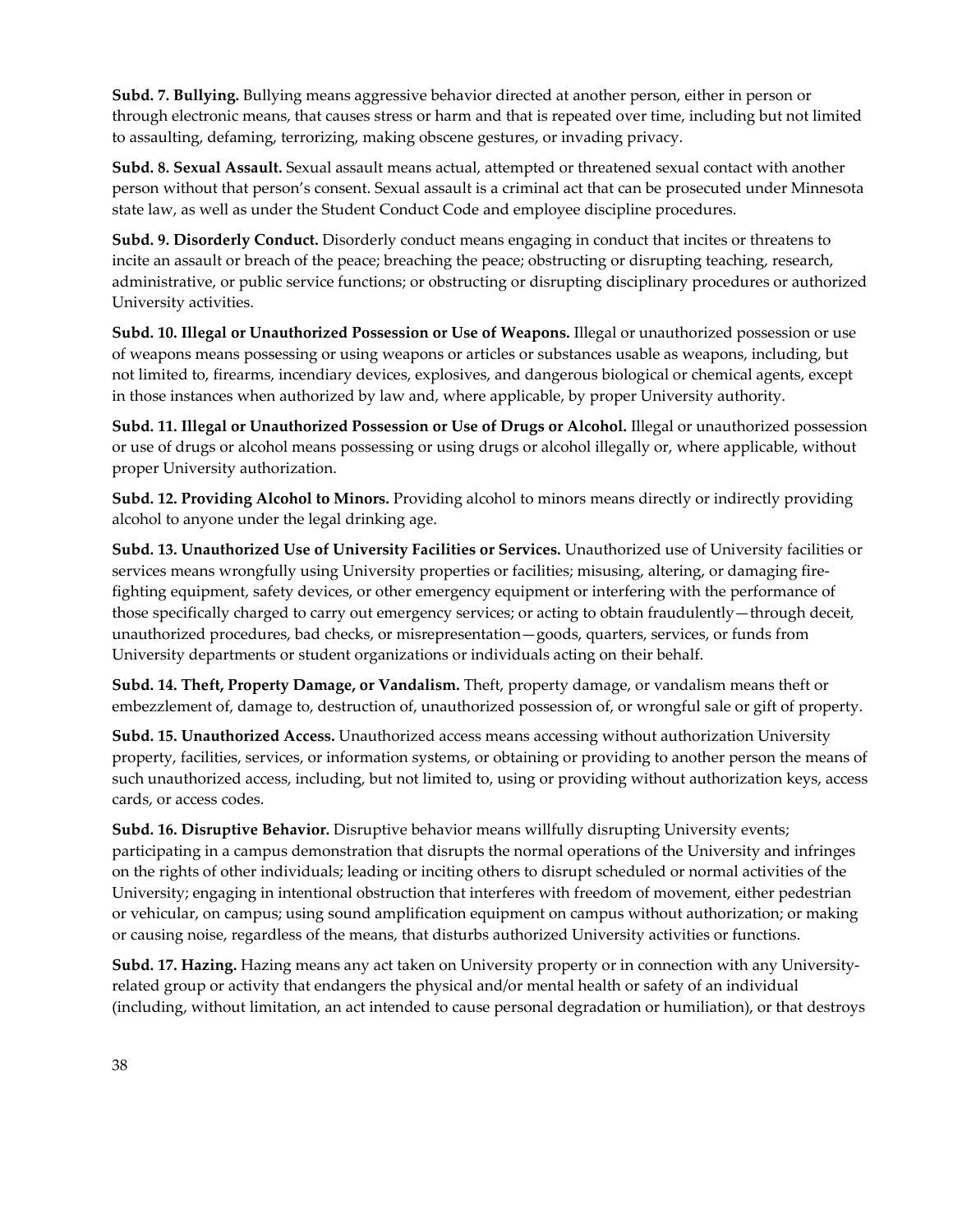or removes public or private property, for the purpose of initiation in, admission to, affiliation with, or as a condition for continued membership in a group or organization.

**Subd. 18. Rioting.** Rioting means engaging in, or inciting others to engage in, harmful or destructive behavior in the context of an assembly of persons disturbing the peace on campus, in areas proximate to campus, or in any location when the riot occurs in connection with, or in response to, a University‐sponsored event. Rioting includes, but is not limited to, such conduct as using or threatening violence to others, damaging or destroying property, impeding or impairing fire or other emergency services, or refusing the direction of an authorized person.

**Subd. 19. Violation of University Rules.** Violation of University rules means engaging in conduct that violates University, collegiate, or departmental regulations that have been posted or publicized, including provisions contained in University contracts with students.

**Subd. 20. Violation of Local, State, or Federal Laws or Ordinances.** Violation of local, state, or federal laws or ordinances means engaging in conduct that violates a local, state, or federal law, or ordinance, including, but not limited to, laws governing alcoholic beverages, drugs, gambling, sex offenses, indecent conduct, or arson.

**Subd. 21. Persistent Violations.** Persistent violations means engaging in repeated conduct or action in violation of this Code.

### **SECTION VII. SANCTIONS.**

Student and student organizations found responsible for disciplinary offenses under the Student Conduct Code are subject to sanctions. Factors to consider in determining appropriate sanctions include: the nature of the offense, the severity of the offense, the culpability of the student or student organization, the impact on other students or members of the University community, and the opportunity for student development. Separation from the University through suspension or expulsion is a serious sanction that may be appropriate for: repeated violations of the Code, for serious scholastic dishonesty, and for misconduct that constitutes a threat to community safety or well-being (including, but not limited to harm to person and sexual assault), or significantly disrupts the rights of others or the operations of the University. The following sanctions may be imposed upon students or student organizations found to have violated the Code:

**Subd. 1. Academic Sanction.** An academic sanction means a sanction affecting the course or academic work of the student for violation of Section VI, Disciplinary Offenses, Subdivision 1, Scholastic Dishonesty.

**Subd. 2. Warning.** A warning means the issuance of an oral or written warning or reprimand.

**Subd. 3. Probation.** Probation means special status with conditions imposed for a defined period of time and includes the probability of more severe disciplinary sanctions if the student is found to violate any institutional regulation during the probationary period.

**Subd. 4. Required Compliance.** Required compliance means satisfying University requirements, work assignments, community service, or other discretionary assignments.

**Subd. 5. Confiscation.** Confiscation means confiscation of goods used or possessed in violation of University regulations or confiscation of falsified identification or identification wrongly used.

**Subd. 6. Restitution.** Restitution means making compensation for loss, injury, or damage.

**Subd. 7. Restriction of Privileges.** Restriction of privileges means the denial or restriction of specified privileges, including, but not limited to, access to an official transcript for a defined period of time.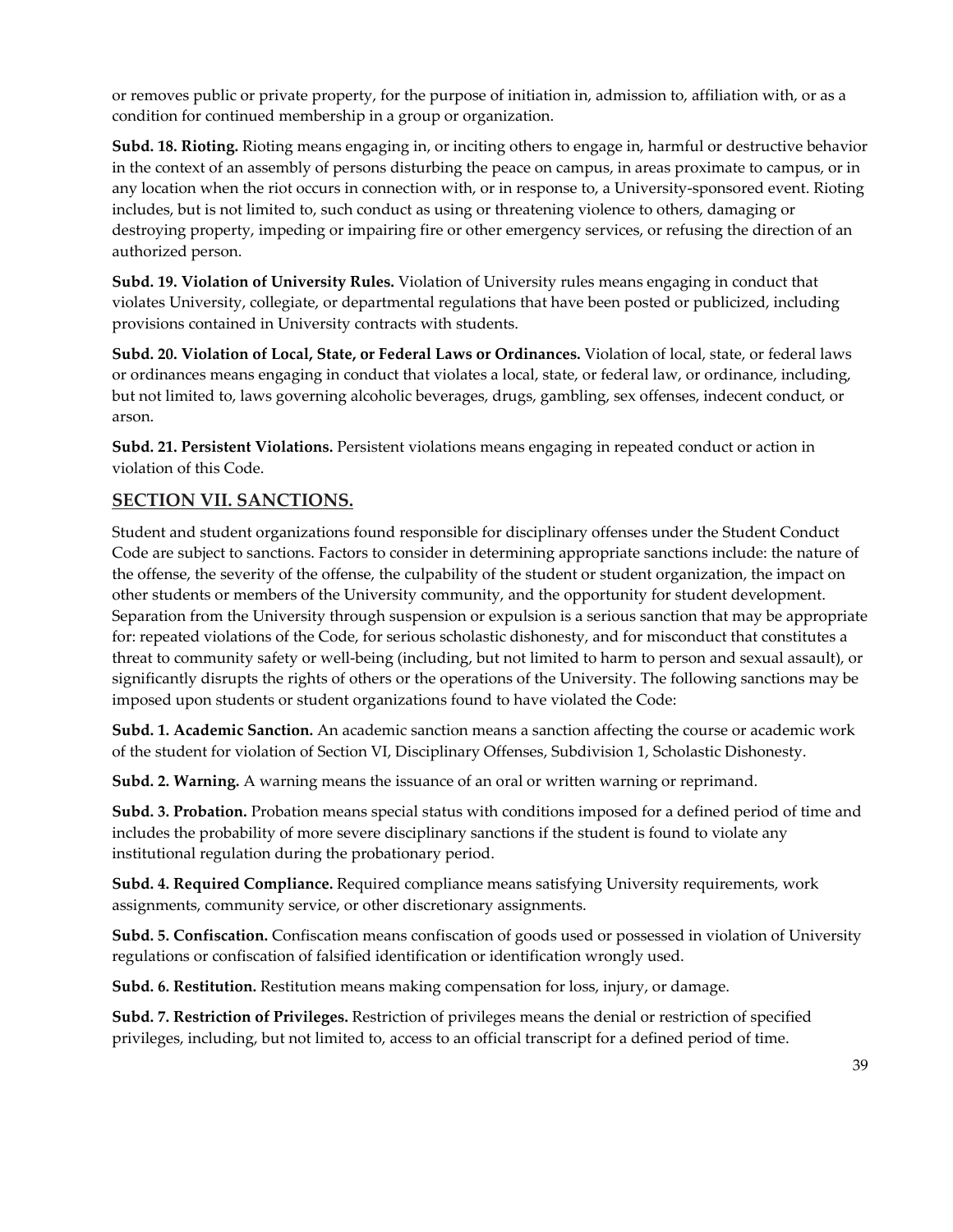**Subd. 8. University Housing Suspension.** University housing suspension means separation of the student from University Housing for a defined period of time.

**Subd. 9. University Housing Expulsion.** University housing expulsion means permanent separation of the student from University Housing.

**Subd. 10. Suspension.** Suspension means separation of the student from the University for a defined period of time, after which the student is eligible to return to the University. Suspension may include conditions for readmission.

**Subd. 11. Expulsion.** Expulsion means the permanent separation of the student from the University.

**Subd. 12. Withholding of Diploma or Degree.** Withholding of diploma or degree means the withholding of diploma or degree otherwise earned for a defined period of time or until the completion of assigned sanctions.

**Subd. 13. Revocation of Admission or Degree.** Revocation of admission or degree means revoking a student's admission to the University or revoking a degree already awarded by the University.

## **SECTION VIII. INTERIM SUSPENSION.**

The president or delegate may impose an immediate suspension on a student or student organization pending a hearing before the appropriate disciplinary committee (1) to ensure the safety and well‐being of members of the University community or to preserve University property, (2) to ensure the student's own physical or emotional safety and well‐being, or (3) if the student or student organization poses an ongoing threat of disrupting or interfering with the operations of the University. During the interim suspension, the student or student organization may be denied access to all University activities or privileges for which the student or student organization might otherwise be eligible, including access to University housing or property. The student or student organization has a right to a prompt hearing before the president or delegate on the questions of identification and whether the interim suspension should remain in effect until the full hearing is completed.

#### **SECTION IX. HEARING AND APPEALS OF STUDENT DISCIPLINE**.

Any student or student organization charged with violation of the Code shall have the opportunity to receive a fair hearing and access to a campus‐wide appeal. To safeguard the rights of students and student organizations, the president or delegate shall ensure that each campus has an appeals procedure to govern alleged violations of this policy. The appeals procedure shall provide both substantive and procedural fairness for the student or student organization alleged to have violated the Code and shall provide for resolution of cases within a reasonable period of time.

The appeals procedure must describe:

- (a) grounds for an appeal;
- (b) procedures for filing an appeal; and
- (c) the nature of an appellate review.

#### **SECTION X. DELEGATION OF AUTHORITY.**

The president or delegate shall implement this policy, including publishing and distributing the Code and the procedures governing the student disciplinary process at the University.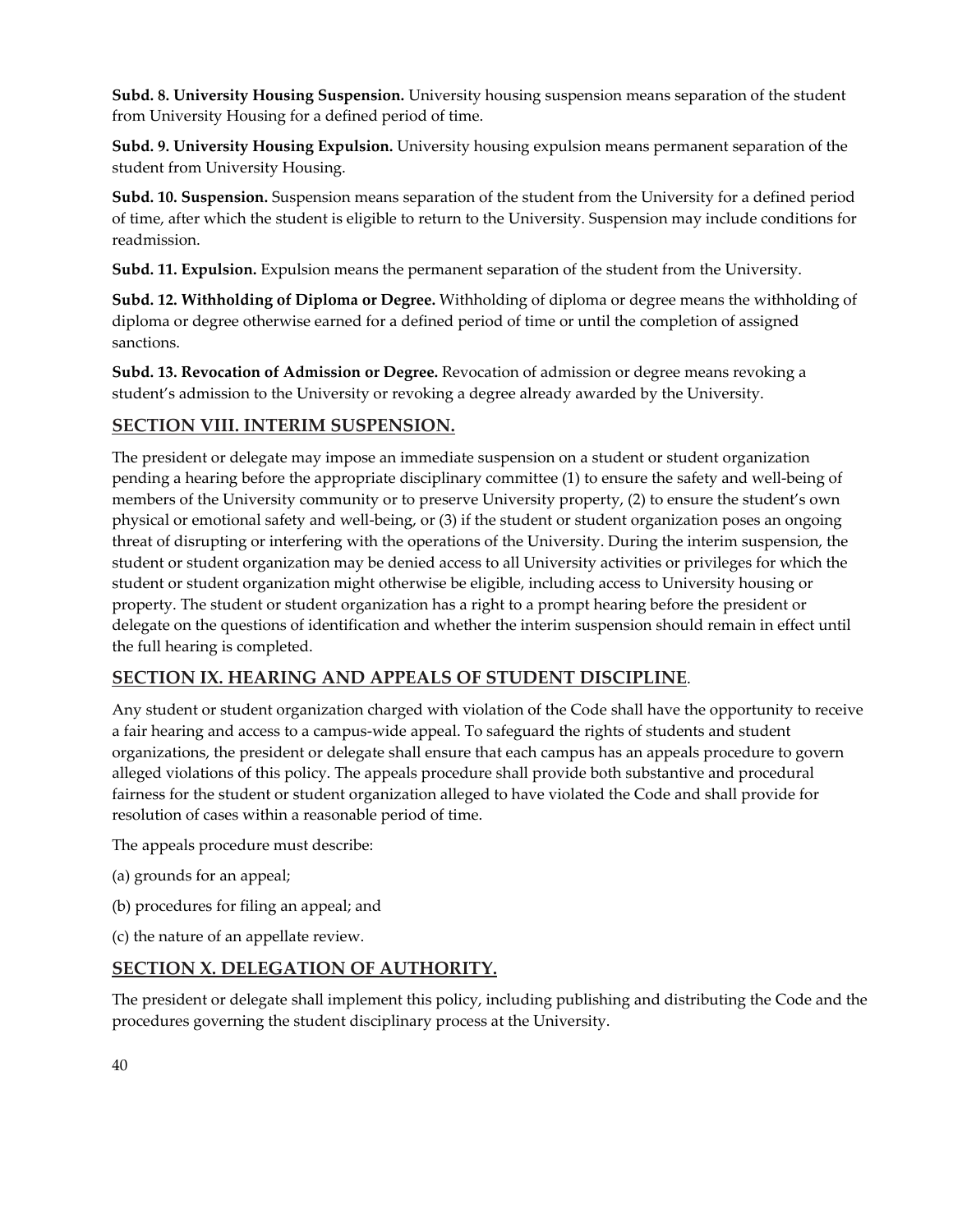1 Portions used with permission from New York Institute of Technology and University of Texas, San Antonio. Supersedes: Existing **d**isciplinary appeals policies in contradiction and specifically repeals the appeals policies dated February 9, 1979**.**



**UNIVERSITY OF MINNESOTA BOARD OF REGENTS POLICY SEXUAL HARASSMENT Adopted:** May 11, 2012 **Supersedes:** (see end of policy)

# **SECTION I. SCOPE.**

This policy governs the commitment to the prevention and awareness of and response to sexual harassment at the University of Minnesota (University).

# **SECTION II. DEFINITIONS.**

**(a) Sexual Harassment.** *Sexual harassment* shall mean unwelcome sexual advances, requests for sexual favors, and/or other verbal or physical conduct of a sexual nature when:

(1) Submission to such conduct is made either explicitly or implicitly a term or condition of an individualʹs employment or academic advancement in any University activity or program;

(2) Submission to or rejection of such conduct by an individual is used as the basis of employment or academic decisions affecting this individual in any University activity or program: or

(3) Such conduct has the purpose or effect of unreasonably interfering with an individual's work or academic performance or creating an intimidating, hostile, or offensive work or academic environment in any University activity or program.

**(b) Retaliation.** Retaliation shall mean any form of intimidation, reprisal or harassment against an individual because the individual has made a report of sexual harassment or has participated in an investigation of sexual harassment by or of a University community member including:

(1) Firing, refusing to hire, or refusing to promote the individual;

(2) Departing from any customary employment or academic practice regarding the individual;

3) Transferring or assigning the individual to a lesser position in terms of wages, hours, job classification, job security, employment or academic status; (4) Informing another student, staff or faculty member who does not have a need to know that the individual has made a complaint or participated in an investigation of a complaint of sexual harassment;

(5) Impeding the individualʹs academic advancement in any University activity or program.

**(c) Member of the University Community.** *Member of the University community* shall mean any University faculty member, student, staff member, visitor or other individual engaged in any University activity or program.

## **SECTION III. GUIDING PRINCIPLES.**

The following principles shall guide the commitment of the University for the prevention and awareness of and response to sexual harassment: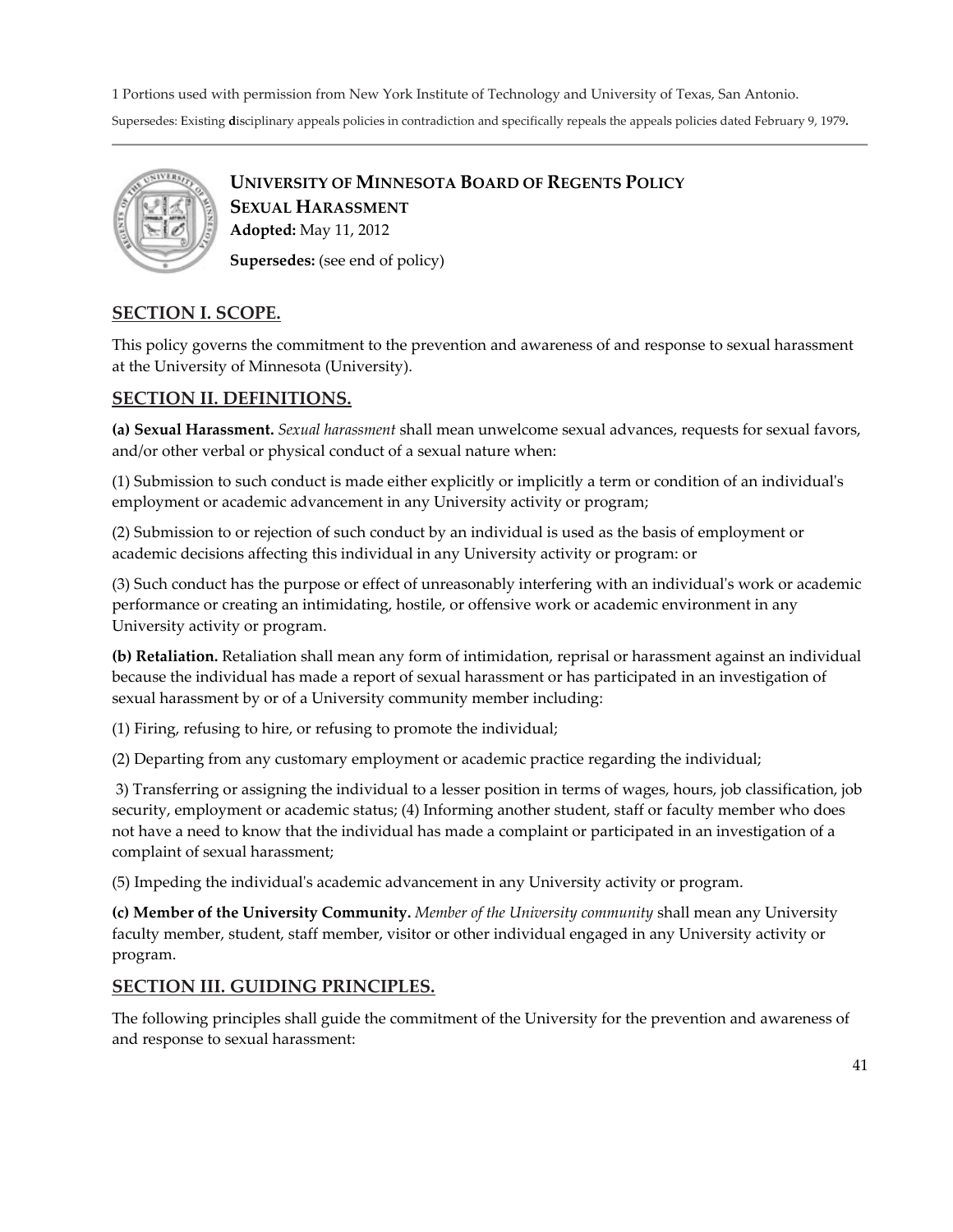(a) Consistent with its academic mission and standards, the University is committed to achieving excellence by working to create an educational, employment and residential living environment that are free from sexual harassment.

(b) The University is committed to preventing and eliminating sexual harassment of faculty, staff and students through education and by encouraging all members of the University community to report any concerns or complaints about sexual harassment.

(c) As a community of faculty, staff and students engaged in research, scholarship, artistic activity, teaching and learning or activities that support them the University seeks to foster an environment that is equitable, humane and responsible and where all members are treated with dignity and respect.

## **SECTION IV. IMPLEMENTATION.**

The University shall:

(a) Prohibit sexual harassment or retaliation.

(b) Ensure that department heads, deans, provosts, chancellors, vice presidents, and other supervisors and managers take timely and appropriate action when they know or should know of the existence of sexual harassment. Other persons who suspect sexual harassment should report it to an appropriate person in their unit or to the University equal opportunity officer.

(c) Adopt procedures on each campus for investigating and resolving complaints of sexual harassment in coordination with the director of equal opportunity and affirmative action.

(d) Address violations of this policy through disciplinary or other corrective action up to and including termination of employment or academic dismissal.

## **SECTION V. MONITORING.**

The president or delegate shall address complaints of sexual harassment consistent with this policy and law and remedy any discriminatory or harassing practice that deviate from this policy.

SUPERSEDES: SEXUAL HARASSMENT DATED SEPTEMBER 11, 1998

# *5.3 Scholastic Dishonesty and Plagiarism*

Students are responsible for maintaining scholastic honesty in their work at all times. Students engaged in scholastic dishonesty will be penalized, and offenses will be reported to the Office of Student Conduct and Academic Integrity (OSCAI, www1.umn.edu/oscai/).

The University's Student Conduct Code defines scholastic dishonesty as "Plagiarism shall mean representing the words, creative work, or ideas of another person as one's own without providing proper documentation of source. Examples include, but are not limited to:

• Copying information word for word from a source without using quotation marks and giving proper acknowledgement by way of footnote, endnote, or in‐text citation;

• Representing the words, ideas, or data of another person as one's own without providing proper attribution to the author through quotation, reference, in-text citation, or footnote;

• Producing, without proper attribution, any form of work originated by another person such as a musical phrase, a proof, a speech, an image, experimental data, laboratory report, graphic design, or computer code;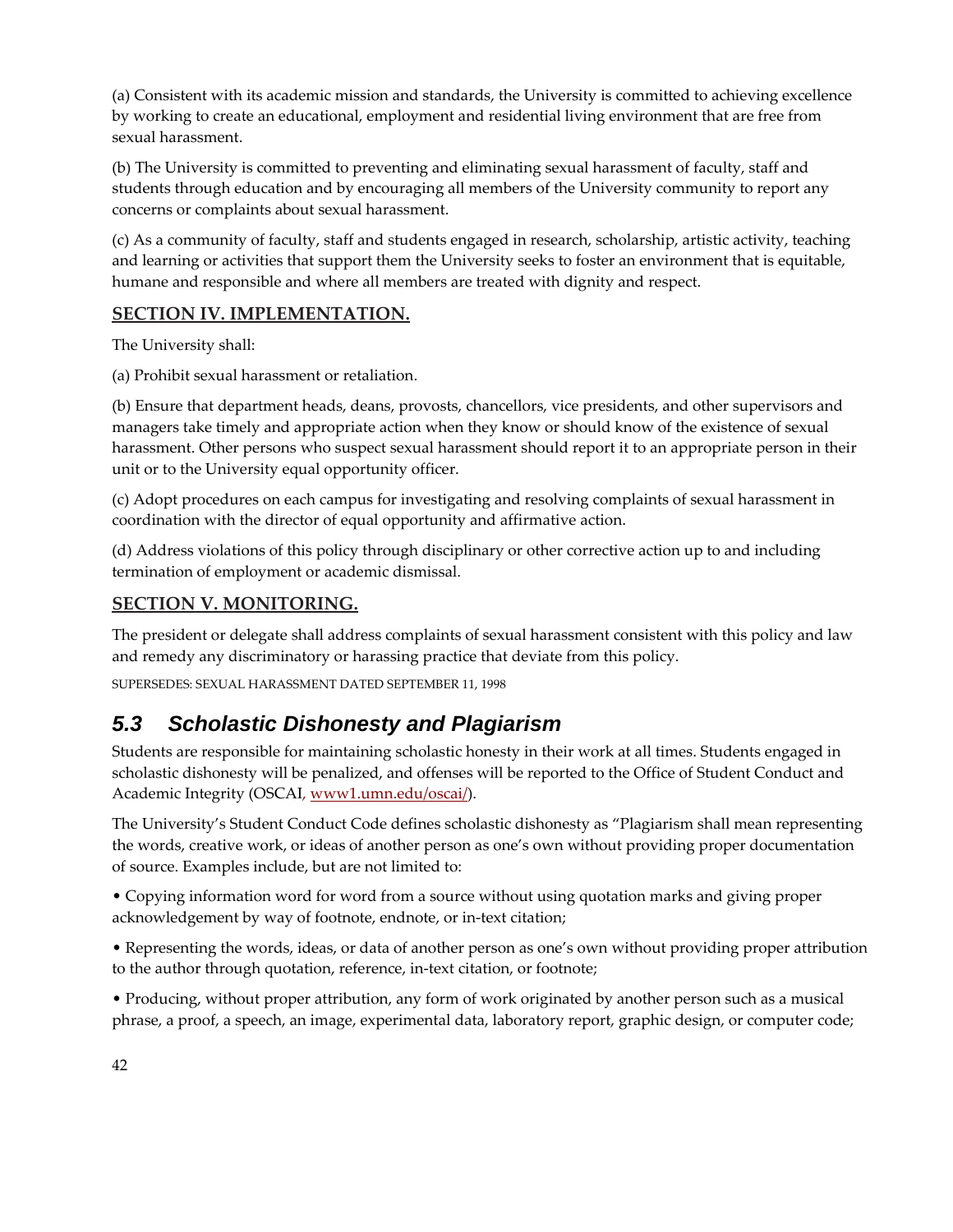• Paraphrasing, without sufficient acknowledgment, ideas taken from another person that the reader might reasonably mistake as the author's; and

• Borrowing various words, ideas, phrases, or data from original sources and blending them with one's own without acknowledging the sources.

It is the responsibility of all students to understand the standards and methods of proper attribution and to clarify with each instructor the standards, expectations, and reference techniques appropriate to the subject area and class requirements, including group work and internet use. Students are encouraged to seek out information about these methods from instructors and other resources and to apply this information in all submissions of academic work."

Serious, intentional plagiarism will result in a grade of "F" or "N" for the entire course. For more information on this policy and for a helpful discussion of preventing plagiarism, please consult University policies and procedures regarding academic integrity: http://www.oscai.umn.edu./

Students are urged to be careful that they properly attribute and cite othersʹ work in their own writing. For guidelines for correctly citing sources, go to www.lib.umn.edu/instruction/tutorials and click on "Organizing and Citing Research."

In addition, original work is expected in all coursework. It is unacceptable for students to hand in assignments for any course for which they received credit in another course unless by prior agreement with the instructor. Building on a line of work begun in another course or leading to a thesis, dissertation, or final project is acceptable.

All issues relating to academic misconduct are referred to the Associate Dean for Learning Systems and Student Affairs.

# *5.4 University Senate Uniform Grading & Transcript Policy*

#### **A. ESTABLISHMENT AND USE OF UNIVERSITY GRADING SYSTEMS**

- 1. There are two distinct grading systems on each campus of the University, A‐B‐C‐D‐F (with pluses and minuses as permitted by this policy) and S‐N. The S‐N system is a self‐contained alternative to the A‐F system and the two may not be combined for a particular student in a particular course. Students may receive grades or symbols only from the grading system under which they have registered for a course. This policy does not require any instructor to use pluses and minuses.
- 2. There are, in addition, registration symbols identified and described in this policy that carry neither grade nor credit.
- 3. No campus, college, or program is required to offer a course on the S‐N grading system.
- 4. Any unit may choose to limit grades in a particular course to the A-F or the S-N system.
- 5. When both grading systems are available to a student, he or she must declare a choice of system as part of the initial registration for the course. The choice may not be changed after the end of the second week of classes (the first week in summer sessions).
- 6. Except as provided in this policy in Sections A (7) and F (12), no college may use any grading systems other than the ones established by this policy.
- 7. The Law School and the Medical School are exempt from the provisions of this policy, but will report their grading systems, and any changes therein, to the Faculty Senate. Any other units that believe that the national norms of their profession require a different grading system may make application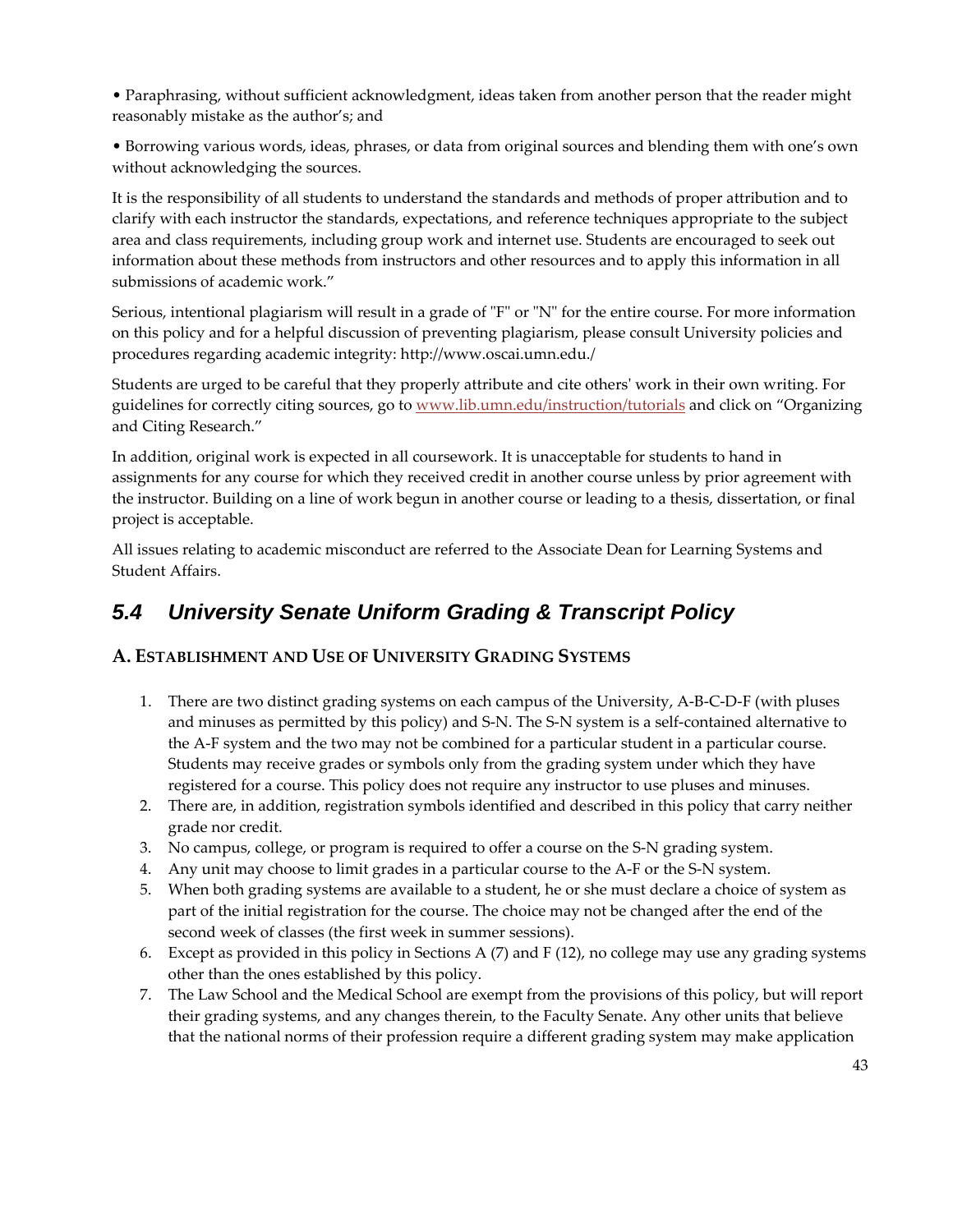to the Senate Committee on Educational Policy for an exemption from this policy. The Faculty Senate must approve all such exemptions.

8. The No Grade (NG) grading basis is used for certain graduate-level registrations as determined by the Graduate School.

#### **B. PERMANENT GRADES FOR ACADEMIC WORK FOR CREDIT**

1. The list below identifies the possible permanent grades that can be given for any course for which credit is to be awarded. These grades will be entered on a studentʹs official transcript and, for an A, B, C, or D with permitted pluses and minuses, carry the indicated grade points. (Except for the Law School, the University does not award A+ grades, nor are D- grades permitted). The S grade will not carry grade points but the credits will count toward the student's degree program if allowed by the college, campus, or program.

| A            | 4.000 - Represents achievement that is outstanding relative to the level necessary to meet<br>course requirements     |
|--------------|-----------------------------------------------------------------------------------------------------------------------|
| A-           | 3.667                                                                                                                 |
| $B+$         | 3.333                                                                                                                 |
| B            | 3.000 - Represents achievement that is significantly above the level necessary to meet course<br>requirements         |
| $B-$         | 2.667                                                                                                                 |
| $C+$         | 2.333                                                                                                                 |
| $\mathsf{C}$ | 2.000 - Represents achievement that meets the course requirements in every respect                                    |
| $C-$         | 1.667                                                                                                                 |
| $D+$         | 1.333                                                                                                                 |
| D            | 1.000 - Represents achievement that is worthy of credit even though it fails to meet fully the<br>course requirements |
| S            | Represents achievement that is satisfactory, which is equivalent to a C- or better.                                   |

- 2. These definitions apply to grades awarded to students who are not enrolled in graduate, postbaccalaureate, and professional programs, but the grade points are the same no matter the level or course of enrollment.
- 3. Instructors are permitted to hold graduate and undergraduate students who are in the same class to different standards of academic performance and accomplishment. The syllabus must make clear what the different standards will be for the different groups of students who may be enrolled in the class.
- 4. These are the general University standards. In connection with all symbols of achievement instructors will define for a class, at one of its earliest meetings and as explicitly as possible, the performance that will be necessary to earn each.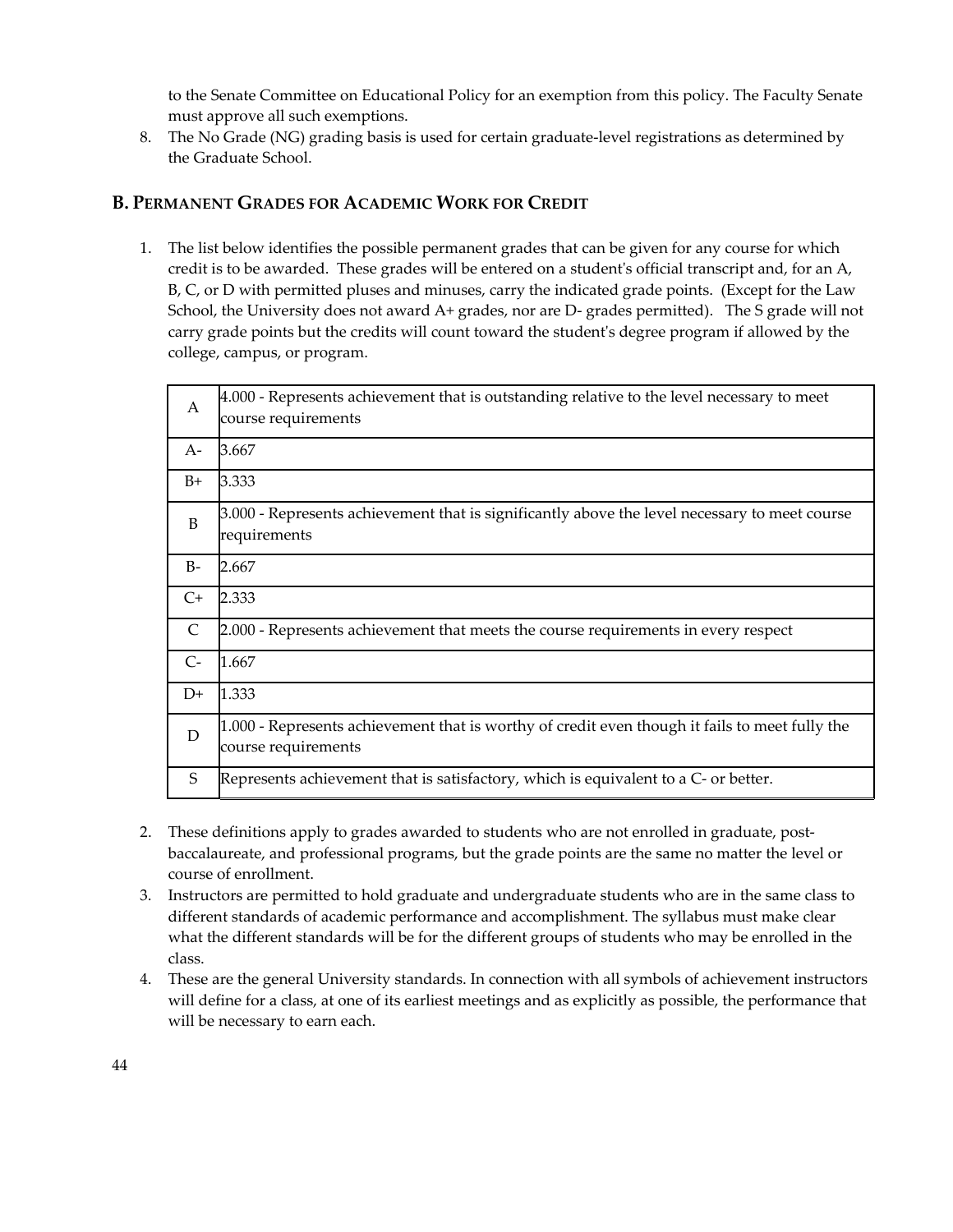### **C. PERMANENT GRADES FOR ACADEMIC WORK FOR WHICH NO CREDIT IS GIVEN**

1. There are two permanent grades given for a course for which no credit is to be awarded. These grades will be entered on a studentʹs official transcript.



#### 2.

- a. **Scholastic dishonesty**. Scholastic dishonesty in any portion of the academic work for a course will be grounds for awarding a grade of F or N for the entire course, at the discretion of the instructor. This provision allows instructors to award an F or an N to a student when scholastic dishonesty is discovered; it does not require an instructor to do so. Students who enroll for a course on the A-F grading system will receive an F if such grade is warranted; students who enroll for a course on the S‐N system will receive an N if such grade is warranted. (See Board of Regents Policy: *Student Conduct Code* for a definition of scholastic dishonesty.)
- b. If the instructor determines that a grade of F or N for the course should be awarded to a student because of scholastic dishonesty, the student cannot withdraw to avoid the F or N. If the student withdrew from the course before the scholastic dishonesty was discovered or before the instructor concluded that there was scholastic dishonesty, and the instructor (or the appropriate hearing body if the student requests a hearing) determines that the student should receive the F or the N, the student will be re-registered for the course and the F and N grade will be entered on the transcripts.

#### **D. INCOMPLETES**

- 1. There will be a symbol I (incomplete) awarded to indicate that the work of the course has not been completed. The I will be assigned at the discretion of the instructor when, due to extraordinary circumstances (as determined by the instructor), the student who has successfully completed a substantial portion of the course's work with a passing grade was prevented from completing the work of the course on time.
- 2. The assignment of an I requires a written agreement between the instructor and student specifying the time and manner in which the student will complete the course requirements. In no event may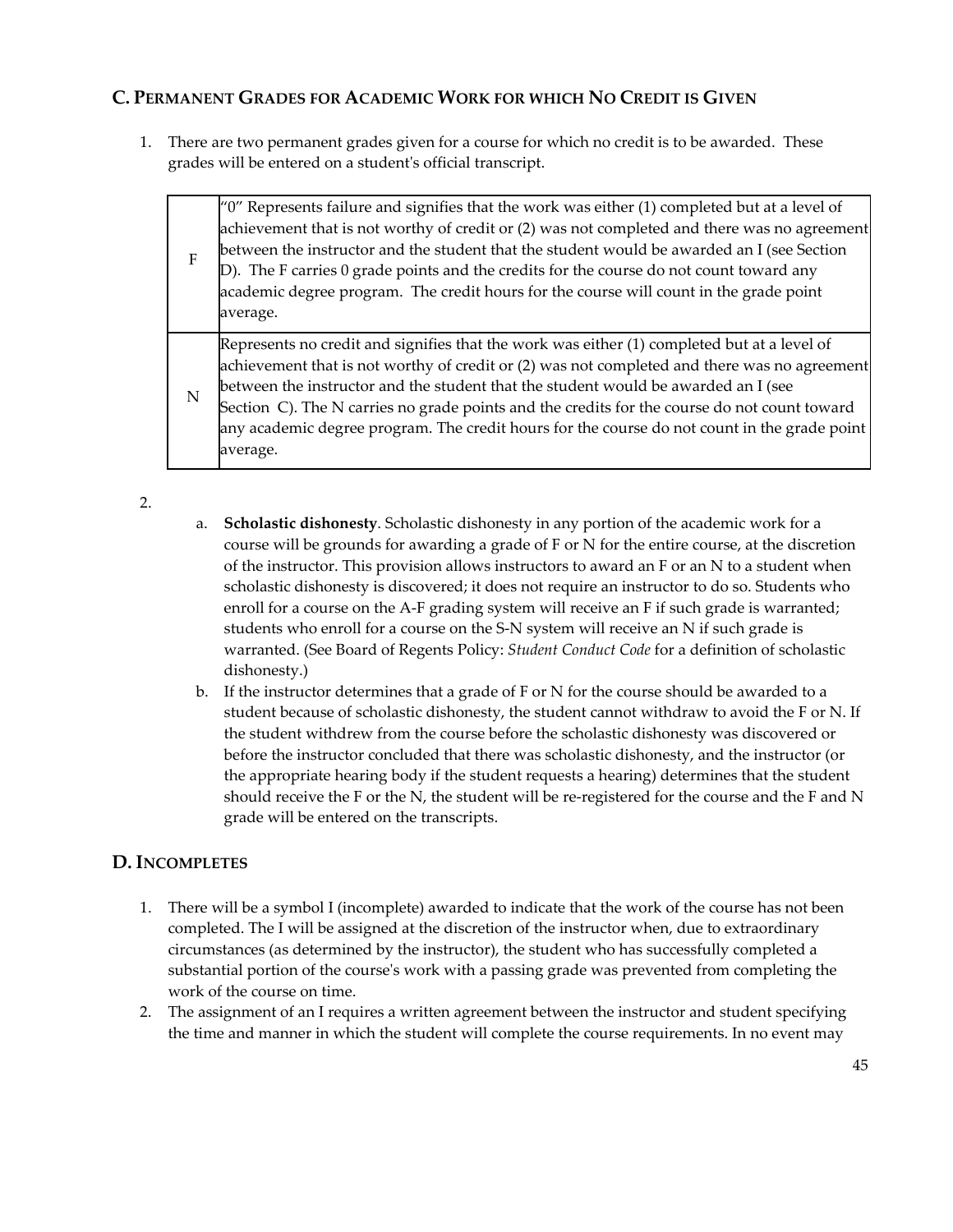any such written agreement allow a period of longer than one year to complete the course requirements (except as provided in section D (8).

- 3. Work to make up an I must be submitted within one year of the last day of final examinations of the term in which the I was given for all students except graduate and professional students. If not submitted by that time, the I will automatically change to an F (if the student was registered on the A‐ F system) or an N (if the student was registered on the S‐N system) for the course. If an I changes automatically to an F or an N, the instructor has the discretion to reinstate the I for one additional year only.
- 4. For graduate and professional students, an I remains on the transcript until changed by the instructor or department.
- 5. When an I is changed to another symbol, the I is removed from the record. Once an I has become an F or an N, under the provisions of the preceding paragraph, it may subsequently be converted to any other grade, upon petition by the instructor (or the department if the instructor is unavailable) to the college.
- 6. A student does not need to be registered at the University in order to complete the work necessary to convert an I to a grade with credit in the time and manner previously agreed upon between the student and the instructor. The instructor is expected to turn in the new grade within four weeks of the date the work was submitted by the student. (Depending on the timing of when the work is turned in and the ability of the instructor to award a grade, an F or an N may appear temporarily on the transcript.) Students who have received an I in a course are not allowed to sit in on the class again (that is, without registering for it) to complete the grade
- 7. If a student graduates with an I on the transcript, the I will remain permanently an I. A student may petition his or her college, within a year of graduation, to complete the work in the course and receive a grade. The degree GPA is frozen upon graduation but the cumulative GPA will reflect the change in GPA if a student chooses to complete the work and change the I to a grade within a year of graduation.
- 8. When students are called to active military duty, and reach agreement with their instructor(s) to take an incomplete, they will have up to one calendar year following their discharge from active duty to complete their incomplete(s).
- 9. Receipt of an I in a course does not create an entitlement for a student to take the course a second time.

## **E. OTHER TRANSCRIPT SYMBOLS**

#### 1. **Auditing a course.**

- a. There will be a symbol V, visitor, indicating registration as an auditor or visitor, which will carry no credit and no grade.
- b. Students auditing a course are required to pay full tuition but do not take exams and are not required to do homework. An auditor is entered on the class roster (grade report), is counted as filling a seat in a controlled entry course, and is counted in an instructorʹs student contact hours.
- c. Students may not sit in on a course without registering for it.
- d. A student will be allowed to take a previously audited class for a grade.
- 2. **Withdrawing from a course.**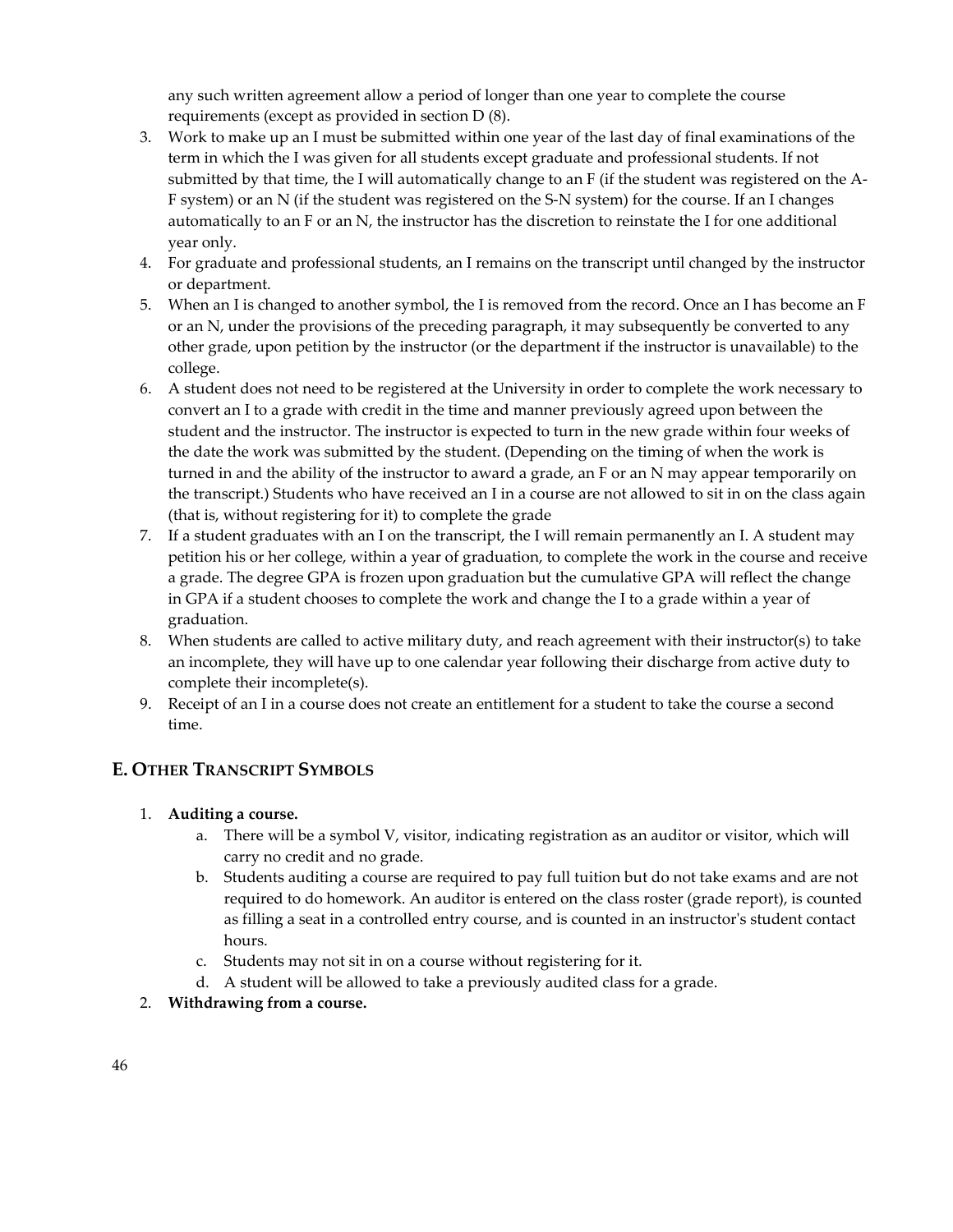- a. There will be a symbol W, withdrawal, entered upon a student's record when the student officially withdraws from a course in accordance with procedures established by the student's college or campus. The W will be entered on the transcript irrespective of the student's academic standing in that course if the student withdraws from the course during the third through eighth week of class (Twin Cities) or the third through ninth week of class (Morris) or during the second or third weeks of summer sessions.
- b. If a student officially withdraws from a course during the first two weeks of classes, there will be no record of that course registration entered on the student's transcript.
- c. One‐time late withdrawal: Each student may, once during his or her undergraduate enrollment, withdraw from a course without college approval, and receive the transcript symbol W, after the deadline for withdrawal and at any time up to and including the last day of instruction for that course. A student may not withdraw after completing the final examination or equivalent for a course.
- d. Except as provided in the preceding section, withdrawal after the deadlines will require approval of the college and may not be granted solely because a student is failing the course; there must be extenuating non‐academic circumstances justifying late withdrawal.
- 3. **Continuation course.** There will be a symbol X, indicating a student may continue in a continuation course in which a grade cannot be determined until the full sequence of courses is completed. The instructor will submit a grade for each X when the student has completed the sequence.
- 4. **Course in progress.** There will be a symbol K, assigned by an instructor to indicate the course is still in progress and that a grade cannot be assigned at the present time.

## **F. OTHER PROVISIONS**

- 1. **Zero‐credit courses.** Courses that carry zero credits do not count in either term or cumulative grade point averages. Such courses carry normal tuition and fee charges.
- 2. All grades for academic work are based on the quality of the work submitted, not on hours of effort. Instructors have the responsibility and authority to determine how final grades are assigned, including, in classes where they use numeric scores, the method that will be used to translate numeric scores into letter grades. (Examples: the instructor may decide that 90% equals an A, 80% a B, and so on, or the instructor may decide that the top 10% of the scores will receive an A, the next 20% a B, and so on.)
- 3. **Counting credits toward a University degree.**
	- a. A course that carries University credit toward a degree in one department or college must carry University credit in all other departments and colleges (except insofar as those credits exceed the limit on skills credits established in the policy Credit Requirements for an Undergraduate (baccalaureate) Degree.
	- b. A department or college has discretion to decide whether a course completed in another unit will count towards the specific college or department/program/major requirements.
- 4. When a student graduates, no further changes to his or her transcript will be made (to that portion of the transcript related to the program from which the student graduated) except as expressly allowed under the provisions of this policy.
- 5. **Releasing transcripts.** The Universityʹs official transcript, the chronological record of the studentʹs enrollment and academic performance, will be released by the University only at the request of the student or in accord with state or federal statutes.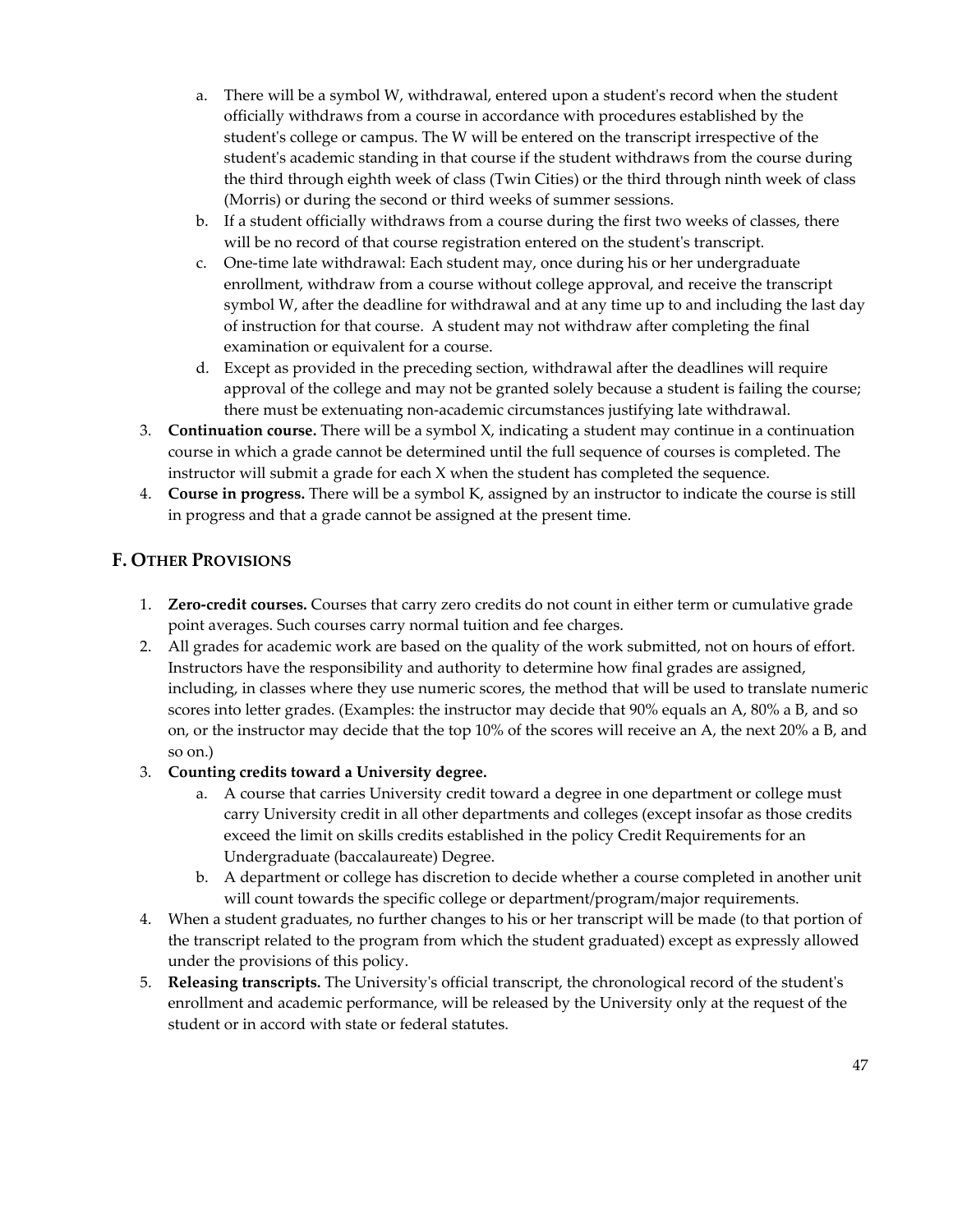#### 6. **Repeating courses.**

- a. An undergraduate student may repeat a course only once (except as noted in section  $6(c)$ ). The college offering the course may grant an exception to this provision. [Morris only] Students who receive a grade of S or C or higher may repeat a course only if space permits.
- b. When a student repeats a course before receiving his/her degree, (a) both grades for the course will appear on the official transcript, (b) the course credits may not be counted more than once toward degree and program requirements, and (c) only the last enrollment for the course will count in the studentʹs grade point average.
- c. Provisions 6 (a) and (b) of this policy will not apply to courses (1) using the same number but where students study different content each term of enrollment and (2) to courses designated as "repetition allowed."
- d. If an undergraduate student repeats a course after his/her degree has been awarded, the original course grade will not be excluded from the degree GPA nor will the new grade be included in the degree GPA.
- e. Bracketing is the practice of not including a course in the calculation of a student's GPA and not counting the course as satisfying any degree requirements, including electives, because a student has repeated a course. When a student repeats a course, all prior attempts are bracketed and only the most recent attempt counts (except as provided in 6 (c)). No department or college may bracket the courses of another department or college for any reason other than course repetition. An F may not be bracketed with an N. A University course may not be bracketed with a course taken at another institution. The Graduate School does not bracket courses.
- f. When a student enrolled in the Graduate School repeats a course, provisions 6(a) and (b) apply, but all grades for the course will be counted in the studentʹs grade point average.
- 7. **Grade point average.** Every student will have calculated, both at the end of each grading period (quarter or semester) and cumulatively, a grade point average, which will be the ratio of grade points earned divided by the number of credits attempted with grades of A‐F (including pluses and minuses). Both the term and cumulative grade point average will appear on each student's record.
- 8. **Final grade due date.** Final grades will be submitted to the Registrar no later than three business days after the last day of the final examination period.
- 9. This policy may be modified from time to time but existing transcripts will not be modified when there are changes in policy. Changes to the grading and transcript policy will be reflected on the legend on the back of the official transcript.10.

#### 10. **Compiling and reporting grading data.**

- a. Data on the mean grade point average by designator and course level, on the percentage of A's awarded by course level, and on overall collegiate grade point averages will be prepared for grades awarded each Fall Semester. Data should be reported for all undergraduate students. Cells in the tables with fewer than 10 grades should be suppressed, in order to protect the privacy of students, but the numbers should be included in the totals.
- b. The Office of Institutional Research will produce the required tables and provide them to the chair of the Senate Committee on Educational Policy and to the Office of the Senior Vice President for Academic Affairs and Provost.
- c. The data tables and graphs required in 10 (a) and (b) will be reported annually to the Faculty Senate. These data should also be provided to all deans and department heads and made available to faculty and students.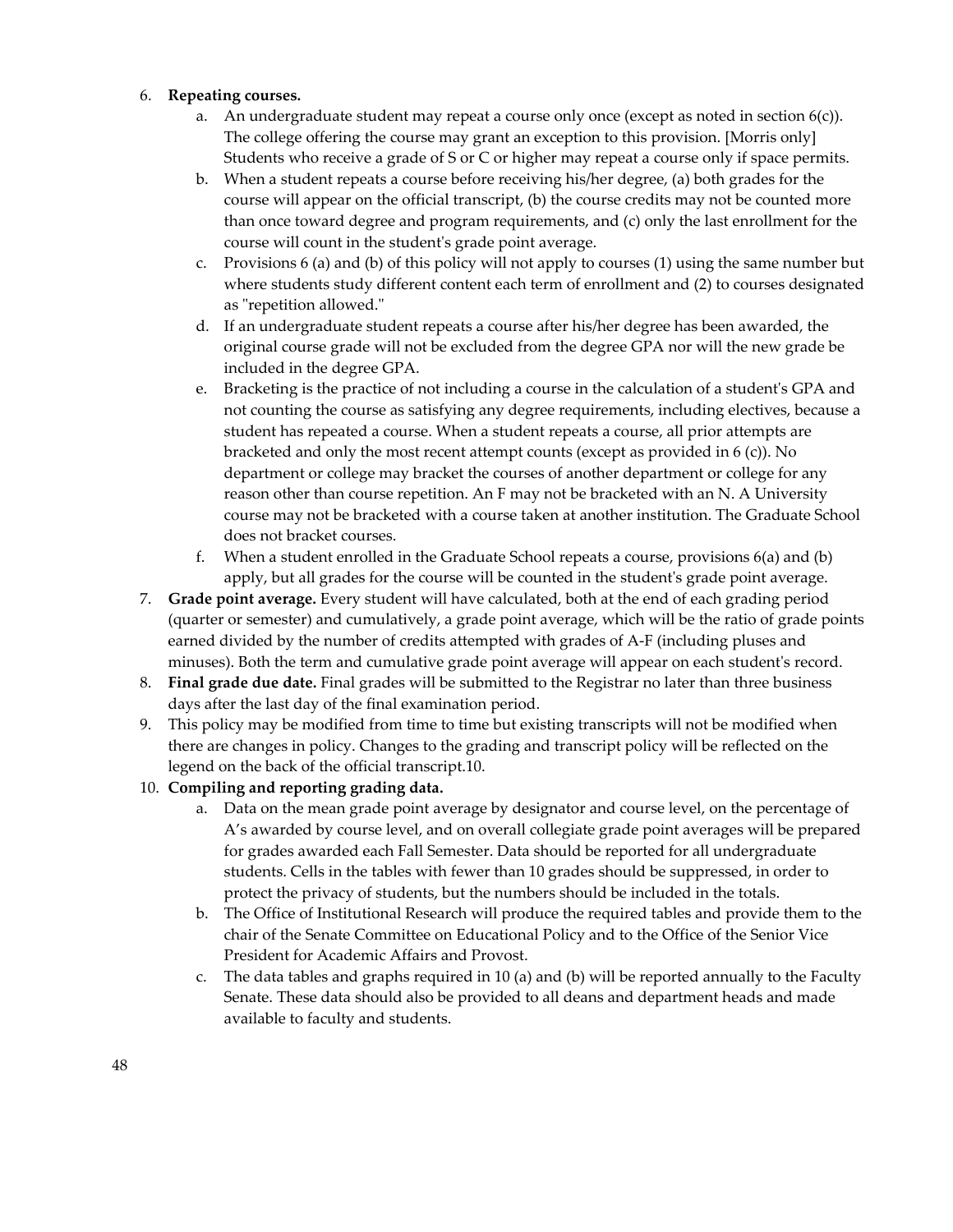11. All undergraduate colleges and campuses will publish each term a deanʹs list, consisting of students who achieved a 3.666 GPA or higher and who completed a minimum of 12 credits on the A-F grading system. There will be a transcript notation for each term that a student achieves the dean's list. Students who have chosen to suppress all their public information (which includes academic awards and honors) will not be included on the published dean's list.

#### 12. **Alternative grading systems.**

- a. Only the Senate Committee on Educational Policy will have the authority to grant to individual colleges or campuses permission to use alternative grading methods outside the provisions of this official University system, for a specified period (but no longer than five years), and only for the purpose of experimenting with a new grading system for possible system-wide adoption. Such permission may be granted if the proposal does not interfere significantly with the registration options of students from other colleges, campuses, and programs. Such alternative systems will be reported for information to the University Senate as soon as permitted and, after the specified period, will be re-evaluated, either to be discontinued, or with University Senate approval on recommendation from the Senate Committee on Educational policy, made part of the system-wide policy. Except for the provisions of this section 6, no college or program may use any grading system except for the one contained in this policy.
- b. Because alternative grading systems, once used, must be maintained by the University forever afterward (to preserve the integrity of the transcripts), the Senate Committee on Educational Policy will rarely grant permission for alternative grading systems. It will consider doing so only when (1) those who propose it can make a persuasive case that the alternative is a more accurate and effective way to measure and record student academic performance, and (2) there is strong reason to believe that the proposal will be useful to all colleges and campuses of the University (except the Law School and Medical School).

# *5.5 Health Insurance*

The University requires all students to have health care coverage to ensure they have access to medical care and can maintain good health, which is essential for academic success.

The Office of Student Health Benefits (OSHB), a unit of the Office for Student Affairs, administers health, dental and other benefits and enrollment for all eligible University students, residents, fellows, and interns. Please understand that this requirement is University‐wide and not specific to the School of Public Health.

All students who are 1) admitted to a degree program\*, and 2) registered for six or more credits per semester (or three or more credits during summer term) that count towards the automatic assessment of the Student Services Fee, are required by the University of Minnesota to have health plan coverage. Students who meet both of these criteria are automatically enrolled in the University-sponsored Student Health Benefit Plan. Students may choose to waive the University‐sponsored Student Health Benefit Plan by providing proof of enrollment in an alternative Eligible Health Plan.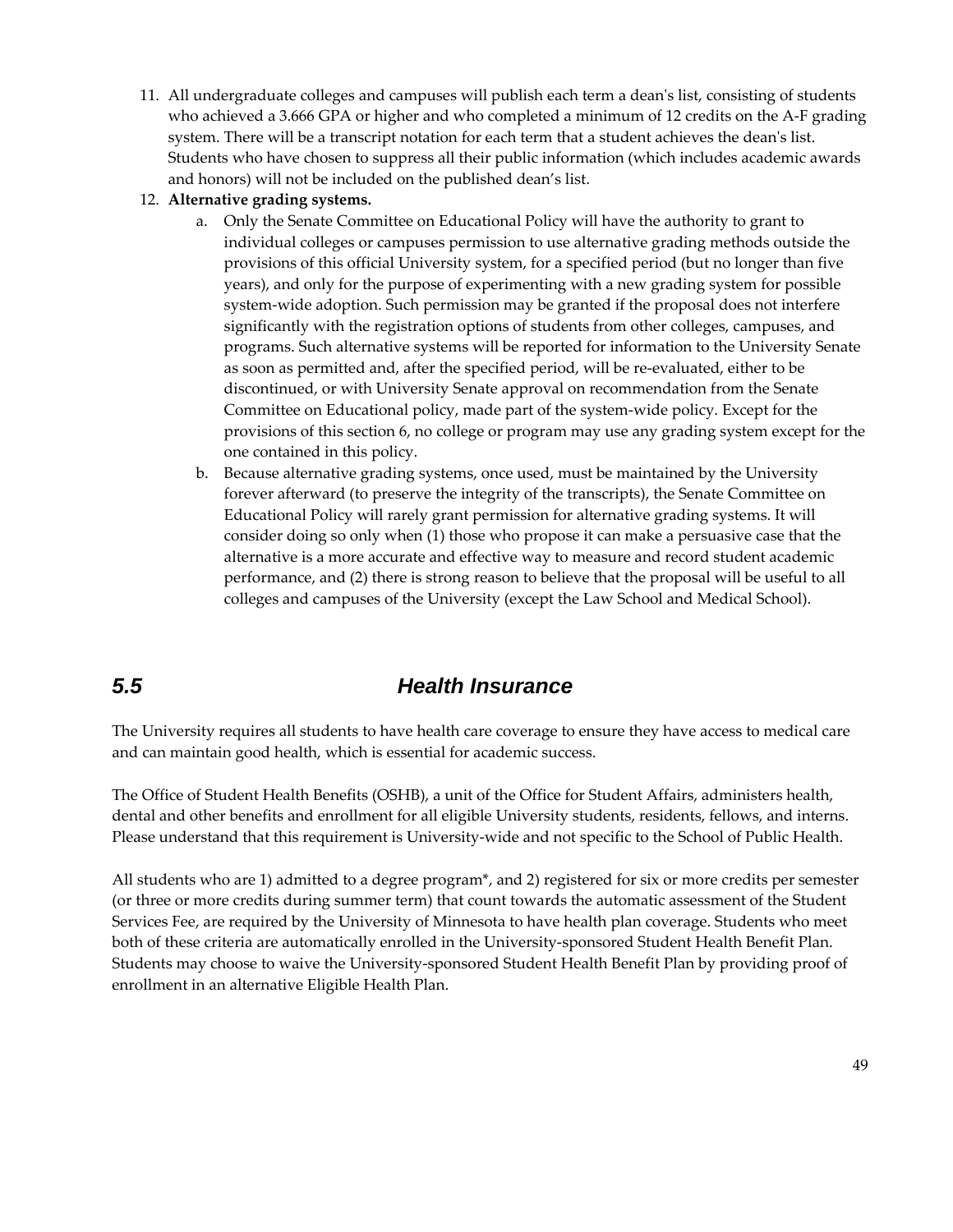\*Non-degree seeking, certificate-seeking, and distance learning students are not eligible to enroll in the Universitysponsored Student Health Benefit Plan. Please contact the Office of Student Health Benefits to determine exact eligibility *status.*

The University also requires all international students and their dependents to purchase the University‐ sponsored Student Health Benefit Plan unless they are eligible for a waiver. International scholars visiting the University for more than 31 days are also required to enroll in the University‐sponsored Student Health Benefit Plan. Scholars who will be at the University for 31 days or less may choose not to enroll in the University‐sponsored Student Health Benefit Plan, but are required to carry their own health plan coverage for the duration of their visit to the University (must meet J-1 U.S. Federal regulation requirements).

#### **BENEFITS**

The Student Health Benefit Plan (SHBP) is a cost-effective, comprehensive health plan designed to meet the unique needs of students.

Key features of the SHBP include:

- No deductible;
- 100% coverage for routine preventive care like annual checkups and eye exams;
- Minimal out-of-pocket costs;
- Unlimited lifetime benefits; and
- Emergency travel assistance through FrontierMEDEX.

Many students find the University‐sponsored plan to be a better value than alternative plans under parents, spouses, and employers, or individual health plan options.

The Office of Student Health Benefits negotiated with Blue Cross and Blue Shield of Minnesota to create the most robust student health plan possible. And because the Office of Student Health Benefits receives these features at cost—meaning with no inflated prices—the SHBP is an extremely cost-effective health plan for students. Plan details can be found online at www.shb.umn.edu/index.htm

#### **Long Term Care Disability Insurance Fee**

www.shb.umn.edu/twincities/ahc‐students/disability‐insurance‐plan.htm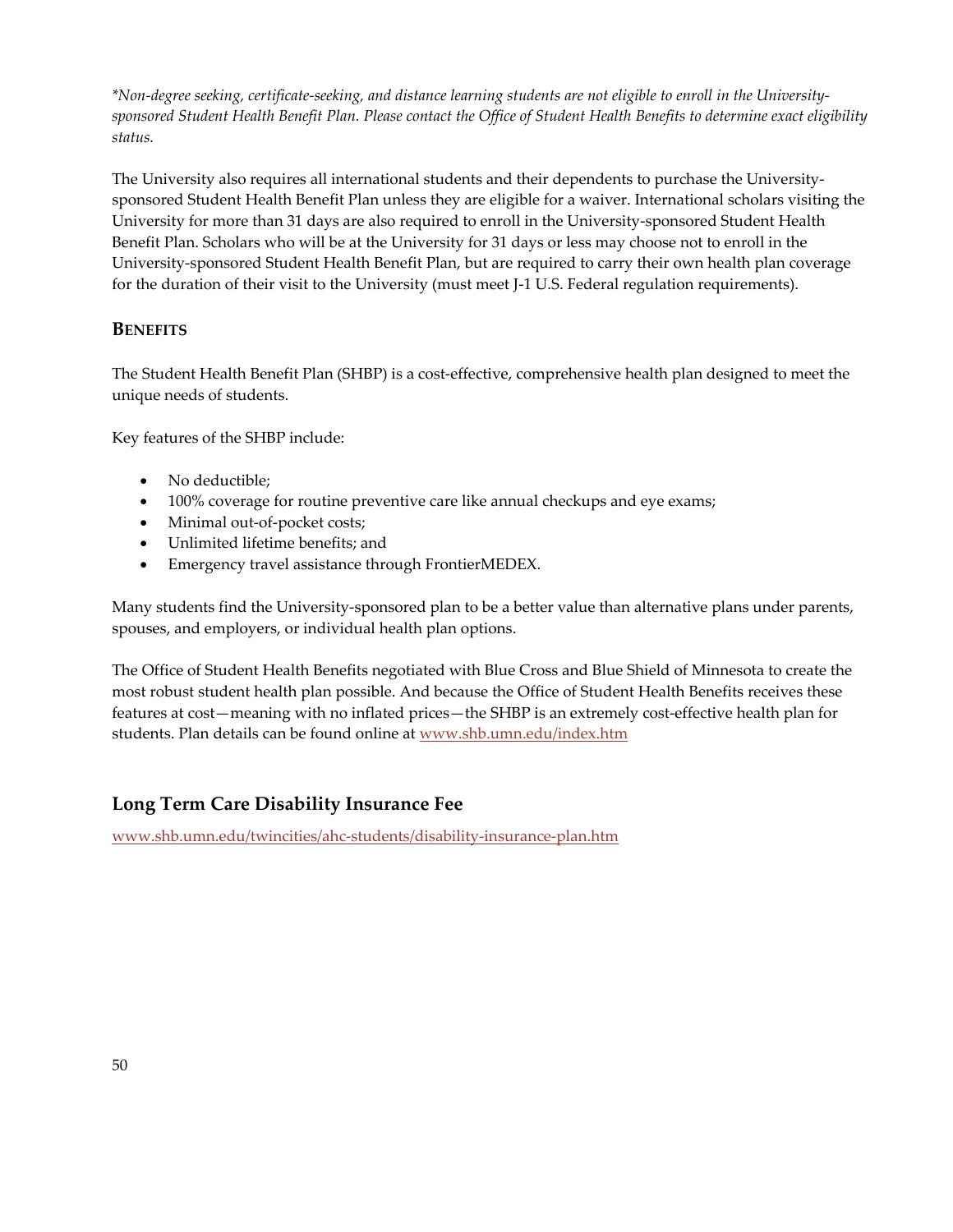ACADEMIC HEALTH CENTER STUDENTS (WHICH INCLUDES THE SCHOOL OF PUBLIC HEALTH), ENROLLED IN A QUALIFYING AHC PROGRAM, WILL BE AUTOMATICALLY COVERED UNDER A GROUP LONG TERM DISABILITY PLAN WHILE A STUDENT. **THIS COVERAGE IS NOT OPTIONAL.** THEY WILL SEE A CHARGE OF \$41.50—AN AVERAGE COST OF \$6.92 PER MONTH—FOR THIS COVERAGE ON THEIR STUDENT ACCOUNT ONCE AT THE BEGINNING OF EACH FALL AND SPRING SEMESTER. PAYMENT OF THIS FEE FOR TWO CONSECUTIVE SEMESTERS PROVIDES YEAR AROUND COVERAGE UNTIL GRADUATION FROM THEIR PROGRAM.

# **WAIVER**

Eligible students are automatically enrolled in the University‐sponsored Student Health Benefit Plan (SHBP) unless they waive the coverage. A charge for coverage on the SHBP will appear on your student account. The coverage and charge may be waived for Fall 2014 if you complete the waiver process per established guidelines by **September 15, 2014.** Approved waivers are valid for two years.

You are eligible to waive enrollment on this plan if you have health plan coverage for the entirety of each semester. If you do not appropriately waive the SHBP by **September 15, 2014**, you will be enrolled and billed for the entire semester. Additional information and deadlines for other terms can be found on the website for the Office of Student Health Benefits

**To waive enrollment in the SHBP** please submit details of your active health plan coverage when you register for classes, by providing the following:

- 1. the name of your insurance company,
- 2. your member ID number, and
- 3. your group number.

This information can be entered during registration or provided online through the deadline at www.onestop.umn.edu/. Look under Quick Links, then under Registration Tools, then select Health Plan Coverage.

# **Questions and More Information**

Office of Student Health Benefits University of Minnesota 410 Church Street S.E., N323 Minneapolis, MN 55455 Phone: 612‐624‐0627 or 1‐800‐232‐9017 Fax: 612‐626‐5183 or 1‐800‐624‐9881 E‐mail: umshbo@umn.edu

www.shb.umn.edu/

# *5.6 Leave of Absence*

#### **Leave of Absence**

Graduate students who experience circumstances that prevent them from maintaining active status through continuous registration (excluding summer term), and who, through consultation with their Director of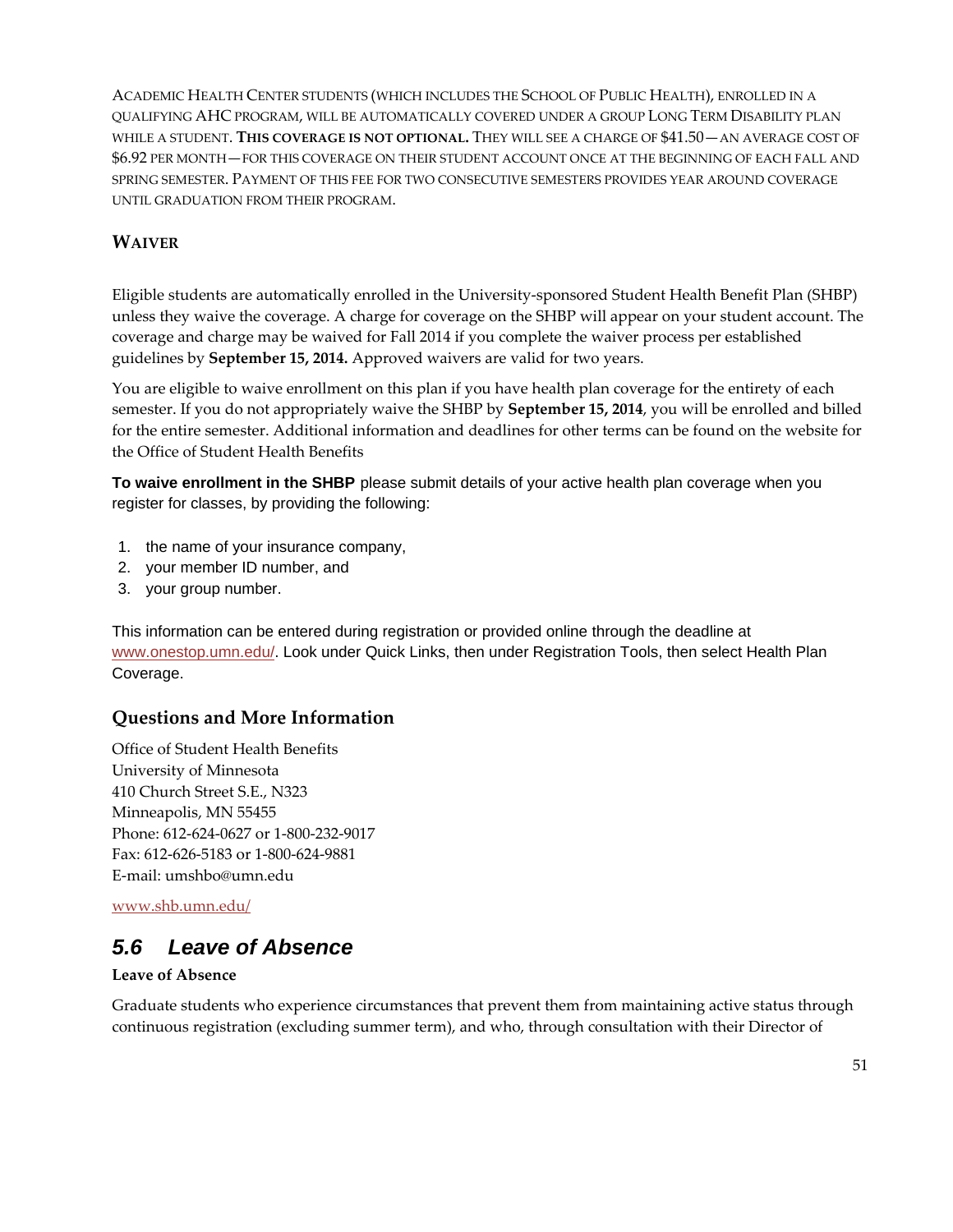Graduate Studies (DGS), Program Director, advisor(s), and relevant offices determine that a leave of absence (LOA) is appropriate, must request a LOA from their college office using this form. Graduate students must receive approval for an official Leave of Absence.

Forms must be submitted to the School of Public Health Office of Admissions and Student Resources, A395 Mayo Memorial Building, MMC 819, 420 Delaware Street SE, Minneapolis, MN 55455.

# *5.7 Privacy*

The School of Public Health is committed to protecting the privacy of students, staff, and research participants. Students have privacy rights that assure confidentiality of their student records. Research Participants have many rights that guarantee their safety and their privacy.

Often School of Public Health students work as Teaching Assistants and Research Assistants [that may require exposure] to private information. Please be [aware] of privacy laws, complete required privacy trainings, and act with the highest honor towards all private information.

For further information, go to privacy.ahc.umn.edu.

### **FERPA (FAMILY EDUCATIONAL RIGHTS AND PRIVACY ACT): STUDENT RECORDS**

FERPA grants four specific rights to a post-secondary student:

- 1. To see the information that the institution is keeping on the student.
- 2. To seek amendment to those records and in certain cases append a statement to the record.
- 3. To consent to disclosure of his/her records.
- 4. To file a complaint with the FERPA Office in Washington.

In addition:

- U of MN Faculty and Staff have a legal responsibility, under FERPA, to protect the confidentiality of your student educational records.
- Student educational records are considered confidential and may not be released without written consent of the student.
- Student information stored in electronic format must be secure and available only to those entitled to access that information.

## **HIPAA (HEALTH INSURANCE PORTABILITY AND ACCOUNTABILITY ACT)**

HIPAA is a federal law related to the privacy of an individual's health care information.

All students in the Academic Health Center (AHC), including School of Public Health students, must complete the University's online HIPAA Privacy training.

Login to www.ahc.umn.edu/privacy/training/home.html, click on myU.umn.edu and select **my Worklife** link to complete the training.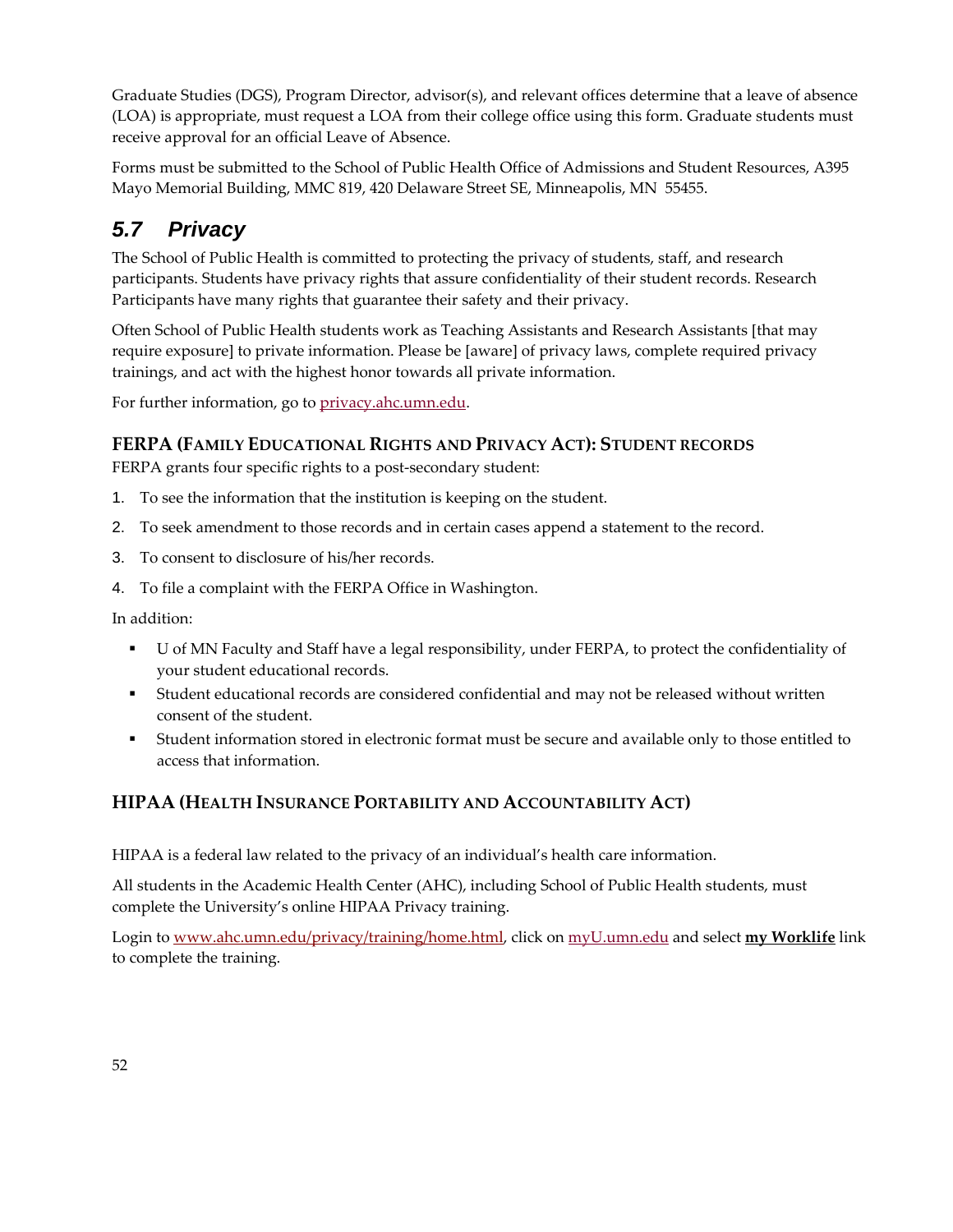# *5.8 Immunizations*

According to OSHA regulations, CDC guidelines, and University of Minnesota policy, Academic Health Center (AHC) students are required to have a health clearance as a condition of enrollment.

More details and the downloadable *Student Immunization Record* form are available from Boynton Health Service at http://www.bhs.umn.edu/index.htm and click on immunizations.

# *5.9 Criminal Background Checks*

Students should be aware that certain facilities are required by Minnesota law to submit paperwork for a criminal background check for all personnel with direct, unsupervised client contact. Students placed in such facilities may be asked by the institution to submit paperwork, or the institution may require that they have this check facilitated by the School of Public Health or Division. The School is prepared to assist students with this process. Facilities that are covered by this law are hospitals, boarding care homes, outpatient surgical centers, nursing homes, home care agencies, residential care homes, and board/lodging establishments providing health supervision services. Client contact must be direct and unsupervised (outside the hearing or vision of a supervisor at the facility). In the unlikely event that this situation arises, students should call the School of Public Health Office of Admissions and Student Resources at 612.626.3500 or go to A395 Mayo for assistance.

# *5.10 Use of Human Subjects in Research*

Any research you conduct while a student at the University of Minnesota may be subject to review and approval by the Universityʹs Institutional Review Board (IRB) for the protection of human research subjects. This applies to projects conducted inside or outside the University. For research conducted outside of the University, students may still need IRB approval from the University even if approval has been obtained from an external agency.

The IRB is a committee of faculty, students, and community members that follows federal regulations and ethical principles in order to protect human research subjects. Learn more about the IRB here: http://www.research.umn.edu/irb.

The committee is most concerned with the researcher's interface with subjects rather than the background rationale for the project. Specifically, this refers to the recruitment process, the interviewer's experience and expertise, how subjects are informed about the study and expectations for their participation, and how subjects are debriefed after their participation so that subjects can make an informed decision about participation.

If your proposed research project is subject to IRB review, you must submit an application to the IRB before you begin. **You cannot begin any regulated research until you have IRB approval**. This includes sending out recruitment flyers or emails, accessing private data, or doing any aspect of your research. You may not be permitted to use any data that was collected without prior IRB approval. The IRB does not have the authority to approve a study *after* it has begun.

The IRB approval process may take as little as one week, but **can take up to** *2 months* **or longer**. ʺLast minuteʺ approvals are not possible, so it is important to plan ahead. Applications for international research, research with children, research about illegal or stigmatizing behavior, research with vulnerable populations, or research that incorporates deception often require more review time.

What research must be reviewed by the IRB?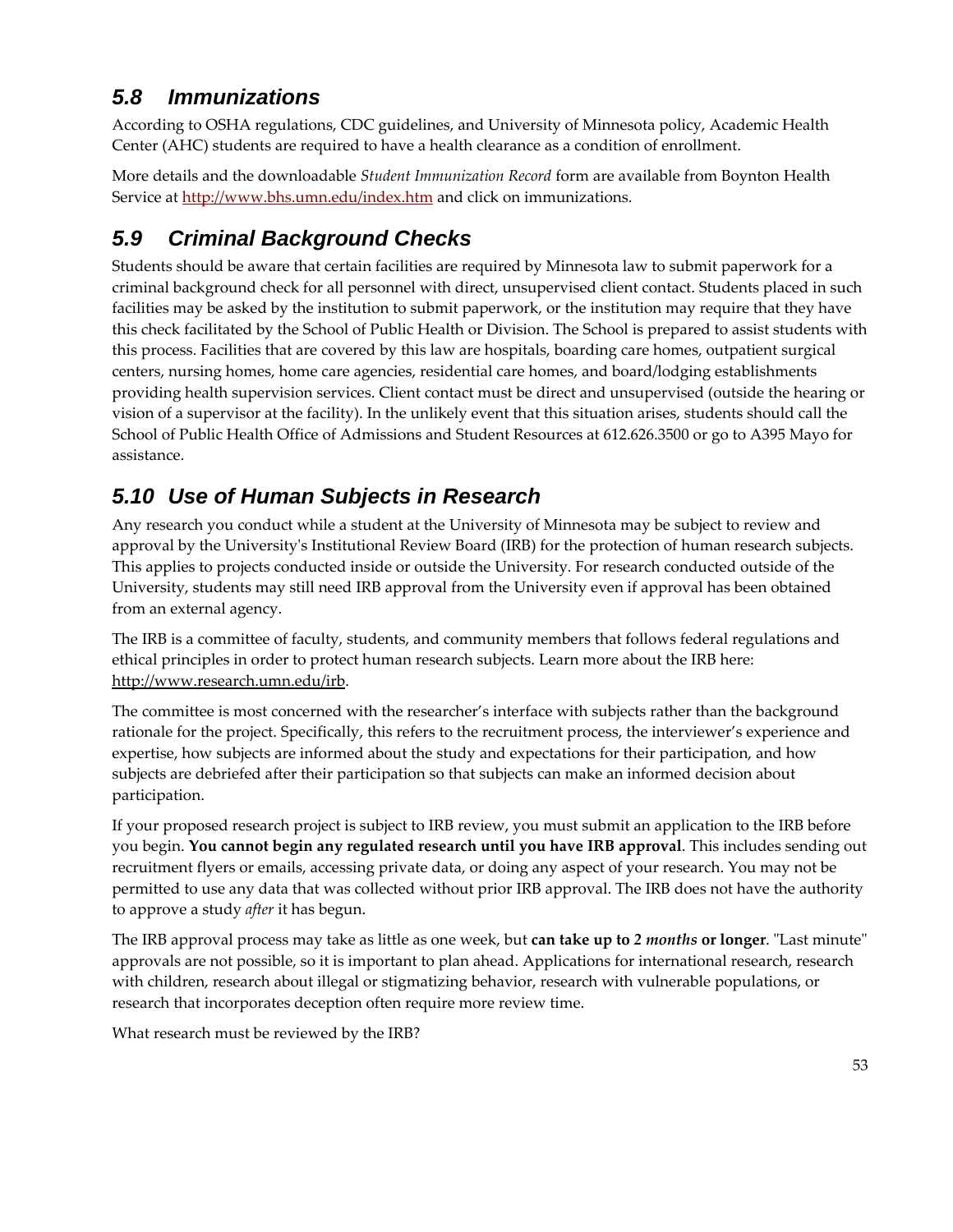**If you and/or your faculty advisor are even a little uncertain about whether your project needs IRB approval, email or call the IRB**. IRB staff members are trained to help you and your advisor determine if you must submit an IRB application. Contact your faculty advisor or the Executive Director of the IRB at 612‐626‐ 4851 if you do not receive a helpful response. Again, you may not be able to use any data collected if you conduct research that should have been reviewed by the IRB.

# **IRB Contact Information**

(612) 626‐5654

irb@umn.edu

http://www.research.umn.edu/irb/

Any *research involving human subjects* must be reviewed by the IRB. This means that if you are conducting research (which is a systematic investigation designed to contribute to generalizable knowledge) with human subjects (which are living individuals about whom you collect information) your research is subject to IRB approval. In short, if your research project involves living people, you should at least contact the IRB or submit an application.

Projects that are not subject to IRB review include studies that rely on existing publicly available data, such as US Census data. If you are only doing an analysis of publicly available data (i.e., data you can download from a public website) you do not need IRB approval to use it. Technically, such work is research but does not involve living individuals from whom you collect information. On the other hand, an oral history study may not require IRB because it is not a systematic investigation designed to contribute to generalizable knowledge. However, there are many grey areas, so students proposing such work are strongly encouraged to contact the IRB to determine whether their project requires approval.

Additional guidelines for students involved in international fieldwork

If you plan to use data collected as part of your international field experience for your master's project, you are strongly encouraged to contact the IRB before your field experience begins to ensure that your project is approved in a timely manner. **You will not be allowed to take data out of the host country without IRB approval.**

How do I apply for IRB approval?

If, after contacting the IRB or speaking with your faculty advisor, your project needs to be reviewed, the next step is to browse and study the IRB website.

Before submitting your application, **you must complete online training** in the protection of human research subjects. To do this, follow the TRAINING tab on the IRB website to the CITI training. For most public health students, the CITI social science module is suggested. There is no charge for the training but it takes up to four hours to complete. You will need your UMN X.500 username and password.

Your research may be exempt from IRB review. However, only the IRB can determine this, so you must submit an **Exempt Research Application** to the IRB to have your exemption approved. There are four categories of research that are exempt from IRB review. Exempt public health research typically involves exemption #2 (e.g., low risk anonymous surveys or observation of public behavior when no personal identifiers are recorded) or #4 (e.g., use of existing anonymous data from a professor's study). For more information on these categories and copies of the appropriate Exempt Research Applications, click the IRB REVIEW PROCESS tab on the IRB website and then click on EXEMPT CATEGORIES.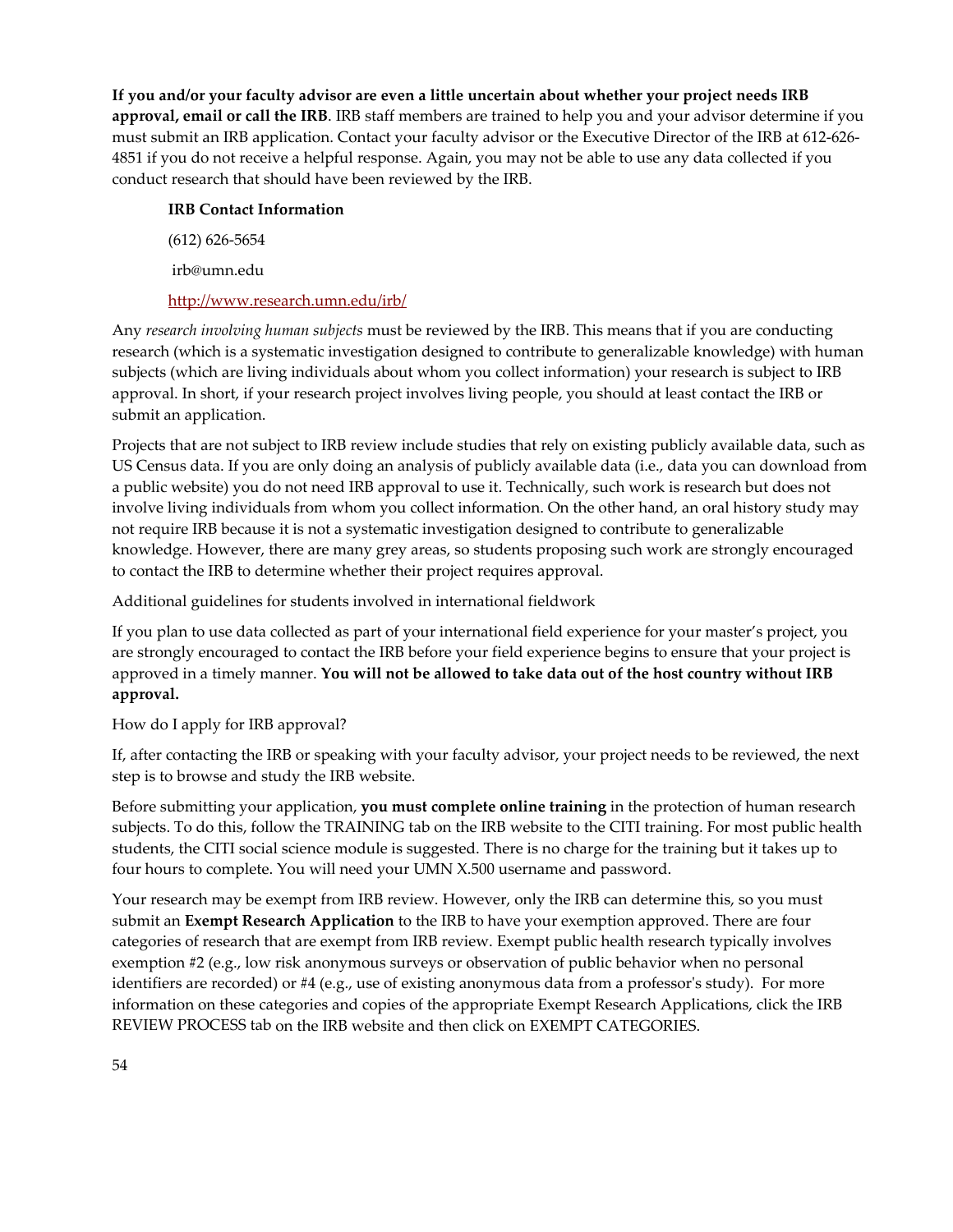If your research is subject to IRB review and is not exempt, you must fill out a regular IRB application form, which can be found on the IRB website under the FORMS tab. Most public health studies should fill out the **Social Science form**. The Medical form is typically for experimental drug studies or similar types of research. Call or write the IRB if you are unsure of which form to fill out. Also, there are several appendices on the IRB website that you may be required to include with your application. One appendix is surely needed: **Appendix J**, which is for student research. Your advisor will help you fill this out.

The IRB forms may be submitted by email to the IRB (see Contact Information, above). Be sure to "cc" your **advisor** if she/he did not actually sign the documents: the IRB accepts the "cc" as a digital signature.

#### What does the IRB look for?

When reviewing your application, the IRB will look for the following things:

- 1. You have completed (CITI) training
- 2. Your advisor has completed Appendix J and is "cc'd" on the submission email or has signed the documents
- 3. Risks to subjects are minimized
- 4. Risks to subjects are reasonable in relation to anticipated benefits
- 5. Selection of subjects is equitable and fair
- 6. Informed consent is sought from each prospective participant
- 7. Adequate preparation is taken to protect the privacy and confidentiality of subjects
- 8. Adequate provisions are made for the ongoing monitoring of the subjectsʹ welfare

#### Some tips

- **Call or email the IRB if you have** *any* **questions. They are paid to help you and have seen thousands of studies, many just like yours!**
- Students should work closely with their faculty advisors when completing IRB forms.
- If you are collecting primary data, you will need a copy of the questions you intend to ask subjects, a protocol for collecting data, a consent form with all the elements (see website), and a plan to encrypt identifiable data. If you will be using participant recruitment materials (letters, advertisements, etc.), you must also include them along with your application.
- The IRB looks very closely at research involving children, prisoners, incapacitated persons, the elderly, deception, and higher risk interventions.
- If you're hoping to work with children, plan on getting informed consent from parents.
- All research entails some risk to subjects, even if merely boredom. It is best to overestimate the risks your study poses to subjects and to underestimate its benefits.
- Write short, pithy answers to each question on the IRB form.
- The length of time it takes for the IRB to review and approve your application is highly correlated with the completeness and qualify of your application. Incomplete or vague answers often result in "deferrals" which can greatly lengthen the time to approval.
- This page on the IRB website offers specific guidance for student researchers: http://www.research.umn.edu/IRB/guidance/student‐researchers.html.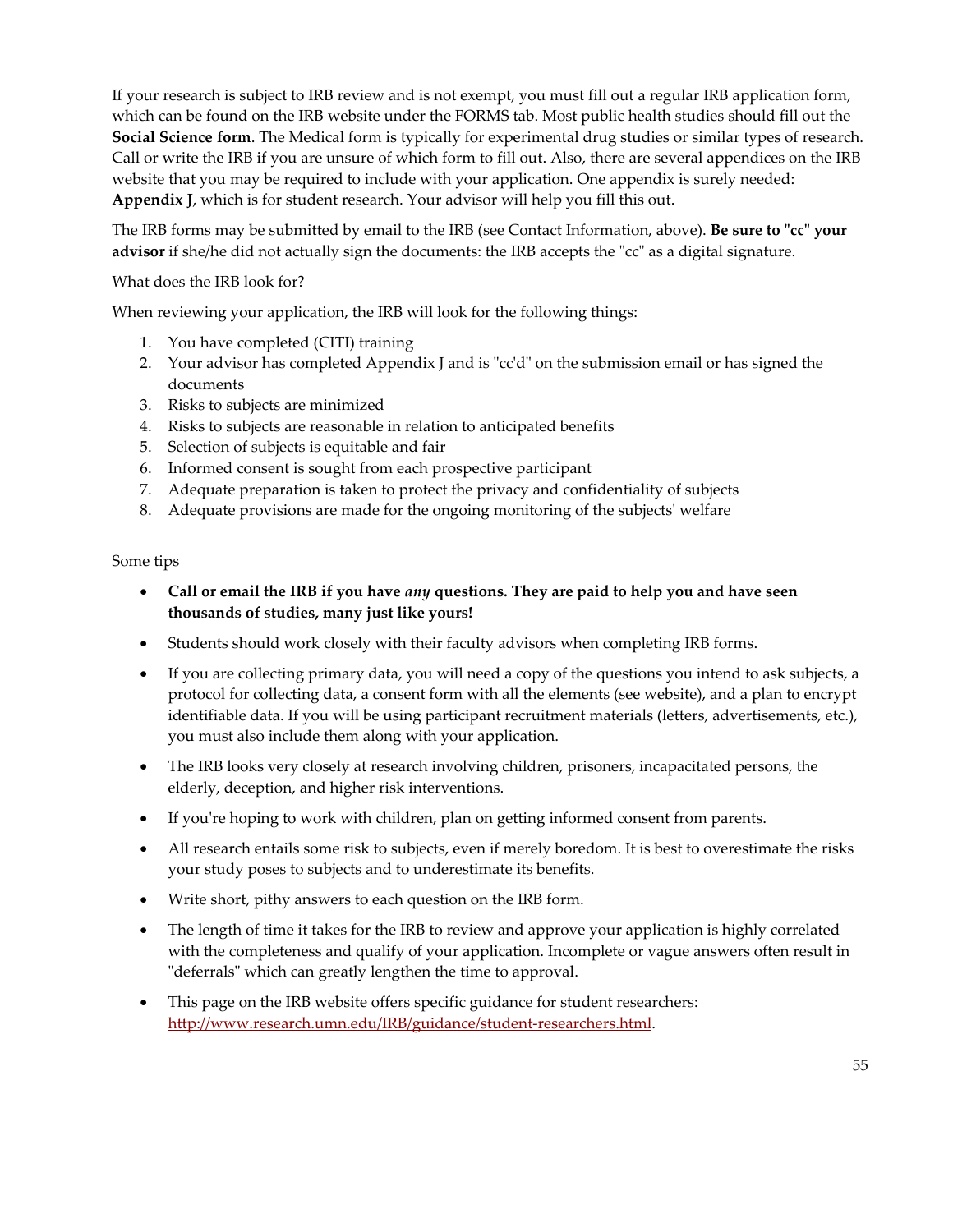# *5.11 International Student Requirements*

**Note:** International student requirements may change over time. For up‐to‐date information go to www.isss.umn.edu.

## **DOCUMENT CHECK AND ORIENTATION**

All new international students must visit the University of Minnesota International Student & Scholar Services office (ISSS) shortly after arrival in Minnesota. See www.isss.umn.edu for directions, office hours, and services. ISSS will review immigration documents, register new students for the International Student Orientation Program, and provide information on how to release registration holds. These processes are mandated by the Department of Homeland Security (DHS); formerly known as Immigration and Naturalization Service (INS).

International students are allowed to enter the U.S. only within 30 days of their program start date. Regulations and SEVIS requirements provide strict guidelines regarding this date, to coincide with the term of admission.

#### **STUDENT AND EXCHANGE VISITOR INFORMATION SYSTEM (SEVIS)**

SEVIS is an electronic reporting system that provides the Department of Homeland Security with information on international students and scholars in the United States who hold F, J, and M visas. This internet-based record‐keeping system maintains electronic data on all international students. The system also tracks entries into and departures from the U.S. Every school, college, and university that admits students or scholars on F, J, or M visas is mandated to implement SEVIS.

In addition to the information routinely reported on I-20 and DS-2019 forms, other information is reported, including but not limited to: academic status, employment, and residential address.

For more information on SEVIS requirements, including those listed below, go to www.isss.umn.edu.

#### **Academic Status**

International students must maintain full‐time status. MPH students must register for at least 6 credits each semester. Under special conditions, students may apply for an exemption from the full-time status rule at the ISSS office. Students must apply for the exemption before registering for less than a full course of study.

#### **ADDRESS CHANGE**

International students **MUST** notify **BOTH** the DHS Bureau of Citizenship & Immigration Services (BCIS) and the University of Minnesota **within 10 days** of a change of address. For more information go to www.isss.umn.edu/INSGen/address.html See Section. 6. Groups, Associations, and Societies.

# **6. Groups, Associations and Societies**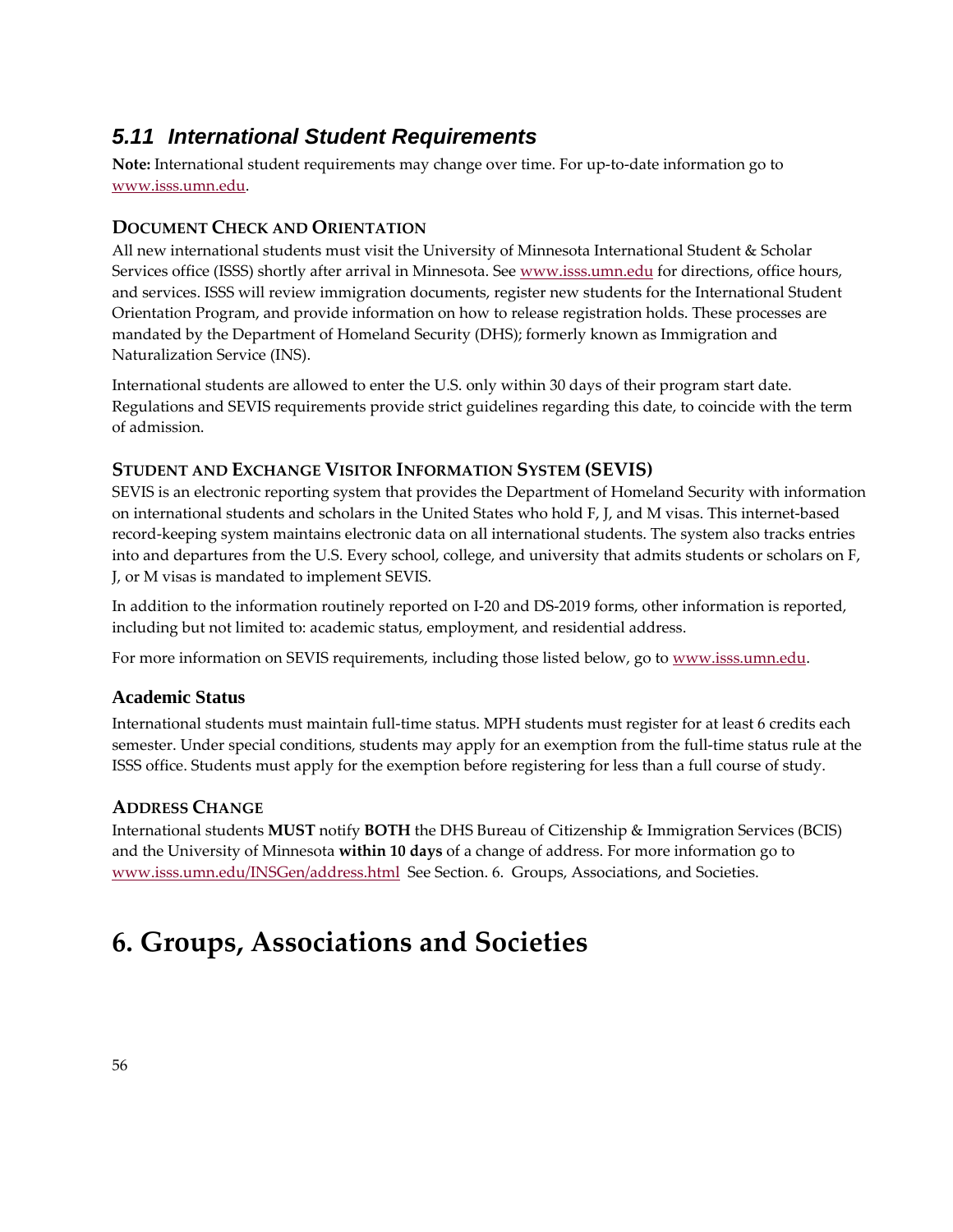# *6.1 Student Groups*

The Student Senate is comprised of graduate students of the University of Minnesota, School of Public Health. The Senate serves two main functions:

- The Student Senate is an official organization of the University of Minnesota, School of Public Health, representing the SPH graduate students in several university committees.
- The Student Senate also acts as the public health student association of the University of Minnesota, organizing activities and events among the graduate students in the school. They participate in volunteer activities around the Twin Cities, organize social events, and address student needs and concerns to the School and the divisions.

The SPH Student Senate welcomes input from all students from the school and invite you to join the Senate and help us serve the needs of the SPH students. Contact us at sphss@umn.edu.

| <b>Office</b>               | Name                                |
|-----------------------------|-------------------------------------|
| President                   | Christopher Kim                     |
| <b>VP</b> of Communications | Elizabeth (Bette) Dougherty         |
| <b>VP</b> of Operations     | Brian Ambuel                        |
| VP of Student Advancement   | Elizabeth (Liz) Fristad             |
| <b>VP</b> of Finance        | Elizabeth (Ellie) MadisonCraig-Kuhn |

The student senate officers for the 2014‐2015 academic year are:

#### **Graduate and Professional Student Assembly (GAPSA)** www.gapsa.umn.edu

The Graduate and Professional Student Assembly serves many functions on this campus, chief among them ensuring that the University, in all of its offices, programs, schools and departments, works in the interests of excellence in the graduate and professional experience. GAPSA and its coordinate councils advocate on your behalf to make the University of Minnesota the premier institution for graduate and professional education in the nation, and try to make sure students have a smooth, supported, even fun time getting their degree.

#### **Council of Graduate Students (COGS)** www.cogs.umn.edu

The Council of Graduate Students (COGS) is the official student governing board of the Graduate School, representing all Graduate Students at the U of M. The U administration looks to COGS for consultation and direction on all matters pertaining to the Graduate School experience, including Graduate Assistant issues.

## **Center for Health Interdisciplinary Programs (CHIP)** www.chip.umn.edu

The Center for Health Interdisciplinary Programs or CHIP is a department of the Office of Education in the Academic Health Center Senior Vice President's Office. The CHIP Student Center serves AHC students in the schools of dentistry, dental hygiene, health care administration, medical technology, medicine, mortuary science, nursing, occupational therapy, pharmacy, physical therapy, public health, and veterinary medicine.

# **School of Public Health Student Senate https://sites.google.com/a/umn.edu/sphss/**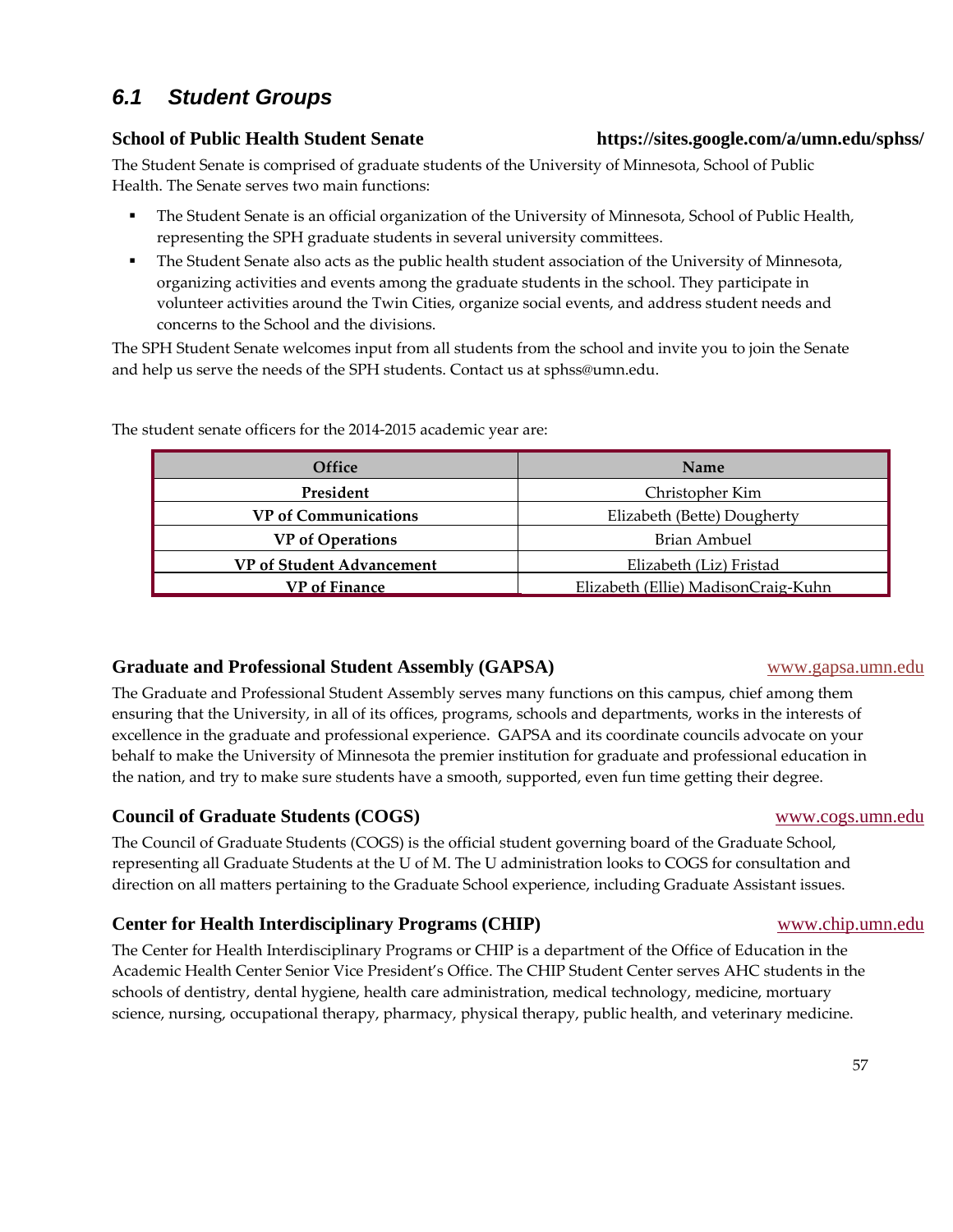CHIP exists to foster interdisciplinary relationships and teamwork between Academic Health Center students. CHIP provides educational, leadership, and service opportunities for students.

# **Minnesota International Student Association (MISA)** *www.tc.umn.edu/~misa/*

The Minnesota International Student Association (MISA) is a non‐profit organization that aims at working in the interest of international students at the University of Minnesota. MISA represents the international community of the University of Minnesota Campus. There are about 3000 international students on this campus, whose length of stay varies from 3 months to several years. MISA plays a vibrant role in studentsʹ social lives, by being the forum for international students on the U of M campus and by organizing events throughout the year.

**Other Groups www.sua.umn.edu/groups/** 

More than 400 student groups on campus are registered with the University's Student Unions and Activities Office, including academic societies, cultural centers, sports clubs, political action groups and fraternities and sororities. These organizations provide students with endless involvement opportunities and the chance to interact with others who share a similar interest.

# *6.2 Public Health Related Associations and Agencies*

# **Minnesota Public Health Association** www.mpha.net/

Founded in 1907, the Minnesota Public Health Association (MPHA) is a statewide professional organization actively serving Minnesotans, our members, and the public health profession through its efforts and activities. MPHA is an affiliate of the American Public Health Association.

# **American Public Health Association** www.apha.org

The American Public Health Association (APHA) is the oldest and largest organization of public health professionals in the world, representing more than 50,000 members from over 50 occupations of public health.

# **Association of Schools and Programs of Public Health**  www.aspph.org/

The Association of Schools and Programs of Public Health (ASPPH) is the only national organization representing the deans, faculty, and students of the accredited member schools of public health and other programs seeking accreditation as schools of public health.

# **Centers for Disease Control and Prevention** www.cdc.gov

The Centers for Disease Control and Prevention (CDC) is recognized as the lead federal agency for protecting the health and safety of people ‐ at home and abroad, providing credible information to enhance health decisions, and promoting health through strong partnerships. CDC serves as the national focus for developing and applying disease prevention and control, environmental health, and health promotion and education activities designed to improve the health of the people of the United States.

# **National Institutes of Health** www.nih.gov

Begun as a one‐room Laboratory of Hygiene in 1887, the National Institutes of Health today is one of the world's foremost medical research centers, and the Federal focal point for medical research in the U.S.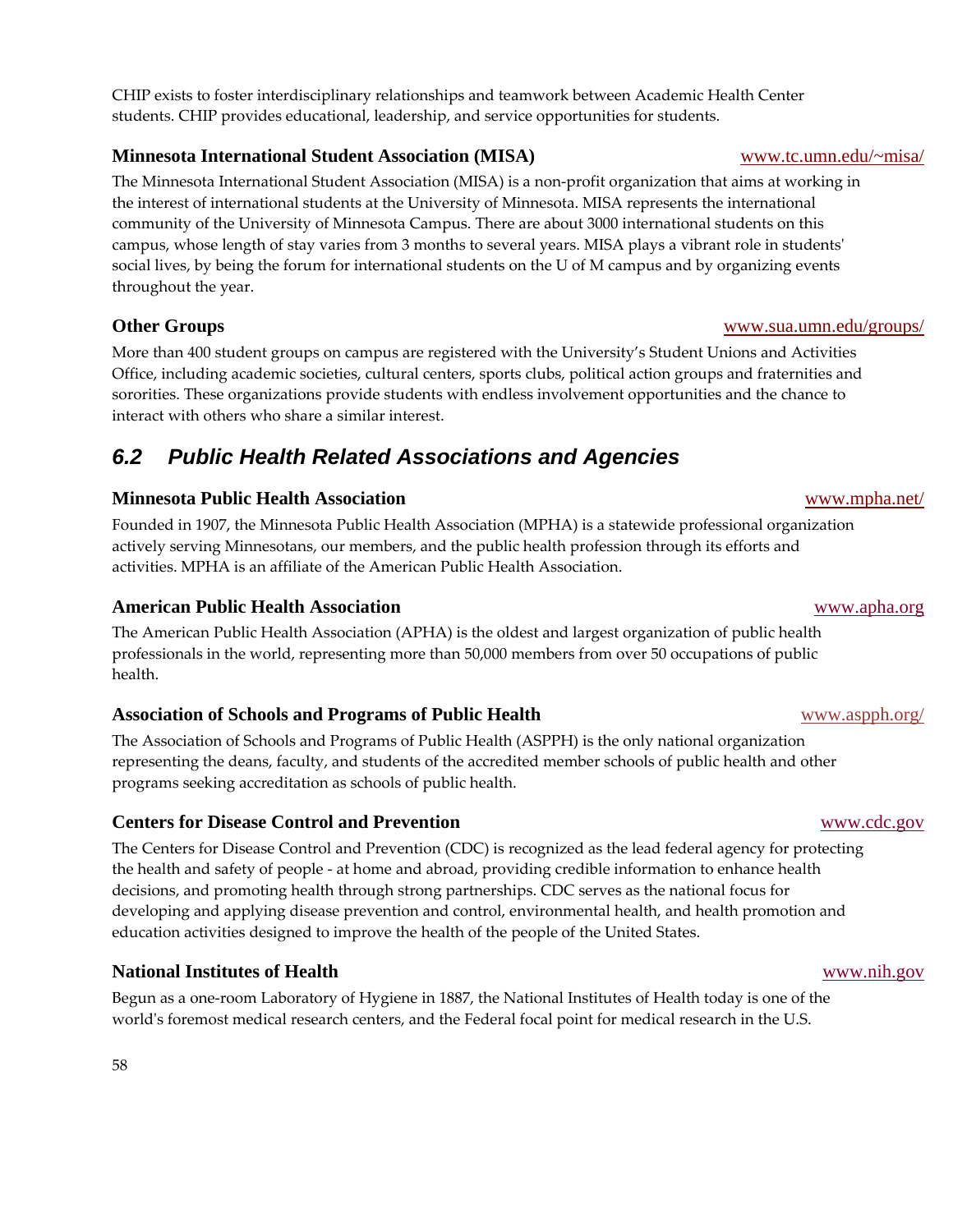# **American College of Healthcare Executives**

## www.ache.org

The American College of Healthcare Executives is an international professional society of more than 30,000 healthcare executives who lead hospitals, healthcare systems and other healthcare organizations.

# *6.3 Alumni Societies*

## **School of Public Health Alumni Society** www.minnesotaalumni.org

www.sph.umn.edu/alumni/

Founded in 1944, University of Minnesota School of Public Health alumni exist around the world. Our 9500+ alumni are important members of the school and public health community as they continue to shape public health policy, conduct groundbreaking research, lead innovative public health solutions and contribute to the future of public health.

Since its inception in 1982, the School of Public Health Alumni Society has worked to serve alumni and students, promote excellence in programs and advance public health efforts in our community and the world. As an extension of the University of Minnesota Alumni Association, the SPH Alumni Society currently has more than 1,400 members. Membership is open to all graduates, former students who have completed a minimum of 12-18 credits, faculty and administrators of the school.

The SPH Alumni Society is committed to building relationships with students through Mentoring@SPH, a new program aimed at providing professional development opportunities for students by connecting with alumni. For more information, visit sphalumni.umn.edu/mentoring.

## **MHA Alumni Association** www.mhaalum.org/

The Alumni Association of the University of Minnesota MHA Program was established in 1948 to facilitate ongoing support of the Healthcare Administration program and to continue fellowship among alumni. There are over 1,600 members. The Association supports MHA students through scholarships and by providing learning opportunities.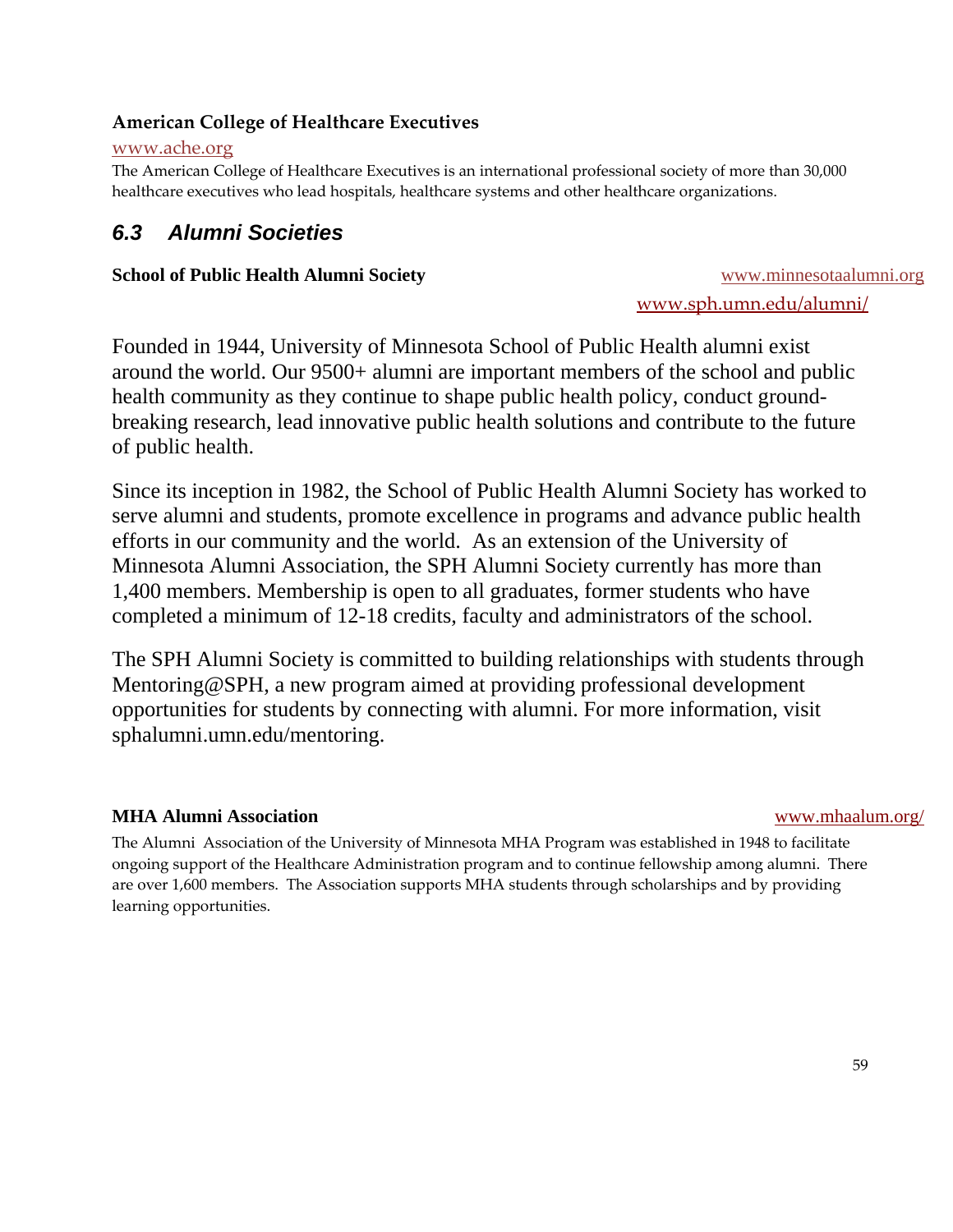# **EXECUTIVE AND DUAL DEGREES PROGRAMS IN PUBLIC HEALTH PRACTICE**

# **7.1 Welcome**

We trust that the guidebook will answer your questions and provide *practical* information through which you can successfully complete the Master of Public Health (MPH) degree. Please feel free to contact the Director of the Program, Katherine Waters at 612.625.1743 water144@umn.edu or the Major Coordinator, Kate Hanson at 612.626.7353, hanso041@umn.edu with any questions or concerns.

The Executive and Dual Degrees Programs in Public Health Practice are located in the Public Health Practice Major in the School of Public Health. All the programs are a hybrid of online and in-class courses. The Executive Program in Public Health Practice offers the following programs:

- Executive Master's in Public Health Practice
- dual DDS/MPH for University of Minnesota dental students
- dual MPP/MPH for the University of Minnesota Master of Public Policy students
- dual MURP/MPH for the University of Minnesota Master of Urban and Regional Planning students

The Public Health Practice major also administrates the MD/MPH and DVM/MPH dual degrees.

**For Executive Public Health Practice students there is an an online orientation at**  http://www.sph.umn.edu/programs/phpexec/phpexecresources/ (Click the link under the city's photo, titled, "Student Resources," and go to "Online Orientation to the Executive Program in PHP") This short orientation contains very helpful information about the EPPHP program and curriculum.

#### **Overview and Goals**

The purpose of the Executive and Dual Degree Programs in Public Health Practice is to provide you with an innovative and flexible curriculum that will enable you to achieve your career goals in Public Health. In addition to obtaining a basic knowledge in Public Health through course work in areas such as Biostatistics, Epidemiology, Environmental Health and Health Administration you will design a focus area with electives based on your own specific academic and career goals.

## **EPPHP & Dual Degree Students**

60 There are approximately eighty students enrolled in the Executive and Dual Degree Programs in Public Health Practice, all of whom have advanced graduate/professional degrees, or have successfully completed the Public Health Core Concept Certificate or are enrolled as a DDS, MPP, MURP student at the University of Minnesota. The educational backgrounds of our students include the disciplines of education, law, medicine, nutrition, pharmacy, public health, psychology, dentistry, chiropractic and veterinary medicine. The goal of some students is to become more effective in their current practice. Others students are looking to make major career shifts, e.g., moving from clinical practices to leadership roles in the Public Health community. The career goals of our students are truly diverse. Some students envision working in national and local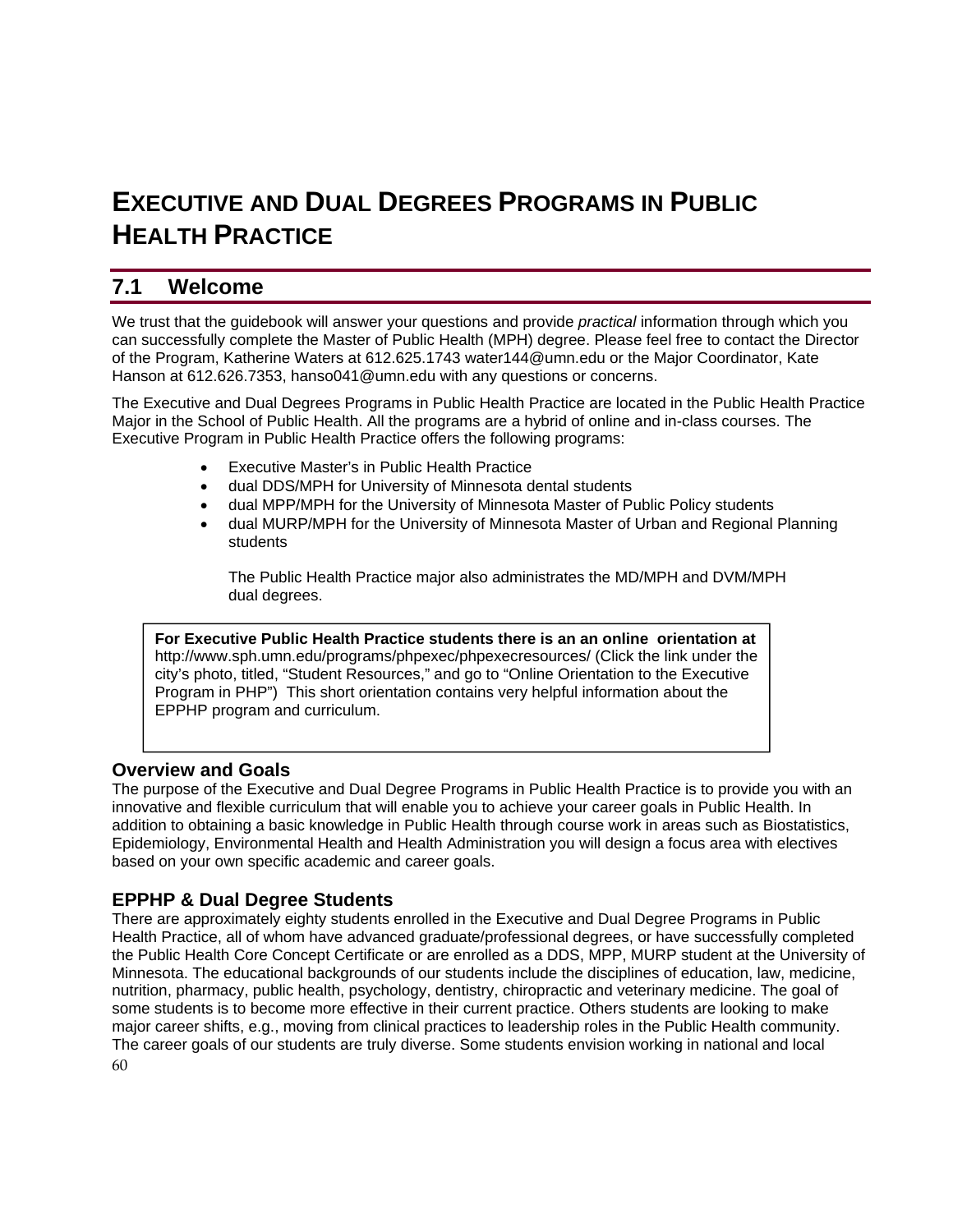health agencies/organizations and others envision working internationally. Others are enhancing their skills to work in regulatory agencies while some wish to redirect their clinical skills to the health needs of disadvantaged people. Some students are looking to add a public health component to their current work. Whatever the career goal, students share a common value and that is to make a *significant impact on the health of the public.*

#### **Faculty perspective on Public Health**

Faculty members see Public Health as a broad social movement that seeks to impact the health of large populations in innovative ways. This calls for leadership skills through which the health of the public can be improved through education, engineering, and enforcement strategies. Public Health is unique in its interdisciplinary approach and its emphasis on preventive strategies, and its linkages with government, private and voluntary organizations. One of the things you will discover in the curriculum is a belief that if major public health problems are to be solved, it will take a coordinated, team approach in which the skills of every discipline are valued and employed.

### **Curriculum requirements**

If you have the flexibility to take a full-time course load, it is possible to complete the curriculum in approximately sixteen months. Most students however, pursue their studies on a part-time basis complete the program in three to four years. You have up to five years to complete the program.

At least 14 credits of the program can be taken online. The School of Public Health offers a wide listing of elective courses during a concentrated three-week Public Health Institute offered every spring, during the May session (usually the last week in May and first 2 weeks in June). Attendance at Public Health Institutes and participation in online classes allows you to continue with your work and student responsibilities.

Students must complete credit requirements as specified by the individual major with a minimum of 42 credits. Students may seek transfer of up to 40% (EEPHP and dual degree programs allows transfer credits up to 14 cr) of the total number of credits required to complete the MPH degree. Due a Memorandum of Understanding between the School of Public Health and Chiang Mai University, Thailand students from Chiang Mai University may transfer up to 21 credits. Courses approved for transfer into the program must be graduate or professional degree level courses taken at an accredited institution within the last five years. Courses older than 5 years may be allowed for individuals with prior earned advanced degrees who have been actively working in their field of study as demonstrated by their current resume. Course credits may be used to satisfy public health core or other program requirements as jointly approved by the appropriate program Director and/or Educational Policy Committee and Sr. Associate Dean for Academic Affairs.

# **7.2 Program Curriculum**

Students are required to complete a minimum of 42 credits. The course curriculum in EPHP is divided into two components: Basic Curriculum and Focus Area (elective) Curriculum.

## **Basic Curriculum**

The Basic Curriculum (18.5-23.5 credits) incorporates the core areas of public health instruction: biostatistics, epidemiology, environmental health, health services administration, ethics, social/behavioral sciences and field and MPH culminating experiences. It focuses on the knowledge, skills, and attitudes necessary in each of these areas of fundamental competency needed to understand, assess, evaluate, and manage population health in the community.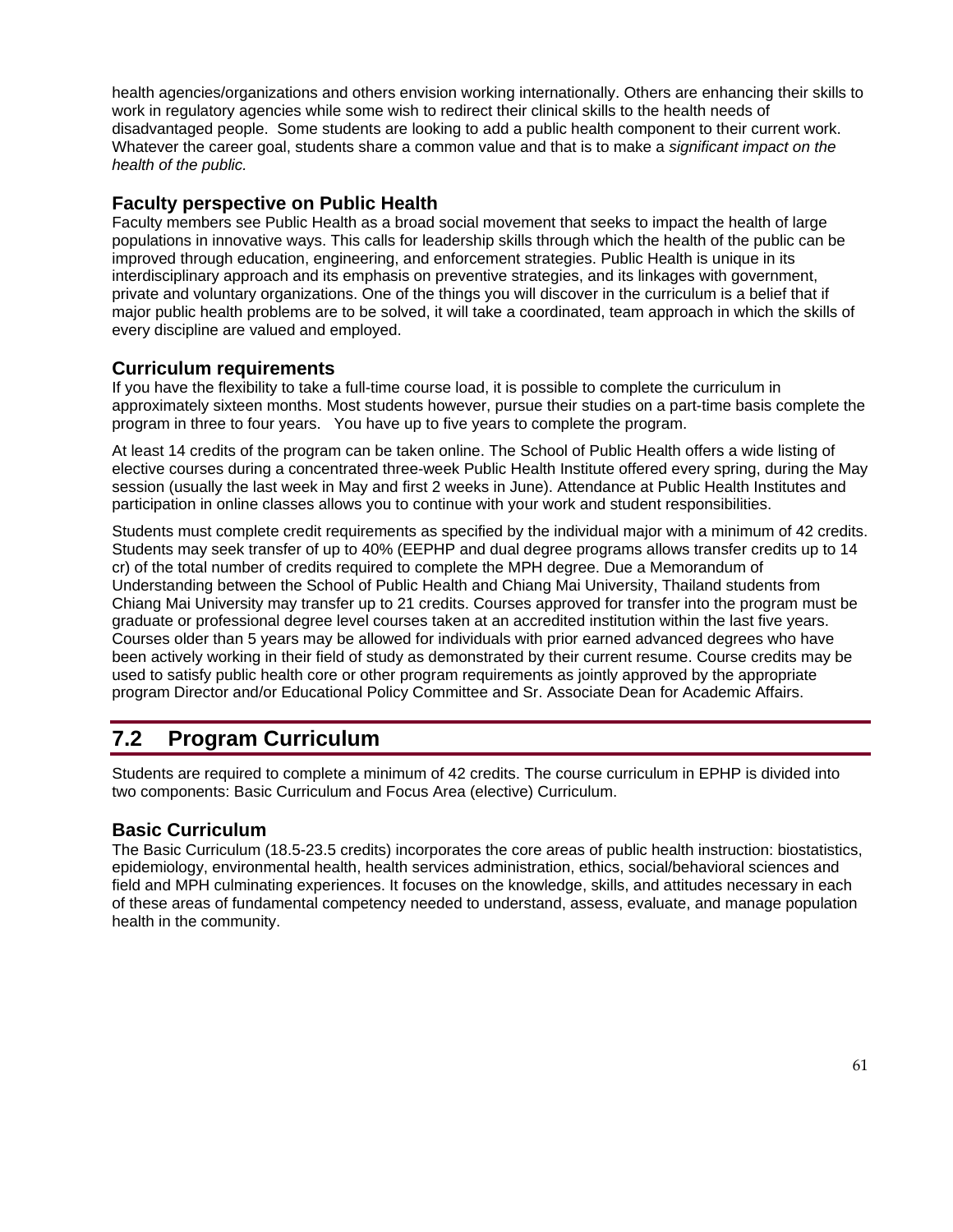#### **Required Coursework**

| <b>Course</b>          | Title                                                                                                      | Term(s) Offered                                | <b>Credits</b> |
|------------------------|------------------------------------------------------------------------------------------------------------|------------------------------------------------|----------------|
| PubH 6299              | Public Health is a Team Sport: Lessons in Collaboration                                                    | $\circled{0}$ May                              |                |
| PubH 6020              | Fundamentals of Social and Behavioral Science                                                              | F In & On, Sp On, SS On                        | 3              |
| PubH 6102<br>PubH 6101 | Issues in Environmental and Occupational Health<br>or Environmental Health                                 | F On, Sp On, SS On,<br>F in, Sp On, SS n/a     | 2              |
| PubH 6320              | Fundamentals of Epidemiology                                                                               | F In & On, Sp In & On, SS On                   | 3              |
| * PubH<br>6414         | <b>Biostatistical Literacy</b>                                                                             | F In & On, Sp In & On, SS On                   | 3              |
| PubH 6741<br>PubH 6742 | Ethics in Public Health: Professional Practice and Policy<br>or Ethics in Public Health: Research & Policy | F In, Sp On, SS On<br>F In & On, Sp On, SS n/a |                |
| PubH 6751              | Principles of Management in Health Services Orgs                                                           | F In & On, Sp In & On, SS On                   | 2              |
| PubH 7296              | Field Experience: Public Health Practice                                                                   | 2 All Terms                                    | $2 - 4$        |
| <b>PubH 7294</b>       | Master's Culminating Experience: Public Health Practice                                                    | All Terms                                      | $1 - 4$        |

 This course is offered over a weekend during the Public Health Institute. Students are strongly encouraged to take it during their first attendance at a Public Health Institute.

Minimum of 90 hours in a public health setting.

\* Master's Project – there are many options available, including completing the CPH Exam

**Term(s) Offered:** Fall (F) term:  $\ln$  = in class, On = online,  $n/a$  = not available

Spring (Sp) term:  $In - in class$ , On – online

Summer (SS) term: In – in class, On - online

### **What is it like taking an online course?**

To get acquainted with the online course software Moodle platform  $-$  go to http://www.oit.umn.edu/moodle/looks/index.htm and visit a live demo course sites on the right side in the grey box, titled "Cooking with Chocolate site."

## **Public Health Core Curriculum Requirements**

MPH students working towards an MPH degree must satisfy competency requirements in the six core areas of public health – administration, behavioral science, biostatistics, environmental health, epidemiology, and ethics – by completing one of the following in each core area:

- **Earn at least a B- in one of the pre-approved courses in the core area (see pre-approved course list** below); OR
- **Pass an equivalency exam in the core area. Equivalency examinations for the upcoming academic year** will be scheduled; OR
- **Complete an advanced course in the core area with at least a B- as approved by the respective division** head or the Educational Policy Committee, OR
- Complete a graduate level course, with a grade of B or better, at an accredited university or college that meets the competencies defined by CEPH. The Educational Policy Committee, upon petition of the student, will determine acceptance of a course for transfer.

\* **NOTE:** *PubH 6414 has been revised.* PubH 6414 Biostatistical Literacy, has the primary goal of developing student ability to read and interpret statistical results in the primary literature of their specific scientific field of interest. This course will involve minimal calculation and offer no formal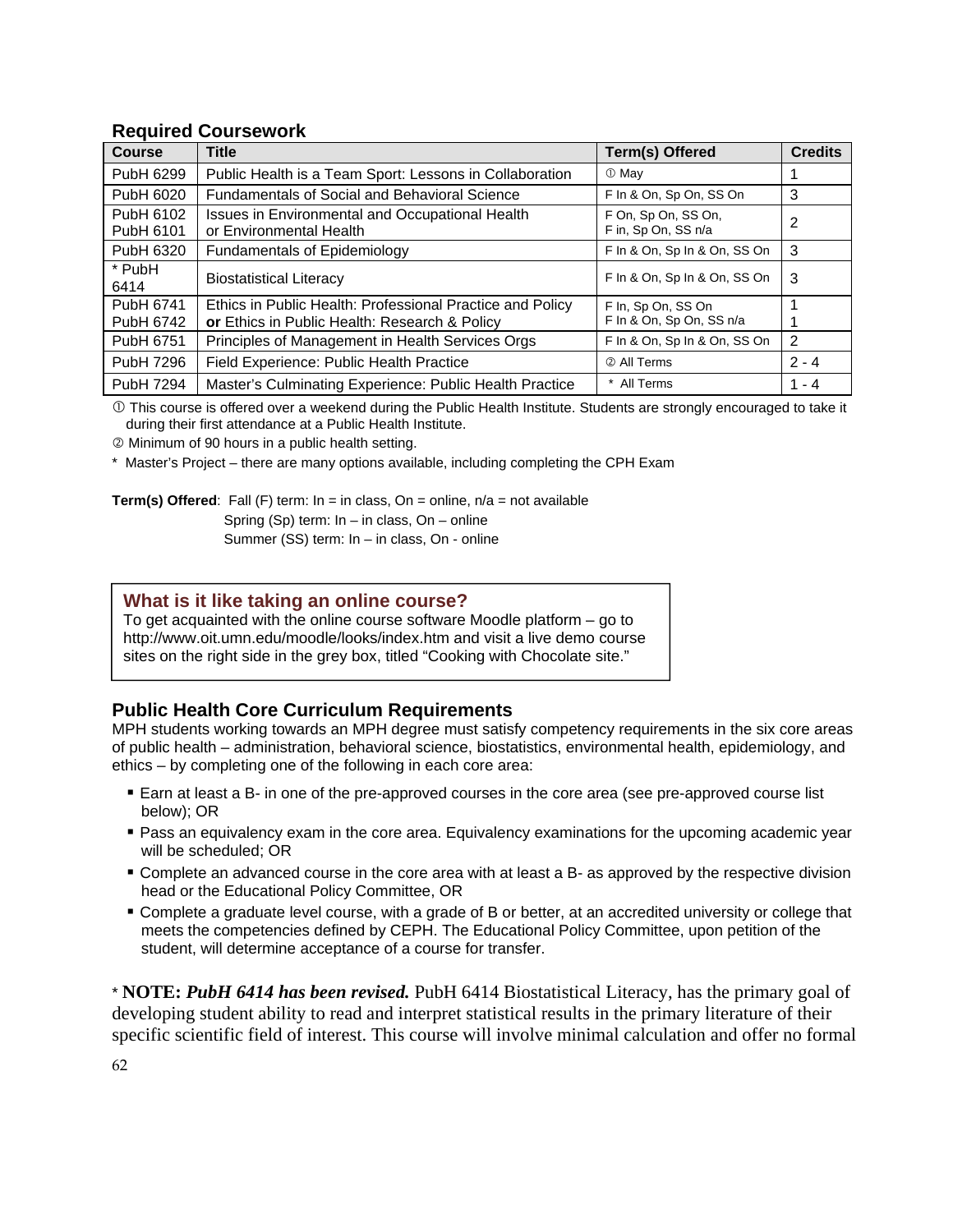training in any statistical programming software. Biostatistical Literacy will cover the fundamental concepts of study design, descriptive statistics, hypothesis testing, confidence intervals, odds ratios, relative risks, adjusted models in multiple linear, logistic and Poisson regression, and survival analysis. The focus will be when to use a given method and how to interpret the results, not the actual computation or computer programming to obtain results from raw data.

If you prefer more in depth knowledge register for PubH 6450 Biostatistics I and/or PubH 6451 Biostatistics II.

## **Pre-approved Courses Meeting Public Health Core Area Requirements**

#### **Administration**

**PubH 6751** Principles of Management in Health Services Organizations – 2 cr.

#### **Behavioral Science**

■ PubH 6020 Fundamentals of Social and Behavioral Science – 3 cr.

#### **Biostatistics**

- PubH 6414 Biostatistics Literacy 3 cr.
- $\blacksquare$  PubH 6450 Biostatistics I 4 cr.
- PubH  $6452$  Biostatistics II 4 cr.

#### **Environmental Health**

| $\blacksquare$ PubH 6101<br>Environmental Health $-2$ cr. |  |
|-----------------------------------------------------------|--|
|-----------------------------------------------------------|--|

- $\blacksquare$  PubH 6102 Issues in Environmental and Occupational Health 2 cr. ■ PubH 6103 Exposure to Environmental Hazards 2 cr and
- PubH 6104 Environmental Health Effects, 2 credits

#### **Epidemiology**

- $\blacksquare$  PubH 6320 Fundamentals of Epidemiology 3 cr.
- $\blacksquare$  PubH 6341 Epidemiologic Methods I 3 cr.
- $\blacksquare$  PubH 6342 Epidemiologic Methods II 3 cr.

#### **Ethics**

- PubH 6741 Ethics in Public Health: Professional Practice and Policy 1 cr.
- PubH 6742 Ethics in Public Health: Research and Policy 1 cr.

## **Focus Area Curriculum (electives)**

The Focus Area Curriculum is a minimum of 18.5 elective credits that gives you the opportunity to investigate specific public health applications. You are required to take one course under each of the four goals incorporating public health practice domains as established by the Council on Linkages (http://trainingfinder.org/competencies/):

- 1. Public policy development using a systems framework;
- 2. Interventions based on the dimensions of community and culture;
- 3. Assessment and application of basic public health sciences; and
- 4. Program management and communications principles.

Students, in collaboration with their Academic Advisor, may arrange their curriculum around a theme of interest or focus representing current public health issues. Activities chosen in completion of the Program's Field and Master's Culminating Experiences maybe coordinated with the theme chosen by the student for the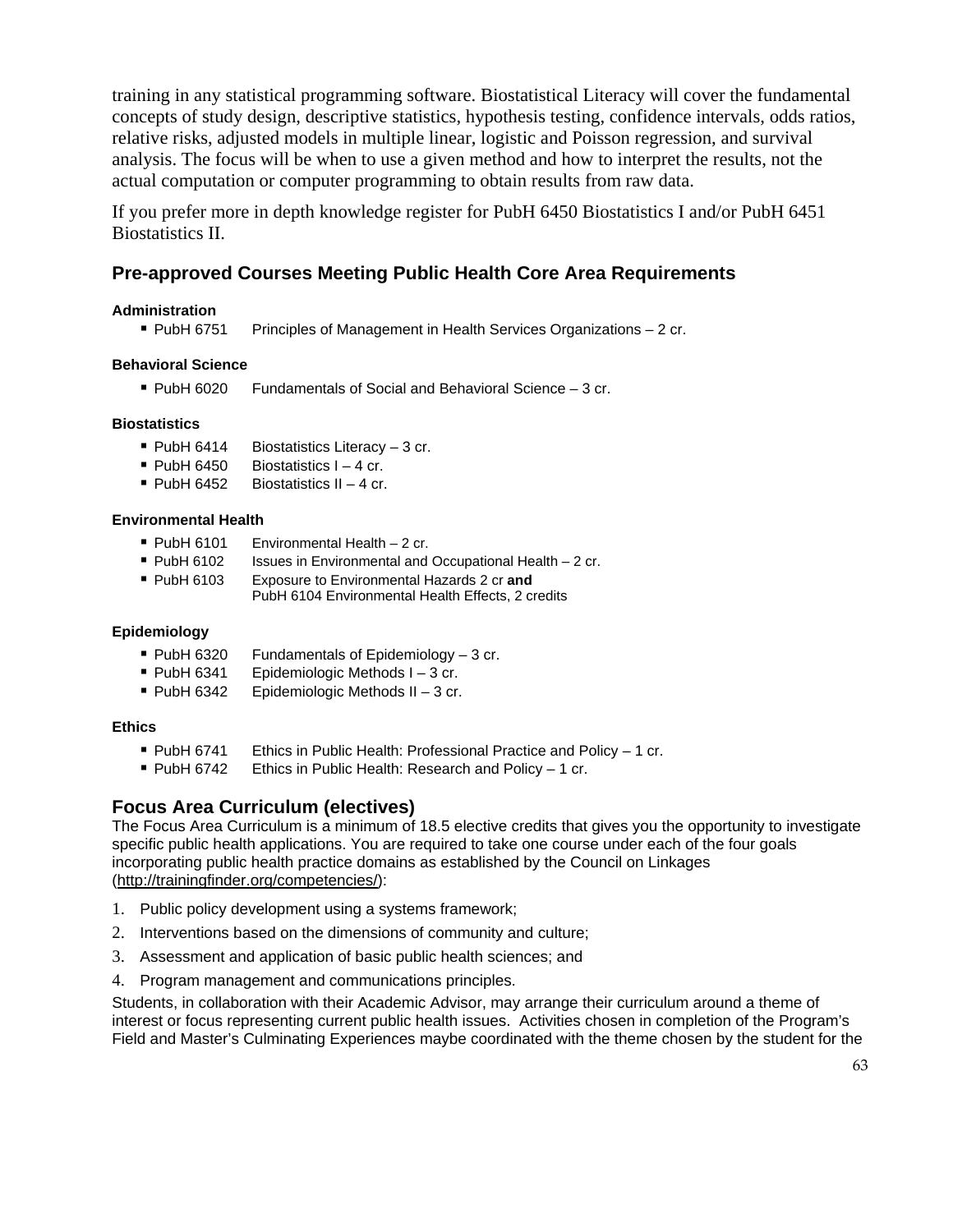Focus Area Curriculum. Key learning objectives of the curriculum and how they are acquired are listed in *section 7.7*.

### **Focus Area Planning Guide (electives)**

When you applied to the MPH program, you were asked to define your career goals. Some students have precise plans as to the elective topics in which they wish to concentrate; others are more generalized. However, for your MPH program to have the most meaning, it is imperative that you have a focus area that relates directly to your educational and career goals.

How do you sharpen your focus area so that it has relevance to your educational program?

- 1. Re-read the letter of intent you wrote when you applied to this program.
- 2. Review the SPH course offerings on Onestop and highlight courses of interest and see if a theme naturally emerges.
- 3. Read this guidebook carefully and consult with other resources. For instance, you may wish to conduct informational interviews with public health leaders to discuss your professional goals.
- 4. The SPH has established concentration areas with curriculum at http://www.sph.umn.edu/programs/ic/ To complete a concentration, you need to fill out a form and receive approval. The concentration will be listed on your transcript.
	- 1. Global Health (GHIC)
	- 2. Public Health Policy (PHPIC)
	- 3. Health Disparities (HDIC)

You may also create a theme around your self-designed electives. Examples include:

- Cultural Competency theme
- Food Protection theme
- Preparedness, Response and Recovery theme
- Public Health Leadership theme
- Global Health theme
- Self-designed, meeting your individual career goals

*If at any point in your studies your educational expectations are not being achieved, please discuss your concerns with your academic advisor. If you are not satisfied with the outcome, please consult the Director of the Executive Program, Katherine Waters.* 

To give you an idea of the depth and breadth of the elective courses offered at the Public Health Institute, below is a list of courses offered at the 2012 PHI

COURSES IN PUBLIC HEALTH POLICY & SYSTEMS DEVELOPMENT (POLICY DEVELOPMENT/PROGRAM PLANNING SKILLS – LEADERSHIP AND SYSTEMS THINKING SKILLS, *PROGRAM PLANNING AND SYSTEM THINKING*)

- PubH 7200 Farm to Table Study Program: Minnesota
- PubH 7210 Global Food System Produce
- PubH 7200 Global Public Health Systems in Developing Countries
- PubH 7200 Globalization and Health
- PubH 7200 Health Systems in Transition: Analyzing Paradigmatic Changes in public health policies in Scandinavia
- PubH 7200 Legal Considerations for Public Health Emergencies
- PubH 7200 Making the Case for One Health: Putting Planning, Skills & Experience into Action
- PubH 6711 Public Health Law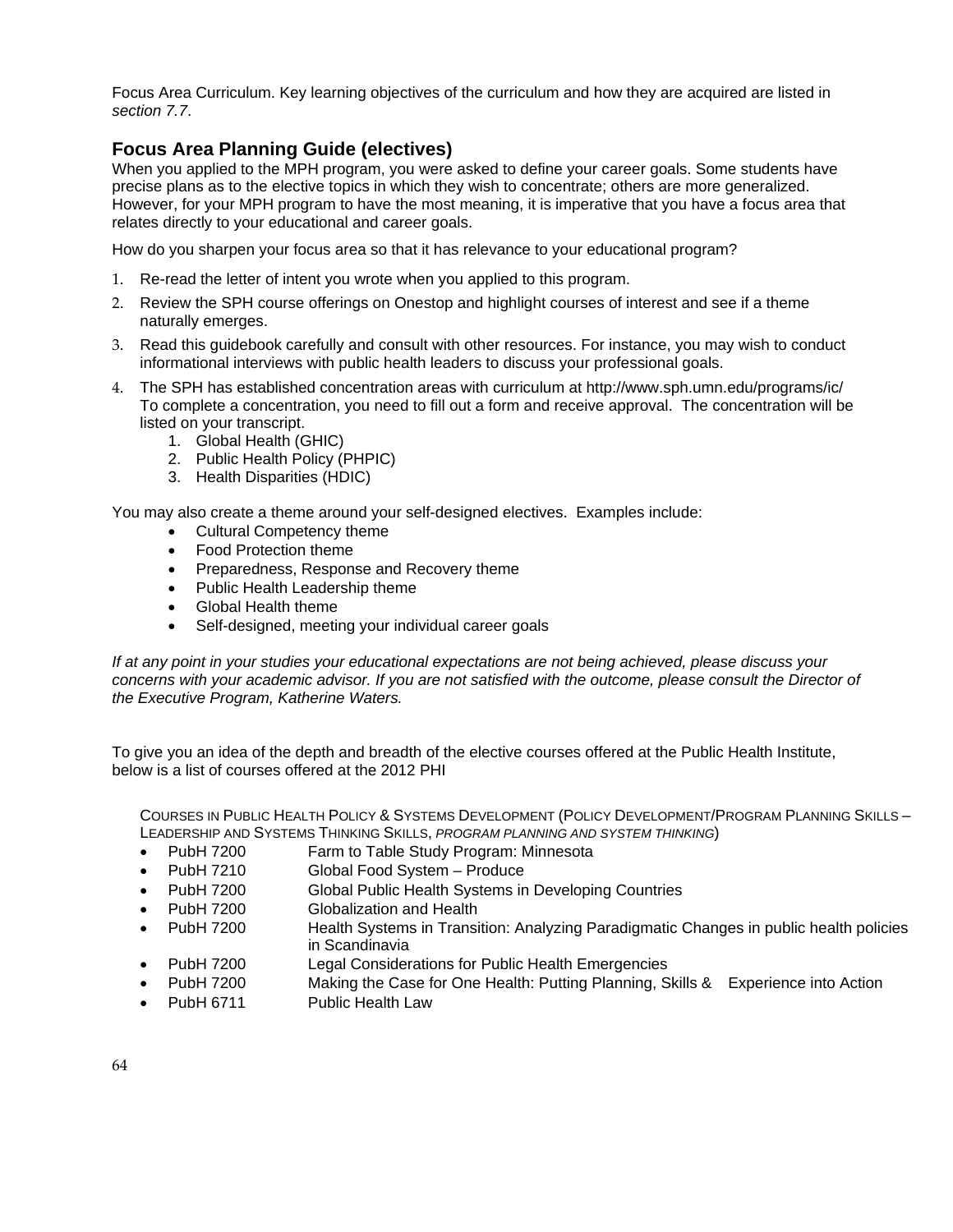COURSES IN COMMUNITY INTERVENTION (COMMUNITY DIMENSIONS OF PRACTICE SKILLS – CULTURAL COMPETENCY SKILLS, *DIVERSITY AND CULTURAL*)

- PubH 7200 Community Engagement Concepts
- PubH 7223 Concepts of Disaster Behavioral Health
- PubH 7200 Food System Defense: Vulnerabilities in the Food System and How to Close Them
- PubH 6845 From Kids to Community: Targeting Youth Obesity
- PubH 7200 Planning for Urgent Threats
- PubH 7200 Public Health and Companion Animals
- PubH 7200 World Food Problems

COURSES IN ASSESSMENT AND BASIC SCIENCES (ANALYTIC/ASSESSMENT SKILLS – BASIC PUBLIC HEALTH SCIENCE SKILLS, *PUBLIC HEALTH BIOLOGY*)

- PubH 7200 Biodiversity and Health
- PubH 7200 Emerging and Re-emerging Disease: Topics in Infectious Disease
- PubH 7200 Global Noncommunicable Disease Epidemic
- PubH 7200 Global Tuberculosis Control: A Public Health Approach
- PubH 7200 Hot Topics in Food Traceability
- PubH 7200 Introduction to GIS
- PubH 7200 Introduction to Occupational & Environmental Health & Safety: Does the Shoe Fit?
- PubH 7200 Lifecourse Model: Social, Economic & Envir Factors that affect Hlth & Disease in Populations Over Time
- PubH 7200 Qualitative Research Analysis
- PubH 7200 Social Epidemiology
- PubH 7231 Surveillance of Foodborne Pathogens in Humans
- PubH 6400 Topics in Hierarchical Bayesian Analysis
- PubH 7200 Topics in Translational & Clinical Research

Courses in Program Management and Communication (Financial Planning and Management Skills –

Communication Skills, communication, informatics, leadership, professionalism)

- PubH 7225 Comm. & Information Technology Tools for Public Health Emergency Response
- PubH 7200 From Facebook to Focus Groups: Developing and Implementing
- PubH 7200 Global One Health Leadership Workshop and Practicum
- PubH 7226 Media Relations Practicum
- PubH 6060 Motivational Interviewing: Strategies to Effect Behavior Change
- PubH 7200 Performance Improvement for Public Health Dept using Quality Improvement Methods
- PubH 7214 Principles of Risk Communication

The following courses do not fall under a Domain:

- Current Topics and Career Pathways in Veterinary Public Health
- Navigating an MPH project

Final course selection should be made in consultation with your Coordinator or Academic Advisor.

# **7.3 Program Requirements**

#### **Registration Requirement**

Students are required to register for at least 2 semesters and 15 credits in the School of Public Health.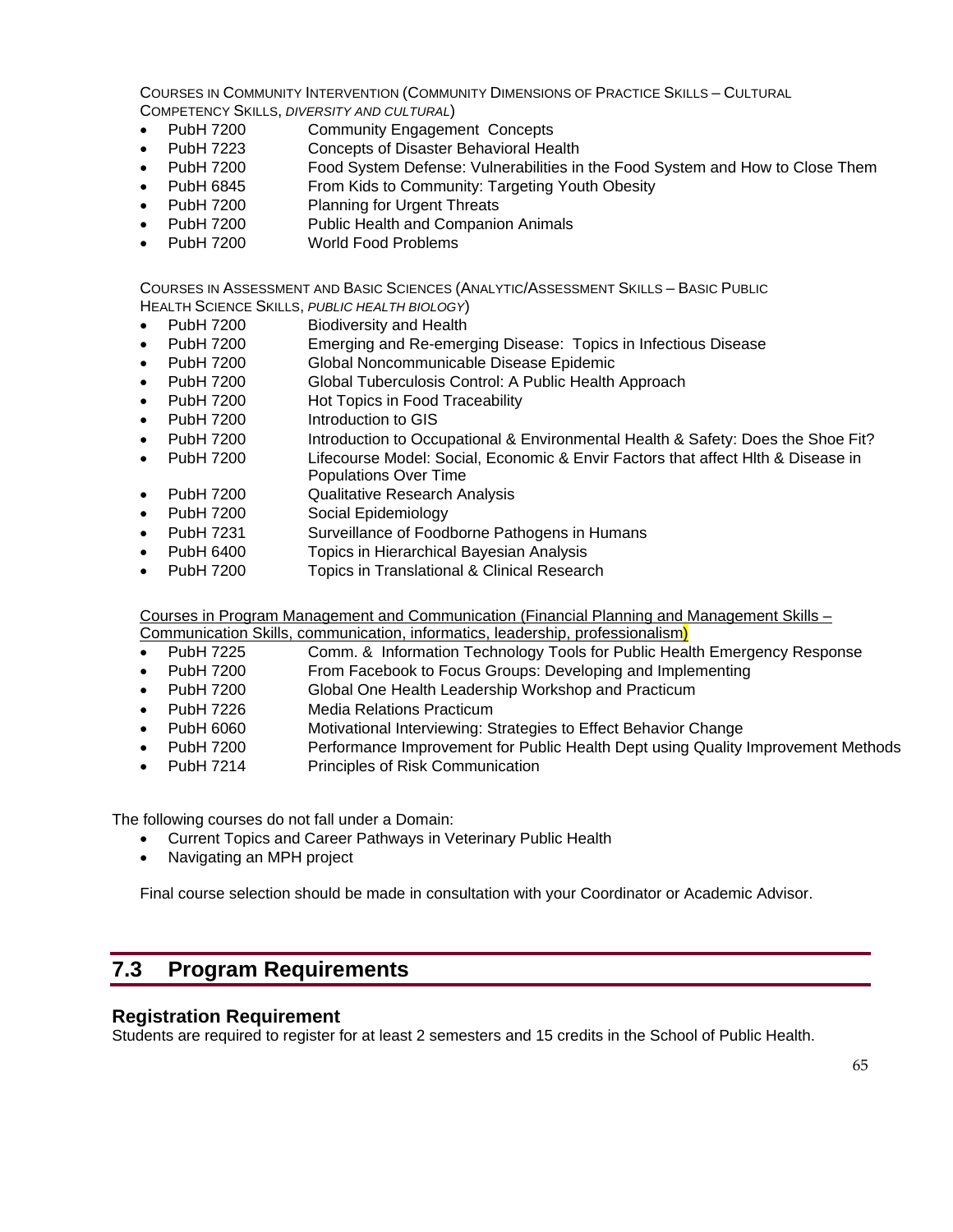### **Course Numbers and Graduate Credit**

5xxx 6xxx, 7xxx and 8xxx-level courses are considered graduate-level. 1xxx and 3xxx-level courses are for undergraduates and will not receive approval for graduate credit. Under some circumstances – with approval of the student's Major Chair – 4xxx courses may also be applied toward a MPH degree as long as a member of the graduate faculty teaches them.

#### **SPH Grading Policies**

See section in front of the guidebook for additional grading information.

#### **Grade Point Average**

Students must achieve a grade point average of no less than 3.0 (B) across their entire program to receive an MPH degree.

#### **Probation**

At the end of each semester, the Student Services Center will identify all SPH students with a cumulative GPA of less than 3.0 who are enrolled in an SPH program. A letter of scholastic probation will be prepared by the Assistant Director of Academic and Student Services, to be approved and signed by the Sr. Associate Dean for Academic Affairs. The terms of this letter are the following: students will be placed on probation and informed that they must maintain a term GPA of 3.0 for each subsequent term. Students must achieve letter grades for all courses (incompletes are unacceptable while on probationary status) they are enrolled in during that semester. This written notice will inform the student that the GPA must be raised to a minimum of 3.0 to be removed from probationary status and to be awarded a degree. Students on probationary status who do not receive at least a 3.0 GPA for each subsequent term will be dismissed from the program by the Sr. Associate Dean of Academic Affairs.

A major may adopt a more extensive or stringent policy related to probation or dismissal for academic deficiencies, but must have such policies reviewed by the Educational Policy Committee and approved by the School of Public Health Dean. Where such policies are developed, majors must provide documentation to students upon admission and must include this policy statement in the initial written notification to students whose GPA drops below 3.0.

Students who have been dismissed from the SPH and are interested in reapplication to the School are allowed to do so 12 months after the date of dismissal. The dismissal becomes part of the reapplication and is considered in any admission decision.

#### **S-N Grade Option**

MPH students may take no more than 20% of their coursework on an S-N grading basis, exclusive of those topics, seminars, and field experience courses offered only on an S-N basis. **Courses designated as part of the public health core and taken to fulfill public health core curriculum can NOT be taken on an S-N basis.** 

#### **Public Health Core Courses**

All courses designated as part of the public health core must be taken for a letter grade (A-F). Students will be required to achieve no less than a B- grade in each course taken on an A-F basis. Students may retake public health core courses at their own expense until they achieve a grade of B- or better. However, a retaken course may be counted only once toward degree requirements in the student's study plan.

Each public health major may require higher levels of achievement for its own students in public health core courses that are also core to the major. This may include restrictions on retaking public health core courses that are also core to the major, or requiring more than a B- performance level. Students should consult their Major Coordinator for documentation of these requirements. The EEPHP requires students to achieve no less than a B- grade in each core course.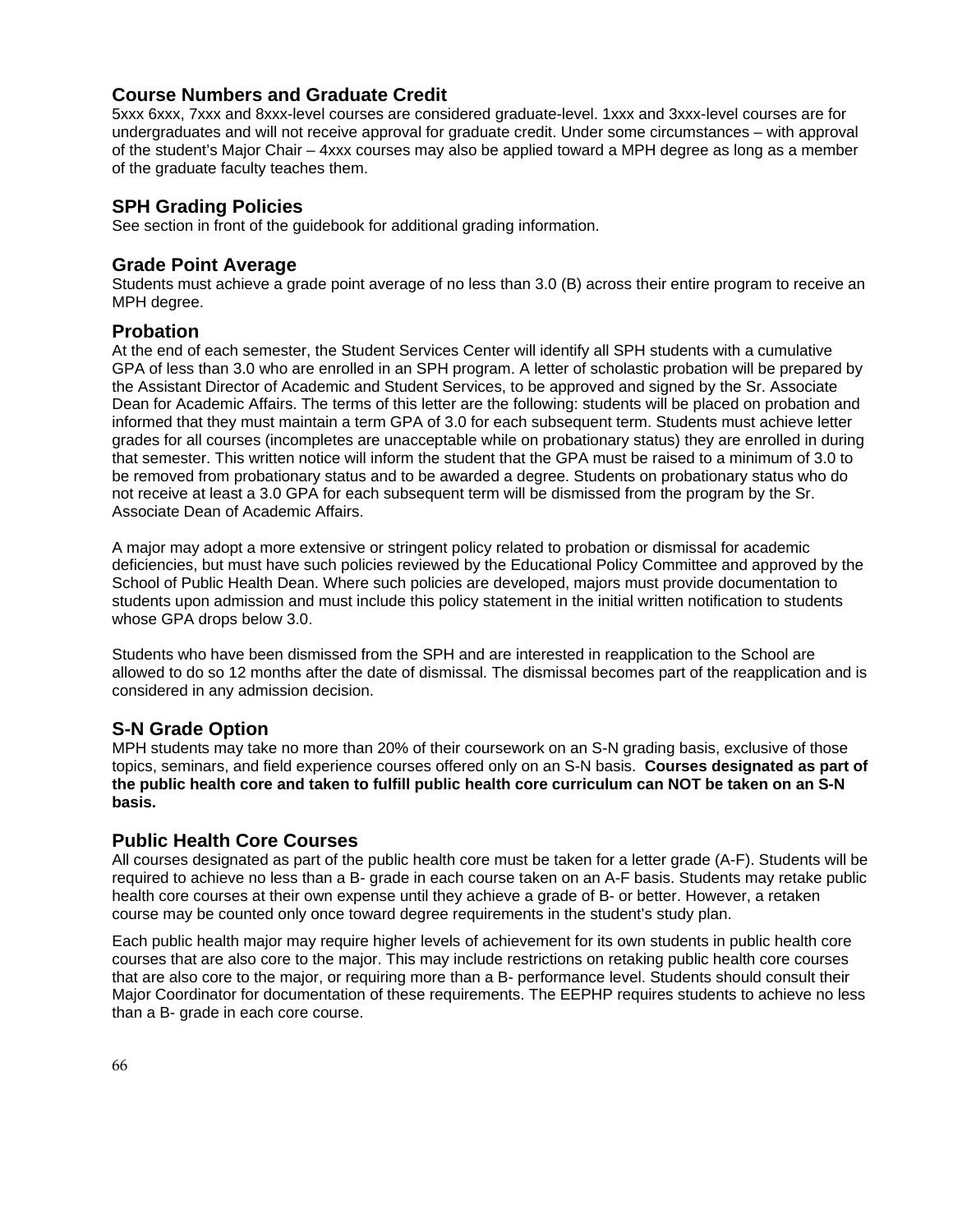# Repeat and Bracket Course Policy

An officially admitted SPH student (MHA, MPH, MS, PhD, and Core Concepts Certificate) may repeat a **public health course** only once.

SPH students have the option to bracket **a particular course (with the same course number) one time**. Bracketing is a practice where one grade is omitted from GPA calculations, while continuing to appear on the transcript.

- Only courses with the same catalog number may be bracketed.
- A University of Minnesota course may not be bracketed with a course taken at another institution.

How bracketing works: When an SPH student repeats an SPH course, both grades for the course will appear on the official transcript and will be counted towards the GPA calculation. The student is responsible for submitting a written request that a repeated course be "**bracketed**" (only once per course). If a student registers for a course a third or greater number of times (either in violation of this policy or by approved exception), all non-bracketed grades will be factored into GPA calculations. It is important to note that student school loans may not cover the tuition cost of repeating a course.

Exceptions: Exceptions to this policy must be submitted to the student's academic advising team and discussed with the course instructor. *Example:* Requesting to repeat a course (more than two times) is at the discretion of the academic advising team and may be approved due to extraordinary circumstances such as documented illness or hospitalization, death in family, etc..

Higher standards of achievement and stricter repeat policies may be enforced by individual majors/programs. This may include restrictions on repeating core courses that are also core to a major, and/or requiring that students earn better than a B- in particular courses in order to meet major/program requirements. Documentation of such policies can be found in the student guidebooks.

Students can discuss with their advising team and/or consult the Educational Policy Manual at http://www.sph.umn.edu/facstaff/edpolicy for alternative core course options.

Approved EPC 2/2012

#### **Which course(s) should I start with?**

We strongly encourage you to complete PubH 6414 Biostatistical Methods 3 cr and PubH 6320 Fundamentals of Epidemiology 3 cr within the first year of your program. The contexts of these courses are beneficial for the core curriculum and MPH Culminating Experience options. The majority of students complete those two courses during their first summer term. It is recommended to take the courses concurrently or take PubH 6414 Biostatistical Methods *prior* to PubH 6320 Fundamentals of Epidemiology.

#### **Incomplete Grade/Contracts**

A grade of incomplete "I" shall be assigned at the discretion of the instructor when, due to extraordinary circumstances (e.g., documented illness or hospitalization, death in family, etc.), the student was prevented from completing the work of the course on time. The assignment of an "I" requires that a contract be initiated and completed by the student before the last official day of class, and signed by both the student and instructor. If an incomplete is deemed appropriate by the instructor, the student in consultation with the instructor, will specify the time and manner in which the student will complete course requirements. Extension for completion of the work will not exceed one year (or earlier if designated by the student's college). For more information and to initiate an incomplete contract, students should go to SPHGrades at: www.sph.umn.edu/grades.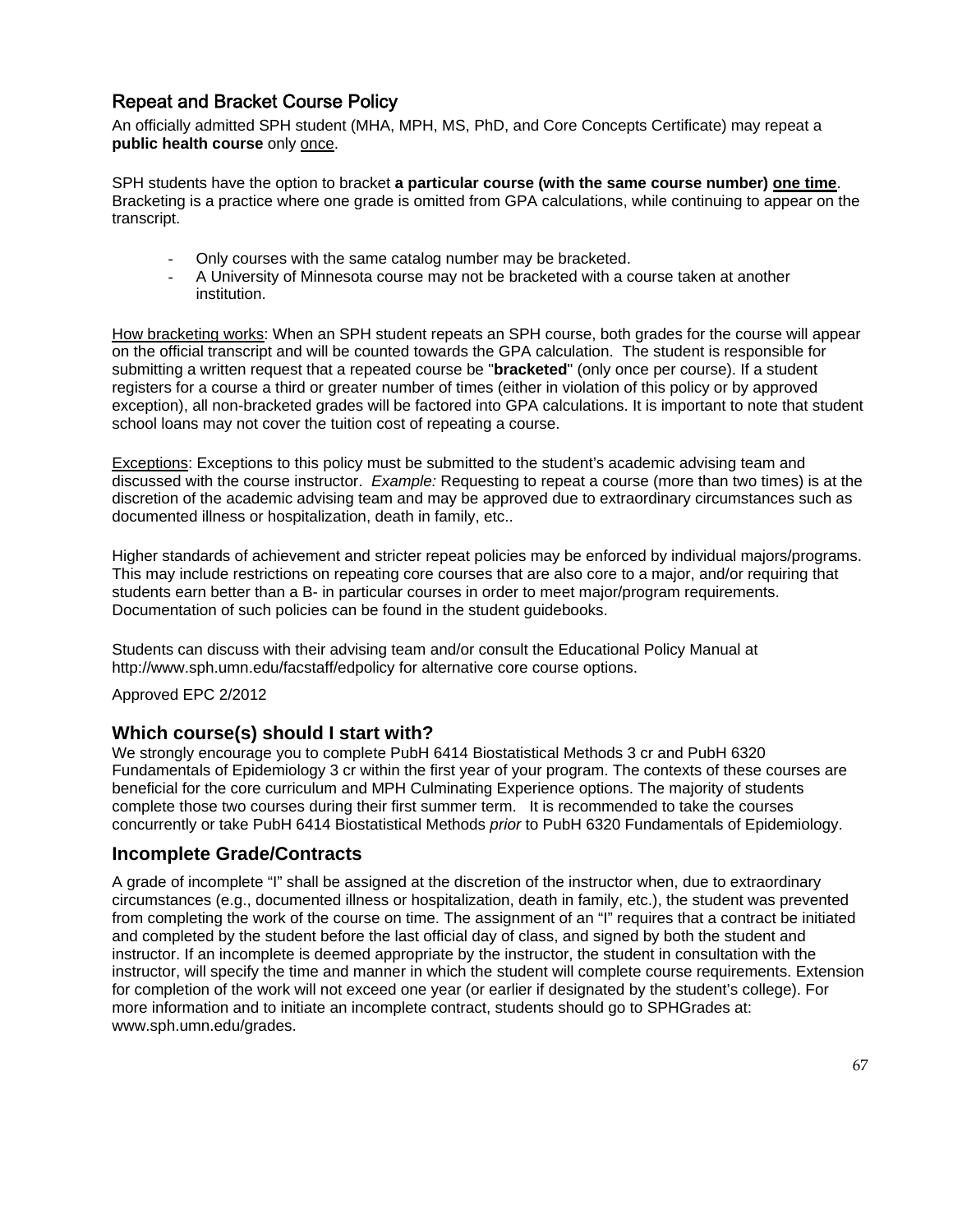## **Field Experience**

All MPH students must complete a formal, supervised fieldwork experience consisting of 2 to 4 credits (45 hrs in field = 1 cr) in order to graduate. If you decide to complete less than 4 cr of field experience, you will need to take additional elective credits.

Prior professional degrees and prior work experience in a field closely related to the MPH degree program are not sufficient grounds for waiving the fieldwork requirement. The field experience is designed for students to gain exposure to new roles and responsibilities in field of public health. If you are currently employed in public health, the field experience should fall outside of your normal work responsibilities. If you have questions or concerns, please consult with your advisor prior to setting up the field experience. Each major has established requirements for completion of fieldwork; see *section 7.8*.

For dual degree students a field experience can be arranged to meet the criteria of both of your degree programs. Consult with your advisors when setting up your field experience.

Some students may find certain aspects of the field experience sufficiently interesting to do a MPH Culminating Experience while completing the field experience. This may requires a more extensive study, an appropriate literature review, and an expansion of the subject beyond the field experience. Students interested in this possibility should consult with their advisor

#### **MPH Culminating Experience**

Each student must complete a culminating experience where they are required to synthesize and integrate knowledge acquired in coursework and other learning experiences and apply theory and principles in a context that reflects an aspect of professional practice. The culminating experience must be used as a means by which faculty judge whether the student has mastered the body of knowledge and can demonstrate proficiency in the required competencies through written and oral presentation.

For dual degree students the MPH Culminating Experience may be arranged to the meet the criteria of both of your degree programs. Consult with your advisors when deciding upon your MPH Culminating Experience.

#### **Time Frame**

The maximum time allowed by the School of Public Health for completion of an MPH degree is seven years. The seven-year period begins with the first term of enrollment after admission to a degree program within the School of Public Health. If you have the flexibility to take a full-time course load, it is possible to complete the curriculum in approximately sixteen months. Most students however, pursue their studies on a part-time basis and on an average complete the program in three years.

#### **Course Substitutions and Waivers**

All student requests that deviate from the degree curriculum requirements outlined in this guidebook must be made on a *Petition* form. The *Petition* form can be obtained from http://www.sph.umn.edu/current/resources/

Students should note that the process for approving a course substitution or waiver could take up to one – two months, so plan accordingly.

#### **Core Course Substitution and Transfer of Graduate Elective Procedures:**

Effective 2012, the Executive Program in Public Health Practice allows up to 14 credits to be transferred. Course credits may be used to satisfy public health core or other program requirements as jointly approved by the Director and the Associate Dean for Academic Affairs. Courses approved for transfer into the program must be graduate or professional degree level courses taken at an accredited institution within the last 5 years, (effective summer 2012). A grade of "B" or better is required for each course requested for transfer credit.

For the dual degree programs the transfer courses may have already been approved. Please refer to the sample schedules located in the appendix.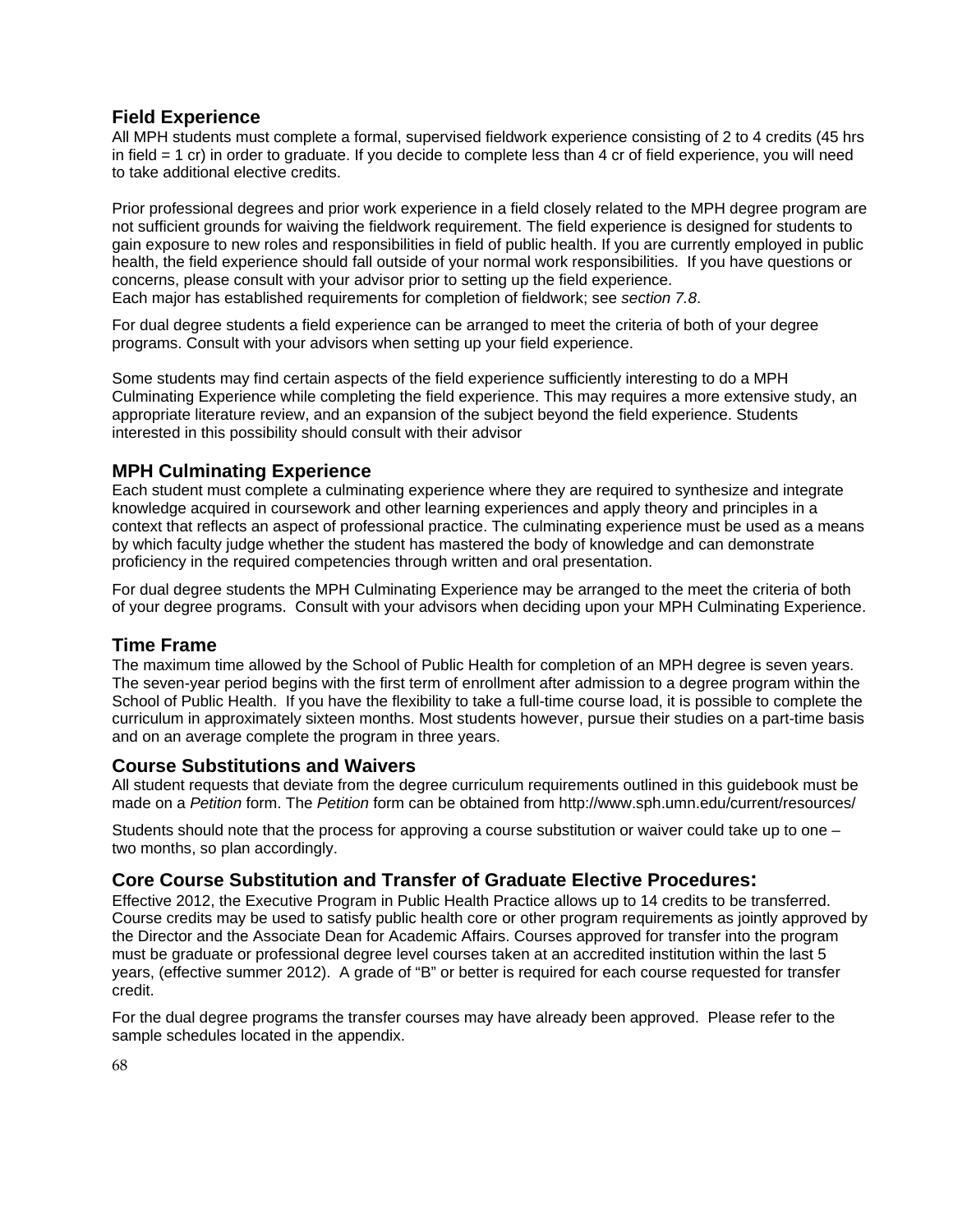The following process should be followed when requesting that a course substitute for a required core course or transfer of graduate elective credits in your degree program.

- 1. Gather the course description and syllabus of the proposed substitute or transfer course. The course must have been taken at graduate level and listed as graduate credit on your transcript.
- 2. Complete the *Petition* form with the following information in each section:
	- REQUEST SECTION: describe the course requested for substitution or transfer including the course title, number of credits, term and year taken, and the name of the institution where the course was taken. Also list the course/requirement in your degree program for which you are asking for the substitution.
	- **REASON/EXPLANATION SECTION: for substitute course(s), Indicate what skills and/or content** overlaps between the required course(s) and the proposed substitute course(s).
- 3. Compile the above materials and send to the major coordinator. The Director will review the material and indicate approval/non-approval of the request.
- 4. After the Director has made his/her recommendations, the Coordinator will forward it to the appropriate SPH Committee or faculty, if needed for review. The student will be notified via e-mail of the committee's decision.
- 5. If the substitute course is to replace a School of Public Health Core course (administration-PubH 6751/6752, behavioral/social science-PubH 6020, biostatistics-PubH 6414/6450, environmental health-PubH 6100/6102, epidemiology-PubH 6320/6330, ethics-PubH 6741/6742), upon receipt of those materials listed above, the Major Coordinator will review the request with the Major Chair and then if approved by the Major Chair, all copies of the request will be forwarded to SPH Educational Policy committee members. The student will be notified via e-mail of the committee's decision. If the Major Chair does not approve of the request, the Major Coordinator will inform the student that the request will not be forwarded to the SPH Educational Policy Committee for review.

### **MPH Study Plan**

Students are required to submit a completed *Master of Public Health (MPH) Study Plan* to Kate Hanson, major coordinator at least one semester prior to their anticipated completion of coursework. Earlier submission (e.g. in the second to last semester) is suggested to allow Kate Hanson to review the study plan and notify students if they are missing any requirements prior to their last term of study. The *Master of Public Health (MPH) Study Plan* can be downloaded at http://www.sph.umn.edu/current/resources/

#### **Application for Degree**

MPH students are required to complete an *Application for Degree* form. The University of Minnesota will NOT post the degree until they have received this form. The School of Public Health graduates students monthly, not at the end of each term. There are strict deadline dates before a student can be cleared for graduation. Copies of this form can be obtained from the Major Coordinator, the Student Services Center or downloaded from http://www.sph.umn.edu/current/resources/. We strongly encourage students to submit the format least one semester before graduation.

# **7.4 Online Resources**

#### **To help you get started there is an online EPPHP orientation at**

http://www.sph.umn.edu/programs/phpexec/index.asp. (Click the link under the city's photo, titled, "Student Resources," and go to "Online Orientation to the Executive Program in PHP") This short orientation contains very helpful information about the EPPHP program and curriculum.

#### **Onestop (www.onestop.umn.edu)**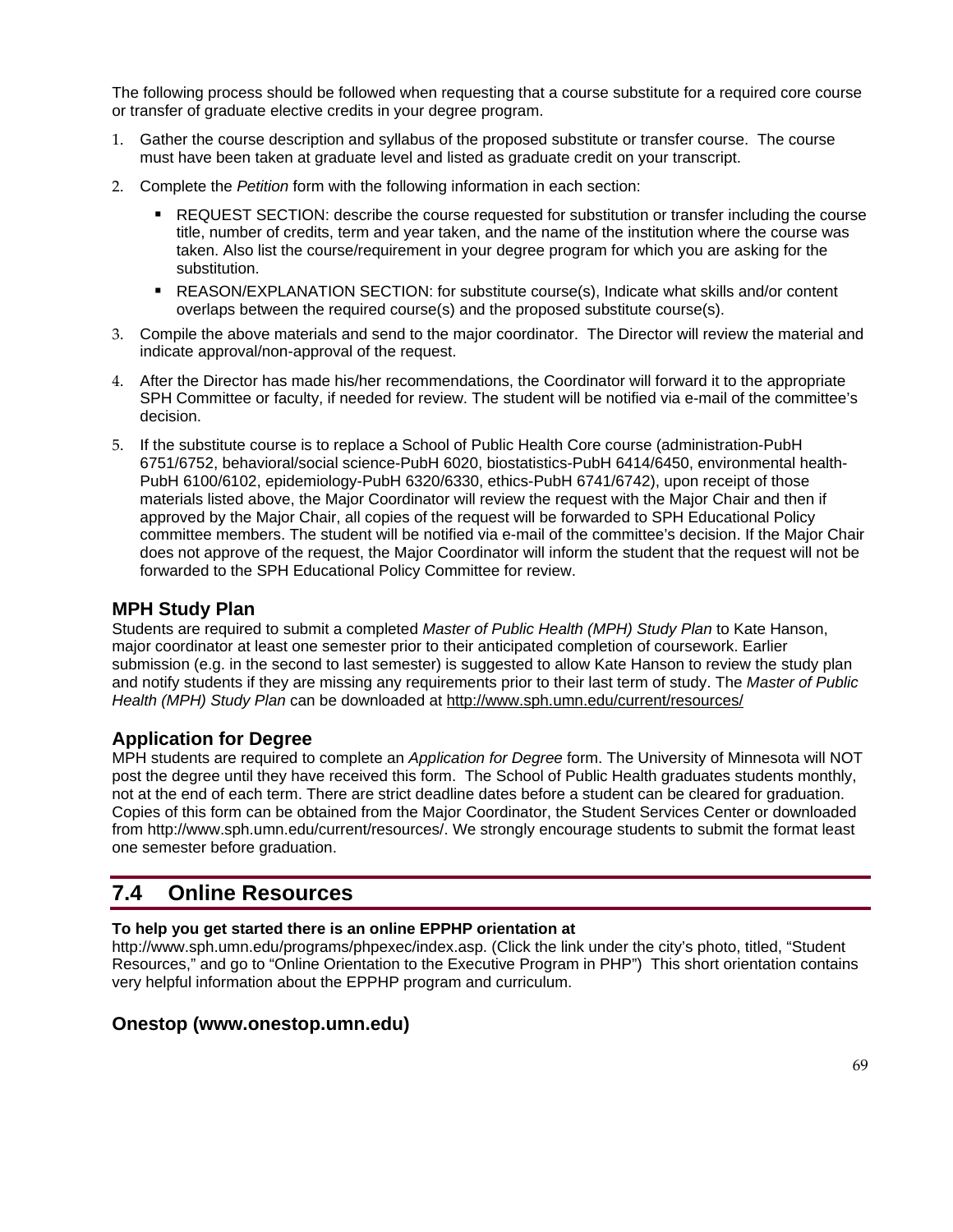This website gives you access to all of the registration and student account information you could ever want, Please get acquainted with this valuable student website.

- 1) Queue times for fall and spring terms; just click on the "When do I Register?" quick link on the right to determine your place in the queue. There is no queue for summer term.
- 2) Course offerings by term, click on the "Class Schedule" quick link and select Public Health as your subject.
- 3) Public Health course syllabi can be found http://www.sph.umn.edu/programs/syllabi/
- 4) To register, click the "Register Online" quick link.
- 5) Student financial account To view your student financial account use the "your account" quick link. Billing and due dates information go to

http://www.onestop.umn.edu/finances/pay/where\_when\_how/index.html

- 6) The Refund and drop/add deadline calendar can be found under quick links. It is \*extremely important\* to check this if you are considering dropping a course once the term has begun. This tells you the financial and academic consequences you will encounter depending on when you drop a course along with what, if anything, you'll need to do.
- 7) Financial aid status, if you have applied for financial aid, go to the "Financial Aid Status" quick link.
- 8) MyU Portal, the link is on the top of the screen to the right to access online course, check your immunization and holds, etc.

#### **MyU Portal (www.myu.umn.edu) - Access online courses**

The myU Portal is customized to fit your specific needs. It is a way for you to access to your online courses or online components of courses via WebCT or moodle, immunization status, holds, UMN email, information specific to your school and/or program and even the weather. Please note that course information may not appear until the first day of class.

#### **Moodle (www1.umn.edu/moodle) – online courses**

Moodle is the course management software that enables instructors to create and manage Web-based learning materials and activities. Students use Moodle to access these materials and participate in learning activities via the Web.

There is a tutorial for Modle, available at https://moodle2.umn.edu/ under "Demos and Support". Once you register for a School of Public Health you will be given access to an orientation to School of Public Health online courses. Neither of these orientations are mandatory but may prove helpful to students with little or no experience with online courses.

If you need technical support for one of your online School of Public Health courses, please contact Jim, the distance education coordinator, at decsph@umn.edu.

The SPH is slowly converting all online courses from a WebCT platform to a Moodle platform.

#### **Ordering Course Materials (www.bookstore.umn.edu)**

Required reading materials are often made available via the University of Minnesota Bookstore website. By clicking on the above link, the student may sign in and find out what materials are required. If no materials are listed, the instructor may not have made them available yet, or the materials required may be accessible online. **Please note:** Students are not required to buy their books from the UMN Bookstore.

#### **U of M Library System (http://www.lib.umn.edu/)**

Anne Beschnett, Outreach Librarian, at the Bio-Medical Library, has been designated to assist SPH students! She is there to help you to conduct a meaningful public health search.

Anne is also an Alumni of the School of Public Health, she completed the Certificate in Core Concept.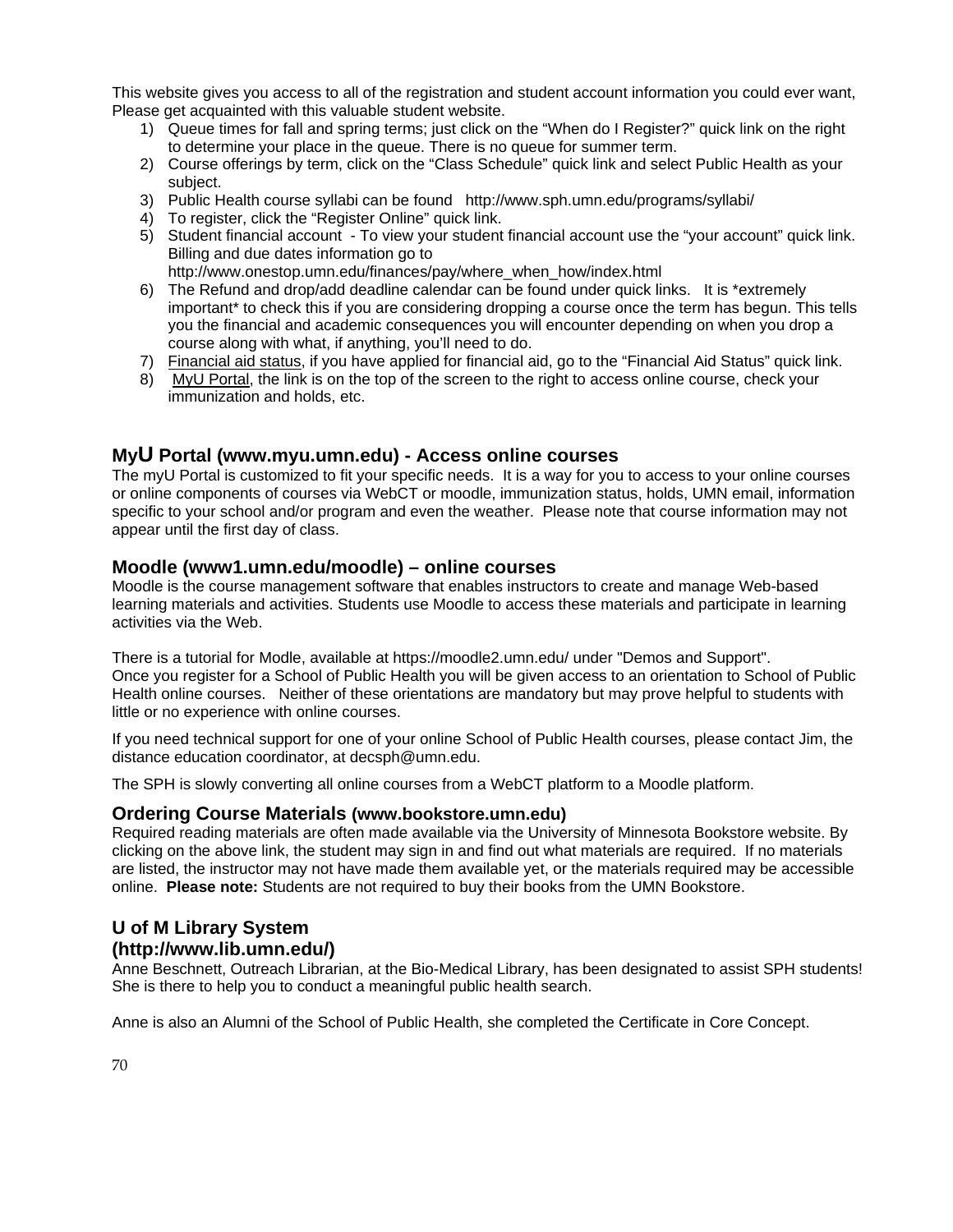You can call or email her to set up a consultation on your research project/topic/or just when you need oneon-one help. She will meet you in-person, via email, or online using UMConnect software.

Anne Beschnett, MLIS Outreach Librarian 314 Diehl Hall (612) 625-9603 besch015@umn.edu ) http://hsl.lib.umn.edu/about/staff/anne-beschnett

Library help is available 24/7 by going to z.umn.edu/askalibrarian

# **7.5 Descriptions of Required Courses**

#### **PubH 6299 Public Health is a Team Sport: Lesson in Collaboration**

Designed to demonstrate how innovative public health strategies can impact the health of populations utilizing interdisciplinary approaches to change

#### **PubH 6020 Fundamentals of Social and Behavioral Science**

Four major approaches to public health problems: psychosocial, economic, community, policy. Lectures provide overview of theory/implementation. Small groups provide opportunity to practice skills.

#### **PubH 6102 Issues in Environmental and Occupational Health**

The field, current issues, and principles and methods of environmental and occupational health practice.

#### **PubH 6320 Fundamentals of Epidemiology**

Basic concepts and knowledge of epidemiology, a methodology used to study the etiology, distribution, and control of diseases in human populations.

#### **PubH 6414 Biostatistical Literacy**

Cover the fundamental concepts of study design, descriptive statistics, hypothesis testing, confidence intervals, odds ratios, relative risks, adjusted models in multiple linear, logistic and Poisson regression, and survival analysis. The focus will be when to use a given method and how to interpret the results, not the actual computation or computer programming to obtain results from raw data.

#### **PubH 6741 Ethics in Public Health: Professional Practice and Policy**

Introduction to ethical issues in public health practice/policy. Ethical analysis. Recognizing/analyzing moral issues.

#### **PubH 6751 Principles of Management in Health Services Organizations**

Focuses on the skills and knowledge necessary to determine the mission of the organization and plan for the future, structure the organization to support individuals in their work, and motivate and manage activities to achieve their goals.

# **7.6 Academic Advising**

#### **Advising**

All students are assigned to an academic advisor when they are first admitted to the program. The purpose of the academic advisor is to discuss with the student possible ideas for field experiences, MPH Culminating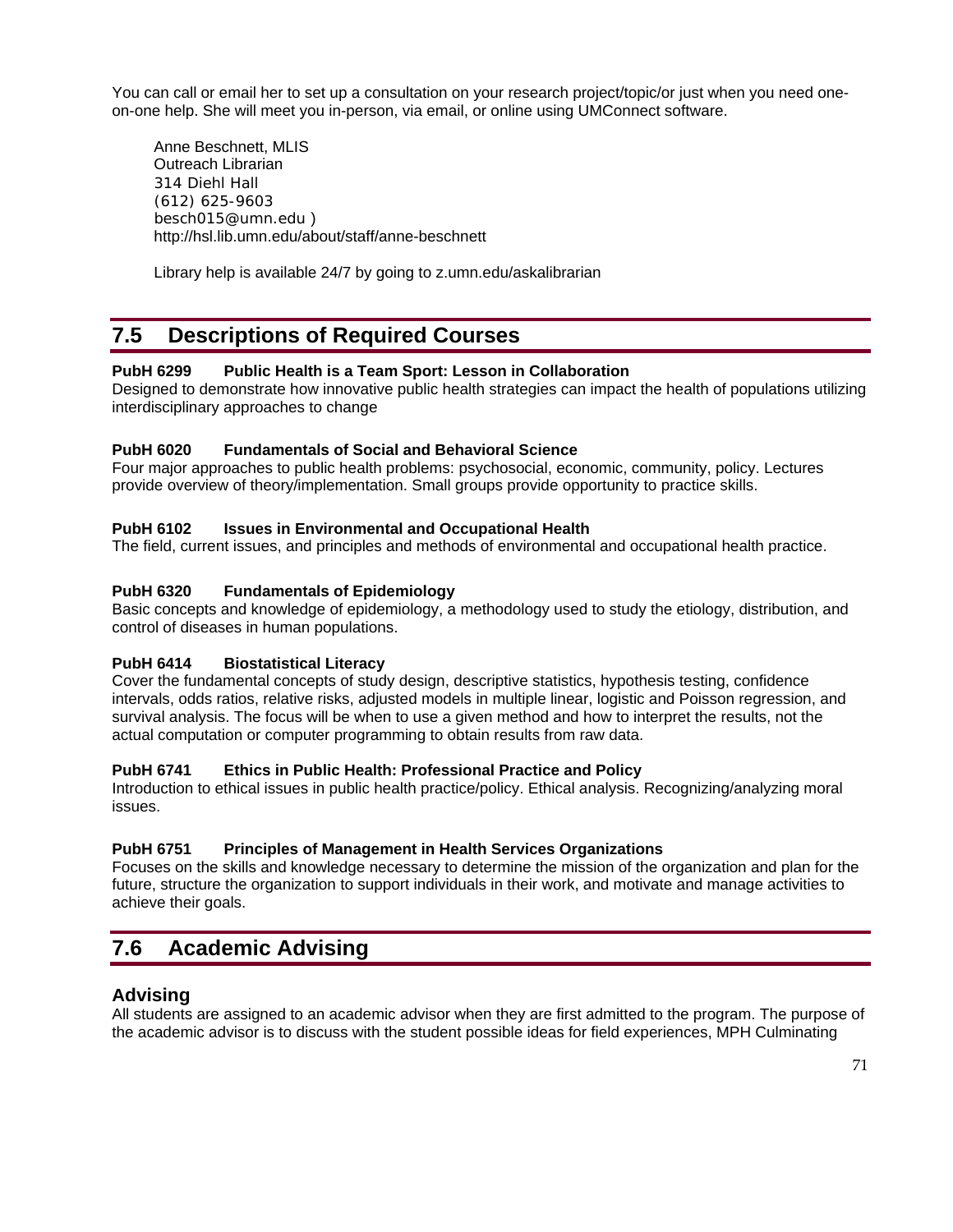Experience and career planning. If you decide to complete a MPH Culminating Experience and the idea for it has been developed, the academic advisor may refer you to another faculty or community advisor (nonfaculty, but an expert on the topic) to advise the MPH Culminating Experience, based on their area of expertise, interest or research. (The academic advisor would remain the same.) The Program Coordinator provides administrative advising, i.e., course selection, registration, policies and procedures, etc.

### **Mission, Definitions and Expectations of Advising**

The School of Public Health strives to provide advising that promotes collaboration among students, staff and faculty to enhance students' academic and professional development in the field of public health. The School's goal is educational and experiential excellence that prepares students for successful careers improving the health of populations.

The School of Public Health is committed to creating and sustaining high quality advising in the following four areas:

- 1. Administrative Advising: advising on course planning and scheduling, policies, procedures and benchmarks of the degree program/major, SPH, and the University.
- 2. Academic Advising: general guidance on topics related to program/major including, but not limited to program focus (may include identifying appropriate course work options), project selection and career planning.
- 3. Field Experience/Internship/Practicum Advising: specific and targeted advising for field experience/internship/practicum development, placement and completion.
- 4. Masters Project/Thesis/Plan A&B/Dissertation Advising: specific and targeted direction on a master's project or a PhD dissertation including, but not limited to development, completion and in some cases publication.

SPH students are expected to…

- Regularly read and respond to University email (ideally once per day); email is the official mode of communication at the University of Minnesota
- Review program objectives and educational documents at least once per semester, (i.e. Student Guidebook, etc.), or when directed by major coordinator or major chair/DGS; students are responsible for knowing the requirements of the degree program
- Actively contribute to a welcoming and supportive SPH climate
- Initiate meetings with advisor(s) at least once per semester; regularly communicate with faculty advisor(s) and/or major coordinator about program progress
- Respond to inquiries from faculty or staff in a timely manner (ideally within  $5 7$  business days)
- Behave in a professional and courteous manner; fulfill educational and advising commitments, such as appointments, project deadlines, etc.

Faculty advisors are expected to…

- Refer advisee to Major Coordinator for course planning/scheduling, policy and procedural information
- Review program objectives and educational documents at least on an annual basis, (i.e. Student Guidebook, etc.), or when directed by major coordinator or major chair/DGS
- Actively contribute to a welcoming and supportive SPH climate
- Initiate meetings with advisee at least once per semester; regularly communicate with students on program progress
- **•** Respond to student inquiries in a timely manner (ideally within  $5 7$  business days)
- Provide reasonable office hours and/or appointments and be generally available to student inquiries; communicate with students about extended absences or travel
- Serve as a model and example of respectful behavior
- Provide referrals to school and university resources when appropriate (e.g. Student Mental Health Services)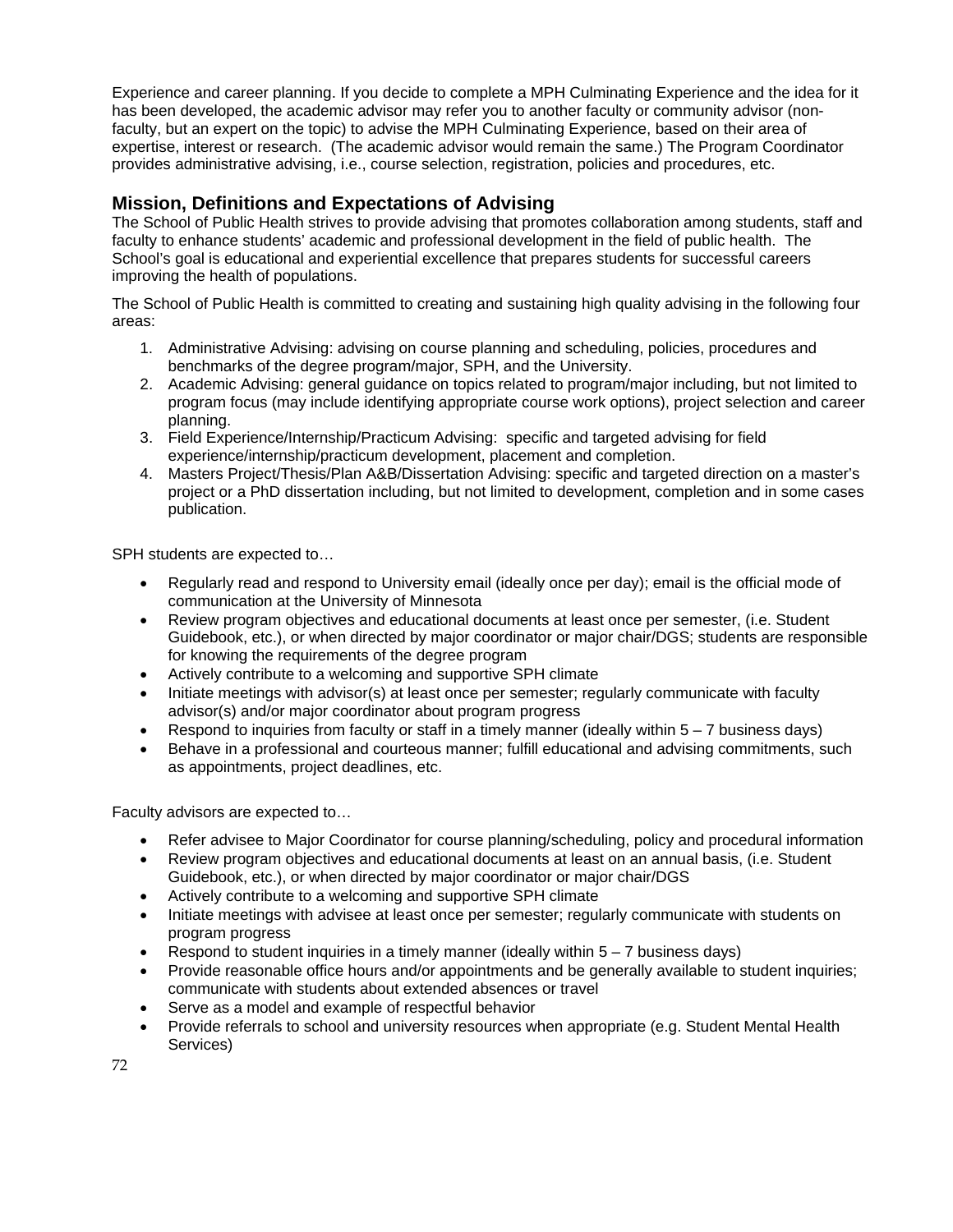# **7.7 Curriculum Competencies**

| <b>Specific Competencies</b>                                                                                                                                       | <b>Learning Opportunities</b>                                                                                                                                                                         | <b>Evaluation Opportunities</b>                                         |
|--------------------------------------------------------------------------------------------------------------------------------------------------------------------|-------------------------------------------------------------------------------------------------------------------------------------------------------------------------------------------------------|-------------------------------------------------------------------------|
| Apply a population perspective for<br>health promotion and disease/injury<br>prevention.                                                                           | PubH 6299<br>Elective Course in Assessment/Basic Sciences<br>Elective Course in Policy/Systems                                                                                                        | Assignments<br>Papers<br>Course discussion<br>Examinations              |
| Describe the principles and practices<br>of health promotion and disease/injury<br>prevention and protection of human<br>populations from environmental<br>hazards | PubH 6299<br>PubH 6320<br>PubH 6752<br>PubH 6102<br>Elective course in Intervention                                                                                                                   | Assignments<br>$\bullet$<br>Papers<br>Course discussion<br>Examinations |
| Integrate public health principles into<br>the practice of health and human<br>services                                                                            | PubH 6299<br>$\bullet$<br>PubH 6320<br>PubH 6414<br>Elective Course in Intervention<br>Elective course in Assessment/Basic Sciences                                                                   | $\bullet$<br>Assignments<br>Papers<br>Course discussion<br>Examinations |
| Address the social, cultural and<br>environmental factors that affect<br>community health                                                                          | PubH 6020<br>$\bullet$<br>PubH 6102<br>Elective course in Policy/System<br>Elective course in Management/Communications                                                                               | Assignments<br>٠<br>Papers<br>Course discussion<br>Examinations         |
| Describe public health as a social<br>system                                                                                                                       | Elective course in Policy/System<br>$\bullet$<br>Elective course in Intervention<br>Elective course in Management/Communications                                                                      | Assignments<br>٠<br>Papers<br>Course discussion<br>Examinations         |
| Identify the ethical issues in<br>disease/injury prevention and health<br>systems policy                                                                           | PubH 6741<br>Elective course in Policy/Systems                                                                                                                                                        | Assignments<br>٠<br>Papers<br>Course discussion<br>Examinations         |
| Analyze a current public health issue<br>or program                                                                                                                | Elective Course in Assessment/Basic Sciences<br>$\bullet$<br>Elective course in Policy<br>PubH 7294                                                                                                   | Course evaluations<br>$\bullet$<br>Examinations<br>Project              |
| Apply public health tools to the<br>evaluation and control of a specific<br>health issue                                                                           | Elective course in Policy/Systems<br>Elective course in Intervention<br>Elective course in Assessment/Basic Sciences<br>Elective course in Management/Communications<br>PubH 7294<br><b>PubH 7296</b> | Course evaluations<br>Examinations<br>Project                           |
| Apply collaborative leadership skills in<br>a community practice setting                                                                                           | PubH 7296                                                                                                                                                                                             | Course evaluations<br>٠<br>Oral examinations                            |
| Advocate community action for health<br>improvement                                                                                                                | PubH 7296<br>$\bullet$                                                                                                                                                                                | $\bullet$<br>Course evaluations                                         |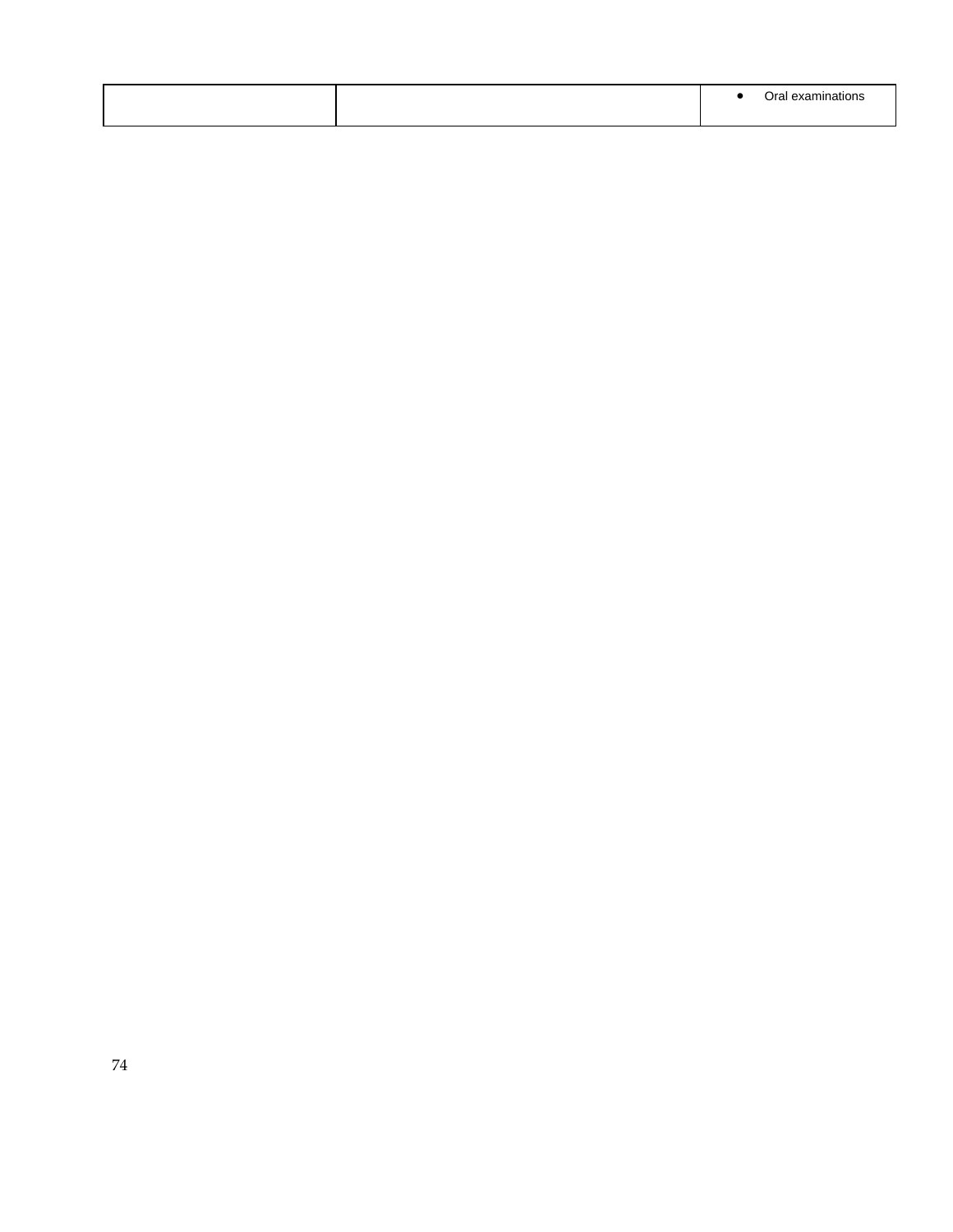## **7.8 Field Experience**

## **Introduction**

Part of the curriculum for the master's degree includes an opportunity for students to learn first-hand about the organization, operations, and special activities of selected agencies, institutions, and industries concerned with public health practice.

The PHP field experience provides students with a means of gaining additional insight into programs, personnel management, governmental relations, public relations, legislative support and, particularly, knowledge of special investigations conducted by these organizations. Participation in the activities of public health practice programs external to the University adds a dimension of experience to the curriculum that enriches the student's training and may be beneficial in seeking employment.

As part of fulfilling the MPH degree requirements, you must participate in a field placement experience. Please be aware that certain facilities are required by Minnesota law to submit paperwork for a criminal background check for all personnel with direct, unsupervised client contact. Client contact must be direct and unsupervised (outside the hearing or vision of a supervisor at the facility). If you are placed in such a facility, you may be asked by the institution to submit paperwork, or the institution may require that you have this check facilitated by the School of Public Health. The School is prepared to assist you. Facilities that are covered by this law are hospitals, boarding care homes, outpatient surgical centers, nursing homes, homecare agencies, residential care homes, and board/lodging establishments providing health supervision services. In the event this situation arises, please call The School of Public Health Student Services Center at 612.626.3500 or contact Kate Hanson, program coordinator.

## **Overall Goals**

Provide students with an opportunity to apply public health concepts to practice in a specific program, agency, or industry.

## **Student Objectives**

Development of your specific objectives should include consideration of:

- 1. The availability of a high quality learning experience in public health practice;
- 2. Your professional goals and interests;
- 3. Selected theories and concepts applicable to a role in the practice of public health;
- 4. The potential for practice in a leadership role(s); and
- 5. Your potential contribution(s) to the setting in which your field experience is based.

## **Requirements**

- 1. All PHP major students are required to complete a 2-4 cr field experience as part of their degree program.
- 2. Students, in consultation with their academic advisor, should select the particular organization with which they wish to work. Selection of the organization, contact with it and designation of a preceptor in the organization may be arranged any time during the academic year.
- 3. The field experience is designed for students to gain exposure to new roles and responsibilities in field of public health. If you are currently employed in public health, the field experience should fall outside of your normal work responsibilities. If you have questions or concerns, please consult with your advisor prior to setting up the field experience.
- 4. Students register for a minimum of 2 semester credits for PUBH 7296. These credits may be taken during one semester, or divided among several semesters. As a guideline, a total minimum effort of 90 hours is expected (1 cr = 45 hrs.) Students may register during any term for the field experience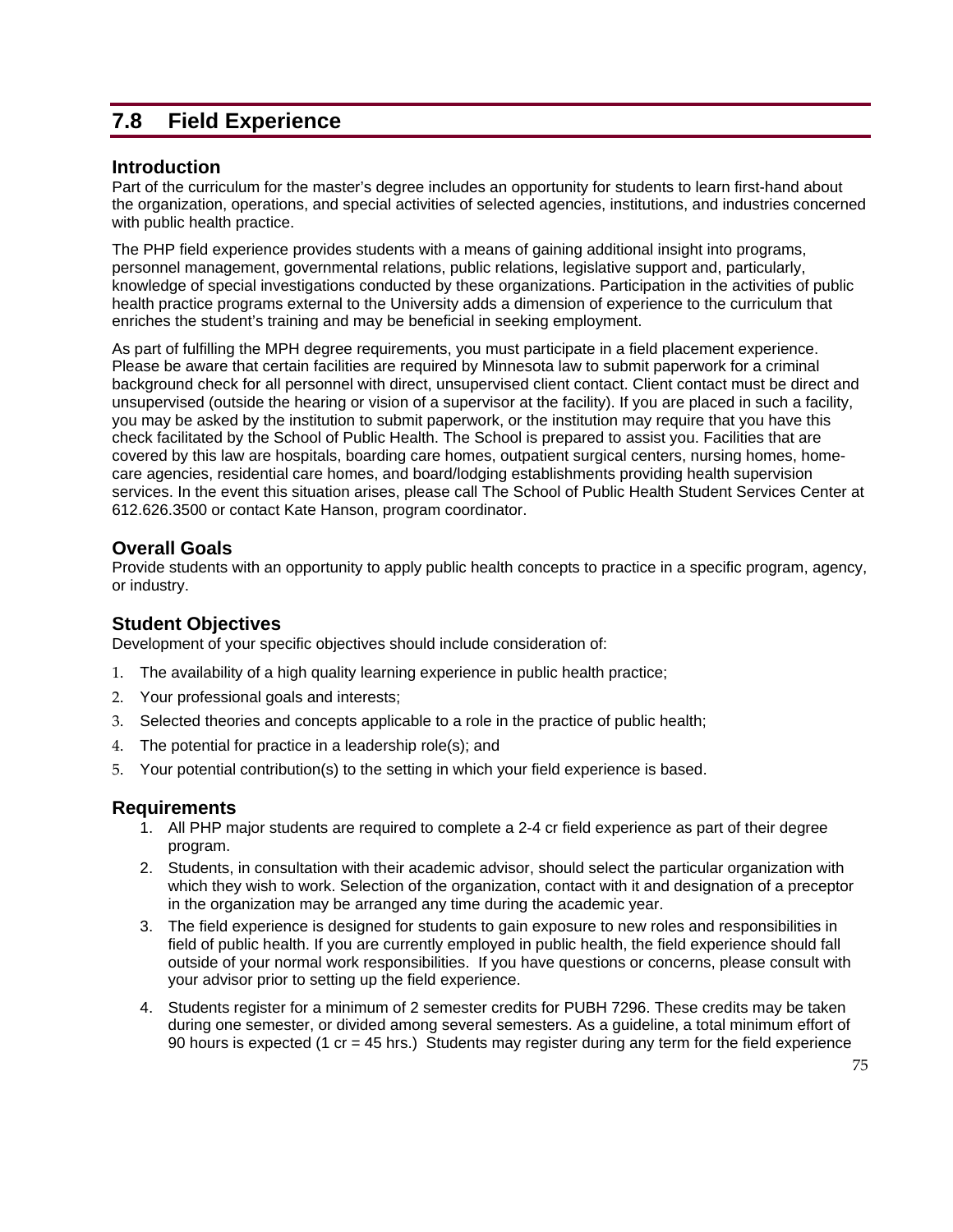credits, not necessary over the time when the field experience will be conducted. However, the online learning agreement (see next item) MUST be completed before beginning any field experience. If you decide to complete 2 cr of field experience you will need to make up the credits by completing another elective credit.

- 5. Before beginning a field experience, the onlin*e learning agreement* form must be completed. The learning agreement is located on http://www.sph.umn.edu/current/fe. The preceptor, (the person the student will work with at the agency), the academic advisor, and the coordinator must electronically approve this learning agreement. A final copy will be placed in the student's academic file. Complete the learning agreement as soon as arrangements are made for the agency assignment. The learning agreement is intended to avoid misunderstandings concerning expectations on the part of people involved.
- 6. International field experiences require a release and waiver form and international health insurance. The forms are available on the web site and **must be completed** before leaving the U.S.
- 7. Students must submit an online Field Experience Evaluation at the conclusion of the Field Experience. The preceptor may also submit an online Field Experience Evaluation at the conclusion of the Field Experience.
- 8. Some students may find certain aspects of the agency activity of sufficient interest to do a "Master's Project" project while assigned to the agency. The ultimate feasibility of such arrangements should be decided jointly by the student, the academic advisor, and the preceptor.
- 9. If you choose the CPH exam option, you are also required to prepare a presentation on your field experience, including synthesis and application of public health. The presentation could be given to the advisor, preceptor and 3<sup>rd</sup> faculty member or to a small or large group or a poster presentation.
- 10. A field experience can also be arranged to meet both criteria of your two colleges (SPH and SOD or HHH). As a dual degree student you are required to complete the SPH field experience learning agreement if you complete the field experience through your home college (SON or HHH). Individual field experiences opportunities can be combined to meet this requirement, for instance, a student may do one week in a public health agency for 1 credit and then 1 week at another setting for the remaining credit.

## **Credits and Grading**

The number of credits is arranged between students and their advisor. The grading for the field experience is S/N. Grades **for PubH 7296** are submitted when the academic advisor has accepted the evaluation on the field experience.

*Contact Kate Hanson before registering for PubH 7296 Field Experience: Public Health Practice as student specific permission is required.*

Below is a list of some of organizations that EPPHP students have completed their field experiences:

- 
- Minnesota Department of Health Thai Physician Association of America<br>- Wisconsin Department of Health Services World Health Organization - Wisconsin Department of Health Services
	-
- 
- 
- 
- 
- 
- 
- Grande Cheese, Wisconsin  **Minnesota Board of Animal Health**<br>- VHA Upper Midwest  **Minnesota Board Control** Centers for Disease Control
- VHA Upper Midwest  **Centers for Disease Control**<br>- HomeStar Home Health Cantal Mayo Clinic. Rochester, MN
	- Mayo Clinic, Rochester, MN
- USDA APHIS<br>- Wilder Research Infectious Disease Institute<br>- Wilder Research In Faiser Permanente Colorad
	- Kaiser Permanente Colorado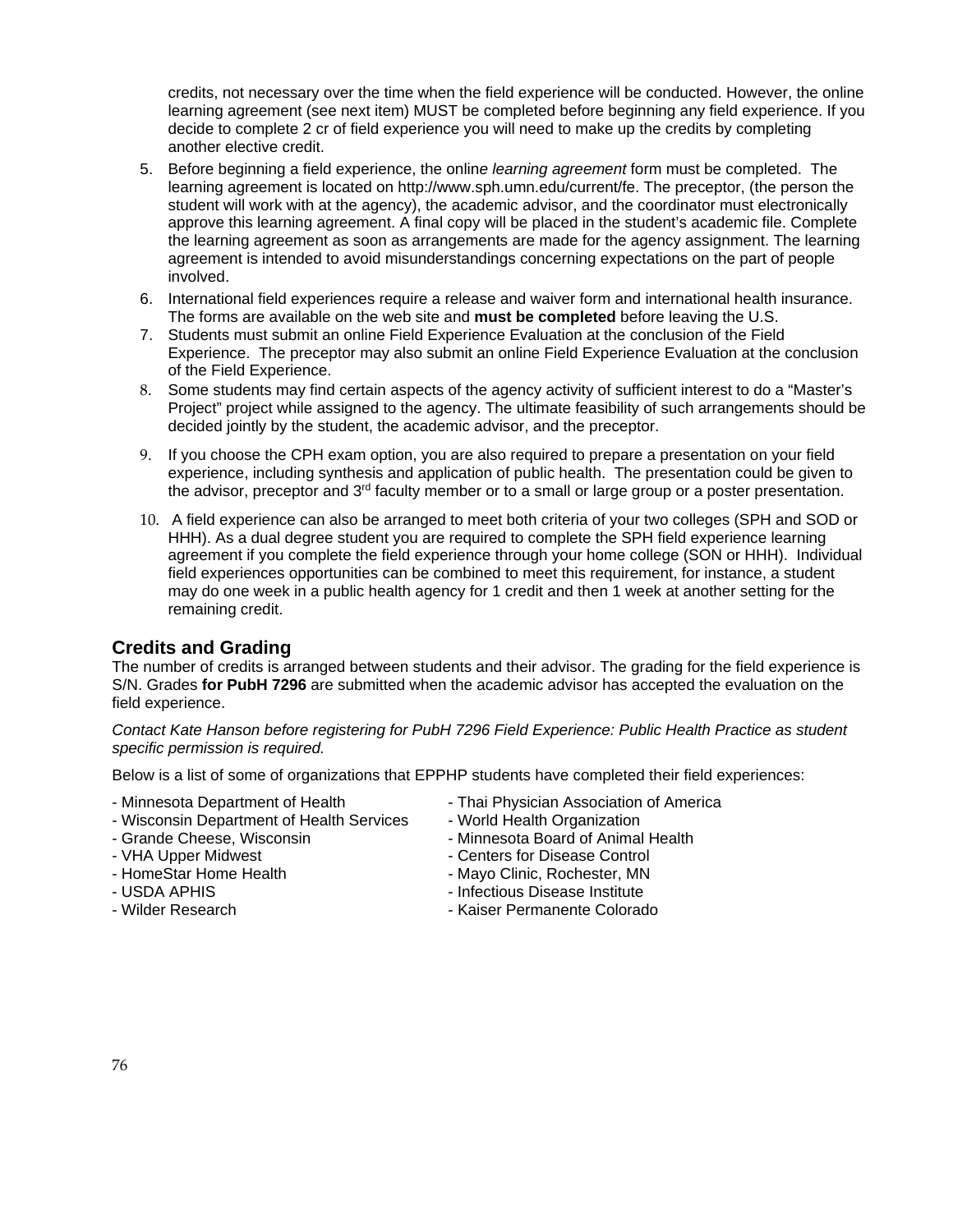## **7.9 MPH Culminating Experience**

## **Requirements**

Each student must complete a culminating experience where they are required to synthesize and integrate knowledge acquired in coursework and other learning experiences and apply theory and principles in a context that reflects an aspect of professional practice. The culminating experience must be used as a means by which faculty judge whether the student has mastered the body of knowledge and can demonstrate proficiency in the required competencies through written and oral presentation

Students are expected to demonstrate familiarity with the tools of applied research or scholarship in public health practice, the ability to work independently, and the ability to apply skills learned in coursework by completing a Research Paper, Systematic Literature Review, Consultative Report, Grant Proposal, or students also have the option of taking the Certificate Public Health exam (CPH) instead of completing a project.

The MPH culminating experience will involve three faculty members: the primary academic advisor (who in some cases will also be the culminating experience advisor), the culminating experience advisor (if this is not the primary academic advisor), and one or two readers who will be present at the oral exam and may give feedback on the culminating experience before the exam. The MPH culminating experience is worth four credits and should involve a combined total of 160 hours of work (the equivalent of four full-time weeks of work). Note: compared to a traditional Master's Thesis which requires 240 hours of work. The MPH culminating experience paper will typically be about 40 pages in length and will cite  $15 - 20$  references.

#### The culminating experience advisor maybe a faculty from the University of Minnesota or a community expert, not associated with the UofMN.

If you entered the EPPHP with a Public Health Core Concept Certificate or completing the program long distance you are strongly encouraged, but not required to take the Certificate Public Health exam (CPH) instead of completing a MPH culminating experience.

#### For dual degree students the MPH Culminating Experience may be arranged to the meet the curriculum requirements of both of your degree programs.

The student, his/her academic advisor, and the MPH culminating experience advisor (if different from the academic advisor) decide how the MPH culminating experience is to be met. The student is responsible for consulting with and acquiring approval from the academic advisor to confirm that the MPH culminating experience meets the requirements of their program of study (use the *MPH culminating experience form* found in *Appendix A*). The topic and form of the MPH culminating experience depend upon the student's experience and the interests of both the student and the faculty. For example, if the student lacks experience in writing scholarly papers the student may profit from writing a Systematic Literature Review that involves a critical synthesis and interpretation of the literature on a public health topic using validated methodologies. However, those students with demonstrated writing skills and an interest in research might profit from working on a Research Paper involving collaboration with School of Public Health faculty on a data based project (which may use primary or secondary data).

The student's work could culminate in the preparation of an article for potential publication. Guidelines for a Research Paper, Systematic Literature Review, a Consultative Report or a Grant Proposal can be found in *section 7.10*.

Contact Kate Hanson before registering for PubH 7294 Master's Project: Public Health Practice as student specific permission is required.

## **Approval Process**

In order to maximize the benefit from the academic advisor's input, students must have their topic approved by their academic advisor. Approval must be received in writing before work can begin on the MPH culminating experience using the MPH Culminating Experience Proposal form. After receiving the academic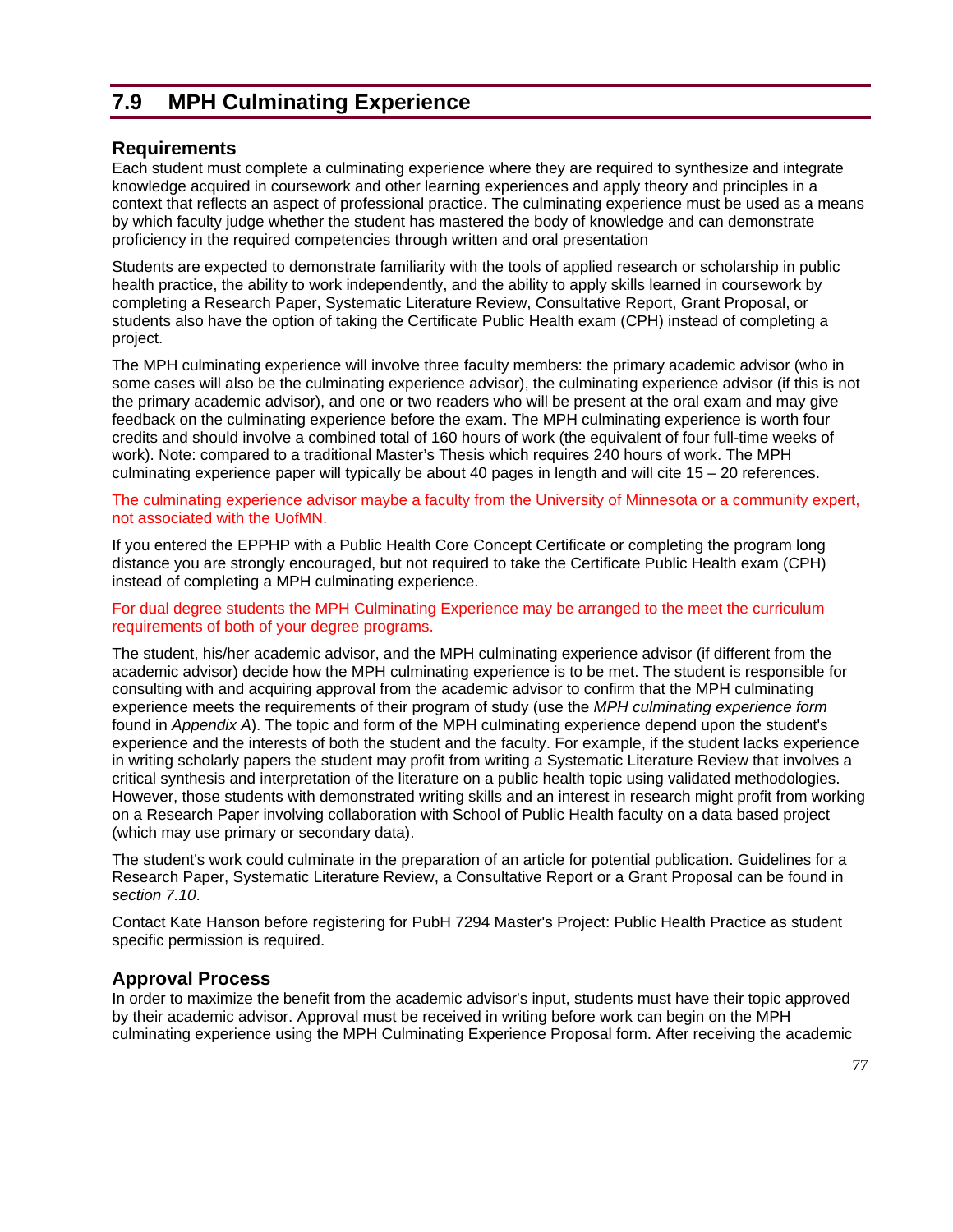advisor's approval on the topic, the student should begin to develop the MPH culminating experience proposal. (Use the *MPH culminating experience Proposal Form* – a sample can be found in *Appendix A* of this guidebook.) The proposal sets up a guiding framework for the MPH culminating experience and establishes a timeline for completion that is mutually satisfactory to the student and his/her advisor.

For Dual degree students, the MPH proposal form should be approved by the project advisor (at your School) and the Director of the Dual and Executive Programs in Public Health Practice.

The MPH culminating experience proposal should include the following:

- **Indication of culminating product: Research Paper, Systematic Literature Review, Consultative** Report or Grant Proposal
- **State the key research question(s) and hypotheses (if applicable) to be addressed.**
- **Briefly list your objectives for the MPH culminating experience**
- What is the public health relevance of the MPH culminating experience
- **Briefly describe the project's methodology.**
- Anticipated date of completion
- **Budget**

The MPH culminating experience proposal must be approved by the Academic Advisor and the MPH Culminating Experience Advisor before beginning the project itself. For MPH culminating experiences involving collection of information from people, approval must be obtained from the Committee on the Use of Human Subjects in Research; see *sections 6.9 and 7.11* for more information.

## **7.10 MPH Culminating Experience Options**

## **Option One: Certification in Public Health Exam**

If you entered the EPPHP with a Public Health Core Concept Certificate or completing the program long distance you are strongly encouraged to take the Certificate Public Health exam (CPH) instead of completing a MPH culminating experience. Effective August 2014, Students are eligible to sit for the CPH exam so long as they have completed or are concurrently enrolled in the core courses (biostatistics, epidemiology, health services/policy management, environmental health, social behavioral sciences, ethics.) Candidates who pass the exam under this eligibility criteria will be provisionally certified until graduation. Following confirmation of their graduation, they will be Certified in Public Health.

You may repeat the test if a passing score was not obtained or complete a MPH culminating experience.

Certification as a Public Health Professional demonstrates your command of a standard of knowledge and skills in public health; encourages life-long learning; adds credibility to public health profession; increases public health awareness, fosters an environment of professional community and puts you ahead of the curve as a public health professional. To maintain the Certified in Public Health (CPH) status, CPH professionals are required to obtain and document 50 hours of continuing education every two years.

The Certificate Public Health exam is offered in February, June and October. Registration opens at least 2 months prior to the test date. Please plan ahead. For complete information go to http://www.nbphe.org/examinfo.cfm. The web site includes registration information, study aids and a practice exam.

If you choose the CPH exam, you are required to give an oral/poster presentation to an organization, student group, conference attendees, UMN class or a faculty committee. The topic should be your field experience(s)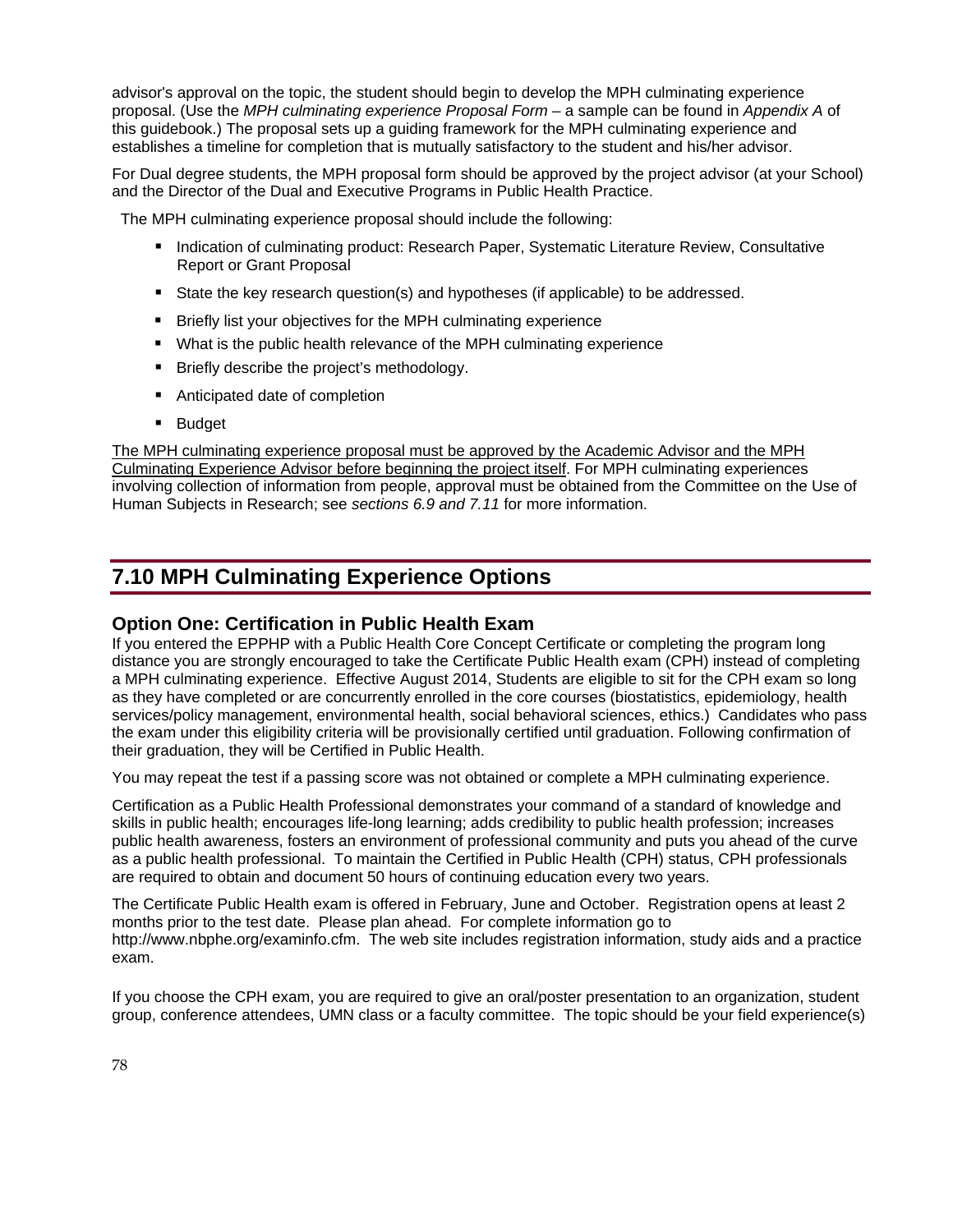and you should address the goals of your field experience and how it required synthesis of knowledge acquired in MPH coursework and application of public health competencies in the field.

Documentation of the presentation may include: meeting announcement/flyer, student evaluations, a copy of the abstract and/or schedule showing participation, class presentation requires letter from faculty, committee presentation requires signatures from 1-3 faculty or committee members, letter from organization given the presentation.

After you have passed the CPH Exam, the CPH Exam will be officially listed on your transcript in the following manner: *Public Health Certificate Exam, Milestone Status: Completed.* You have the choice to register for 1 cr of MPH project for taking the CPH Exam and complete 3 more elective credits or complete 4 more elective credits to reach the total of 42 credits for the MPH.

*This CPH option is not available for the EPPHP/VPH Residents at the Center for Animal Health and Food Safety and is not recommended for dual degree students.* 

## **Option two: Research Paper**

The Research Paper will focus on pertinent questions or issues in public health practice. This MPH culminating experience option provides students with an opportunity to apply research skills to pertinent issues and questions under faculty supervision.

The component parts of a Research Paper are as follows:

- I. Abstract
- II. Introduction
	- A. Purpose of the study
	- B. Statement of the problem and its significance (historical background)
	- C. Review and synthesis of relevant literature (extent of written review dependent on nature of project)
		- 1) Statement of conceptual framework, hypotheses and/or focused research questions, and the underlying rationale for each

#### III. Methodology

- A. Study design
- B. Sample selection and description of sample characteristics including nature of response and non-response, as appropriate
- C. Description of data/information collection procedures, study site and instrumentation, as appropriate
- D. Analytic technique used quantitative, analytical techniques to be used
- IV. Results (only the facts) presentation and analysis of data/information
- V. Discussion
	- A. Study limitations e.g. methods, data, conceptualization, bias (what types?)
	- B. Consistency with prior research
- VI. Conclusions and recommended actions
- VII. References (APA reference style or appropriate alternative)
- VIII. Tables
- IX. Figures
- X. Appendices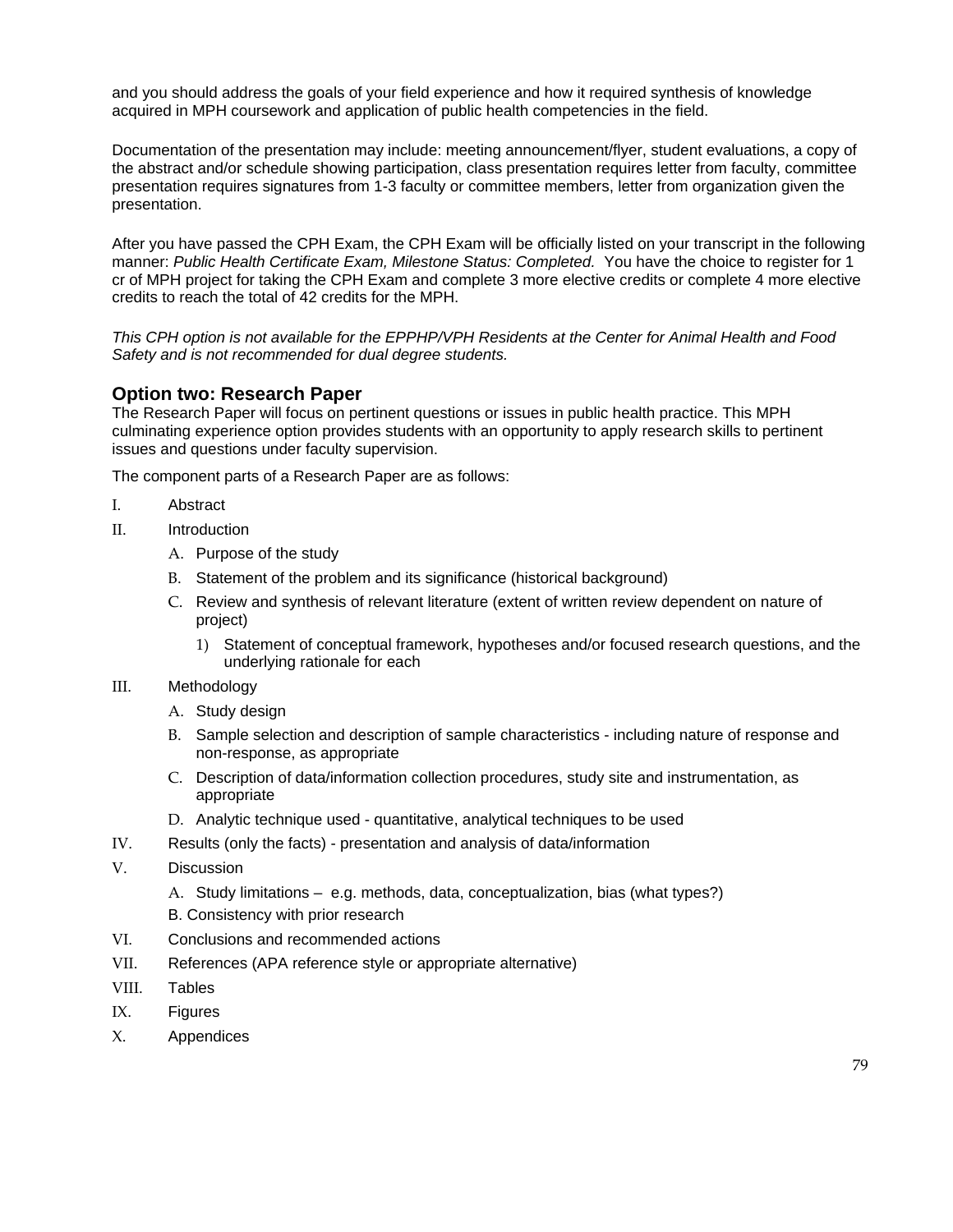- A. Data collection instruments and letters
- B. Institutional Review Board permission (as appropriate)

A Master's Project resulting in a Research Paper may, but need not necessarily involve the collection of primary data by the student. A Master's Project can be completed through secondary analysis of data as well. Projects may be undertaken in conjunction with ongoing faculty research, a student's class, or be carried out in conjunction with a fieldwork experience. Doing research at the experience site can create the opportunity for the student to systematically investigate issues or problems that are of direct relevance to his/her fieldwork organization. Such research in an "applied" mode will then provide an opportunity for the student to wrestle with the issues of knowledge and research utilization in practice or program development. However, this option must be discussed and approved by the Academic Advisor and Preceptor early in the practicum experience and before beginning the Master's Project itself.

## **Option Three: Systematic Literature Review**

The Systematic Literature Review will focus on pertinent questions or issues in public health practice. This MPH culminating experience option provides students with an opportunity to apply analytical skills in the synthesis and interpretation of the literature under faculty supervision.

The component parts of a Systematic Literature Review are as follows:

- I. Abstract
- II. Introduction
	- A. Statement of the problem and its significance (historical background)
	- B. Statement of focused research questions and the underlying rationale for each
- III. Conceptual framework
- IV. Methodology (how is the search of the literature being conducted)
	- A. Locating and selecting studies
		- 1) Search methodology
		- 2) Selection criteria
	- B. Quality assessment of studies
		- 1) Evaluation of study designs
		- 2) Evaluation of study data
		- 3) Evaluation of study results
	- C. Data extraction from the studies
		- 1) Outcomes evaluated
		- 2) Data extraction protocol
		- 3) Data extraction method
	- D. Data synthesis from studies analytic techniques (quantitative, qualitative)
- V. Results
	- A. Studies selected
	- B. Quality of studies
	- C. Findings of studies
	- D. Synthesis of findings
	- E. Assessment of biases
	- F. Limitations
- VI. Conclusions and recommendations significance to the field of public health

80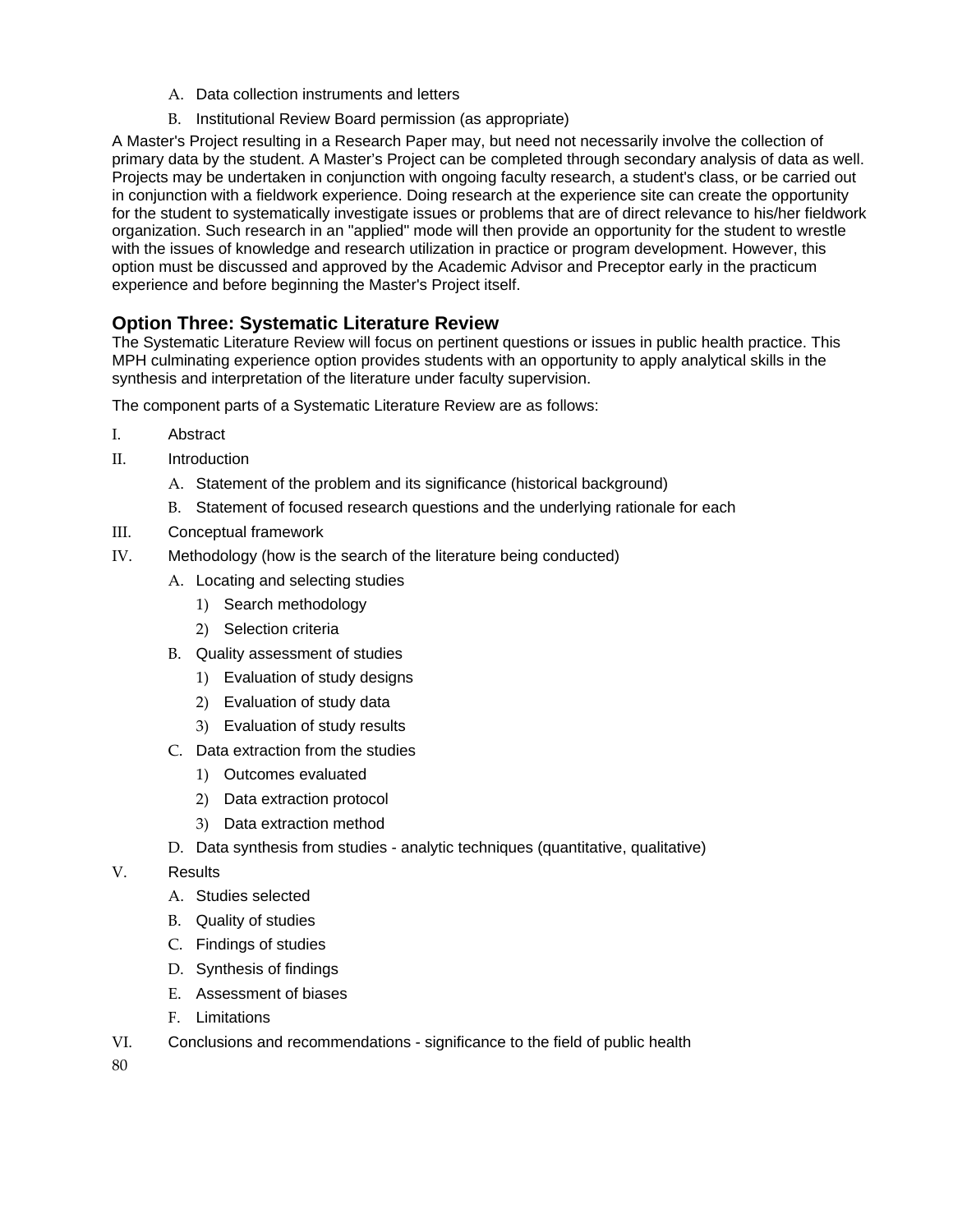VII. References (APA reference style or appropriate alternative)

A Master's Project resulting in a Systematic Literature Review can be undertaken in conjunction with a faculty research project, student's class, or be carried out in conjunction with a fieldwork experience. Doing synthesis and analysis of the literature at the placement site can create the opportunity for the student to investigate issues or problems that are of direct relevance to his/her fieldwork organization. Such review in an "applied" mode will then provide an opportunity for the student to wrestle with the issues of knowledge and information utilization in practice or program development. However, this option must be discussed and approved by the Academic Advisor and Preceptor early in the practicum experience and before beginning the Master's Project itself.

## **Option Four: Consultative Report**

The Consultative Report offers students the opportunity to address a real problem faced by a public health agency (public or private) and produce a product for a real client. By necessity, students who choose this option will need to work closely with a community advisor as well as their SPH advisors. The student performs a consultation for the agency and then writes the Consultative Report. This option may emanate from a field experience or it may be separate from the field experience. Production of a Consultative Report will most often involve components of options one and two also, so in some ways, this option is the most comprehensive of the three.

The component parts of a Consultative Report are as follows:

#### I. **Executive Summary**

#### II. **Introduction**

- A. Description of the agency (purpose, structure, etc.)
- B. Description of the problem being addressed and its public health implications

#### III. **Process of Consultation**

- A. Engage with the client and carefully define the problem including the questioning of assumptions
- B. Identification of the key stakeholders
- C. Describe your sources of information and data e.g. literature, primary data collection, secondary data analysis, surveys, interviews
- D. Collection, summary, and analysis of data
- E. Feedback of results
- F. Discussion including a limited literature review for information relevant to the problem
- G. Recommended actions and dissemination of these recommendations
- H. Plans for implementation and measurement

#### IV. **References (APA reference style or appropriate alternative)**

## **Sources of Guidance for a Consultative Report**

The link to *Process consultation: outline and essential concepts* can provide you more information about the consultative report process. The EPPHP Guide provides a helpful framework for this type of MPH project, however the Schein paper may help both you and your consultative report project advisor in setting goals, objectives and procedures for a successful consultative report.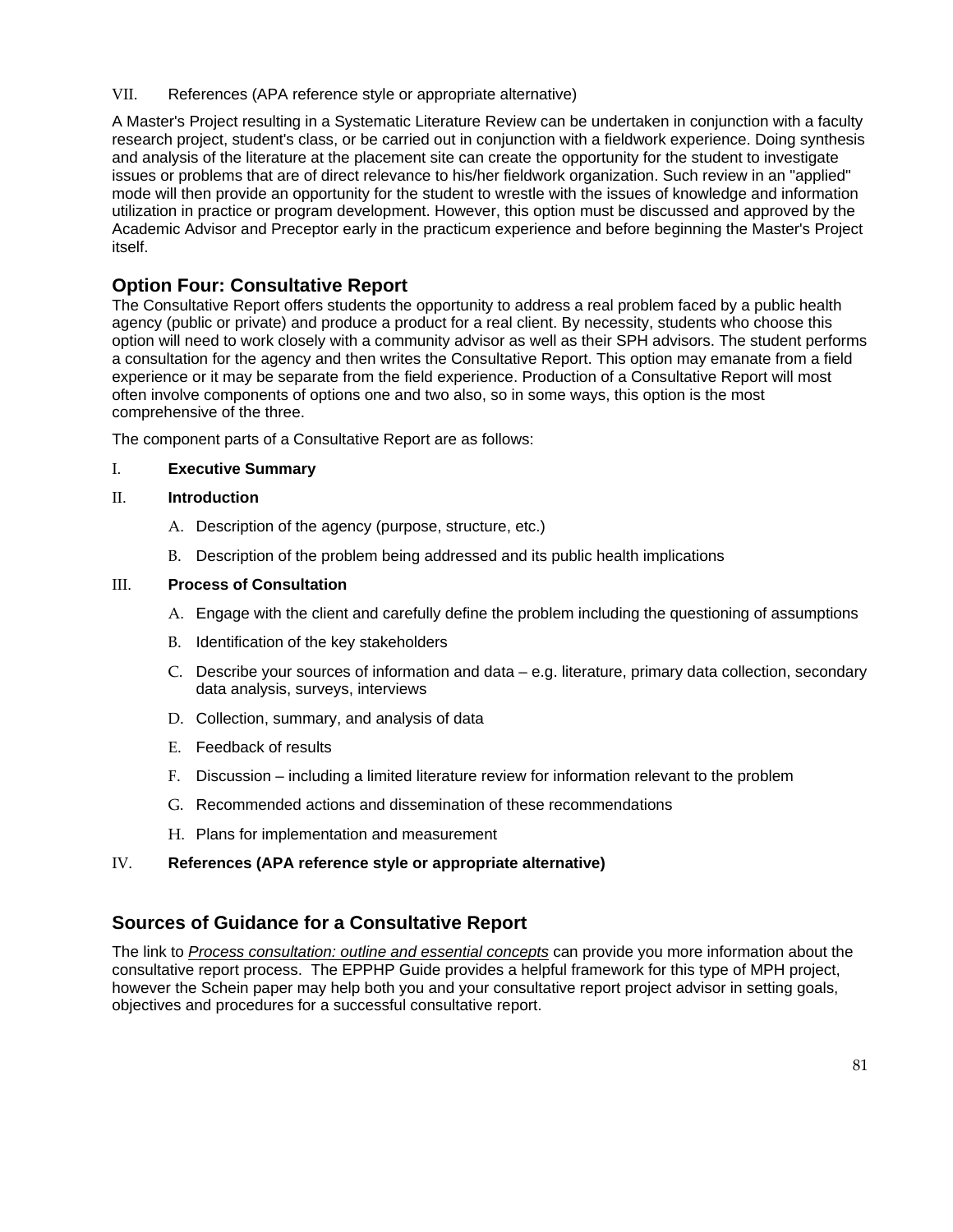Block, Peter. Flawless Consulting: A Guide to Getting Your Expertise Used, 2000.

Block points out that there are three skills needed for consulting – technical, interpersonal, and consulting. He then goes on to describe the consulting skills in detail.

Putman, Anthony, Ally Relationships: The Key to Sustained Success for Your Service Business, 2006.

Putman describes three levels of "business" relationship – service source, solution provider, ally relationship.

Schein, Edgar, Process Consultation Revisited: Building the Helping Relationship, 1998.

This book is most helpful when the consultation is focused on a specific process.

## **Option Five: Grant Proposal**

Students may have the opportunity to work with a faculty member or outside collaborator in applying for a research grant to explore a public health topic. Learning how to write a successful grant application is a very important skill to possess in the practice of public health. Ideally, such proposals, if funded, may provide additional project opportunities for subsequent MPH students.

The grant proposal should be substantial enough in content that the student has the opportunity to explore the topic to a similar depth of that required for a research paper or literature review. A grant proposal, such as those submitted to the NIH, would be appropriate. Ultimate approval of this project option is subject to the program director.

The components of a grant proposal include the following\*:

- I. Introduction
- II. Research Plan
	- A. Specific aims (endpoints)
	- B. Background and significance
		- 1. significance to increasing scientific knowledge
		- 2. significance to improving public health
		- 3. review of relevant literature
	- C. Preliminary studies
		- 1. provide preliminary data if available
		- 2. critically interpret preliminary results and relate to current proposal
	- D. Research design and methods
		- 1. description of research and study design
		- 2. detailed description of methods for work and analysis
		- 3. include charts and tables when appropriate
		- 4. discuss alternatives and handling of negative data
- III. Special Considerations
	- A. Human subjects research
	- B. Animal care and use
	- C. Contractual agreements
	- D. Consultancies
- IV. Budget
- V. Bibliography and References
- VI. Biographical sketches
- VII. Supplemental discussion of public health implications
- VIII. References (APA reference style or appropriate alternative)

82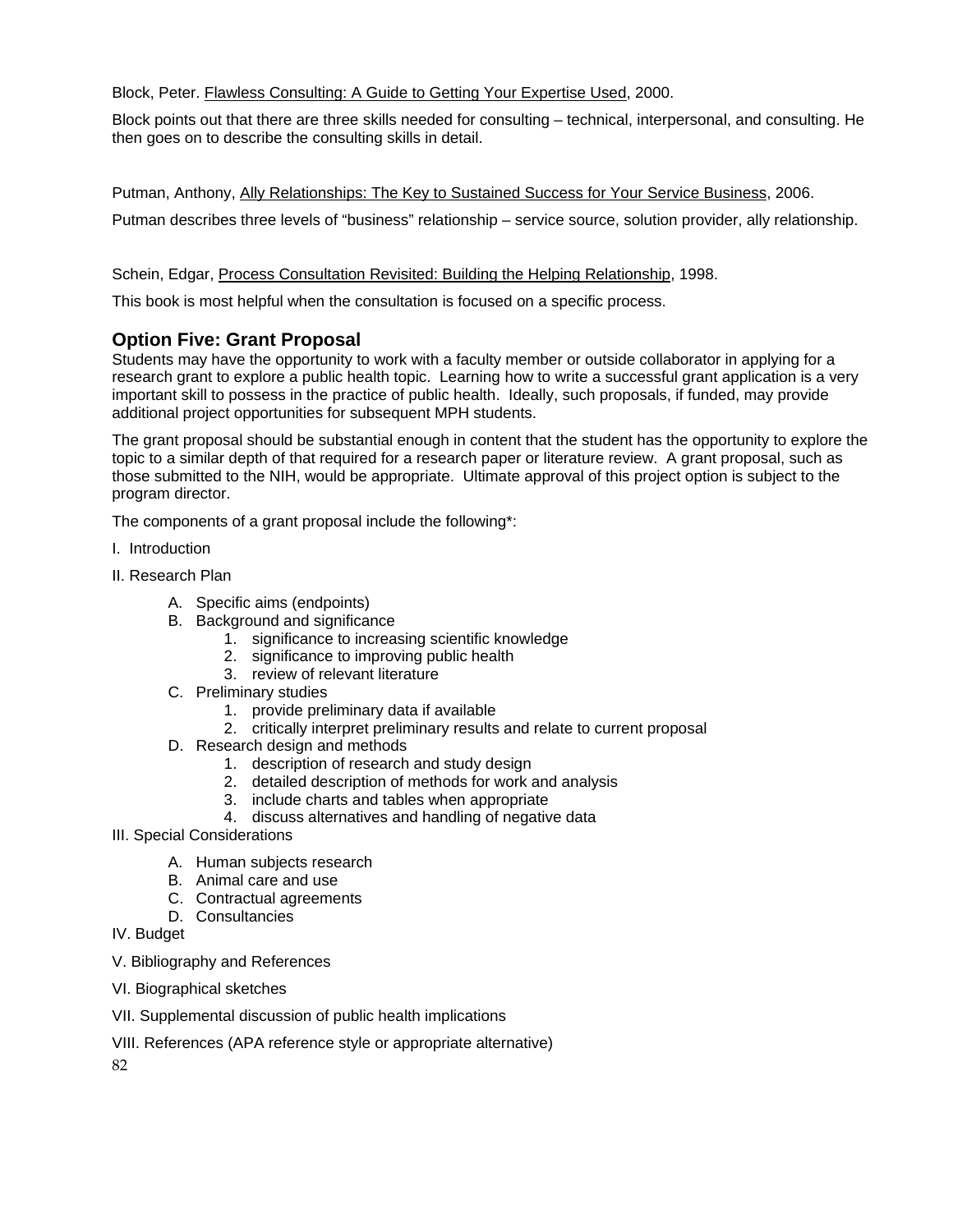\*Some variation is to be expected depending on the funding agency.

If you realize you need help with statistics, you may contact the U of M Department of Statistics. Tutors are available to hire. http://www.stat.umn.edu/, click *consulting services*.

## **7.11 Human Subjects Protections**

All students at the University of Minnesota who conduct any research using human subjects are required to submit their research proposal to the University of Minnesota Institutional Review Board (IRB) for approval prior to conducting their study.

If you will be conducting any kind of research involving human subjects for your MPH project, you will need to seek approval from IRB at the University of Minnesota. Examples include mailed or in-person surveys, analysis of a data set containing private information, or observing behavior, just to name a few. U of M students either completing their work at another institution, agency, or company *or* receiving credit for their work at another institution will also need to be in compliance with the human subjects regulations at that respective location. In these situations, to meet University of Minnesota requirements, there are two options:

1) submit an IRB application to the University of Minnesota IRB or

2) submit section 1 of the UMN application form along with a copy of your IRB application and approval from another institution with a cover letter to Minnesota explaining that the work will be for academic credit at the University of Minnesota

*In all cases, you must receive approval from the University of Minnesota before starting your project research.*  You will need to complete the following two training courses prior to application to IRB, so you may want to complete these early in your program. Training information can be found at the following websites:

- 1) CITI: http://www.citiprogram.org/
- 2) HIPAA: http://www.ahc.umn.edu/privacy/privtraining/home.html (only if you are using private health information (PHI) in your research)

Important websites for IRB information and application:

University of Minnesota IRB: http://www.research.umn.edu/irb/

Information for Students: http://www.research.umn.edu/IRB/guidance/student-researchers.html Applying to IRB: **http://www.research.umn.edu/IRB/forms.html**

For most MPH projects, an expedited or exempt review will be appropriate. Please consult with your academic advisor or with an IRB representative for guidance.

\*To obtain final approval for an MPH project proposal, students will need to document IRB approval when appropriate. The approval process can take up to two months. This time must be accounted for when developing the proposal timeline. *No contacts with potential or actual study participants or animals, including recruitment, or other research may occur until final IRB approval*. After the outline has been approved, each student should allow a minimum of six months to complete all the tasks involved in preparing the application and getting approval, conducting the project and preparing the final draft.

### **Research Subjects Protection Program (IRB)**

Mayo Mail Code 820 D528 Mayo Memorial Bldg 420 Delaware Street SE Minneapolis, MN 55455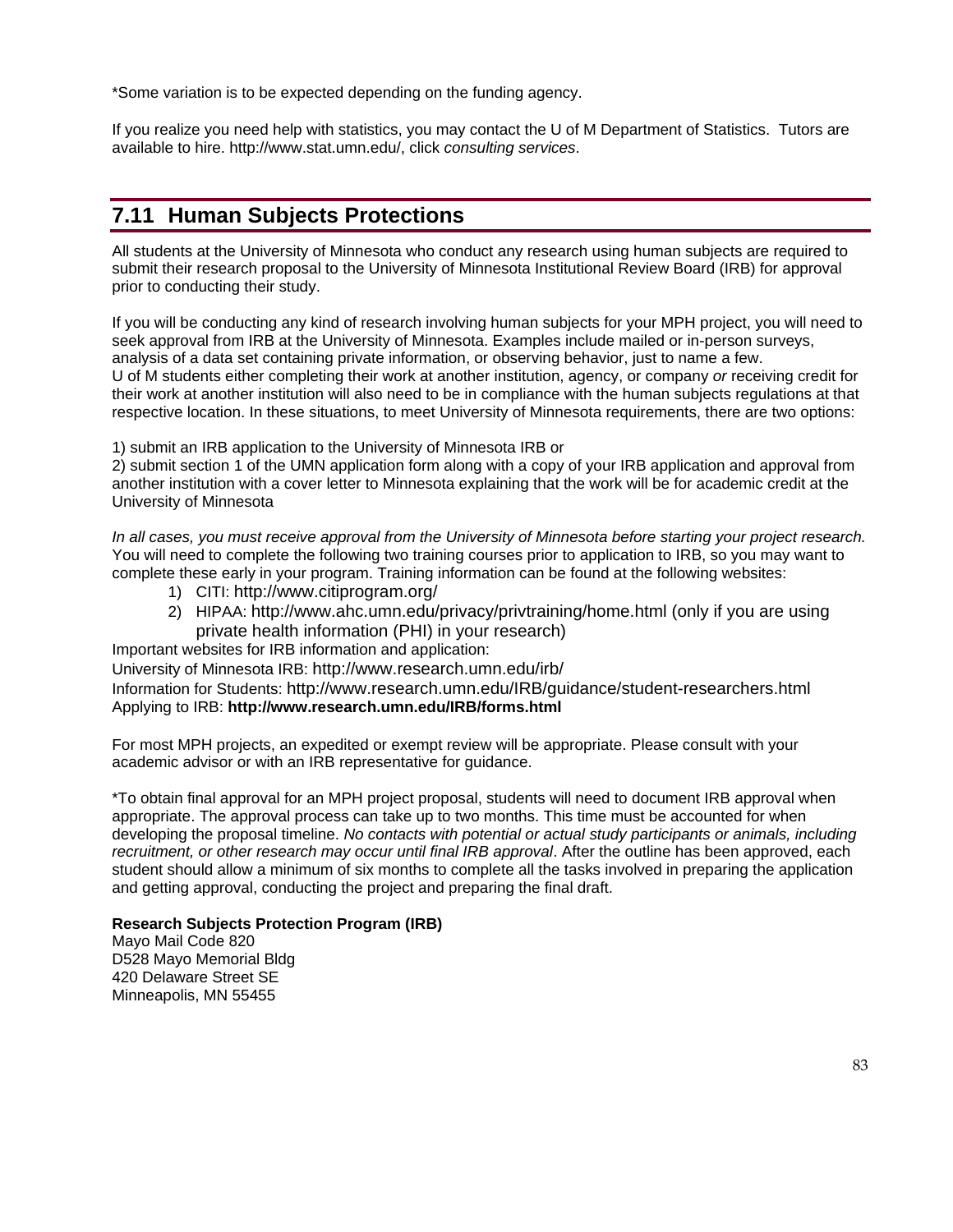## **Completion of the MPH culminating experience**

Students must keep in touch with their academic advisor while working on the MPH Culminating Experience. Each Advisor should specify how he/she prefers to work with the student. Students should know that faculty may decline working with a student's project that is out of their area of expertise or if the student's timeline does not work out for the faculty member. Therefore, students are encouraged to seek information and ideas from other faculty members as well.

Once the first is draft of the project is completed, it should be submitted to the academic advisor and/or MPH Culminating Experience advisor for review and feedback. The feedback should be incorporated into the final draft of the project, and resubmitted to the advisor and readers. A crucial aspect of the project is to describe the public health implications of the project in terms that are understandable even to lay person. A student desiring publication of the MPH Culminating Experience should discuss this with the advisor. MPH Culminating Experience written in publication format meets the program requirements with prior academic advisor approval. Once the student has presented their project to their committee and the academic advisor has approved a final version of the project, the final version should be submitted electronically to the PHP Program Office. No grade will be assigned for PubH 7294 until the student has complied with this request.

## **7.12 Written and oral demonstration of the MPH Culminating Experience**

The written and oral demonstration of the culminating experience can be conducted for an individual student or a group of students in person or by distance. The academic advisor person renders the final grade.

A committee composed of at least three examiners of which two are faculty members from within the SPH for the written and oral demonstration of the culminating experience. The committees do not need to be the same for both the written and oral portions of the culminating experience. Individuals holding the title of instructor, assistant professor, associate professor, or full professor are considered faculty members. The program will determine the qualifications of the third examiner which could be another faculty person from inside or outside the program or a qualified health professional in practice. Minimum qualifications of the third examiner include a master's or higher degree. In rare instances, the program may elect to waive this requirement if the most appropriate committee member has extensive relevant experience but no formal degree at the master's level or higher.

EPPHP and Dual degree students are expected to present a professional presentation on their master's project (20-30 minutes) as part of the final comprehensive oral examination followed by questions. This presentation can be open to guests. A closed meeting between the candidate and the examining committee immediately follows the presentation. This closed meeting may include further questions on the master's project, as well as questions on core public health areas. Upon completion of the examination, the student is then excused and a formal vote of the committee is taken on whether the student passed the examination. In order to pass the examination, the student must receive at least three positive votes. After successful completion of the exam, committee members will sign the student study plan. The signed MPH study plan is forwarded to the PHP Major Coordinator.

## **7.13 Career Survey**

Students must submit the Career Survey prior to receiving their degree or certificate. Students may complete the process online at the Graduate Survey link on the SPH home page (www.sph.umn.edu). Upon submitting the electronic survey, the student's relevant major coordinator will be notified by e-mail. Students can expect to receive regular reminders to update for three years post-grad.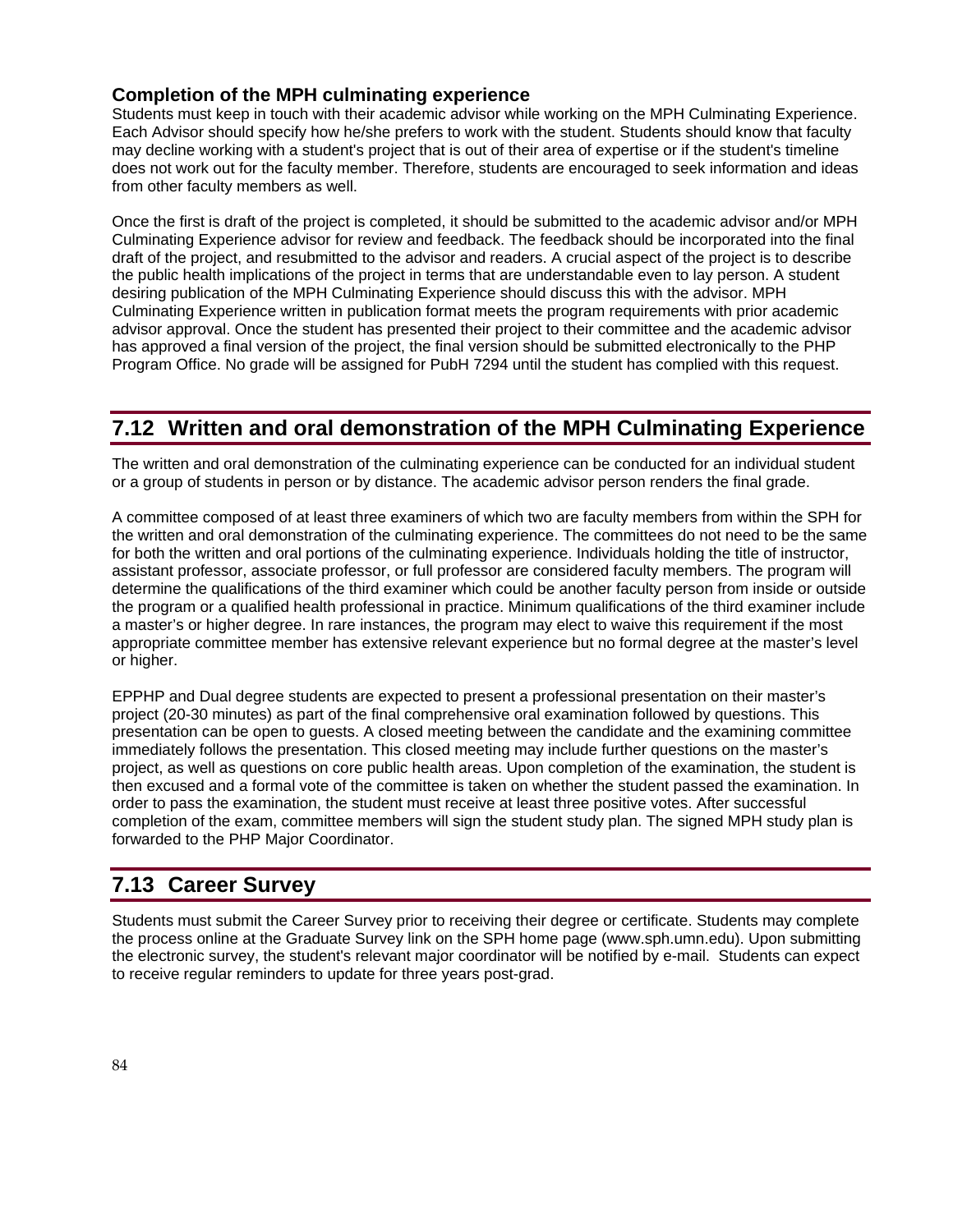# **7.14 Graduation Checklist**

| Turn in your Study Plan if you have not already done so. This form is due the<br>semester before you plan to graduate but if you missed this deadline you must turn in<br>this form immediately. This form is available from your Coordinator.                                                                                                                                                                               |
|------------------------------------------------------------------------------------------------------------------------------------------------------------------------------------------------------------------------------------------------------------------------------------------------------------------------------------------------------------------------------------------------------------------------------|
| Turn in the Application for Degree Form by the first University business day of the<br>month you plan to graduate. The U of M needs this form to be able to state your<br>degree on your transcript. This form is available at<br>http://policy.umn.edu/Forms/otr/otr177.pdf                                                                                                                                                 |
| Check your transcript to make sure your field experience grade has been submitted. A<br>grade of "K" is not a final grade so if you see this grade you should contact your Major<br>Coordinator to find out why your final grade has not been submitted                                                                                                                                                                      |
| Schedule your MPH presentation. You are responsible for scheduling your<br>presentation with the committee members. Contact the PHP Major Coordinator to<br>confirm the availability of the PHP conference room and to arrange any audio-visual<br>equipment needed for the presentation. Students and committee members outside of<br>the Twin Cities area may present long-distance via UMConnect and conference<br>phone. |
| Provide each committee member with a copy of your master's project paper at least<br>two weeks before the scheduled date of your oral presentation.                                                                                                                                                                                                                                                                          |
| After your oral defense, you should check your transcript again to make sure your<br>project advisor has submitted your final grade. A grade of "K" is not a final grade so if<br>you see this grade you should contact your Major Coordinator.                                                                                                                                                                              |
| Complete the Career Survey at http://www.sph.umn.edu/current/grad/                                                                                                                                                                                                                                                                                                                                                           |
| Provide your Major Coordinator with an unbound copy of your final project either by e-<br>mail or by submitting a printed copy.                                                                                                                                                                                                                                                                                              |
| To help us gather data on the effectiveness of the coursework, please complete the<br>online simulation "Disaster in Franklin County" found at:<br>http://www.sph.umn.edu/ce/trainings/coursepage.asp?activityId=7594                                                                                                                                                                                                        |

## **Reminders**

| Attend Grad Fair where you can order your Cap and Gown and meet with Financial Aid in March,<br>Coffman Union                                              |
|------------------------------------------------------------------------------------------------------------------------------------------------------------|
| Register for the yearly SPH May Commencement (see SPH website – Current Students)<br>If you cannot attend, still register to get your name in the program. |
| Consider taking the Public Health Certification Exam<br>http://www.asph.org/document.cfm?page=1127                                                         |
| Update your contact info. so we can keep in touch<br>http://www.onestop.umn.edu, click on personal information in right hand column                        |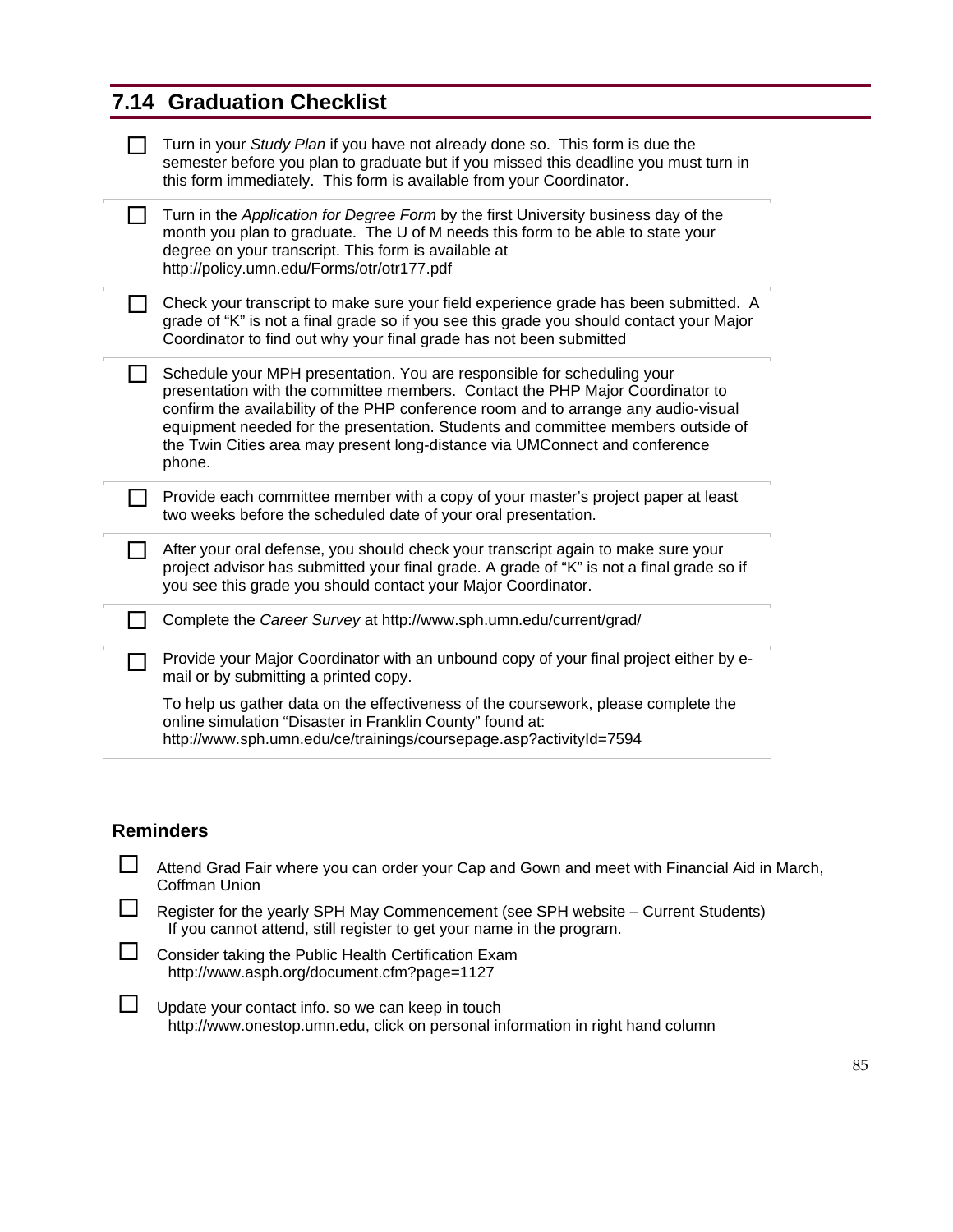$\Box$  Make an appointment with Career Services for a final review of your resume, interview practice or other job search guidance, Call 612-626-3500.

- $\Box$  Join the SPH Alumni Society http://www.sph.umn.edu/alumni/involved/index.asp
- Lifetime University e-mail. Keep and use your U of MN email address. You can use your U of M e-mail address for personal or professional purposes even after you graduate. Imagine never having to subscribe to another e-mail

Service includes full access to three features:

- 1) University Portal https://www.myu.umn.edu/metadot/index.pl
- 2) AHC Portal https://my.ahc.umn.edu/metadot/userchannel.pland
- 3) Portfolio https://portfolio.umn.edu/portfolio/index.jsp

## **7.15 PHP Faculty and Staff**

### **Public Health Practice Major Staff**

### **Public Health Practice Program Director**

|--|--|--|

### **Executive Program in Public Health Practice Program Director**

|--|--|--|

### **Public Health Practice Major Coordinator**

Kate Hanson ........................................... 612.626.7953 ...................................................... hanso041@umn.edu

## **Executive and Dual Degree Public Health Practice Faculty**

#### **Kirk Allison, PhD, MS**

*Program Director*  Program in Human Rights and Health Division of Health Policy and Management School of Public Health 612-626-6559; alli0001@umn.edu

#### **Dipankar Bandyopadhyay, PhD**

*Associate Professor*  Division of Biostatistics School of Public Health 612-625-9142; dbandyop@umn.edustics Bayesian biostatistics, Spatial data analysis, clustered and longitudinal data, survival analysis, robust regression

#### **Jeff Bender, PhD, DVM**

*Professor*  College of Veterinary Medicine 612.625.6203; bende002@umn.edu Zoonotic and emerging infectious diseases, Food Safety and security, and antibiotic resistance

#### **Soraya Beiraghi, DDS, MSD, MS**

*Adjunct Professor*  Head of the Division of Pediatric Dentistry School of Dentistry University of Minnesota beira001@umn.edu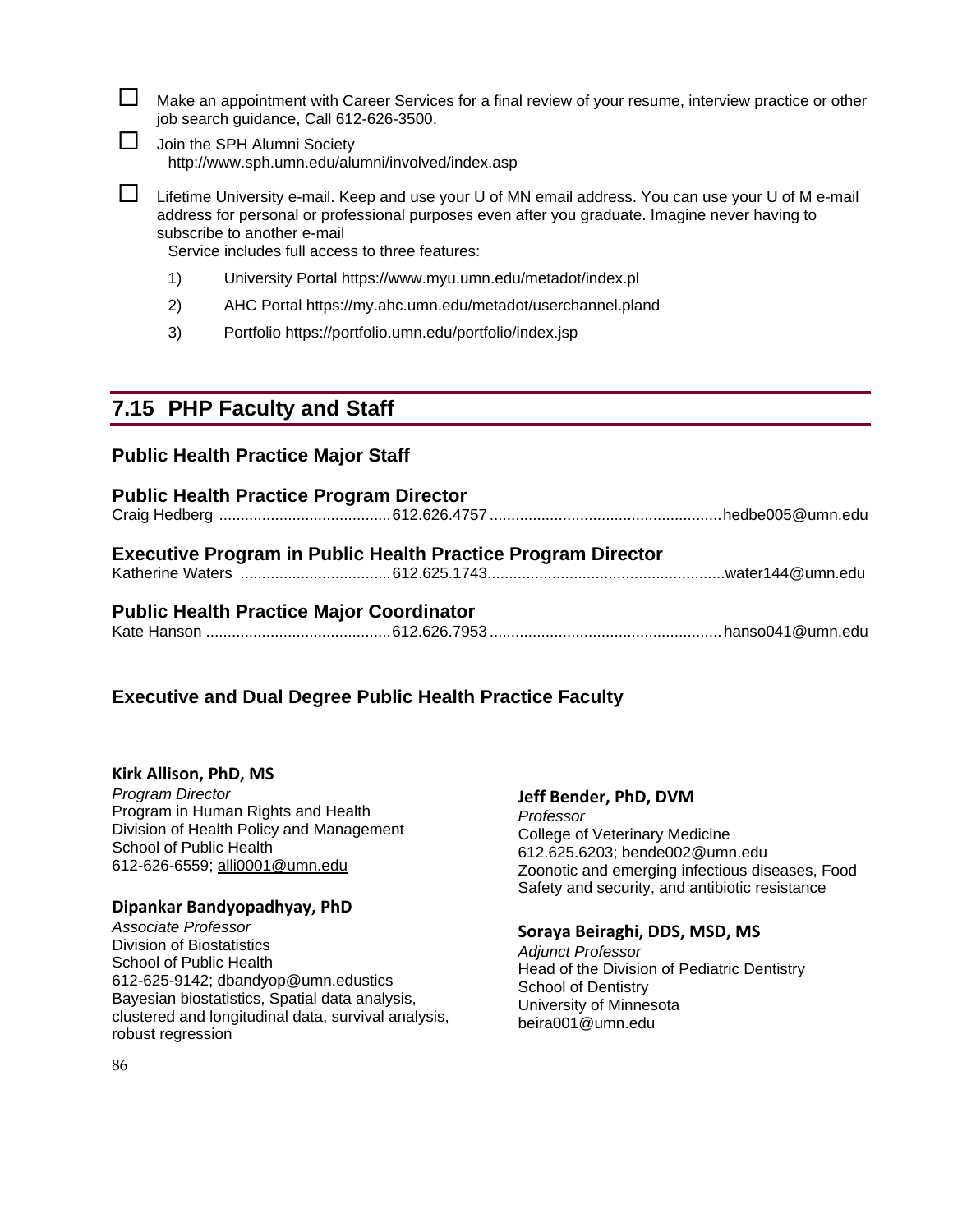Pediatric Dentistry, molecular genetics, craniofacial anomalies

## **Claudia A. Munoz‐Zanzi, DVM, MPVM, PhD**

*Assistant Professor*  612-626-2849; munozzan@umn.edu Eco-epidemiology of zoonotic and emerging infectious diseases (leptospirosis and toxoplasmosis). Epidemiology of congenital infections (toxoplasmosis, CMV). Methods related to diagnostic epidemiology, screening, and transmission models.

### **John Finnegan, PhD**

*Dean and Professor*  612.626.4937; finne001@umn.edu Mass communication and public health

### **Craig Hedberg, PhD**

*Associate Professor*  612.626.4757; hedbe005@umn.edu Food safety; surveillance of food borne diseases and hazards; prevention and control of outbreaks in commercial food service; ecology of infectious disease

### **Will Hueston, DVM, PhD, DACVPM**

*Global Initiative for Food Systems Leadership* Endowed Chair 612.625.8709; huest001@umn.edu Global health leadership, biosecurity; risk communication; public policy development

### **William H. Lohman, MD**

*Assistant Professor,* Director Program in Public Health Medicine 612.626.4855; lohma003@umn.edu Occupational health and safety; workers' health; respiratory health

### **Larissa Minicucci, DVM, MPH, CPH**

*Assistant Professor,* VPH Program Director 612-624-3685; minic001@umn.edu Epidemiology of vector-borne and zoonotic diseases, outcomes assessment for student learning in public health and cultural competency, community-based practice opportunities in population and preventive medicine

**M. Hassan Murad, MD, MPH**

*Adjunct Assistant Professor*  Murad.Mohammad@mayo.edu Mayo Clinic Program Director Preventive Medicine Fellowship

### **Debra Olson, DrPH, MPH, RN**

*Associate Dean and Professor* 612.625.0476; olson002@umn.edu Occupational health nursing; injury prevention and control; agricultural safety and health; innovative teaching methods that employ new technologies and involve distance learning

### **Nicole Sandhu, MD, PhD**

*Adjunct Assistant Professor*  Director of the Women's Health Fellowship Mayo Clinic 507-538-7946; Sandhu.nicole@mayo.edu Women Health care and research

## **Tricia Todd, MPH**

*Instructor, School of Public Health*  Assistant Director, Health Careers Center University of Minnesota 612-624-5261 Todd0002@umn.edu leadership, program planning

### **Dominic Travis, DVM, MS**

*Assistant Professor*  College of Veterinary Medicine University of Minnesota 612-626-5911; datravis@umn.edu Wildlife epidemiology, ecosystems health

### **Katherine Waters, DVM, MPH**

*Director*, Executive and Dual Degree Programs in Public Health Practice School of Public Health 612.625.1743; water144@umn.edu

### **Scott Wells, Ph.D**., **DVM**

*Associate Professor*  College of Veterinary Medicine University of Minnesota 612-625-8166; wells023@umn.edu Veterinary Epidemiologist, Section Head, Veterinary Public Health, Veterinary Population Medicine (VPM)

## **Affiliated faculty**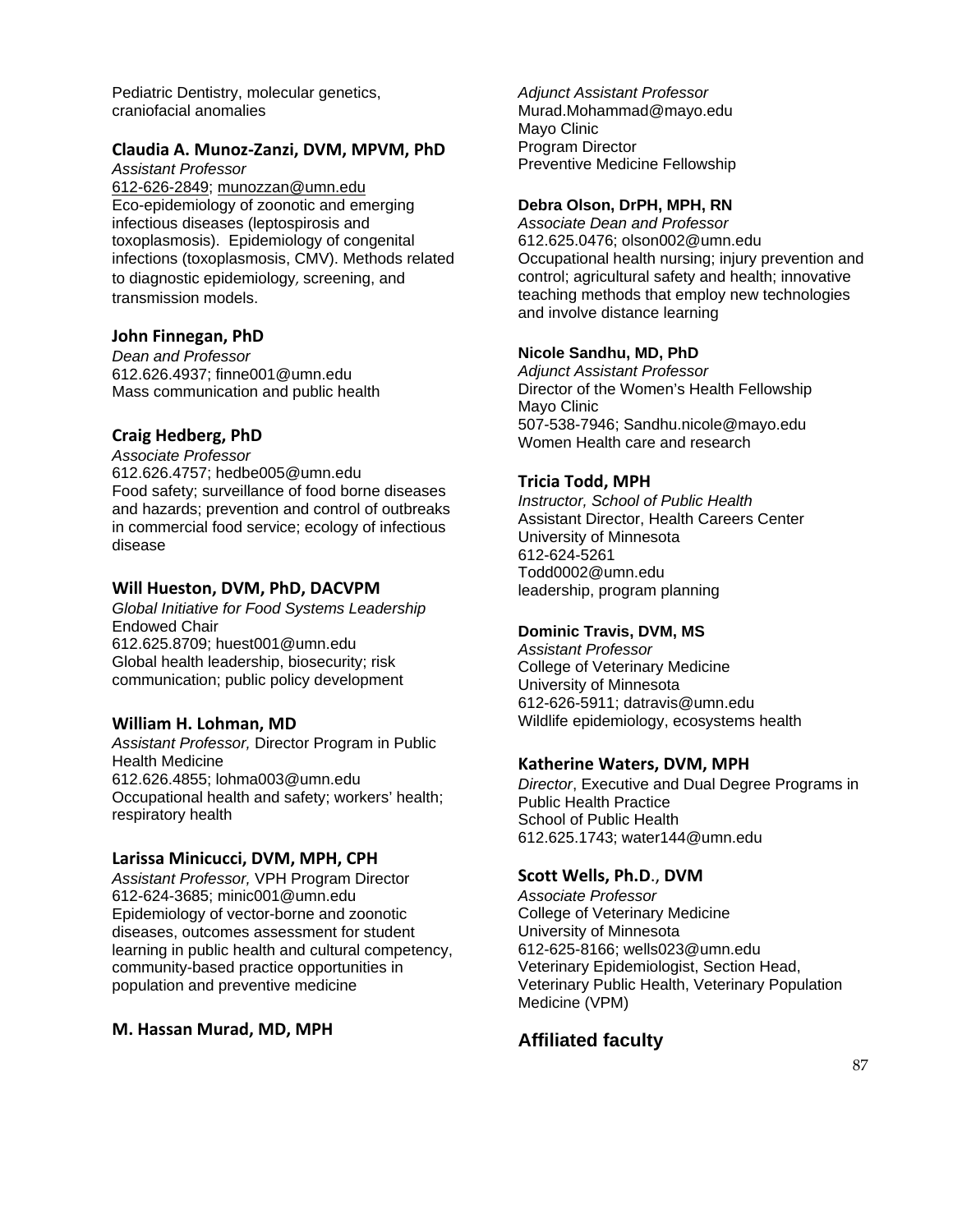#### **Raquel Rodriquez**

*Director, Professional Education*  College of Pharmacy University of Minnesota 612-626-1163; rodre001@umn.edu

**Laura C Palombi, Pharm.D., MAT, AE-C**  Assistant Professor University of Minnesota College of Pharmacy, Duluth 117 Life Science 1110 Kirby Drive Duluth, MN 55812 Phone: 218-726-6066 lpalombi@d.umn.edu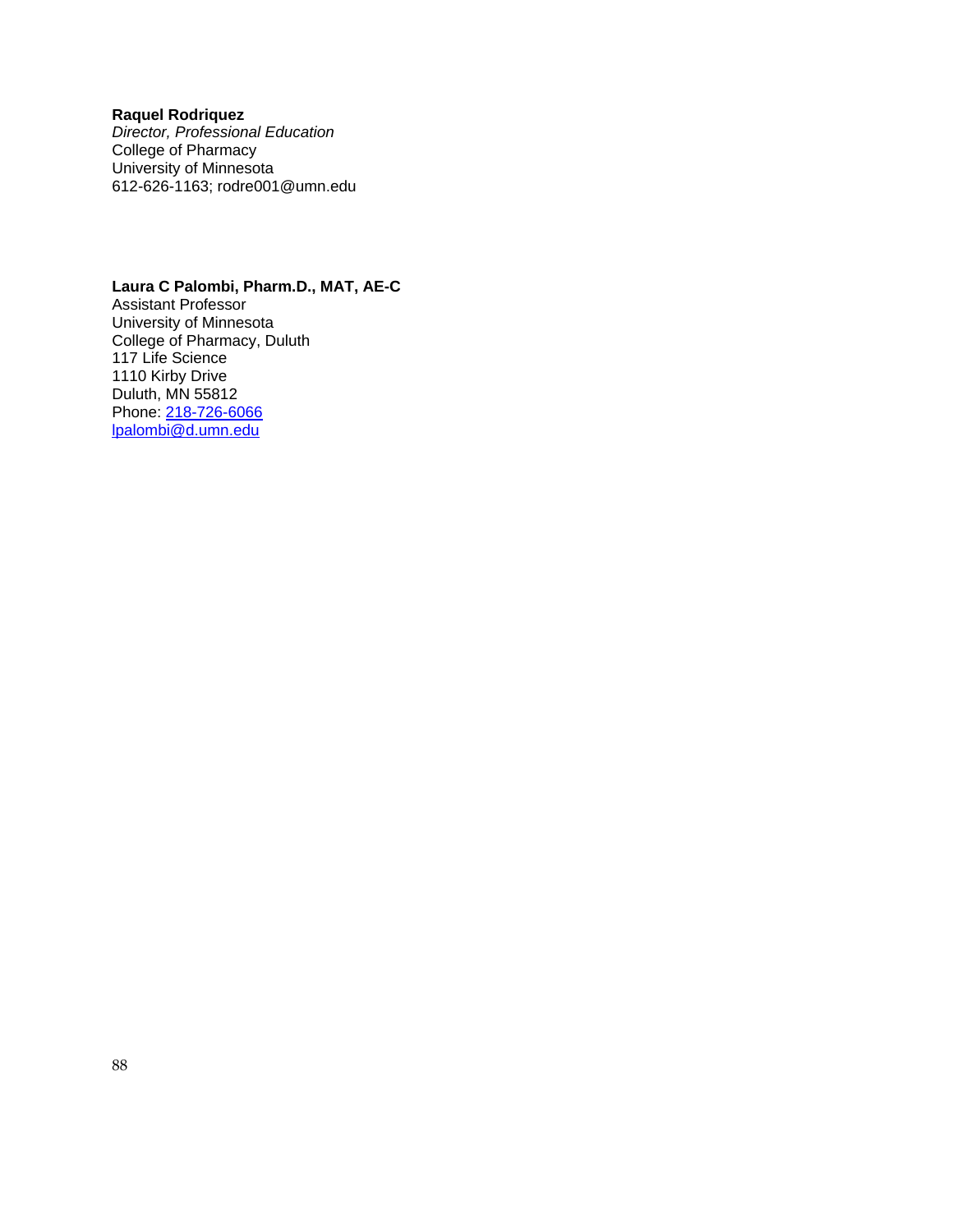## **7.16 Appendices**

## **Appendix A**

MPH Culminating Experience Proposal Form

## **Appendix B**

- Student Guide to Mission, Definitions and Expectations of Advising
- Faculty Guide to Mission, Definitions and Expectations of Advising

## **Appendix C**

MPH study plan form

## **Appendix D**

DDS/MPH sample course schedule

## **Appendix E**

MPP/MPH sample course schedule

## **Appendix F**

MURP/MPH sample course schedule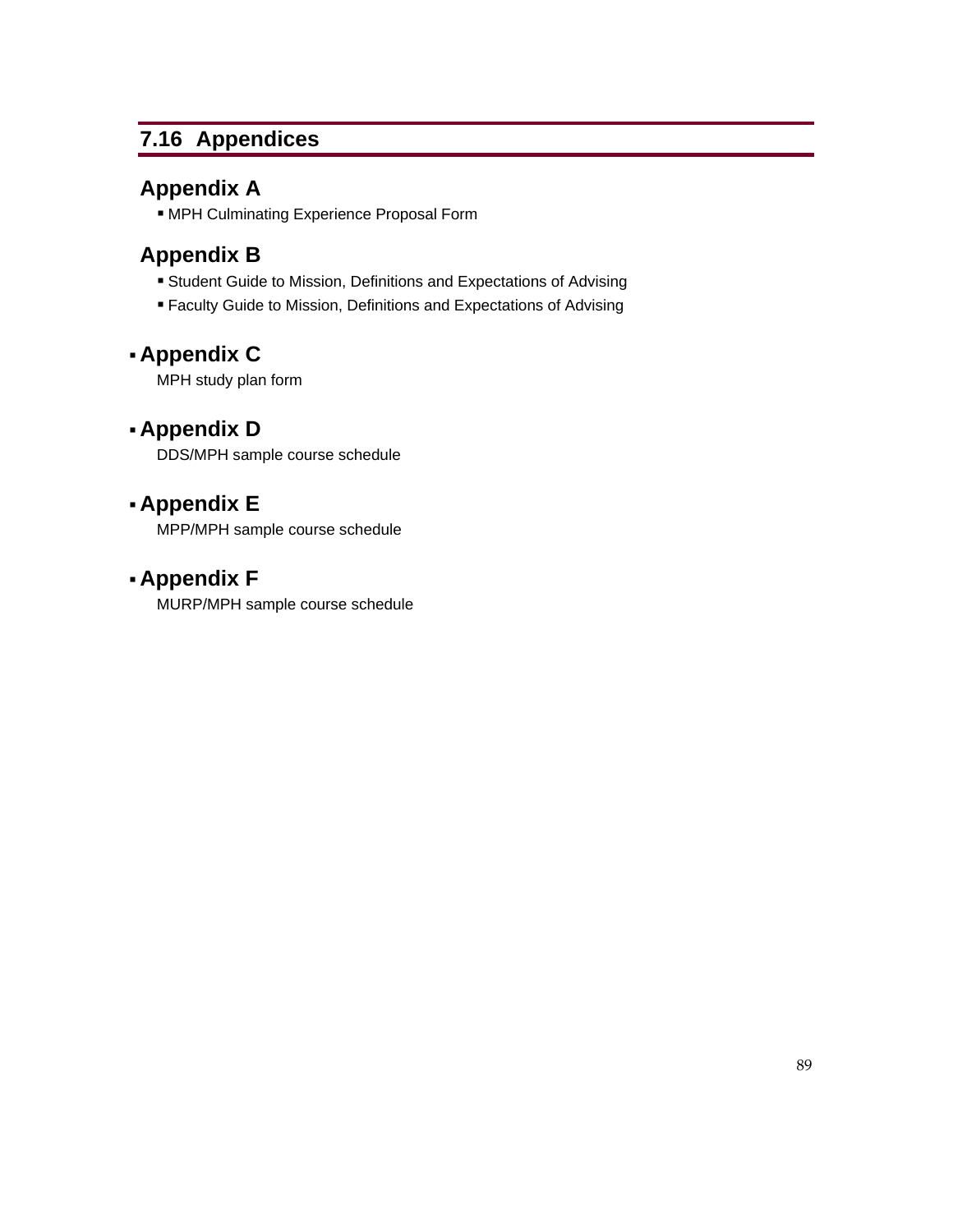## **Appendix A – Sample Form**

## **PubH 7294 Public Health Practice: Master's Project**

# **MPH Culminating Experience Proposal Form**

 $\overline{\phantom{a}}$ 

| Student Name       |                                                                    |
|--------------------|--------------------------------------------------------------------|
|                    |                                                                    |
|                    |                                                                    |
|                    |                                                                    |
|                    |                                                                    |
| MPH Research Paper | MPH Consultative Report<br>$\Box$ MPH Systematic Literature Review |
|                    | MPH Grant Proposal                                                 |

- 2. For Research Paper: State the key research question(s) and hypotheses For Grant Proposal: List specific aims and what entity grant will be submitted to For Consultative Report: Description of the agency and need being addressed For Literature Review: What is the public health question or issue reviewed?
- 3. Briefly list your objectives for the project.
- 4. What is the public health relevance of the project?
- 5. Briefly describe the project's methodology
- 6. Anticipated date of completion
- 7. Budget

90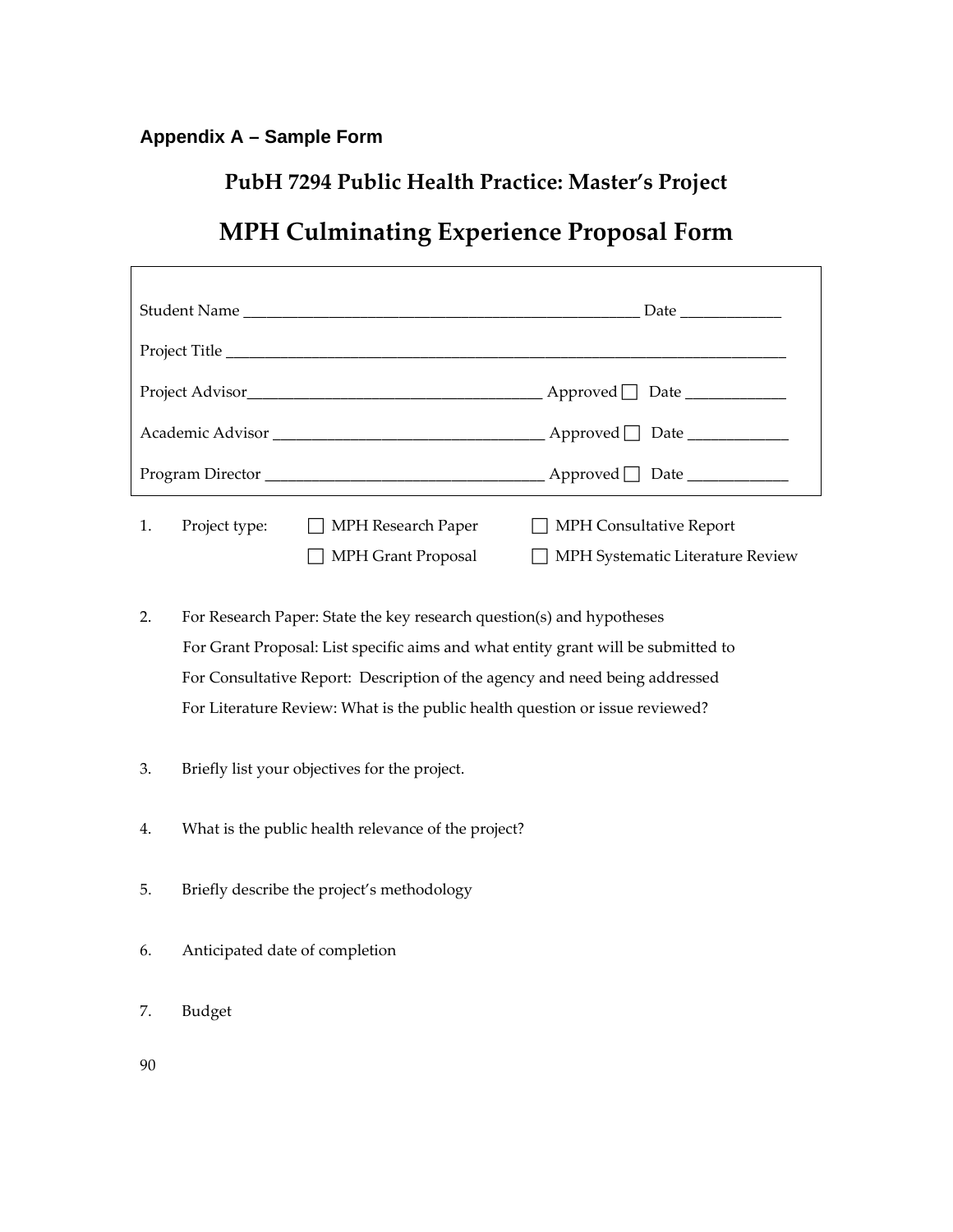## **Appendix B**

# **SPH GRADUATE STUDENT ADVISING Student Guide to Mission, Definitions and Expectations of Advising**

## **MISSION STATEMENT**

The School of Public Health strives to provide advising that promotes collaboration among students, staff and faculty to enhance students' academic and professional development in the field of public health. The School's goal is educational and experiential excellence that prepares students for successful careers improving the health of populations.

## **DEFINING ADVISING**

The School of Public Health is committed to creating and sustaining high quality advising in the following four areas:

- 1. **Administrative Advising**: advising on course planning and scheduling, policies, procedures and benchmarks of the degree program/major, SPH, and the University.
- 2. **Academic Advising**: general guidance on topics related to program/major including, but not limited to program focus (may include identifying appropriate course work options), project selection and career planning.
- 3. **Field Experience/Internship/Practicum Advising**: specific and targeted advising for field experience/internship/practicum development, placement and completion.
- 4. **Masters Project/Thesis/Plan A&B/Dissertation Advising**: specific and targeted direction on a master's project or a PhD dissertation including, but not limited to development, completion and in some cases publication.

## **ADVISING EXPECTATIONS FOR STUDENTS**

SPH students are expected to…

- Regularly read and respond to University email (ideally once per day); email is the official mode of communication at the University of Minnesota
- Review program objectives and educational documents at least once per semester, (i.e. Student Guidebook, etc.), or when directed by major coordinator or major chair/DGS; students are responsible for knowing the requirements of the degree program
- Actively contribute to a welcoming and supportive SPH climate
- Initiate meetings with advisor(s) at least once per semester; regularly communicate with faculty advisor(s) and/or major coordinator about program progress
- Exercise Respond to inquiries from faculty or staff in a timely manner (ideally within  $5 7$  business days)
- Behave in a professional and courteous manner; fulfill educational and advising commitments, such as appointments, project deadlines, etc.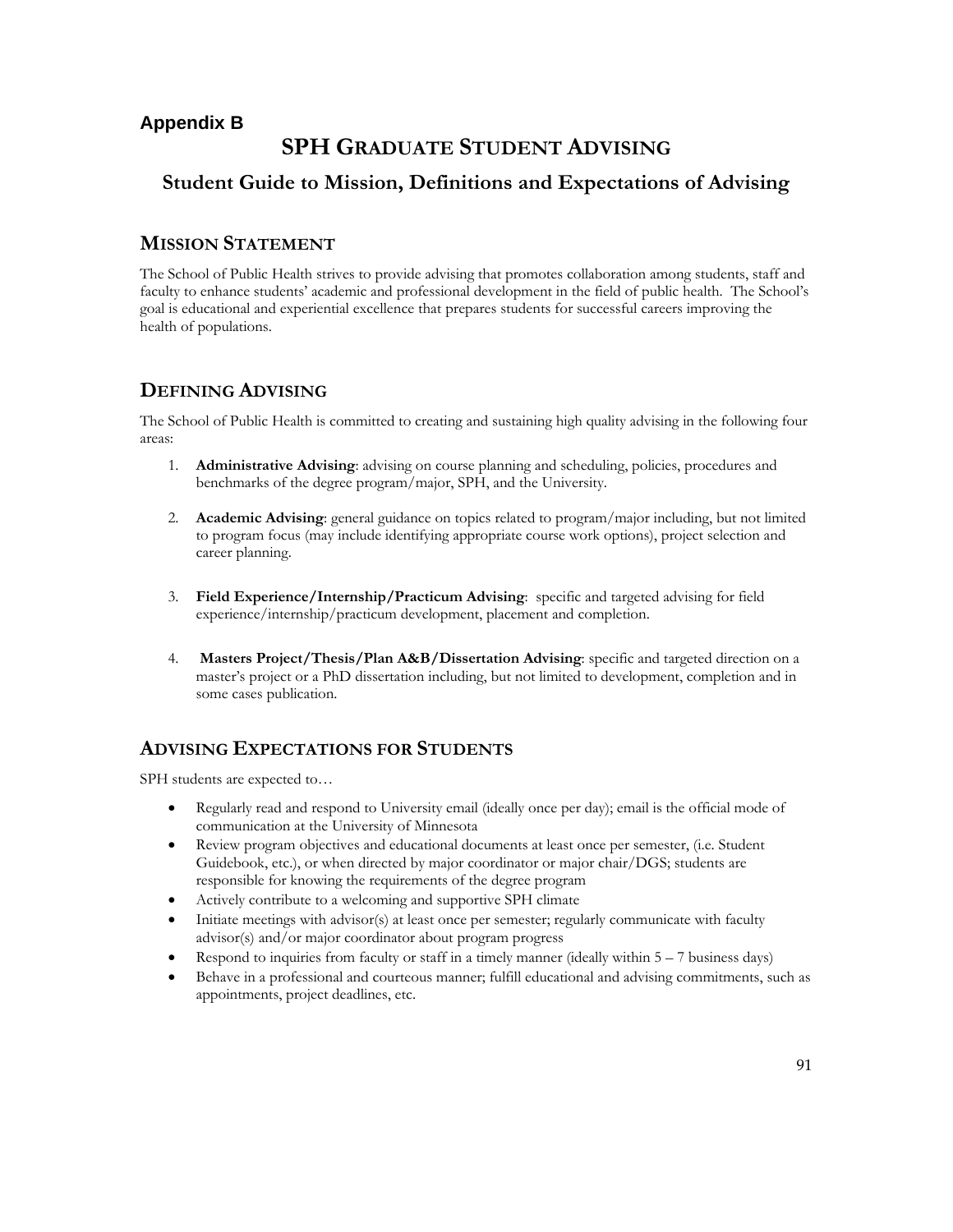## **SPH GRADUATE STUDENT ADVISING**

## **Faculty Guide to Mission, Definitions and Expectations of Advising**

## **MISSION STATEMENT**

The School of Public Health strives to provide advising that promotes collaboration among students, staff and faculty to enhance students' academic and professional development in the field of public health. The School's goal is educational and experiential excellence that prepares students for successful careers improving the health of populations.

## **DEFINING ADVISING**

The School of Public Health is committed to creating and sustaining high quality advising in the following four areas:

- 5. **Administrative Advising**: advising on course planning and scheduling, policies, procedures and benchmarks of the degree program/major, SPH, and the University.
- 6. **Academic Advising**: general guidance on topics related to program/major including, but not limited to program focus (may include identifying appropriate course work options), project selection and career planning.
- 7. **Field Experience/Internship/Practicum Advising**: specific and targeted advising for field experience /internship/practicum development, placement and completion.
- 8. **Masters Project/Thesis/Plan A&B/Dissertation Advising**: specific and targeted direction on a master's project or a PhD dissertation including, but not limited to development, completion and in some cases publication.

## **ADVISING EXPECTATIONS FOR FACULTY**

Faculty advisors are expected to…

- Refer advisee to Major Coordinator for course planning/scheduling, policy and procedural information
- Review program objectives and educational documents at least on an annual basis, (i.e. Student Guidebook, etc.), or when directed by major coordinator or major chair/DGS
- Actively contribute to a welcoming and supportive SPH climate
- Initiate meetings with advisee at least once per semester; regularly communicate with students on program progress
- Respond to student inquiries in a timely manner (ideally within  $5 7$  business days)
- Provide reasonable office hours and/or appointments and be generally available to student inquiries; communicate with students about extended absences or travel
- Serve as a model and example of respectful behavior
- Provide referrals to school and university resources when appropriate (e.g. Student Mental Health Services.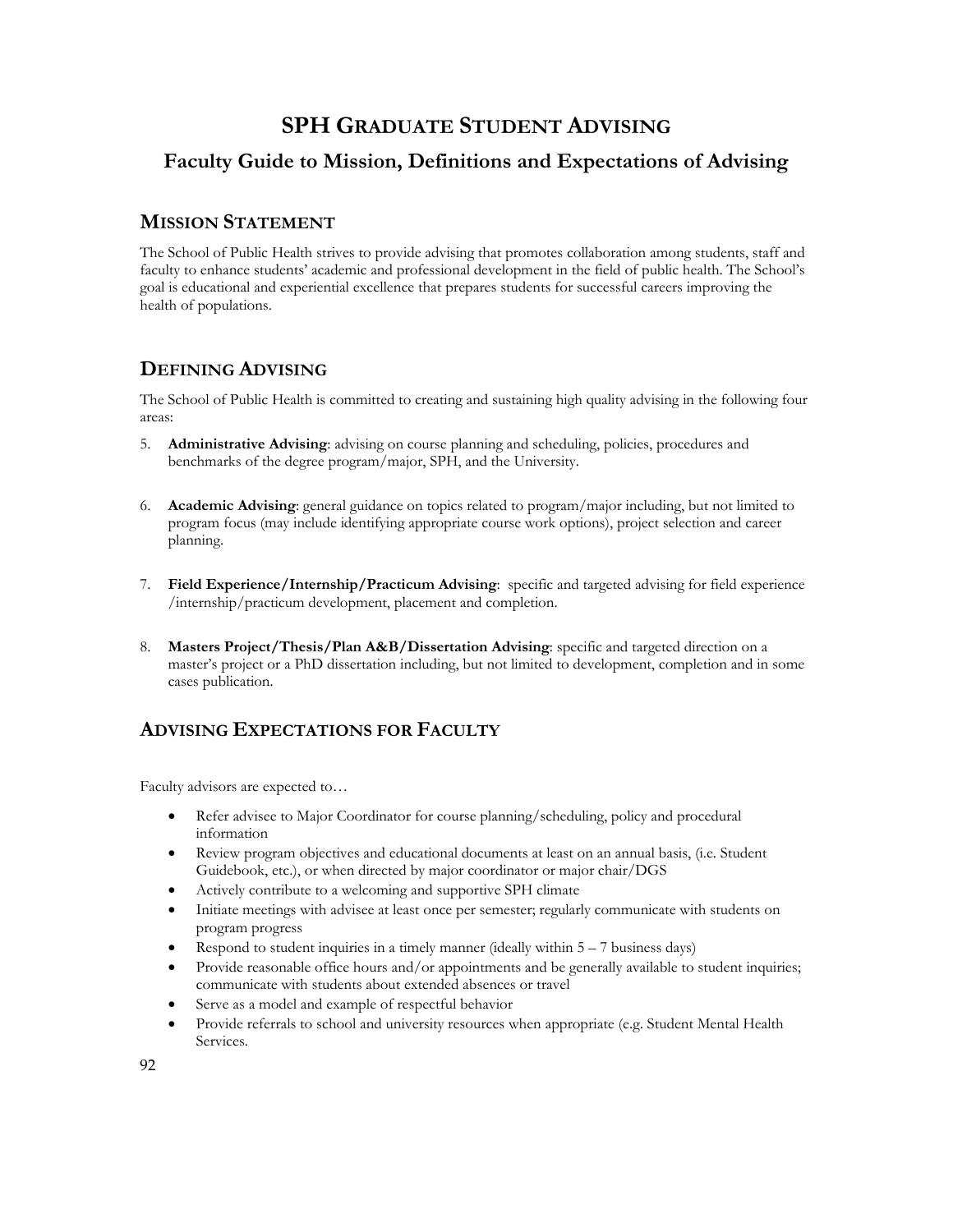## **Appendix C**

## **UNIVERSITY OF MINNESOTA, SCHOOL OF PUBLIC HEALTH MASTER OF PUBLIC HEALTH (MPH) STUDY PLAN**

| ID                          | Name                            |                       |
|-----------------------------|---------------------------------|-----------------------|
| Major PHP                   | Dual Degree with (Major/Degree) |                       |
| Date Application for Degree | Term/Year of Intended           | Date Study Plan Filed |

Your advisor must approve this form. It will be kept in the major office for revision and final review. Upon completion of degree requirements the form will be reviewed, signed by the major chairperson, and forwarded to the Student Services Center for degree clearance.

Please complete sections I. and II. In the designated sections below list all course work that has been or will be completed to fulfill degree requirements.

#### **I. Course work for fulfillment of degree requirements**

**A. Core Requirements:** Please denote how requirement was met by: listing course number, term, and year taken; or equivalency exam date taken; or petitioned course number, term, and year taken. Please ATTACH copies of documentation for equivalency exam(s) and/or petitioned courses.

| <b>Core Area Requirement</b> | <b>Public Health Course</b><br>(number/term/year) | <b>Equivalency Exam</b><br>(date) | <b>Petitioned Course</b><br>(number/term/year) |
|------------------------------|---------------------------------------------------|-----------------------------------|------------------------------------------------|
| 1. Administration            |                                                   |                                   |                                                |
| 2. Behavioral Science        |                                                   | Not available                     |                                                |
| 3. Biostatistics             |                                                   |                                   |                                                |
| 4. Environmental Health      |                                                   |                                   |                                                |
| 5. Epidemiology              |                                                   |                                   |                                                |
| 6. Ethics                    |                                                   | Not available                     |                                                |

#### **B. Field Experience:** Please state how requirement was met. (Effective for students entering 9/97 or after).

| Designator and Course Number | Term/Year |           | Number of Hours |
|------------------------------|-----------|-----------|-----------------|
| Advisor                      |           | Preceptor |                 |
| Name of Organization         |           |           |                 |
| <b>Street Address</b>        |           |           |                 |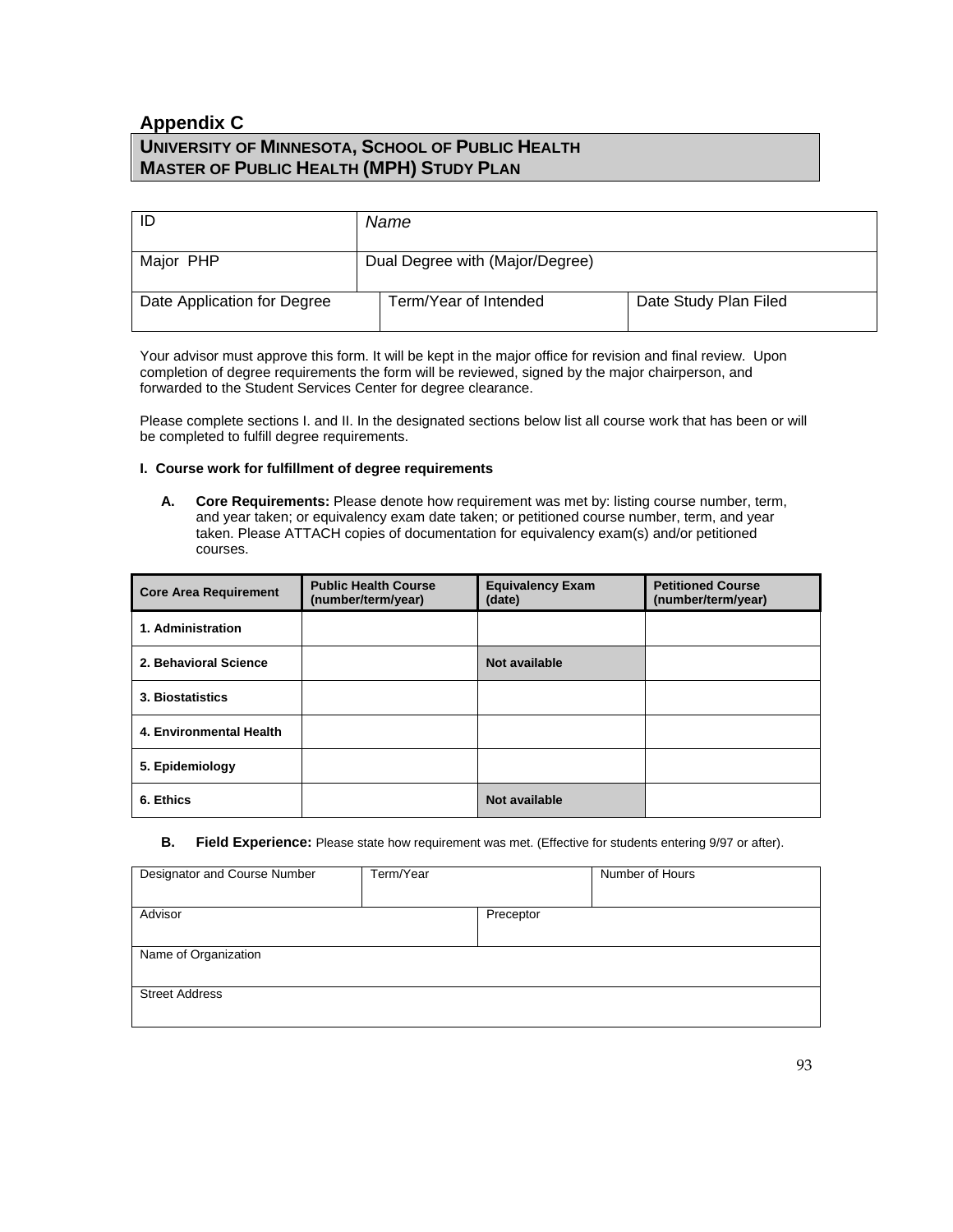City/State/Zip

Telephone and/or e-mail

**C. Course Listing:** Please List Chronologically all courses you completed for the MPH.

| Term/Year<br>Taken or<br>Intended      | Designator<br>and<br>Course<br><b>Number</b> | <b>Course Title</b> | # of<br><b>Semester</b><br>credits | $X$ if<br><b>Courses</b><br><b>Double</b><br>Counted<br>(dual<br>degrees<br>only) | Grade |
|----------------------------------------|----------------------------------------------|---------------------|------------------------------------|-----------------------------------------------------------------------------------|-------|
|                                        |                                              |                     |                                    |                                                                                   |       |
|                                        |                                              |                     |                                    |                                                                                   |       |
|                                        |                                              |                     |                                    |                                                                                   |       |
|                                        |                                              |                     |                                    |                                                                                   |       |
|                                        |                                              |                     |                                    |                                                                                   |       |
|                                        |                                              |                     |                                    |                                                                                   |       |
|                                        |                                              |                     |                                    |                                                                                   |       |
|                                        |                                              |                     |                                    |                                                                                   |       |
|                                        |                                              |                     |                                    |                                                                                   |       |
|                                        |                                              |                     |                                    |                                                                                   |       |
|                                        |                                              |                     |                                    |                                                                                   |       |
|                                        |                                              |                     |                                    |                                                                                   |       |
|                                        |                                              |                     |                                    |                                                                                   |       |
|                                        |                                              |                     |                                    |                                                                                   |       |
|                                        |                                              |                     |                                    |                                                                                   |       |
| Please list all transfer courses below |                                              |                     |                                    |                                                                                   |       |
|                                        |                                              |                     |                                    |                                                                                   |       |
|                                        |                                              |                     |                                    |                                                                                   |       |
|                                        |                                              |                     |                                    |                                                                                   |       |
|                                        |                                              |                     |                                    |                                                                                   |       |
|                                        |                                              |                     |                                    |                                                                                   |       |
|                                        |                                              |                     |                                    |                                                                                   |       |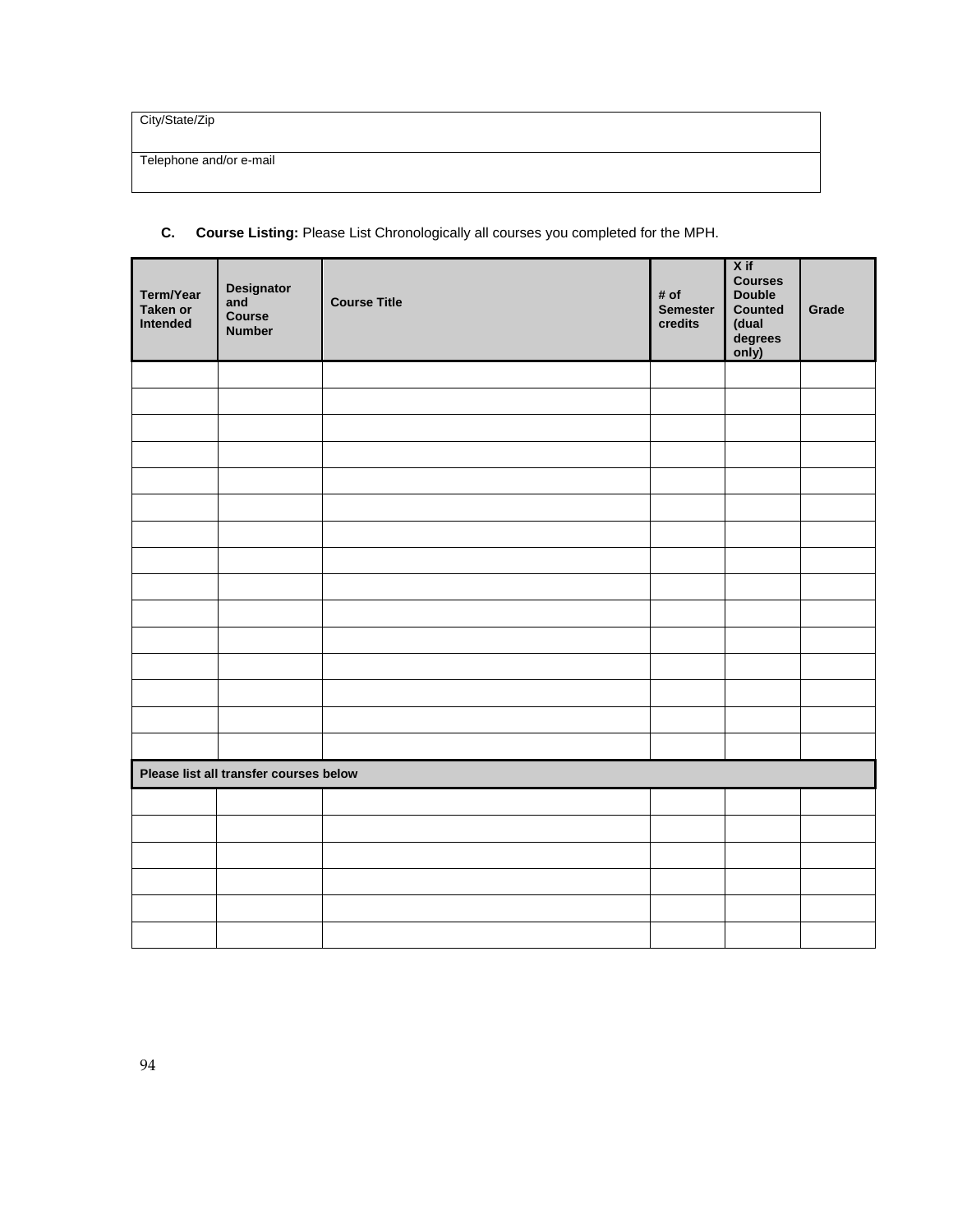### **II. List MPH project (s) completed, advisor, and date accepted.**

| <b>Project Title</b> | <b>Project Advisor</b> | <b>Date</b><br>Accepted |
|----------------------|------------------------|-------------------------|
|                      |                        |                         |

#### **III. Interdisciplinary Concentration**

Indicate if you are completing one of the following interdisciplinary concentrations:

□ Global Health (GHIC) Health Disparities (HDIC)

□ Public Health Policy (PHPIC)

### **Indicate the date your IC proposal was approved \_\_\_\_\_\_\_\_\_\_\_\_\_\_**

#### **III. Enrollment Status and Course Requirements**

Major will complete this portion prior to submitting to the Student Services Center for clearance.

| Term/Year Admitted         |
|----------------------------|
| Degree Candidate Credits   |
| <b>Credits Transferred</b> |
| <b>Total Credits</b>       |
| <b>Cumulative GPA</b>      |

| <b>Oral Examination Committee Members</b><br>(Please Print or type names) | <b>Signature</b> | <b>Date</b> |
|---------------------------------------------------------------------------|------------------|-------------|
|                                                                           |                  |             |
|                                                                           |                  |             |
|                                                                           |                  |             |

| <b>Advisor Signature</b>   |  | Date |
|----------------------------|--|------|
| Major Chair Signature      |  | Date |
| <b>Date Degree Awarded</b> |  |      |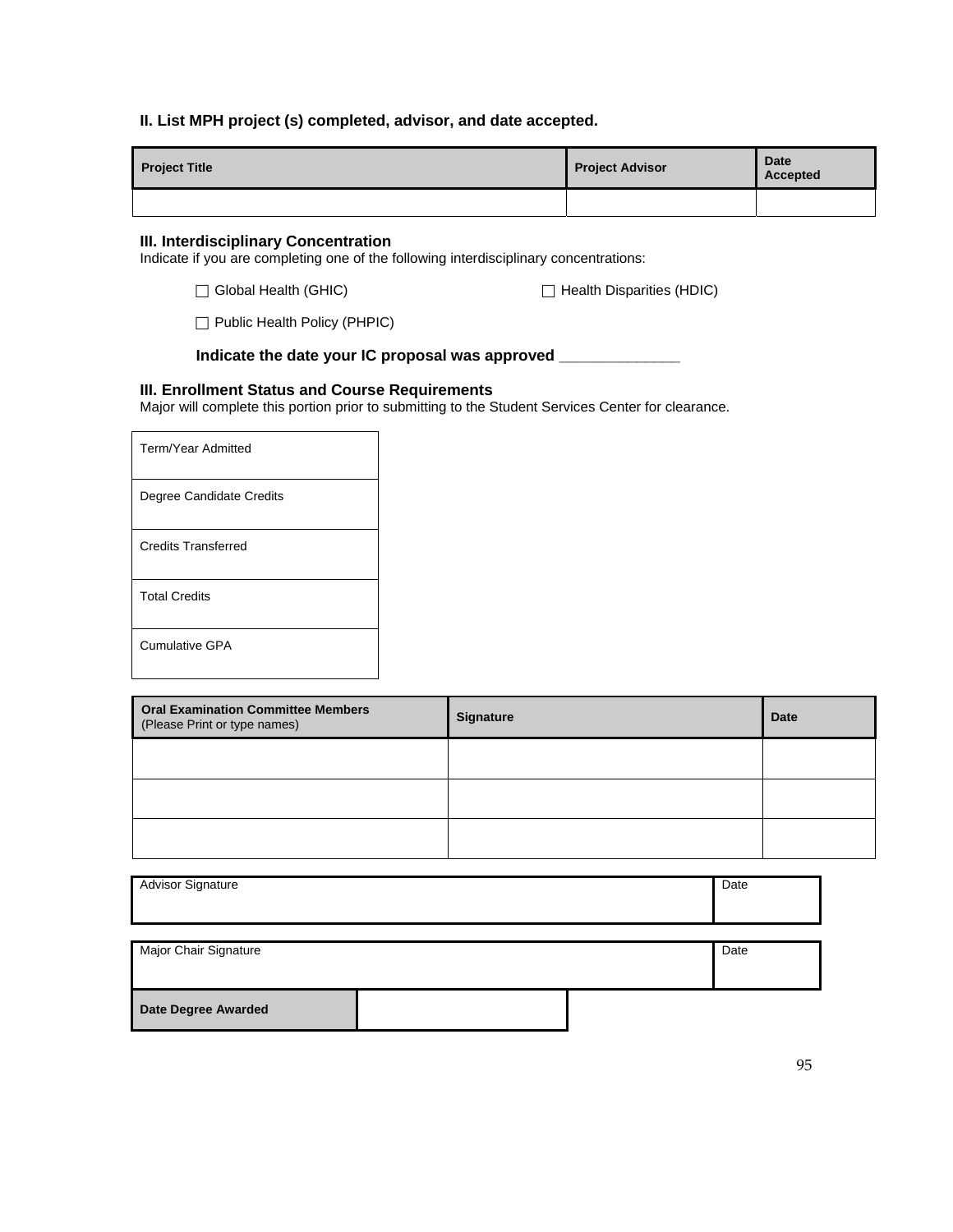## **Appendix D**

#### **DDS/MPH SCHEDULE WITH THE U OF MN SCHOOL OF DENTISTRY FIVE YEAR SAMPLE**

#### **Summer – before beginning dentistry school**

Register in the School of Public Health, Public Health Institute,4 cr (one week period during the May Session) PubH 6299 Public Health is a Team Sport: The Power of Collaboration, 1 cr (R) (a weekend seminar during the Public Health Institute) Biodiversity and Health 1 cr (suggested elective) Globalization and Health 1 cr (suggested elective) Global Food Systems .5cr (suggested elective)

### **Fall Semester – Register in the School of Public Health 11 cr**

PubH 6320 Fundamentals of Epidemiology, 3 cr (R) PubH 6450 Biostatistical Methods I, 3 cr (R) PubH 6741 Ethics in Public Health: Professional Practice & Policy, 1 cr (R) PubH 6751 Prin of Mgmt in Health Services Org, 2cr (R) PubH 6101 Environmental Health, 2 cr (R)

### **Spring Semester – Register in the School of Public Health, 9 cr**

PubH 6020 Fundamentals of Social & Behavioral Science, 3 cr (R) PubH 6451 Biostatistical Methods II, 3 cr (suggested elective) PubH 6342 Epidemiologic Methods II, 3 cr (suggested elective)

### **Year 1 Summer – Open**

#### **Year 1 Fall and Spring terms – Register in the School of Dentistry**

DDS 6331 Intro to Community Oral Hlth 1.9 cr (transfer to SPH and fulfills SPH elective) DDS 6511 Fdt of Interprof Communications & Collaboration 1.0 cr (transfer to SPH and fulfills SPH elective)

DDS 6332 Prevention and Oral Hlth Promotion 2.3 cr (transfer to SPH and fulfills SPH elective)

#### **Year 2 Summer, Fall and Spring terms – Register in the School of Dentistry**

#### **Year 3 Fall and Spring terms – Register in the School of Dentistry**

DDS 6339 Emergency Preparedness .8 cr (transfer to the SPH and fulfills SPH elective)

#### **Year 4 – Register in the School of Dentistry**

DDS Outreach Experiences I & II 8.4 cr (transfer to the SPH and fulfills PubH 7296 Field Experience)

#### **Total credits: 42.4**

Please note: this is a sample schedule based on 14 credits transferring from University of Minnesota School of Dentistry curriculum to the School of Public Health DDS/MPH.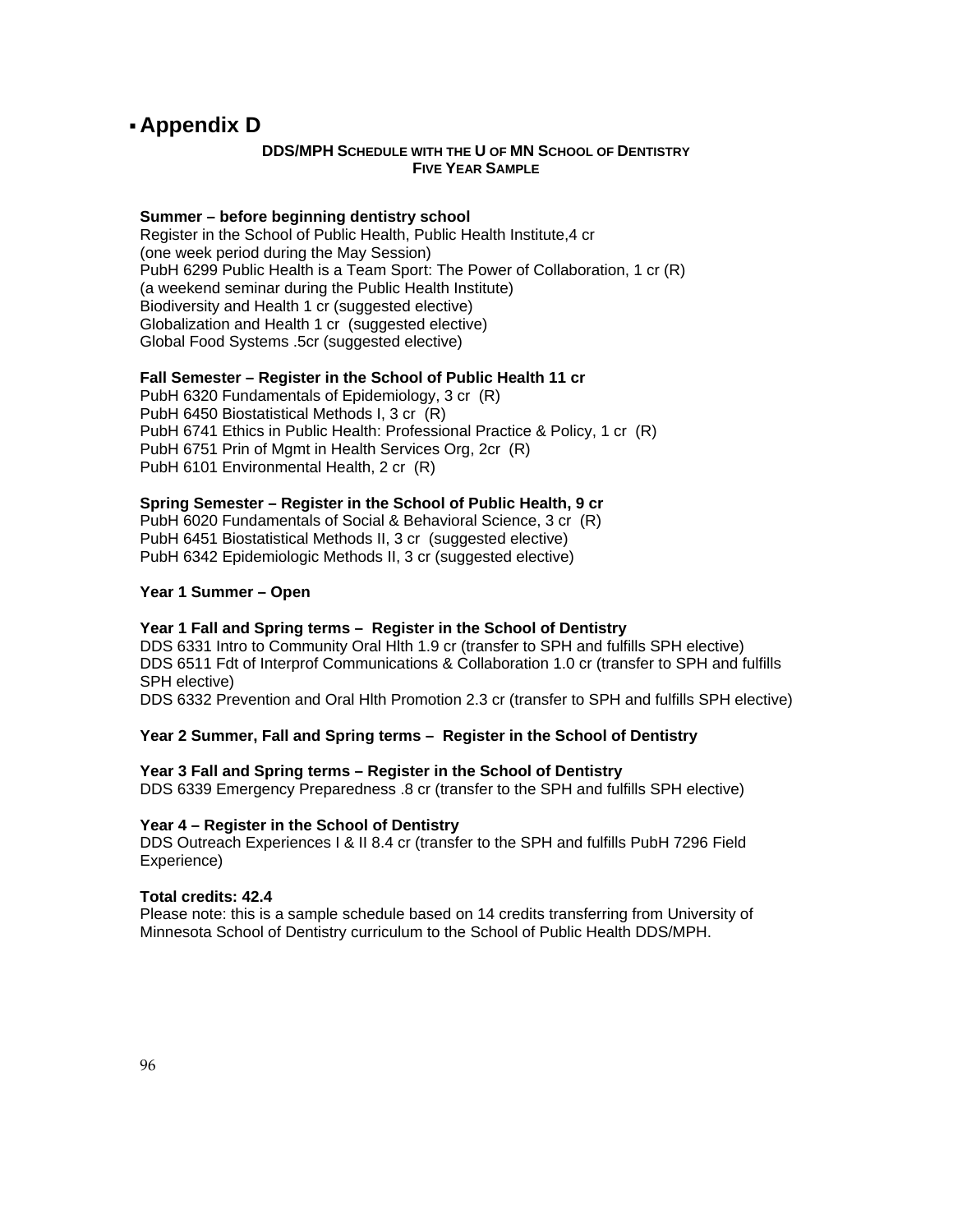## **Appendix E**

### **MPH/MPP SAMPLE SCHEDULE**

**Year one – Fall Semester** — Register in HHH

### **Required Core Courses 13 credits**

PA 5011 — Public Management & Leadership (3)

PA 5021 — Economics for Policy Analysis and Planning I (3)

PA 5031 — Empirical Analysis I (4)

PA 5002 — Introduction to Policy Analysis (1.5)

PA 5003 — Introduction to Financial Analysis and Management (1.5)

### **Year one – Spring Semester** — Register in HHH 9.5 – 10 cr

PA 5012 – Politics of Public Affairs (3)

PA 5022 — Economics for Policy Analysis and Planning II (3)

**Two of the following:**

PA 5032 — Intermediate Regression Analysis (2)

PA 5033 — Multivariate Techniques (2)

PA 5035 — Survey Research and Data Collection (1.5)

PA 5036 — Regional Economic Analysis (2)

PA 5037 — Regional Demographic Analysis (2)

**Year one -Summer Session** — Register in School of Public Health 16.5

PubH 6299 Public Health is a Team Sport, 1 cr (R)

Online – PubH 6414 Biostatistical Methods, 3 cr (R)

Online – PubH 6320 Fundamentals of Epidemiology, 3 cr (R)

PHI Focus Area, 5.5 cr (E)

PubH 7296 Field Experience: PH Practice, 4 cr (R) (fulfilled by HHH internship)

### Year two - Fall Semester - Register in SPH 13 cr

Online – PubH 6741 Ethics in PH: Prof Practice & Policy, 1 cr (R) Online – PubH 6751 Prin of Mgmt in Health Services Org, 2 cr (R) Online – PubH 6020 Fundamentals of Social & Behavioral Sci, 3 cr (R) Online – PubH 6102 Issues in Envir & Occu Health, 2 cr (R) SPH Electives, 5 cr (E)

**Year two – Spring Semester** — Register in HHH 9 – 10 cr

PA 8081 Capstone Workshop (3 cr.) (transfer for MPH Culminating Exper PubH 7294) PA 5080Capstone Preparation Workshop (1 cr) required for most sections  **OR**

PA 8082 Working Group (3 cr.) Paper Topic Approval Form required!  **OR**

PA 8921 Masters: Professional Paper (1-3 cr.)

MPP concentration or electives 6 cr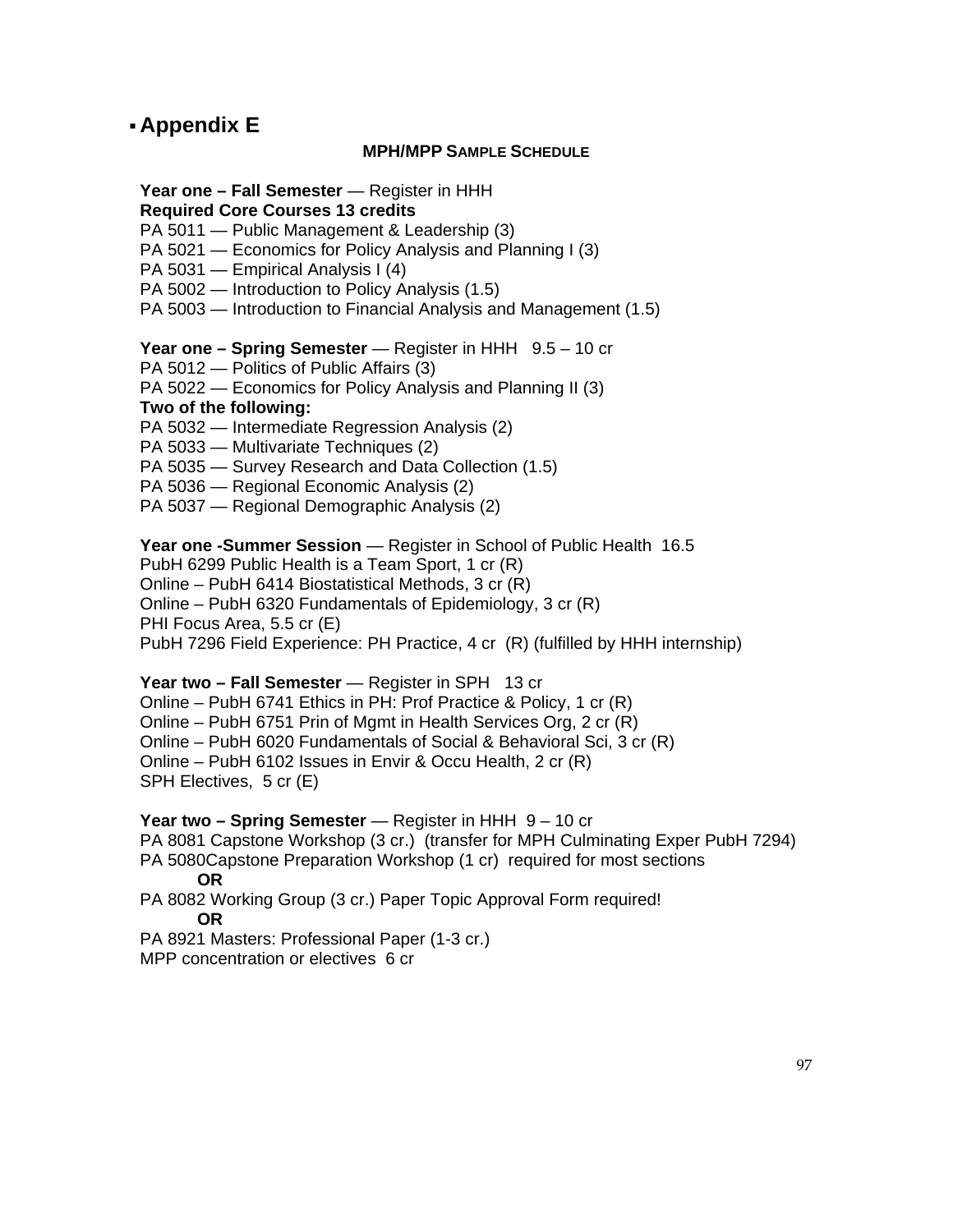### **MPH courses that could transfer to MPP (12 cr)**

Online – PubH 6320 Fundamentals of Epidemiology, 3 cr (R) Online – PubH 6741 Ethics in PH: Prof Practice & Policy, 1 cr (R) Online – PubH 6751 Prin of Mgmt in Health Services Org, 2 cr (R) Online – PubH 6020 Fundamentals of Social & Behavioral Sci, 3 cr (R) PHI Focus Area, 3.cr with MPP approval (E)

## **MPP courses that could transfer to MPH (12 cr)**

PA 5011 — Public Management & Leadership (3 cr) **OR** PA 5012 — Politics of Public Affairs (3 cr) **OR** PA 8081 — Capstone Workshop (3 cr) PA 5080 – Capstone Preparation Workshop (1 cr) 2 cr of MPP electives with approval

 $MPH = total 42$  credits  $MPP = total 45$  credits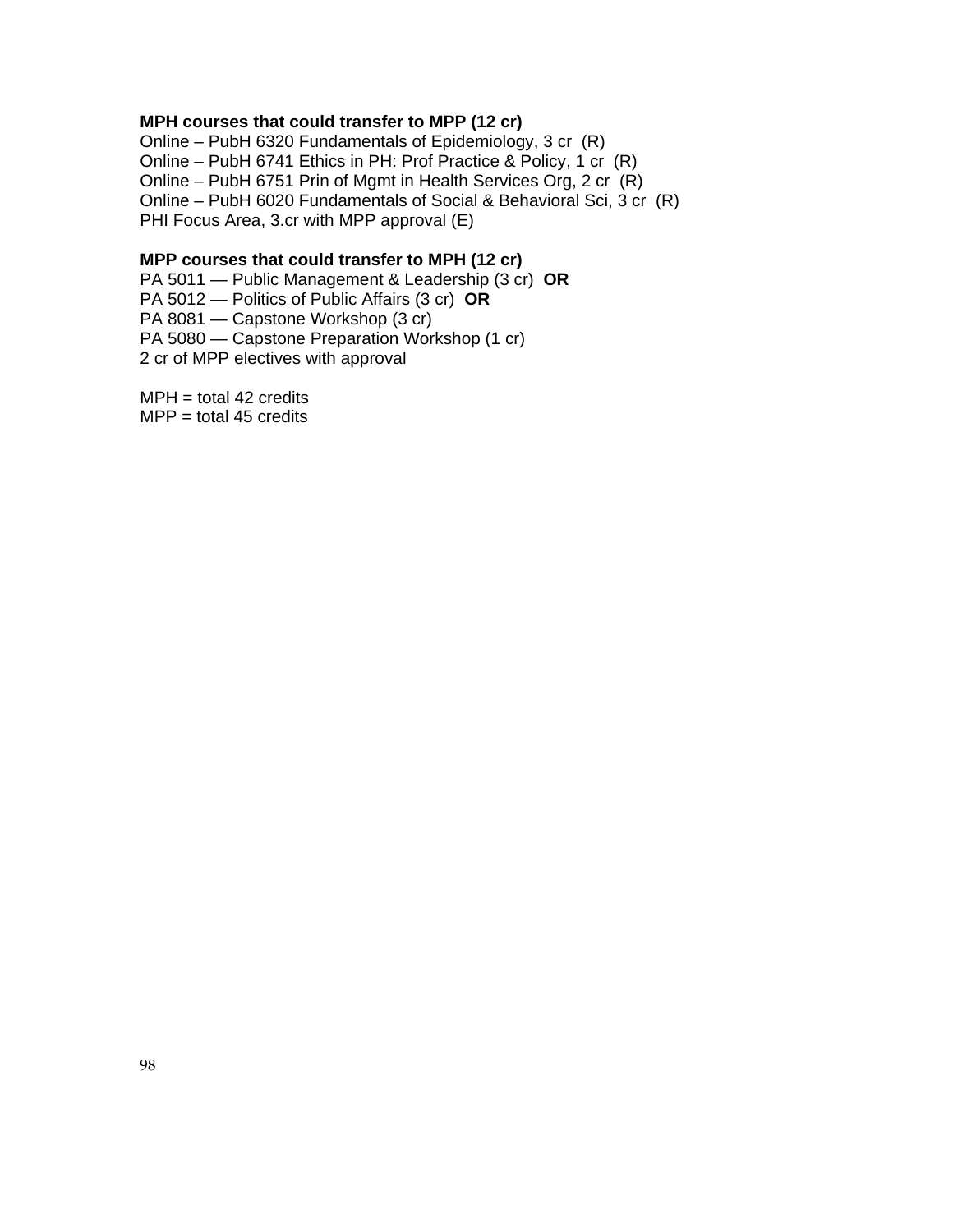## **Appendix F**

## **MPH/MURP SAMPLE SCHEDULE**

### **Year one – Fall Semester** — Register in HHH

- 3 cr PA 5004 Introduction to Planning
- 1.5 cr PA 5013 Law and Urban Land Use
- 3 cr PA 5253 Designing Planning & Participating Processes
- 4 cr PA 5031 Empirical Analysis I

### **Year one – Spring Semester** — Register in HHH

- 1.5 cr PA 5036 Regional Economic Analysis
- 1.5 cr PA 5037 Regional Demographic Analysis
- 3 cr PA 5204 Urban Spatial & Social Dynamics **OR**
- 4 cr PA 5521 Development Planning & Policy Analysis

### **Year one -Summer Session** — Register in School of Public Health

PubH 6299 Public Health is a Team Sport, 1 cr (R)

Online – PubH 6414 Biostatistical Methods, 3 cr (R)

Online – PubH 6320 Fundamentals of Epidemiology, 3 cr (R)

PHI Focus Area, 5.5 cr (E)

PubH 7296 Field Experience: PH Practice, 4 cr (R) (fulfilled by HHH internship)

### **Year Two – Fall Semester** — Register in HHH

Choose **two** of the following:

- 4 cr PA 8201 Environment & Infrastructure Planning **OR**
- 4 cr PA 8202 Networks & Places: Transportation, Land Use and Design **OR**
- 4 cr PA 8203 Neighborhood Revitalization Strategies and Theories **OR**
- 4 cr PA 8204 Creating Good Work: Economic & Workforce Development

#### **Year Two – Spring Semester** — Register in HHH

- 3 cr PA 8081 Capstone Workshop (PubH 7296)
- 1 cr PA 5080 Capstone Preparation Workshop (PubH 7296)
- 6.5 cr PA electives

### **Year Two – Summer Session** — Register in School of Public Health May/June

Online – PubH 6741 Ethics in PH: Prof Practice & Policy, 1 cr (R)

Online – PubH 6751 Prin of Mgmt in Health Services Org, 2 cr (R)

Online – PubH 6020 Fundamentals of Social & Behavioral Sci, 3 cr (R)

Online – PubH 6102 Issues in Envir & Occu Health, 2 cr (R)

PHI Focus Area, 5 cr (E)

### **MPH courses that could transfer to MURP (12 cr)**

Online – PubH 6320 Fundamentals of Epidemiology, 3 cr (R)

Online – PubH 6741 Ethics in PH: Prof Practice & Policy, 1 cr (R)

Online – PubH 6751 Prin of Mgmt in Health Services Org, 2 cr (R)